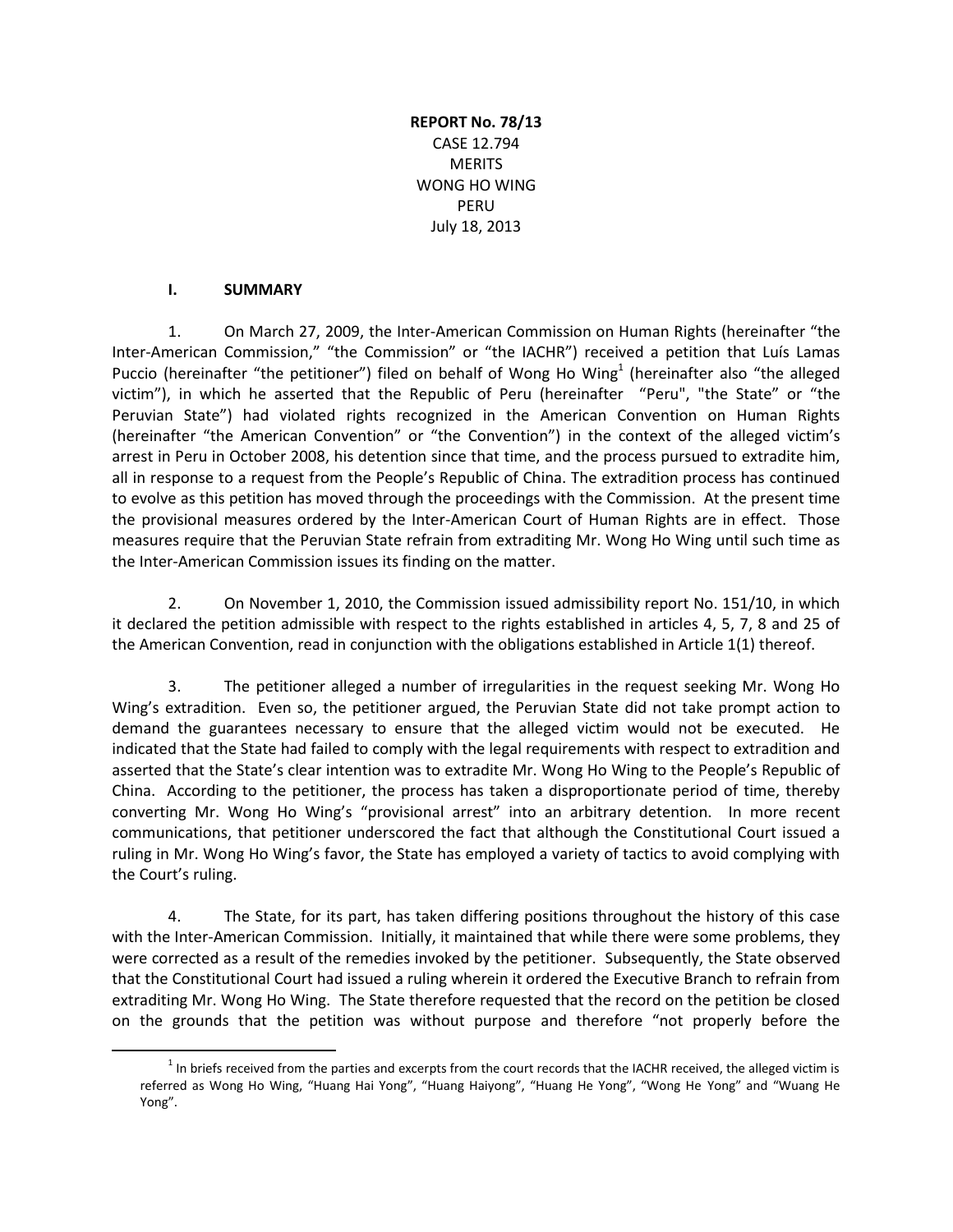Commission." Since then, following information concerning a series of challenges that the State authorities had filed to have the Constitutional Court's ruling overturned, the State has been arguing that because an amendment was introduced into Chinese law, other mechanisms had to be explored so that the sense of the Constitutional Court's ruling would reflect the amendment introduced into Chinese law. Throughout the processing of this case with the Commission, the State's contention has been that there was no risk that Mr. Wong Ho Wing would face the death penalty in China.

5. After examining the positions of the parties, the Inter-American Commission concluded that the Peruvian State is responsible for violation of the rights to personal liberty, life, humane treatment, judicial guarantees and judicial protection, recognized in articles 7, 4, 5, 8 and 25 of the American Convention, read in conjunction with the obligations established in Article 1(1) thereof, to the detriment of Mr. Wong Ho Wing. Based on these findings, the Commission made the respective recommendations.

# **II. PROCESSING WITH THE COMMISSION**

# **A. Processing of the petition**

6. On March 27, 2009, the Commission received the original petition filed by Luis Lamas Puccio. The history of the petition -from the time it was presented to the decision on its admissibility- is recounted in detail in admissibility report No. 151/10, issued on November 1, 2010. In that report, the IACHR declared that the petition was admissible with respect to the possible violation of the rights recognized in articles 4, 5, 7, 8 and 25 of the American Convention, as they relate to the obligations established in Article 1(1) of that instrument.

7. The admissibility report was forwarded to the petitioner and to the State on November 9, 2010. The Commission availed itself of the opportunity to place itself at the disposal of the parties with a view to reaching a friendly settlement in the matter. It also requested that the petitioner present his observations on the merits within three months. The State presented additional information in communications received on November 3 and 10, December 2 and 15, 2010. The petitioner, for his part, filed another brief on November 4, 2011.

8. The petitioner filed his observations on the merits in a communication received on March 7, 2011. That information was forwarded to the State on March 10, 2011, which was given three months to present its observations. On March 16, 2011, the petitioner supplied additional information. On June 21, 2011, the Peruvian State requested an extension of the deadline for submitting its observations on the merits. On June 24, 2011, the Commission acceded to the State's request, and so extended the State's deadline until July 11, 2011. On July 12, 2011, the State requested another extension of the deadline for submitting its observations on the merits. On July 29, 2011, the Commission advised the State that under Article 37(2) of its Rules of Procedure, the requested extension could not be granted. In that same communication the IACHR informed the State that "it [would] continue to process the complaint, and hopes to be able to rely on the Peruvian Government's timely participation".

9. On August 4, 2011, the State presented a communication in which it asked the Commission to close the record on the petition claiming that, by virtue of a ruling from the Constitutional Court which had ordered the Executive Branch to refrain from extraditing Mr. Wong Ho Wing to the People's Republic of China, the petition no longer had a purpose and was therefore not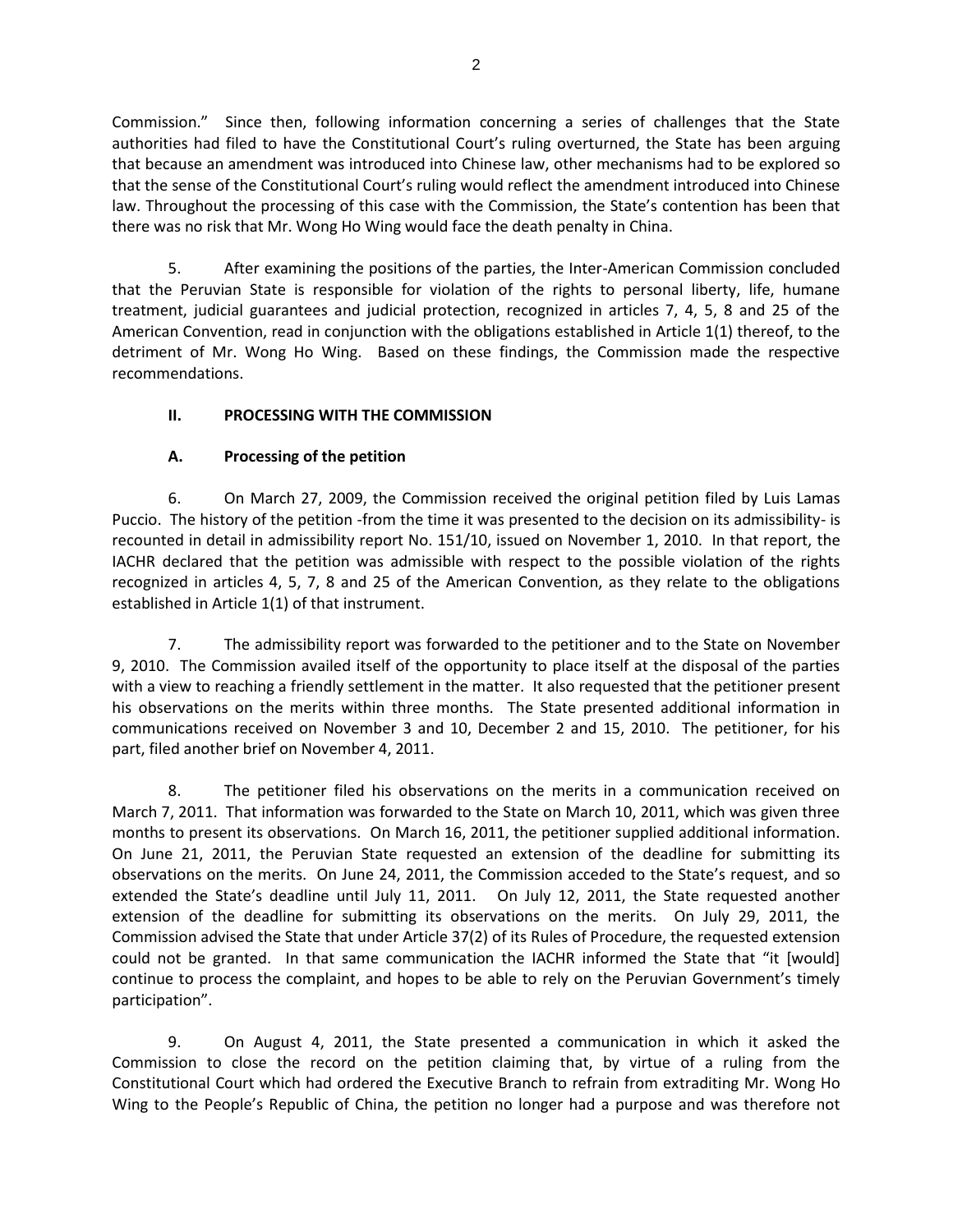properly before the inter-American system. On August 8, 2011, the Commission forwarded this communication to the petitioner and asked him to present his observations within one month.

10. On September 8, 2011, the petitioners presented their observations, which were forwarded to the State on October 3, 2011, with the request that it present its observations within one month. On October 7, 2011, the petitioner filed additional information, which was forwarded to the State on November 1, 2011. On November 22, 2011, the State presented additional information. The petitioner presented additional information on November 25, 2011. On February 1, 2012, the petitioner submitted still more information, which was forwarded to the Peruvian State on February 8, 2012. In this communication the IACHR asked the Peruvian State to provide specific information<sup>2</sup> based on the fact that the petitioner was asking the Commission to file another request with the Court seeking provisional measures (concerning the processing of the precautionary and provisional measures, see *infra* paragraphs 14 to 23).

11. On February 21, 2012, the Peruvian State presented its reply to this request for information; that reply was forwarded to the petitioner on February 22, 2012. On February 17, 2012, the petitioner submitted additional information, which was forwarded to the State on March 5, 2012. The petitioner presented additional information on February 27 and March 2, 5 and 14, 2012. On March 22, 2012, the additional information supplied by the petitioner on November 25, 2011, was sent to the State. On March 23, 2012, the additional information provided by the petitioner on March 2, 5 and 14, 2012, was forwarded to the State, which was asked to present its observations within one month.

12. On March 26, 2012, the Commission held a public hearing on the merits of the case. At that hearing the parties supplied updated information and made additional observations on the merits. On November 27, 2012 the petitioner submitted additional information. On December 5, 2012 the Commission transmitted the petitioner's information to the State. On April 3, 2013 the petitioner submitted additional information. On April 15, 2013 the Commission transmitted the petitioner's information to the State.

13. On April 27, 2013, the Peruvian State presented its observations. On May 1, 2013 the State submitted additional information. On May 20, 2013 the Commission transmitted the State's information to the petitioner. On June 25, 2013 the State submitted additional information. On June 26, 2013 the Commission transmitted the State's information to the petitioner.

# **B. Processing of precautionary and provisional measures**

 $\overline{a}$ 

14. On January 21, 2009, the IACHR received a request seeking precautionary measures for Mr. Wong Ho Wing. Following a series of procedures and pursuant to Article 25 of its Rules of Procedure, on March 31, 2009 the IACHR granted precautionary measures for Mr. Wong Ho Wing and asked the Peruvian State to refrain from extraditing him until a decision had been issued on the individual petition filed on March 27, 2009, under Article 44 of the Convention. On a number of

 $2$  The questions which the IACHR put to the State in this communication were as follows: "1. How has the Constitutional Court's ruling of May 24, 2011, ordering the Executive Branch to refrain from extraditing Mr. Wong Ho Wing been reflected in the extradition proceedings and in his procedural status?; 2. If a final decision on the extradition request has not yet been taken, what is the procedure followed to adopt that decision and how long does it take?; and 3. What is the law that gives the State the authority to continue to hold Mr. Wong Ho Wing in its custody?"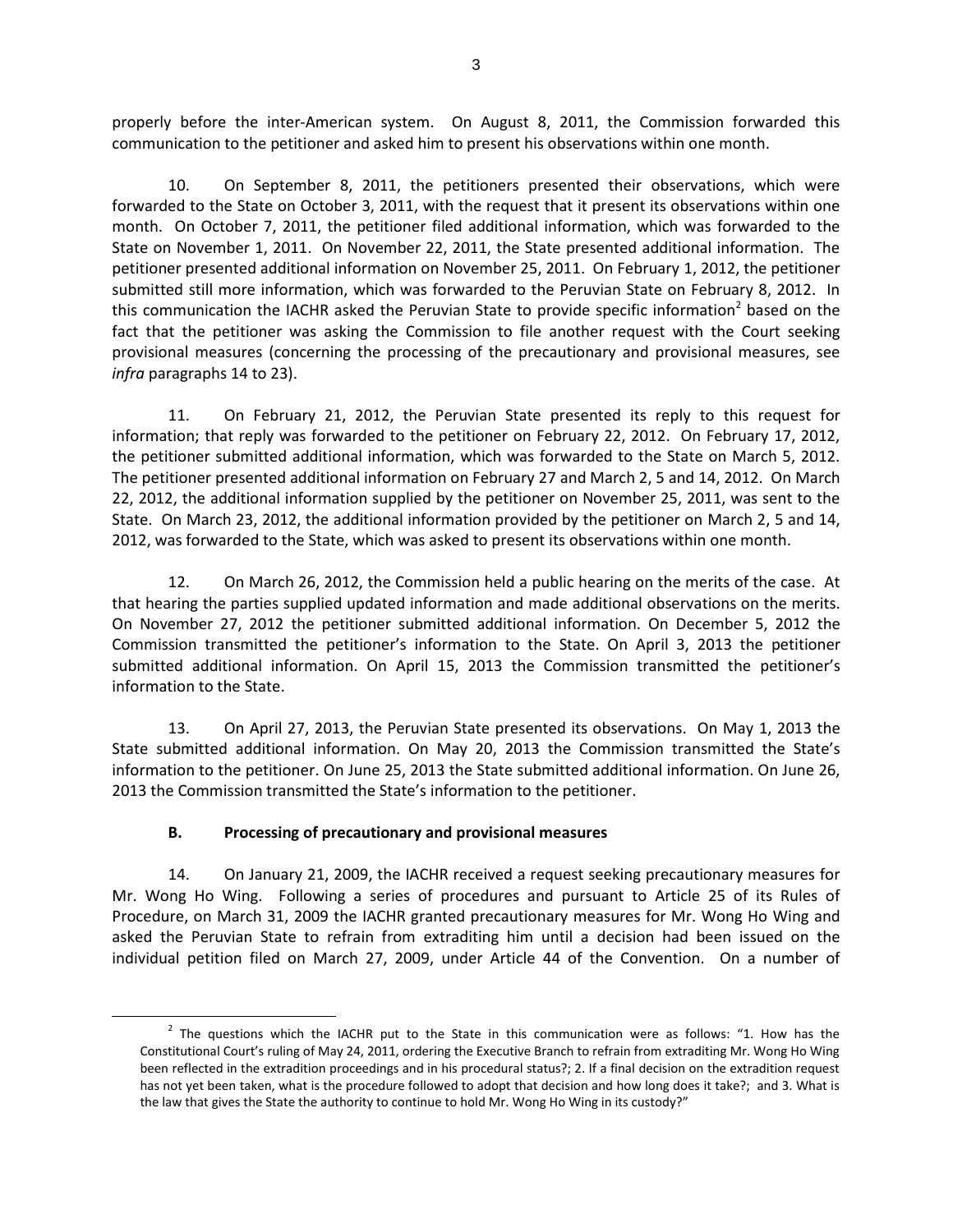occasions, both the State and the petitioner reported information on the precautionary measures' implementation.

15. On November 9, 2009, a communication was received from the petitioner in which he asked that the Commission file a request with the Inter-American Court seeking provisional measures. The petitioner repeated the same request on February 2, 2012, and pointed out that on January 27, 2010, the Supreme Court had issued a finding favorable to Mr. Wong Ho Wing's extradition to the People's Republic of China. On February 24, 2010, the IACHR requested provisional measures of the Inter-American Court, under Article 63(2) of the American Convention. On March 24, 2010, the President of the Court ordered the Peruvian State "to refrain from extraditing Mr. Wong Ho Wing as long as this request for provisional measures has not been resolved by the full Inter-American Court of Human Rights."<sup>3</sup>

16. On May 28, 2010, the Inter-American Court ordered provisional measures for Wong Ho Wing and ordered the State "to abstain from extraditing Mr. Wong Ho Wing until December 17, 2010, so as to allow the Inter-American Commission on Human Rights to examine and rule on petition P-366-09 lodged before the Commission on March 27, 2009."

17. In a communication dated November 11, 2010, the Commission informed the Inter-American Court of the adoption of admissibility report No. 151/10 and requested that the provisional measures remain in effect. On November 26, 2010, the Inter-American Court resolved to keep the provisional measures in effect until March 31, 2011. On February 25, 2011, the Inter-American Court held a hearing on the provisional measures' implementation and on March 4, 2011, again extended the period that they would remain in force, this time until July 15, 2011. On July 1, 2011, the Inter-American Court again extended the provisional measures so that they would remain in effect until December 15, 2011.

18. On August 4, 9 and 18, 2011, the State requested that the provisional measures be lifted, based on the ruling of the Constitutional Court which had ordered the Executive Branch to refrain from extraditing Mr. Wong Ho Wing. On September 8, 2011, after examining the information supplied by the State and given its commitment to strictly comply with the Constitutional Court's decision, the Commission informed the Court that it believed that the Peruvian State's request to have the provisional measures lifted was appropriate. Therefore, on October 10, 2011, the Inter-American Court ordered that the provisional measures be lifted and wrote the following:

Consequently, taking into account the decision of the Constitutional Court of Peru, the information forwarded by the parties, the State's request to lift the measures and the opinion of the Inter-American Commission (supra considering paragraphs \*\*), the Inter-American Court of Human Rights finds that the requirements of extreme gravity, urgency and need to prevent irreparable damage to the integrity and life of the beneficiary have ceased to exist, so that it is admissible to lift these provisional measures.<sup>5</sup>

The Inter-American Court assesses positively the references made to the American Convention on Human Rights by the Constitutional Court of Peru in this provisional proceeding in relation to

<sup>3</sup> http://www.corteidh.or.cr/docs/medidas/wong\_se\_01\_ing.pdf.

<sup>4</sup> http://www.corteidh.or.cr/docs/medidas/wong\_se\_02\_ing.pdf.

<sup>&</sup>lt;sup>5</sup> http://www.corteidh.or.cr/docs/medidas/wong\_se\_06\_ing.pdf.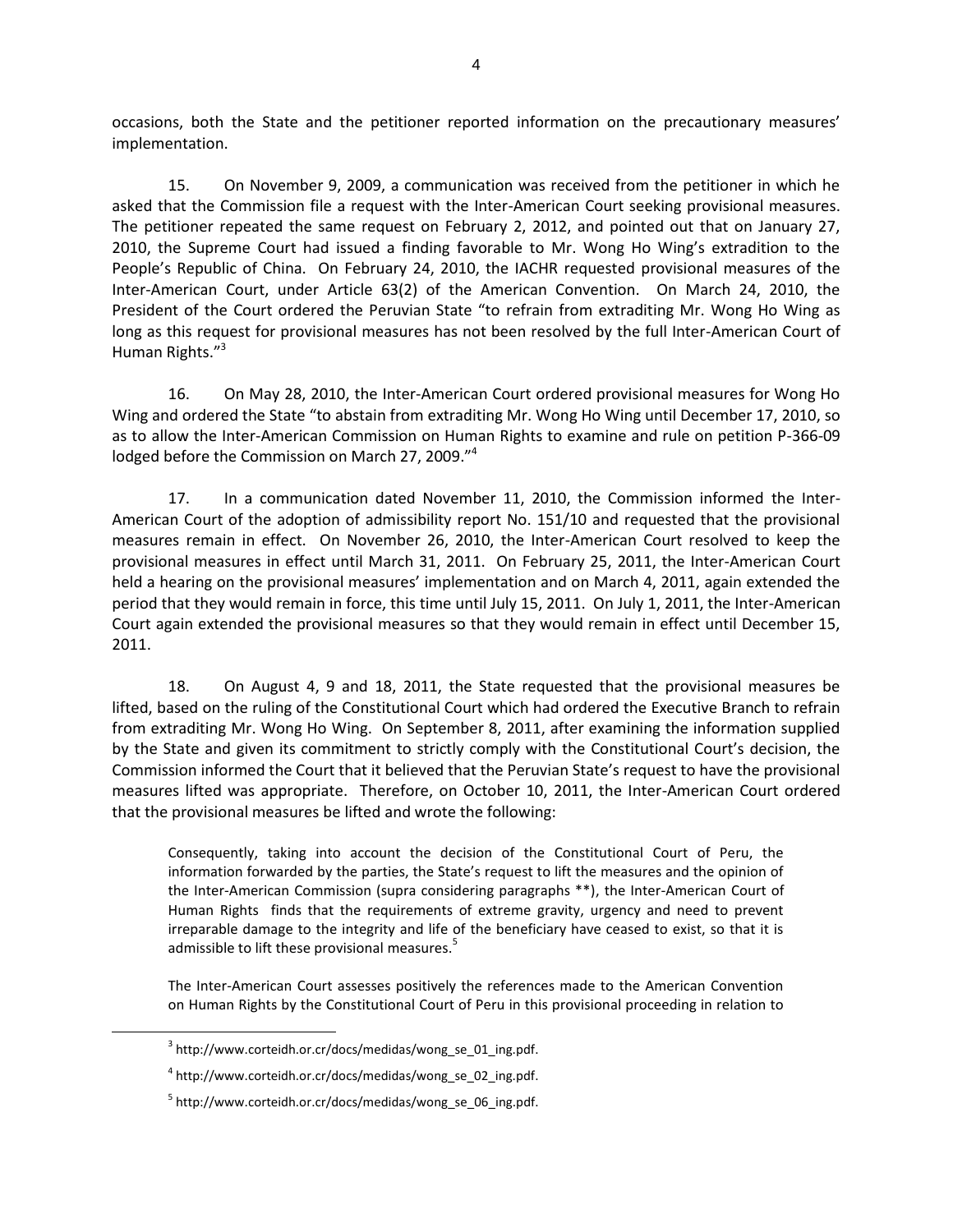compliance with the obligations of respect and guarantee established therein. Furthermore, notwithstanding the conclusion of these provisional measures, the Inter-American Court recalls that the States have the constant and permanent obligation to comply with their general obligations under Article 1(1) of the Convention to respect the rights and freedoms recognized therein and to guarantee their free and full exercise to all persons subject to their jurisdiction.<sup>6</sup>

19. On March 2, 2012, the Commission asked the Inter-American Court to again grant provisional measures for Mr. Wong Ho Wing. This request was based on information received concerning the reactivation of the extradition process, the Constitutional Court's decision notwithstanding. On April 27, 2012, the Court issued an order in which it requested information from the Peruvian State.<sup>7</sup>

20. On June 26, 2012, the Inter-American Court issued an order again granting provisional measures, as follows: "To require the State, as decided in this Order, to abstain from extraditing Wong Ho Wing, until December 14, 2012, to allow the Inter-American Commission on Human Rights to examine and rule on case No. 12,794."<sup>8</sup>

21. On February 13, 2013 the Court issued a Resolution extending the provisional measures. On April 1, 2013 the Commission requested the Court to extend the provisional measures in favor of Mr. Wong Ho Wing until July 31, 2013. This request was based on the fact that the Commission decided to defer the deliberation of the merits report for its 148 session, to be held between 8 and July 19, 2013, in order to have the arguments of the parties concerning the resolution issued by the Constitutional Court on March 12, 2013.

22. On May 22, 2013 the Court issued a Resolution in the following terms: "Request the State (...) to refrain from extraditing Mr. Wong Ho Wing until August 30, 2013, in order to allow the Commission (...) to examine and decide on case No. 12.794 ".

23. As of the date of approval of this report, the provisional measures ordered by the Court are still in effect.

<sup>6</sup> http://www.corteidh.or.cr/docs/medidas/wong\_se\_06\_ing.pdf

<sup>&</sup>lt;sup>7</sup> http://www.corteidh.or.cr/docs/medidas/wong\_se\_07\_ing.pdf. Information was requested on the following points: a) The legal effects of the decision of March 14, 2012, of the Permanent Criminal Chamber of the Supreme Court of Justice in relation to the extradition procedure and whether, following this decision, according to domestic law, the only requirement pending is the decision of the Executive; b) The legal effects of said decision in relation to the rulings of the Constitutional Court ordering that Wong Ho Wing should not be extradited, and c) Whether, under domestic law, the ruling of the Constitutional Court and its clarification ordering that Wong Ho Wing must not be extradited are legally binding for the Executive and the other State authorities.

<sup>8</sup> http://www.corteidh.or.cr/docs/medidas/wong\_se\_08\_ing.pdf.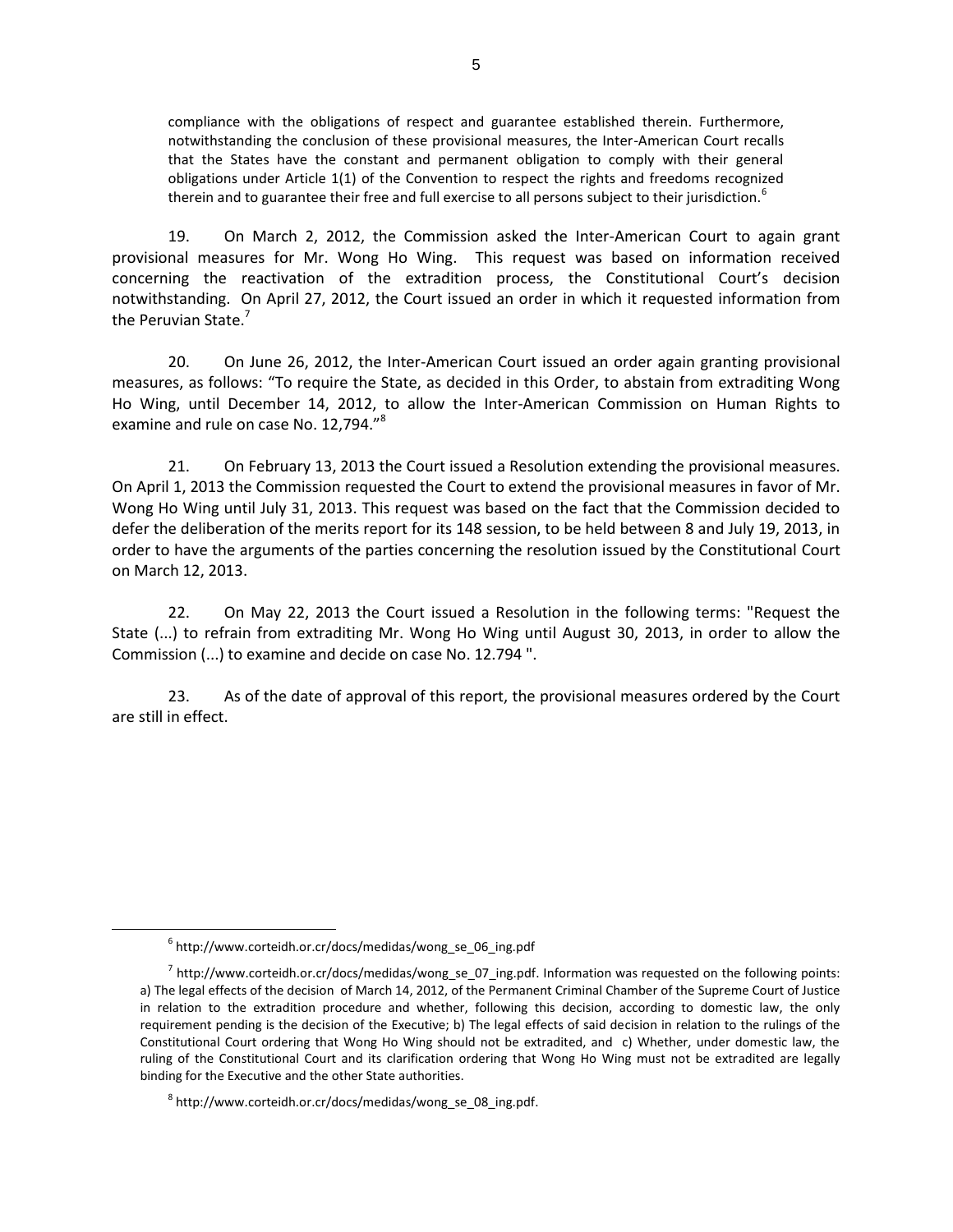### **III. THE PARTIES' POSITIONS**

### **A. The petitioner**

24. The petitioner indicated that on October 27, 2008, Mr. Wong Ho Wing was arrested in Peru based on an arrest warrant issued by INTERPOL at the request of the court authorities of the People's Republic of China in a criminal case being prosecuted in that country for the crimes of money laundering, bribery, smuggling and customs fraud. The petitioner observed that the extradition request issued by the People's Republic of China contained a translation of Article 153 of the Chinese Penal Code, which defines the crimes of smuggling and customs fraud; however, it omitted the translation of Article 151 of that Code, which allows for the possibility of imposing a sentence of life in prison or the death penalty for the aggravated form of the crimes of smuggling and customs fraud.

25. According to the allegations, on January 20, 2009 the Second Transitory Criminal Chamber of the Supreme Court of Justice issued a finding to the effect that the request to extradite Mr. Wong Ho Wing met the requirements provided under Peruvian law regarding the crimes of customs tax evasion and smuggling. The petitioner stated that on January 26, 2009, the alleged victim's attorney filed a petition of *habeas corpus*, asserting that Mr. Wong Ho Wing's life and personal integrity were in jeopardy. The petitioner stated that as a result of this petition of *habeas corpus,* the Second Transitory Criminal Chamber of the Supreme Court was called upon to issue a new advisory decision.

26. The petitioner stated that on October 5, 2009, a new hearing was conducted before the Permanent Criminal Chamber of the Supreme Court of Justice. He asserted that on October 12, 2009 Mr. Wong Ho Wing filed a second petition of *habeas corpus* challenging the members of the Permanent Criminal Chamber. The information submitted indicates that this second petition was declared inadmissible on January 5, 2010, a decision that Mr. Wong Ho Wing had allegedly appealed.

27. According to the petitioner, on December 11, 2009, the Ambassador of the People's Republic of China in Peru sent an official communiqué to the President of the Permanent Criminal Chamber, reporting that the Supreme People's Court of China had issued a ruling stating that the Chinese Judicial Branch would not give the alleged victim the death penalty. He also stated that after new oral hearings were conducted before the Permanent Criminal Chamber, the latter adopted a second advisory decision on January 27, 2010, declaring that the extradition request was admissible in the case of the crimes of customs tax evasion and bribery to the detriment of the People's Republic of China.

28. The petitioner asserted that on February 9, 2010, Mr. Wong Ho Wing's attorney filed a third petition of *habeas corpus* against the President of the Republic, the Minister of Justice, and the Minister of Foreign Affairs, whose job it was to make the final decision regarding the alleged victim's extradition. According to the information submitted, that petition of *habeas corpus* was denied on February 25, 2010 by the 42nd Criminal Court of Lima; that decision was upheld on April 14, 2010 by the Third Criminal Chamber for Jailed Accused of Lima. During the merits phase of this case with the IACHR, the parties reported on the Constitutional Court's May 24, 2011 decision in which it granted the writ of *habeas corpus* and ordered the Executive Branch to refrain from extraditing Mr. Wong Ho Wing.

29. The petitioner pointed out that the Peruvian Government has refused to abide by the Constitutional Court's decision. He asserted that the refusal to comply with the decisions was the product of "close and well-orchestrated coordination between the Ministry of Justice and Human Rights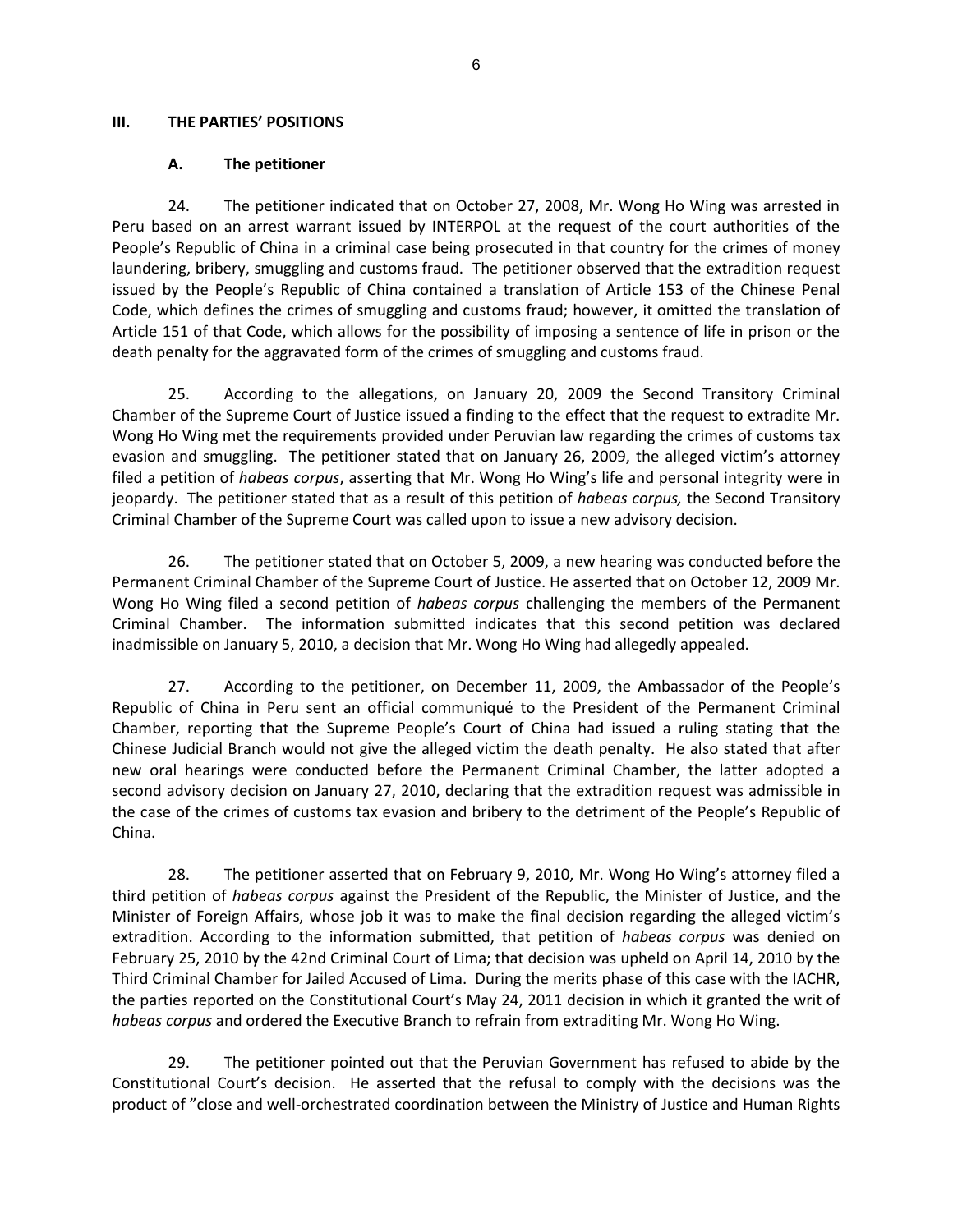and the Judicial Branch to give the prosecutor's office in that ministry time to negotiate a new and unlawful revised version of the Constitutional Court's decision."

30. The petitioner asserted that in January 2011, five officials from the People's Republic of China visited Mr. Wong Ho Wing in the Sarita Colonia Prison. They allegedly asked him to "drop his legal actions and agree to extradition, and promised him that once back in China he would not face the death penalty and possibly might not face criminal prosecution; they stressed, however, that his extradition had to materialize."

31. Concerning the legal arguments, and specifically those regarding the **rights to life and to humane treatment,** the petitioner pointed out that under Article 4(2) of the Convention and Article 6(2) of the International Covenant on Civil and Political Rights, capital punishment may only be imposed in truly exceptional circumstances and only for the most serious crimes affecting the most cherished possession. He added that the case law of the Inter-American Court, like that of the United Nations Human Rights Committee (hereinafter, "the Human Rights Committee"), has, for purposes of application of the death penalty, defined "the most serious crimes" as those in which a human life has been arbitrarily taken. The petitioner underscored the fact that the alleged crimes of which Mr. Wong Ho Wing is accused in China cannot be regarded as so serious in nature that a human life is at stake. Therefore, the possibility of the death penalty is contrary to the standards of International human rights law.

32. The petitioner argued that the opinion issued by the Supreme Court favorable to Mr. Wong Ho Wing's extradition disregards the provisions of Article 517, paragraph 3, subparagraph (d) of the Peruvian Code of Criminal Procedure, which prohibits a grant of extradition when the *extraditurus* may face the death penalty or when the requesting State does not offer adequate guarantees that the death penalty will not be applied. The petitioner argued that it was the Supreme Court's responsibility to take proper stock of the fact that China is the country "with the highest number of convictions followed by execution in the world, and that these sentences are imposed without the guarantees of due process, and even in cases in which torture is used to exact self-incriminating confessions which the courts then accept as evidence." He added that statistics on death sentences are classified information in China, so that the Peruvian State would have no way to exercise any oversight to ensure that Mr. Wong Ho Wing was not executed once he was under the jurisdiction of his country of origin.

33. The petitioner mentioned urgent actions from Amnesty International which denounced the fact that the Chinese court authorities allegedly applied the death penalty after having requested extradition and after giving assurances that the persons whose extradition was being requested would not be executed. He argued that "the competent court authority did not file any request with the Ministry of Foreign Affairs […] showing that it had made inquiries concerning the use of the death penalty in that country (…)." He maintained that given the reports of various nongovernmental organizations and United Nations committees denouncing the use of torture in criminal cases in China, the Peruvian State "should have also required a guarantee from the Chinese government that torture or cruel, inhuman or degrading treatment would not be used against him [the alleged victim]." The petitioner observed that to determine whether there is well-founded cause to believe that a person subject to extradition might be subjected to torture in the requesting state, the authorities must take into account all relevant considerations, including the existence of a persistent pattern of manifest, blatant or massive human rights violations.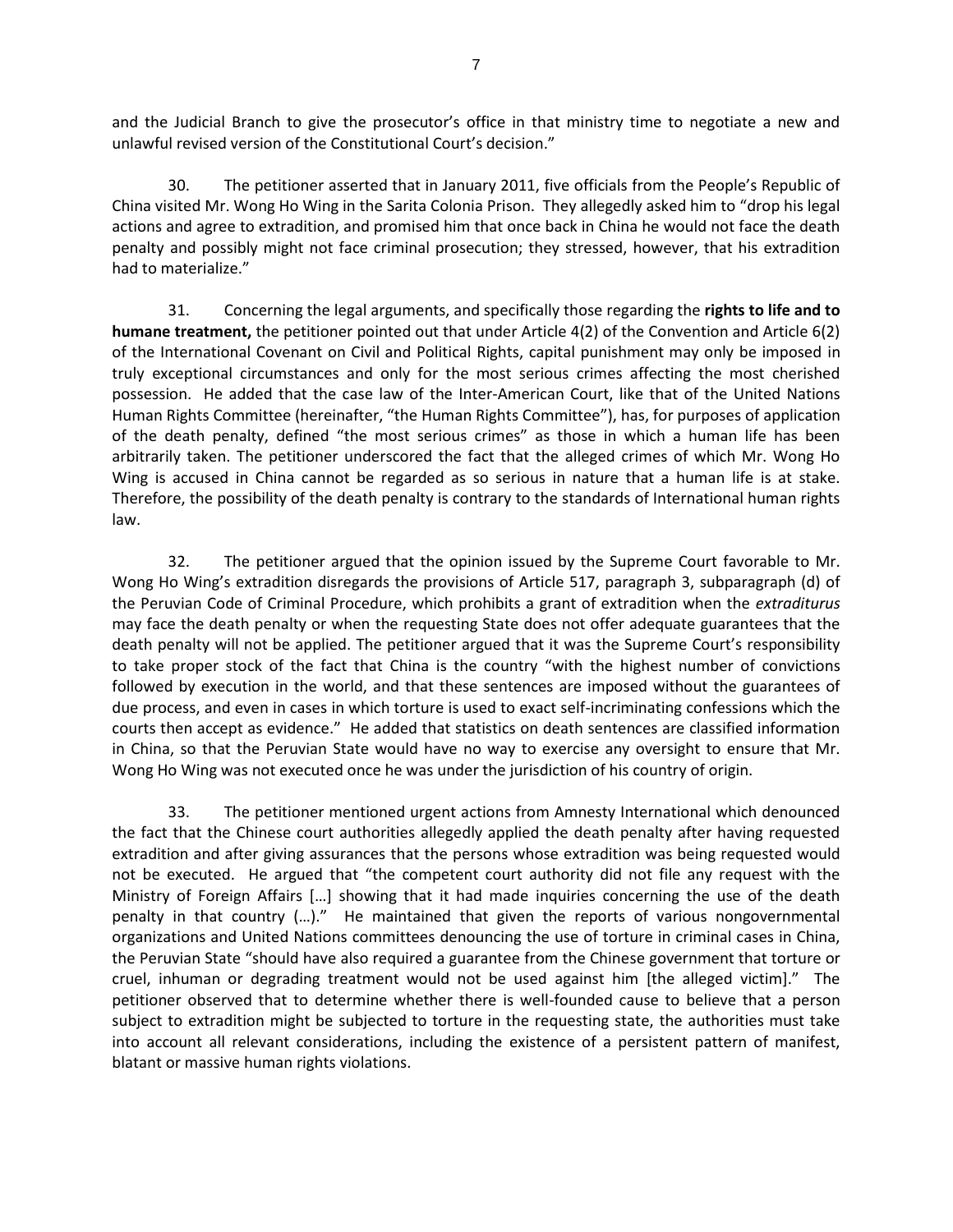34. The petitioner alleged that the behavior of the Chinese authorities in the request seeking Mr. Wong Ho Wing's extradition revealed that any commitment made at the diplomatic or jurisdictional level could not be trusted. He also pointed out that the Peruvian State never bothered to inquire about how reliable any commitments made regarding the application of the death penalty were. He added that even assuming that the assurances that the death penalty would not be applied were honored, "the context of persistent and manifest human rights violations in China and the behavior of the Chinese authorities in the extradition process allow one to reasonably conclude that Mr. Wing would be tortured or subjected to other cruel, inhuman or degrading treatment."

35. For all the foregoing reasons, the petitioner argued that the advisory decision of the Supreme Court favorable to Mr. Wong Ho Wing's extradition implies a failure to comply with the duty to prevent violation of the rights to life and to humane treatment, protected under articles 4 and 5 of the Convention. The petitioner contends that by agreeing to Mr. Wong Ho Wing's extradition the State "is indirectly applying the death penalty; although the State cannot apply the death penalty within its own jurisdiction, through extradition it is allowing a requesting State to apply the death penalty at its own discretion, in exercise of its sovereignty."

36. As for the **right to personal liberty,** the petitioner asserted that since October 27, 2008, Mr. Wong Ho Wing has been in custody in the Sarito Colonia Prison in Callao, under the "provisional arrest" provided for in Article 523 of the Code of Criminal Procedure. He pointed out that the alleged victim was held in custody solely for the purpose of an eventual extradition proceeding. In the petitioner's view, Mr. Wong Ho Wing's detention is "arbitrary, because it is excessive in terms of time and disproportionate." He observed that since the close of the advisory phase of the extradition process, the Executive Branch has not adopted a final decision pursuant to Article 514.1 of the Code of Criminal Procedure, and has arbitrarily deprived the alleged victim of his liberty, in violation of all the maximum time periods that an unconvicted person can be held under Peruvian domestic law. The petitioner underscored the fact that "the violations of due process attributable exclusively to the State in processing an extradition must not compromise the right to personal liberty." He also wrote that the "provisional arrest" measure was neither necessary nor proportional since at the time of his arrest, Mr. Wong Ho Wing was not a "fugitive"; instead, he was simply engaged in his entrepreneurial activities. The petitioner also pointed out that the alleged victim's deprivation of liberty was ordered under Article 521(1) of the Code of Criminal Procedure, which makes it the rule and not the exception.

37. The petitioner also indicated that despite the Constitutional Court's May 24, 2011 decision, Mr. Wong Ho Wing remained behind bars, without any legal justification, and despite repeated requests for his release filed with all the courts. Here, the petitioner observed that the Ministry of Justice and Peru's Judicial Branch were coordinating closely to prevent Mr. Wong Ho Wing's release by whatever means.

38. As for the **rights to judicial guarantees and to judicial protection,** the petitioner asserted that the conduct of the Peruvian judicial authorities in the advisory extradition process is allegedly riddled with irregularities intended to be helpful to the People's Republic of China. Among these, the petitioner highlighted the following:

39. The petitioner reiterated that the original extradition request omitted provisions of China's Criminal Code that allow the death penalty to be used for crimes of fraud when the money involved is in excess of a specified amount. He underscored the fact that the Chinese government offered no evidence or reasonable indicia that Mr. Wong Ho Wing bore criminal responsibility for the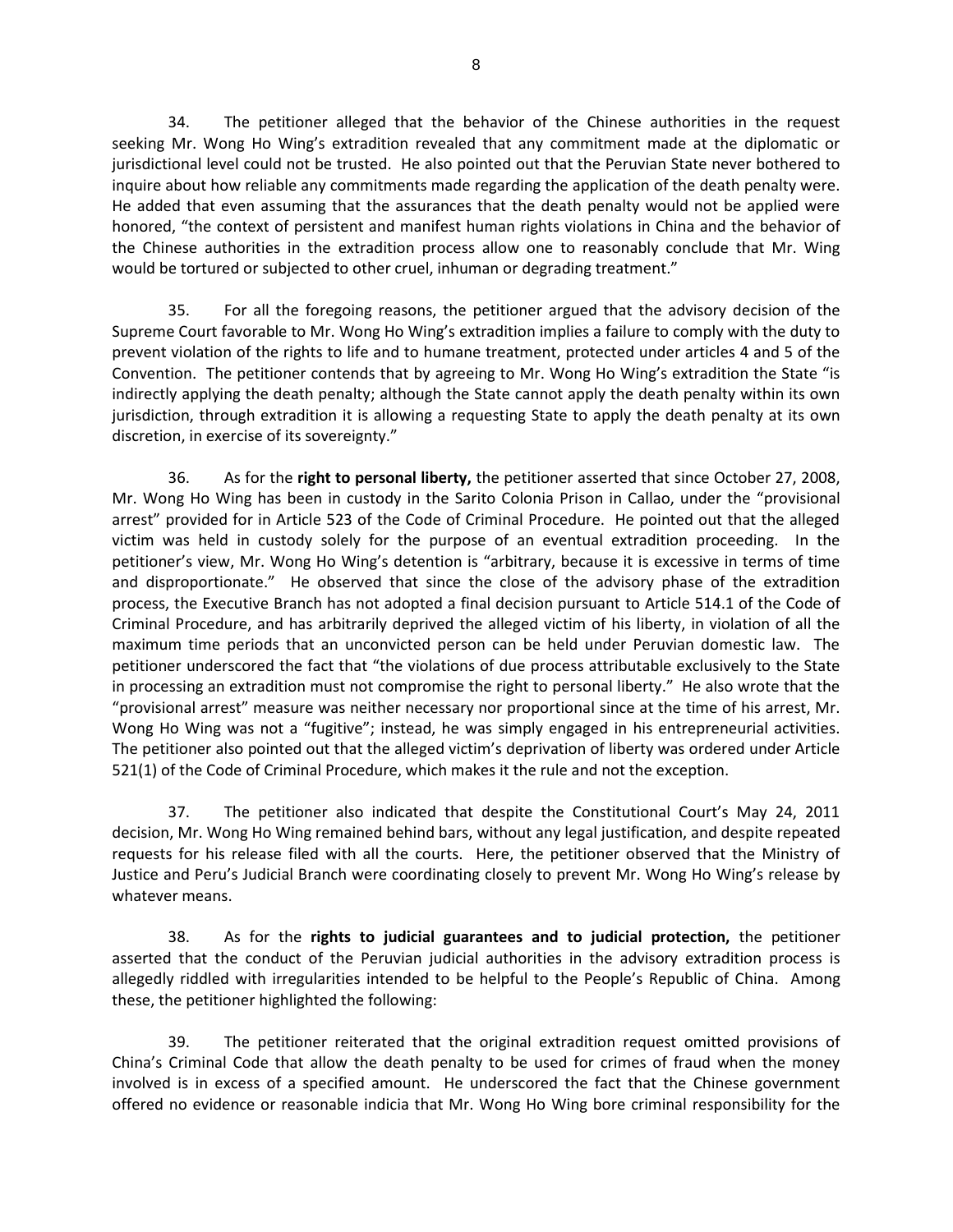crimes attributed to him. He also pointed out that Article 518 of the Peruvian Code of Criminal Procedure provides that "the request for extradition must contain the evidence necessary to establish sufficient indicia of the commission of the criminal act." He added that in an opinion of October 1, 2009, the Office of the First Supreme Court Prosecutor recommended to the Second Permanent Criminal Chamber that the advisory decision it issued should not favor extradition. Among the reasons cited was the fact that the extradition request did not include any evidence suggesting that the *extraditurus* was guilty of the criminal acts attributed to himself.

40. The petitioner maintained that during the extradition process, the documents that the Chinese government presented as a guarantee that the death penalty would not be applied were not forwarded to Mr. Wong Ho Wing's defense counsel, in violation of the adversarial principle. The petitioner also observed that those guarantees came to light only as a result of the documentation that the Peruvian State's representation presented to the organs of the inter-American system during the processing of this case and the related precautionary and provisional measures.

41. The petitioner argued that the Second Permanent Criminal Chamber held extradition hearings on October 5 and December 9 and 21, 2009, despite the fact that Article 521 of the Code of Criminal Procedure provides that only one hearing shall be held, at the end of which an advisory decision is to be issued within five days. He added that under Supreme Decree No. 016-2006-JUS, which regulates "judicial and governmental conduct in the area of extradition and convict transfers," it is up to the central authority, at the request of the jurisdictional body, to ask the requesting State to correct, clarify or complete the extradition request and documentation within a maximum of thirty days.

42. The petitioner argued that the State has an obligation to give adequate reasons for its decision, since the only factor considered in the process was the guarantee given by the People's Republic of China that it would not apply the death penalty; other circumstances, such as the context in the requesting country, were not considered. In connection with the failure to state adequate reasons for the decision, the petitioner cited the January 27, 2010 decision of the Permanent Criminal Chamber of the Supreme Court. The petitioner argued that in a case in which a decision is made to extradite a person to a state in which he might eventually face the death penalty, adequate reasons related to the additional circumstances that must be considered are essential. The petitioner asserted that the "State has an ineluctable duty" to take the malicious conduct of the "Chinese officials" into consideration.

43. The petitioner also mentioned the delays in the process, especially the delay in deciding the petitions of *habeas corpus* filed. Here, the petitioner argued that the State violated the rights protected under articles 7(6) and 25 of the American Convention.

44. The petitioner pointed out that, considering how the judicial proceedings have been conducted thus far, even if Mr. Wong Ho Wing had been tried in Peru he would not have had the necessary judicial guarantees of "an impartial and independent judge presiding over a proper trial." The petitioner mentioned that the Chinese authorities had donated vehicles to the Peruvian judicial branch. He also noted that all the judges who have presided over the proceedings in this case thus far have been provisional judges.

45. As for the State's request that the record on the petition be closed on the grounds that the matter no longer had a purpose and was therefore not properly before the Commission, the petitioner objected by recounting the violations being alleged.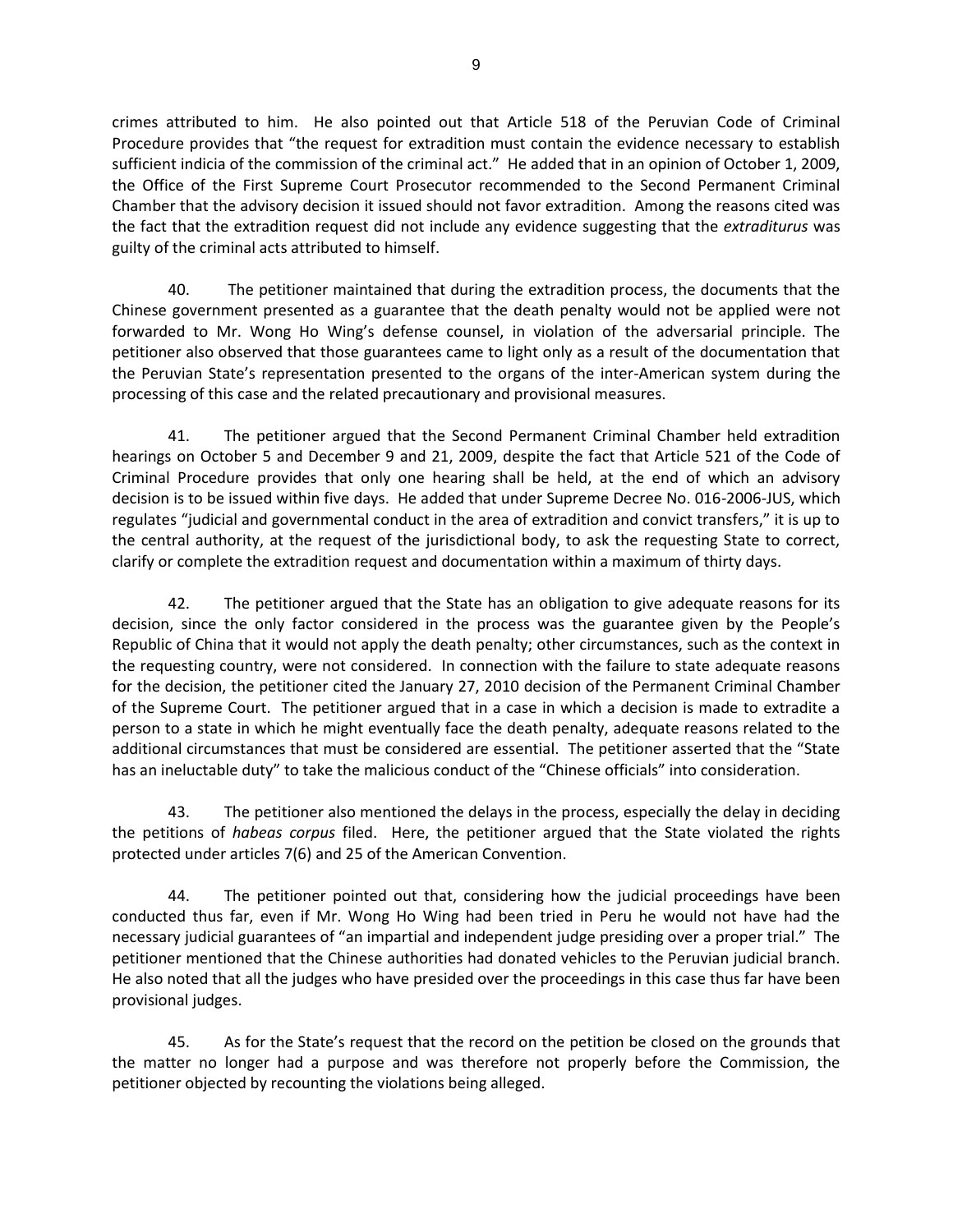## **B. The State**

 $\overline{a}$ 

46. Throughout the processing of this case with the Inter-American Commission, the State has asserted a variety of positions.

# *The State's position in its earliest communications during the admissibility phase*

47. The State asserted that on October 27, 2008 INTERPOL agents arrested Mr. Wong Ho Wing, who was being sought internationally due to an arrest warrant issued by court authorities in China, in a criminal proceeding for the crimes of smuggling and customs fraud allegedly committed between August 1996 and May 1998 in the city of Hong Kong. It alleged that on the same date the Criminal Court of Callao ordered the provisional arrest of Mr. Wong Ho Wing, so that the People's Republic of China could submit an extradition request. The State indicated that on October 28, 2008 Mr. Wong Ho Wing made his preliminary statement to the Criminal Court of Callao in the presence of a defense attorney, a Chinese interpreter, and a representative from the Public Prosecutor's Office.

48. The State's narration of the facts was similar to that of the petitioner with respect to the judicial decisions that established the provisional arrest of Mr. Wong Ho Wing, the decisions adopted in the advisory proceeding on extradition, and the petitions of *habeas corpus* filed. The State indicated that before issuing the second advisory decision on January 27, 2010, the Permanent Criminal Chamber held extradition hearings on October 5 and December 9 and 21, 2009, in which the attorney for the alleged victim was allowed to speak and a translator was ordered appointed.

49. The State asserted that in the light of Article 515 of the Peruvian Code of Criminal Procedure, the ruling of the Supreme Court of Justice on January 27, 2010 is merely advisory in nature and initiated a political procedure in which the final decision must be taken by the Constitutional President of the Republic, with the vote of the Council of Ministers and a prior report from an Official Commission on Extradition and Convict Transfers.

50. With respect to guarantees not to impose the death penalty, the State indicated that Article 5 of the Extradition Treaty between the Republic of Peru and the People's Republic of China, signed on November 5, 2001, establishes that extradition will only be carried out if it is not contrary to the legal system of the party to which the request is made. The State indicated that Article 140 of the Political Constitution of Peru limits capital punishment to the crime of treason in cases of war and terrorism. It argued that "it is legally impossible to order the extradition of Mr. Wong Ho Wing to the People's Republic of China if that country does not grant sufficient guarantees that it will not impose the death penalty on the citizen in question." In addition, it attached a copy of the ruling of December 8, 2009 issued by the Supreme People's Court of the People's Republic of China, along with an official translation, in which that country's highest court establishes the following:

If extradition from Peru to China is applied, if Huang Haiyong or Wong Ho Wing is found guilty through prosecution in the Court, the Court will not order the Death Penalty (including the immediate execution of the Death Penalty and a temporary two-year stay thereof) for Huang Haiyong or Wong Ho Wing, even though by law his crime carries the death penalty.<sup>9</sup>

 $^9$  Annex 18. Communication from the State received on July 16, 2010, Resolution dated December 8, 2009 issued by the Supreme Court of the People's Republic of China.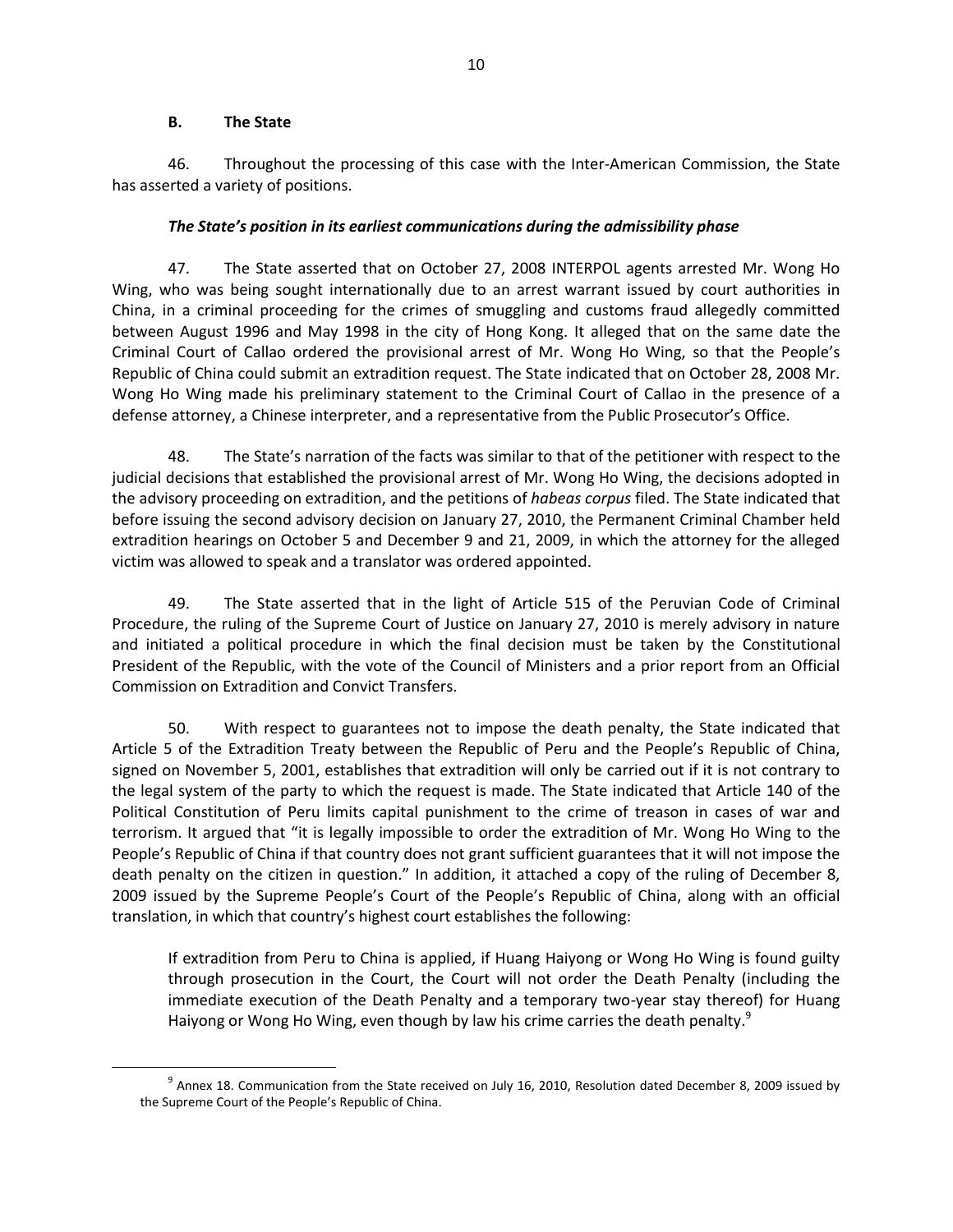51. The State indicated that in view of the guarantees provided by the Chinese government and Judicial Branch, the Permanent Criminal Chamber declared the requirements provided in constitutional law, procedural law, and in the bilateral extradition treaty between China and Peru to have been met. It transcribed excerpts of the advisory decision of January 27, 2010, which state the following:

The decision contained in the duly translated ruling of December 8, 2009 issued by the Supreme Court of the People's Republic should also be regarded as relevant, and is attached to this request […]. Such a pledge reveals an unavoidable commitment on the part of the judicial authorities of the People's Republic of China **NOT TO IMPOSE THE DEATH PENALTY** on the extraditable individual should he be found criminally responsible" (bold face and upper case correspond to the original version).

The Peruvian State makes the requested surrender of the Chinese citizen contingent upon the commitment made by the competent authorities of the People's Republic of China not to impose the death penalty on him, should he be convicted; in addition, the Peruvian State must be informed of the verdict in the decision in respect of the *extraditurus* when it is handed down […].

52. The State submitted a list of 40 Supreme Court rulings adopted in Peru over the last five years regarding extradition requests from various countries. It indicated that in all these cases the norms of the relevant conventions, the Constitution and the law established for the purpose or extradition were respected. With respect to the alleged violations of judicial guarantees and judicial protection, the State asserted that Mr. Wong Ho Wing was freely able to invoke all the remedies provided by domestic law, which were decided by competent judges within the context of due process.

53. The State asserted that the passive extradition process with respect to the alleged victim is suspended "because on May 28, 2010 the Inter-American Court of Human Rights decided to grant provisional measures in favor of the Chinese citizen Wong Ho Wing, pursuant to which the Peruvian State must refrain from extraditing him to the People's Republic of China until December 17, 2010."

# *The State's position between August 2011 and February 2012*

54. On August 4, 2012 the Peruvian State presented a brief in this case, in which it reported on a decision delivered by the Constitutional Court on May 24, 2011, and the Constitutional Court's June 9, 2011 clarification of that ruling. The State explained that with this ruling, the petition of *habeas corpus* that Mr. Wong Ho Wing had filed was definitively decided. It stated that in this ruling, the Constitutional Court ordered the Peruvian State, as represented by the Executive Branch, to refrain from extraditing Mr. Wong Ho Wing to the People's Republic of China. It added that in its ruling, the Constitutional Court had urged the Peruvian State, as represented by the Executive Branch, to act in accordance with the provisions of Article 4(1) of the Extradition Treaty between Peru and the People's Republic of China.

55. The State argued that based on this information, "Mr. Wong Ho Wing's case is not properly before the Commission, as the State has now been prevented from extraditing Mr. Wong Ho Wing to the People's Republic of China; the petitioner has obtained protection from the threatened violations of his fundamental rights that he was alleging." The State made reference to the subsidiarity principle of the inter-American human rights system and took the occasion to expressly request that the record of the case be closed.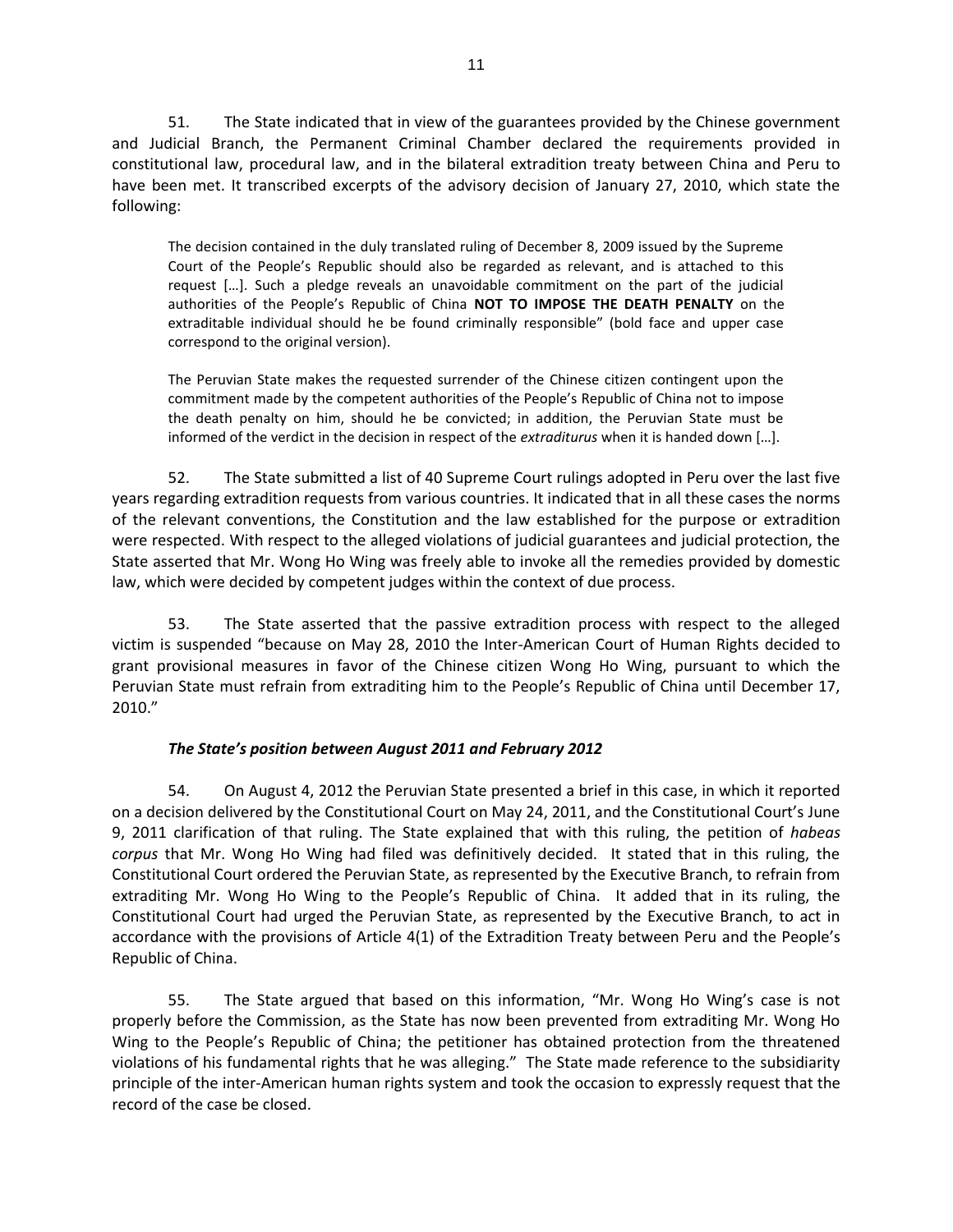56. In these communications, the State indicated that Mr. Wong Ho Wing was still in custody since the extradition process had not yet been concluded, as the Executive Branch had not yet issued the Supreme Resolution "denying Mr. Wing's extradition to the People's Republic of China, in compliance with the decision of the Peruvian Constitutional Court."

# *The State's position since February 2012*

57. Thereafter, following the Commission's February 8, 2012 request for information triggered by the information supplied by the petitioner concerning a series of challenges and actions filed whose purpose was allegedly to prevent full observance of the Constitutional Court's ruling, the State's position, both in writing and in its comments during the public hearing held during the Commission's 144<sup>th</sup> regular session, was as summarized below:

58. The State indicated that the Constitutional Court's decision "is being scrupulously observed in the extradition process," which continues to be conducted "in accordance with the law with a view to arriving at the proper decision."

59. By a communication sent on February 21, 2012, the State advised that it was awaiting issuance of a new, complementary advisory decision by the judicial branch, specifically the Supreme Court, addressing a "new fact and other questions relating to the implications of the execution of the Constitutional Court's judgment in relation to offenses that may or may not entail the risk of the death penalty, since the crime of smuggling of which Chinese citizen Wong Ho Wing is accused is not a capital offense." The State pointed out that the "new fact" to which it is referring is the February 25, 2011 repeal of the death penalty in China for the crime of "customs tax evasion."

60. The State added that the procedural rule governing the extradition process does not set deadlines for the duration of the process, although it stated that it had "every intention (…) to resolve the extradition process as expeditiously as possible."

61. As for the legal grounds for continuing to hold Mr. Wong Ho Wing in custody, the State indicated that his arrest was due to the original provisional arrest warrant, which was properly justified and reasoned and in which consideration is given to the existing procedural danger, the personal circumstances of the person subject to extradition, the seriousness of the offenses of which he is accused, and other factors. It observed that because the extradition process has not yet been finalized, the corrective measures taken are still in place, although the petitioner may pursue whatever legal measures he deems appropriate to seek the release of Mr. Wong Ho Wing, such as provisional release, substituting his provisional arrest with a supervised release arrangement, and others.

62. The State presented information regarding an allegedly similar situation to the instant case in which a Chinese citizen was extradited from Canada and sentenced to life imprisonment for the crime of smuggling. In this regard, the State argued that China "has guaranteed the right to life and personal integrity of repatriated Chinese citizens for similar crimes to those charged to Mr. Wong Ho Wing".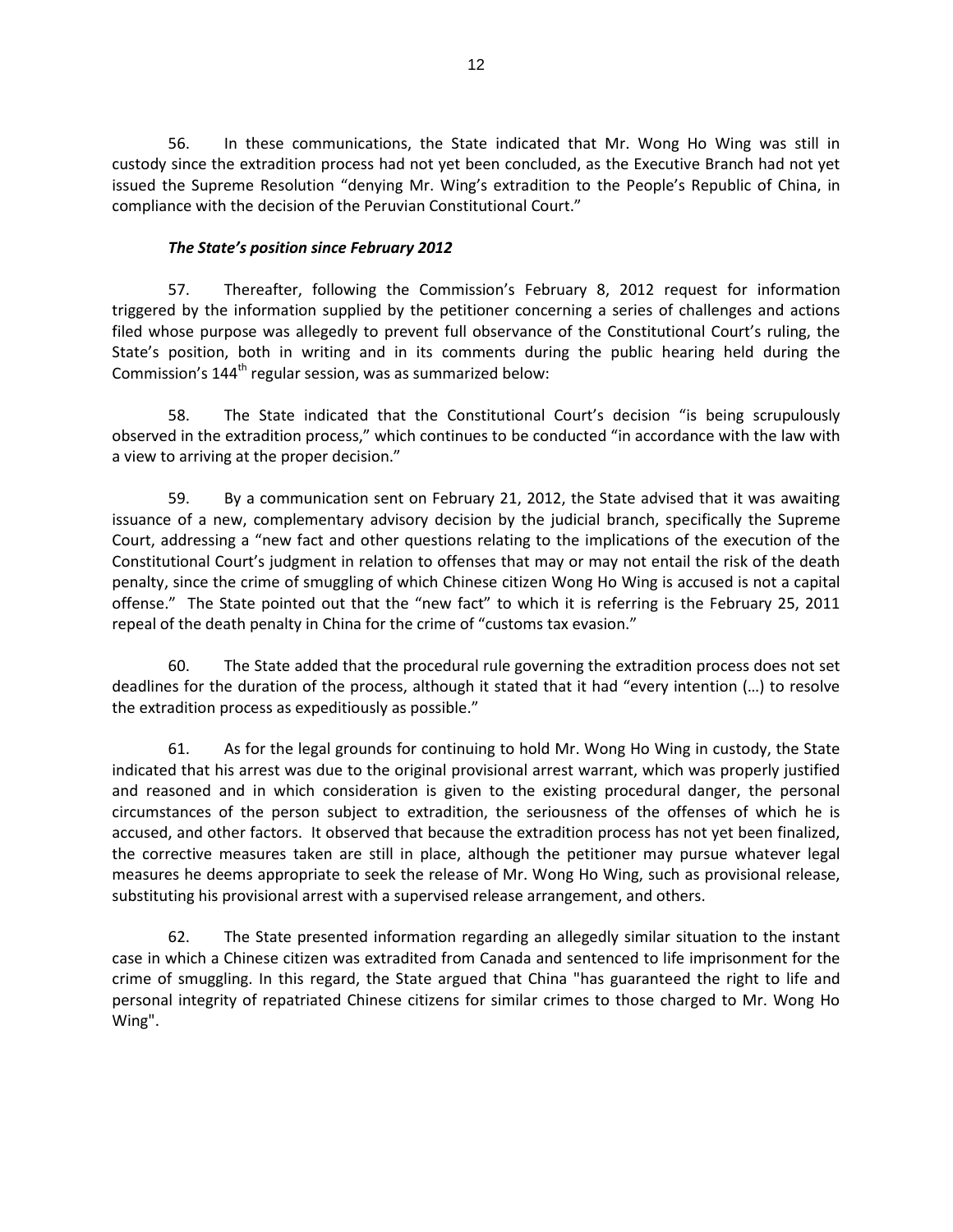### **IV. FACTS ESTABLISHED**

63. The Commission will determine the facts based on the evidence in the case file and information that is public knowledge, in the following order: i) the relevant laws pertaining to extradition in Peru; ii) the bilateral extradition treaty between Peru and the People's Republic of China; iii) the extradition process pursued against Mr. Wong Ho Wing and the legal remedies invoked in that process; and iv) information on the application of the death penalty and the use of torture and cruel, inhuman and degrading treatment in the People's Republic of China.

# **A. The relevant laws pertaining to extradition in Peru**

# 64. Article 37 of the Peruvian Constitution provides that:

Only the Executive Branch may grant extradition, which it will determine following a report from the Supreme Court, in a decision taken in compliance with the laws and the treaties and based on the principle of reciprocity.

Extradition shall not be granted if it is deemed to have been sought for the purpose of persecuting or punishing the *extraditurus* for reasons of religion, nationality, opinion or race.

Those being sought for political crimes or for related acts shall not be subject to extradition. Genocide, assassination and terrorism shall not be classified as political crimes or related acts.<sup>10</sup>

65. Section II of the Peruvian Code of Criminal Procedure (Legislative Decree No. 970) regulates extradition as follows:

ARTICLE 513 – When is extradition in order.-

1. A person on trial, accused or convicted of being the author of or accomplice to a crime and who is in another State, may be extradited to stand trial or to serve a sentence imposed in the convicted person's presence*.*

2. When, in the absence of a treaty, extradition is based on the principle of reciprocity, the Attorney General's Office and the Ministry of Foreign Affairs shall inform the Judicial Branch of the cases in which Peru has invoked the principle of reciprocity and those in which the foreign country involved in the extradition proceeding has agreed to the principle of reciprocity, and of those cases in which the foreign country has done likewise and Peru has considered the matter and given its consent.

ARTICLE 514 - The authorities involved-

 $\overline{a}$ 

1. The government is responsible for deciding on passive or active extradition through a Supreme Ruling issued with the agreement of the Council of Ministers, with a prior report from an Official Commission presided over by the Ministry of Justice and including the Ministry of Foreign Affairs. 2. The Government's decision shall require the involvement of the Criminal Chamber of the Supreme Court, which shall issue an advisory decision and then forward it, together with the relevant files, to the Ministry of Justice, with copy to the Attorney General's Office.

<sup>&</sup>lt;sup>10</sup> 1993 Peruvian Constitution, available [in Spanish] at the web portal of the Congress of the Republic of Peru: www.congreso.gob.pe/ntley/ConstitucionP.htm.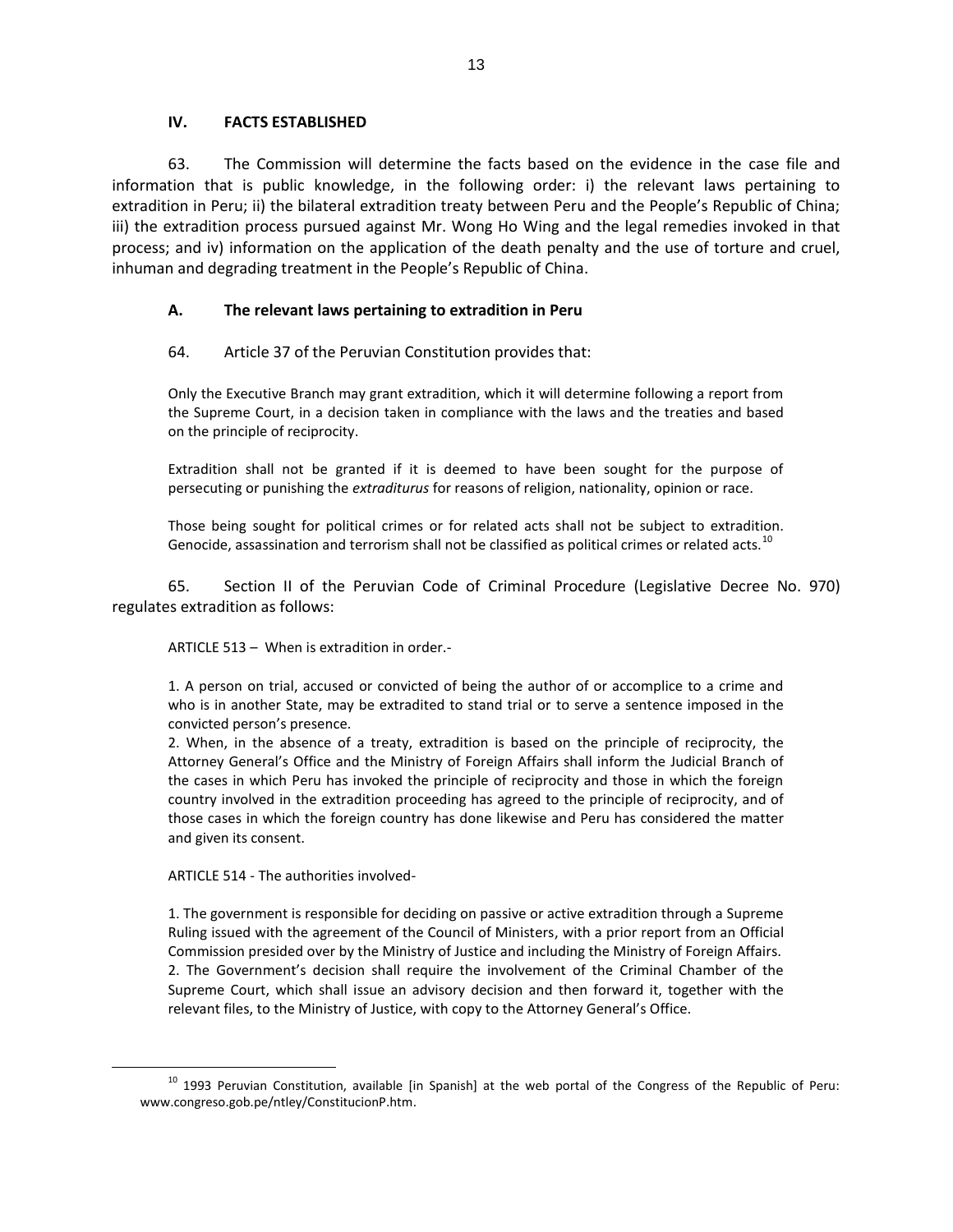ARTICLE 515 - Nature of the Supreme Court's advisory decision

1. When the Criminal Chamber of the Supreme Court issues an advisory decision counseling against extradition, the Government must comply.

2. If the advisory decision is favorable to extradition, or believes that extradition should be requested of a foreign country, the Government may decide what course of action it deems appropriate.

ARTICLE 516 – Sphere of application.-

1. A person on trial for, accused or convicted of being the author of or accomplice to a crime committed in a foreign country and who is within the national territory, either as a resident, a tourist or in transit, may be extradited to be investigated or stand trial or to serve a sentence imposed in the convicted person's presence.

2. The granting of extradition is conditional on the existence of guarantees of the fair administration of justice in the requesting State and on whether the requesting State has had a prior request for extradition turned down by a third State on the grounds that it was politically motivated. The Attorney General's Office and the Ministry of Foreign Affairs may report on whether there are any questions or background on the requesting State in this regard.

ARTICLE 517 - Refusal to extradite.-

1. Extradition shall not be allowed if the act or omission does not constitute a crime both in the requesting State and in Peru and unless the penalty set under both bodies of law is imprisonment for one year or more. If extradition is sought for a number of crimes, only one of those crimes must satisfy this condition to allow extradition with respect to the other crimes named in the request.

2. Extradition shall not be allowed if any of the following conditions are present:

a) The requesting State has neither the jurisdiction nor the competence to prosecute the crime;

b) The person whose extradition is sought has already been acquitted, convicted, pardoned, or granted amnesty or any other equivalent clemency;

c) The statute of limitations for prosecuting or punishing the crime under Peru's domestic laws or the laws of the requesting State has expired, provided the latter does not exceed the statute of limitations under Peruvian law;

d) The person whose extradition is sought would face a special tribunal in the requesting State or the proceeding which said person would undergo does not meet the international standards for due process;

e) The crime is exclusively military in nature, is anti-religion, is based on politics or related thereto, is based on the practice of journalism or for expressing one's opinion. The fact that the victim of the punishable offense is a public servant shall not, by itself, be sufficient to classify the crime as political in nature. The fact that the person whose extradition is sought was a public servant shall not be sufficient to classify the offense as political in nature. Furthermore, acts of terrorism, crimes against humanity and those crimes with respect to which Peru has undertaken an international convention-based obligation to extradite or prosecute, shall not be classified as political crimes;

f) The crime can be prosecuted at the request of a party and if the offense constitutes a misdemeanor, and

g) The crime is tax-related, except when the crime is committed by filing a deliberately false tax declaration or through a deliberate omission calculated to conceal the proceeds of any other crime.

3. Nor shall extradition be ordered when:

a) The extradition request, which is based on a violation under ordinary criminal law, has been presented for the purpose of persecuting or punishing a individual based on race, religion,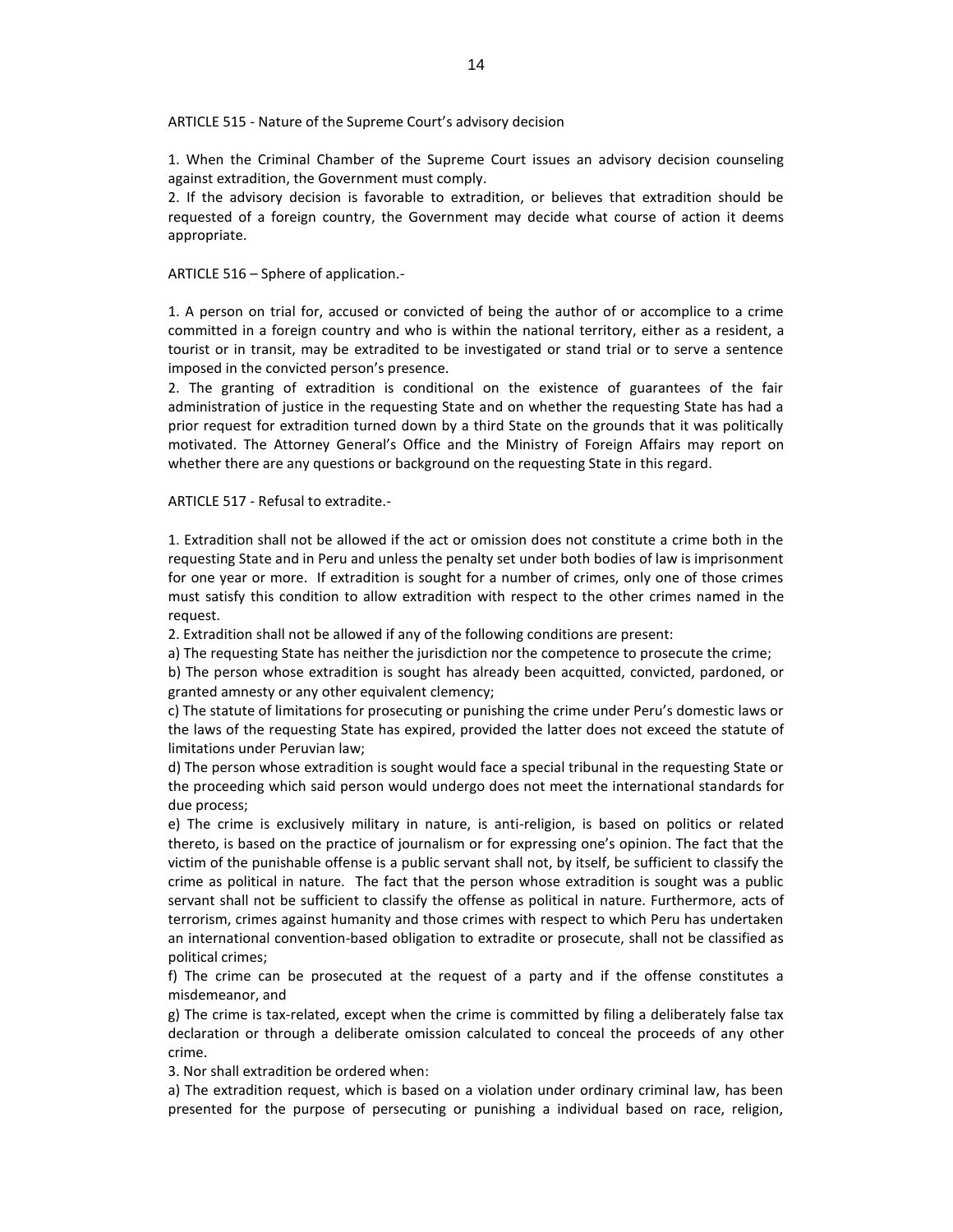nationality or political opinion or the *extraditurus* would be exposed to greater peril for one or more of these reasons;

b) There are special reasons dictated by national sovereignty, security, public law and order or other essential interests of Peru that argue against the grant of extradition;

c) The requesting State does not offer assurances that allowance will be made for the period the *extraditurus* was held in custody because of the extradition proceeding and any time that said person already served in connection with the case that prompted the extradition request;

d) The crime for which extradition is sought carries the death penalty in the requesting State and the latter does not give assurances that the death penalty will not be applied.

ARTICLE 518 - Requirements that the extradition request must meet.-

1. The extradition request must contain the following:

a) A description of the punishable act, with express reference to the date, place and circumstances surrounding its commission, the identity of the victim, and under what crime the punishable act is classified in law;

b) An explanation of the basis for the requesting State's competence, demonstrating that the statute of limitations for prosecution and punishment of the crime(s) has not yet expired;

c) Authenticated copies of the court decisions ordering prosecution and, where applicable, trial of the person whose extradition is being requested, or the final conviction handed down in said person's presence, and authenticated copies of the decision that ordered said person's arrest and/or declared him *in absentia* or in contempt. Also, authenticated copies of the decision in which issuance of the extradition request is ordered;

d) The text of the criminal and procedural laws relevant to the case, as provided in the preceding paragraph;

e) All known data identifying the person whose extradition is sought, such as name and surname, nicknames, nationality, date of birth, marital status, profession or occupation, distinguishing features, photographs and fingerprints, and any information available regarding said person's domicile or whereabouts within the national territory.

2. When the treaty that Peru signs with the requesting State so stipulates or when, in application of the principle of reciprocity, the domestic law of that State so requires for purposes of processing a passive extradition, which must be expressly stated in the extradition request, the latter must contain the necessary evidence establishing sufficient indicia of the commission of the criminal act and of the involvement of the person whose extradition is being sought.

3. If the extradition request has not been properly processed or is incomplete, the central authority, at the request of the jurisdictional organ and in coordination with the Ministry of Foreign Affairs, shall ask the requesting State to correct or complete the extradition request and the documentation.

[…]

ARTICLE 520 - Effects of the extradition granted.-

1. The *extraditurus* may not be tried for prior acts other than those that were the basis for granting said person's extradition, unless Peru gives its prior authorization. In that event, the requesting State must file an amplified extradition request; the Criminal Chamber of the Supreme Court, which shall consider that request and the corresponding supporting documents, shall issue an advisory decision and the Council of Ministers must approve the Supreme Resolution authorizing the amplified extradition request.

2. If the classification of the criminal act that was the grounds for extradition is subsequently changed in the requesting State while the extradition process is still ongoing, the change must also have the Peruvian Government's authorization, following the same procedure described in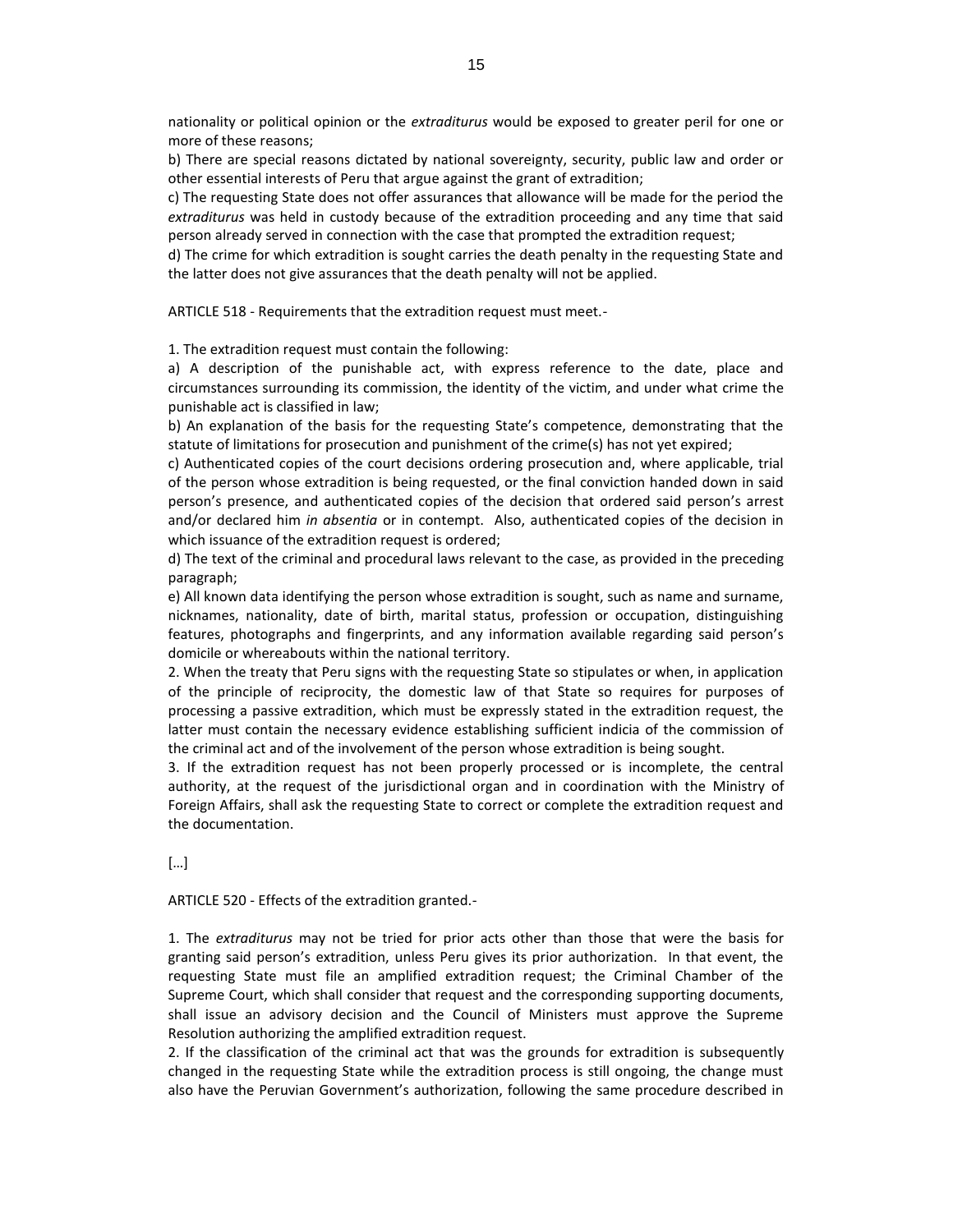the preceding paragraph, with the proviso that the extradition request may only be granted if the new classification of the criminal act makes it an extraditable offense.

3. The *extraditurus* may not be re-extradited to another State without Peru's prior consent. The procedure described in paragraph 1 shall be followed. However, the Peruvian Government's consent shall not be required if the extradited person waives that immunity in the presence of the Peruvian diplomatic or consular authority and on the advice of defense counsel; or, when the person being extradited has the opportunity to voluntarily leave the territory of the requesting State but does not do so within thirty days, or when he voluntarily returns to that territory after having left it.

4. If after being handed over to the requesting State or during the respective process, the person extradited escapes in order to return to Peru, he shall be detained through a direct request and again surrendered without any additional formalities.

5. The property –objects or documents- that are the effect or instrument of the crime and those that constitute the *corpus delicti* or evidence, shall be handed over to the requesting State once it has taken custody of the extradited person, even when said person disappears or dies, except when the rights of third parties are affected. This provision must appear in the Supreme Resolution that authorizes extradition.

#### ARTICLE 521 - Extradition procedure.-

1. Once the Attorney General's Office has received the extradition request, the judge presiding over the preparatory investigation shall issue the order for arrest for purposes of the extradition of the person whose extradition has been requested, if that person is not already in custody by virtue of a request seeking provisional arrest.

2. Once the person whose extradition has been requested is in custody and INTERPOL's local office has surrendered said person over to the courts, the judge presiding over the preparatory investigation shall summon the provincial prosecutor to be present when the person's statement is taken. He shall inform the person whose extradition has been requested of the reasons for his arrest and the details of the extradition request. The Judge shall also advise said person of his right to name his own defense counsel and, if unable to do so, to have a court-appointed attorney designated to represent him If he so desires; the person in custody may make whatever comment he wishes to make regarding the content of the extradition request, and may question the identity of the person whose extradition the foreign courts are seeking, or withhold his statement until the extradition oversight hearing. If the person in custody does not speak Spanish, an interpreter shall be appointed.

3. Immediately thereafter, within a period of no more than 15 days, the judge presiding over the preparatory investigation shall schedule a public hearing, issuing a summons for the person whose extradition is being requested, his defense counsel, the provincial prosecutor, the representative designated by the Embassy and the attorney that it appoints for the purpose. The participants may introduce evidence, challenge or support the evidence in the extradition case file, make the case for the procedural or material relevance or irrelevance of the case for extradition, or any arguments in support of their claims. The hearing begins with an itemization of the grounds for extradition, the contents of the extradition request, and of the documents and evidence attached thereto. Then, if he so desires, the person whose extradition is being sought may make a statement in that regard and be questioned by the parties. The parties will then make their arguments by turns; the accused shall be entitled to the final word. The record of the proceeding shall be immediately sent up to the Criminal Chamber of the Supreme Court.

4. Once the judge presiding over the preparatory investigation has sent the record of the proceedings to the Supreme Court Prosecutor and the other named participants, the Criminal Chamber of the Supreme Court shall set the date for the extradition hearing. The hearing shall be conducted with those in attendance who, following the established order, shall present oral reports. The first to present his report shall be the Prosecutor and the last shall be the attorney representing the person whose extradition is sought. If the latter attends the hearing, he shall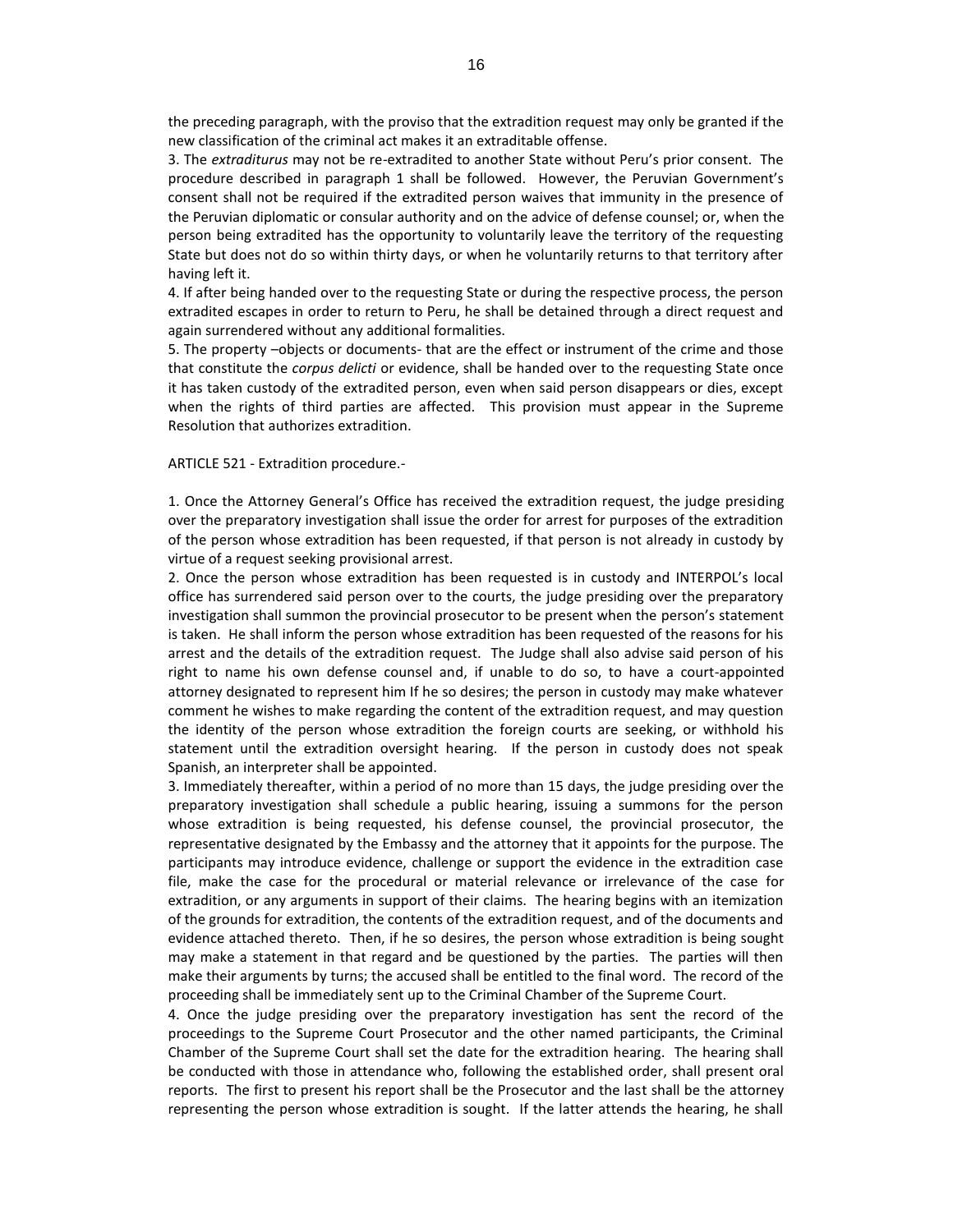speak last. The Supreme Court shall issue an advisory decision within five days. Once notification is done, the decision shall immediately be referred to the Ministry of Justice, within three days.

5. If, after questioning the person whose extradition is sought, the judge presiding over the preparatory investigation determines that the individual is not the person whose extradition the foreign justice system is seeking, said judge shall immediately so declare, without prejudice to ordering that the correct person be arrested. Although such a finding may be announced even before the hearing is held, it shall put a half to any further proceedings against the individual in custody. An appeal challenging the judge's finding may be filed with the Superior Criminal Chamber.

6. At any stage in the judicial proceeding, the person whose extradition is being sought may give his free and full consent to be extradited. In that event, the jurisdictional body shall consider the proceeding closed. The Criminal Chamber of the Supreme Court may, without holding any further proceedings, issue an advisory decision favorable to extradition, and refer the case files to the Ministry of Justice for the purposes the law prescribes.

ARTICLE 522 – Supreme Resolution and Execution.-

1. The Supreme Resolution issued by the Council of Ministers shall be reported to the Attorney General's Office and to the requesting State via diplomatic channels. In the communication, the requested State shall set forth the conditions for the grant of extradition. If the decision is to refuse extradition, the Attorney General's Office shall so inform INTERPOL.

2. Once a definitive decision has been made on the extradition request, no further extradition request shall be entertained from the same requesting State, based on the same facts, except if extradition is denied on procedural grounds. Another State with jurisdiction may seek the same person's extradition based on the same set of facts if the first State to apply for the person's extradition was refused on the grounds that it did not have competence to prosecute the crime that prompted the extradition request.

3. The requesting State must take custody of the person being extradited within thirty days of the official communication. The Attorney General's Office addresses a requesting State's request when the latter is unable to take custody within the prescribed time period and may grant the requesting State an additional ten days. Once that ten-day period has expired, the person whose extradition was sought shall be immediately released and the requesting State may not file another request for his extradition.

4. The costs of incarcerating and handing over the person whose extradition was sought, his international travel expenses and the costs of the documents and assets seized shall be borne by the requesting State.

5. If the person whose extradition was requested is ultimately acquitted, the requesting State is required to send Peru an authenticated copy of the verdict.

ARTICLE 523 – Provisional or pre-extradition arrest.-

1. The provisional arrest of a person sought by foreign authorities shall be in order when:

a) The central authority of the interested country has filed a formal request for his arrest;

b) The person tries to enter the country while being pursued by the authority of a neighboring country;

2. In the situation described in subparagraph a) of the above paragraph, the formal request shall be sent to the Attorney General's Office, by way of either the central authority or INTERPOL. In urgent cases, a simple request filed by any means –telegraph, telephone, radio or e-mail- shall suffice. The formal request shall contain the following:

a) The name of the person whose arrest is being requested, with the particulars of his personal identity and any details that might be useful in establishing his whereabouts in the country; b) The date and place of the commission of the crime and its criminal classification;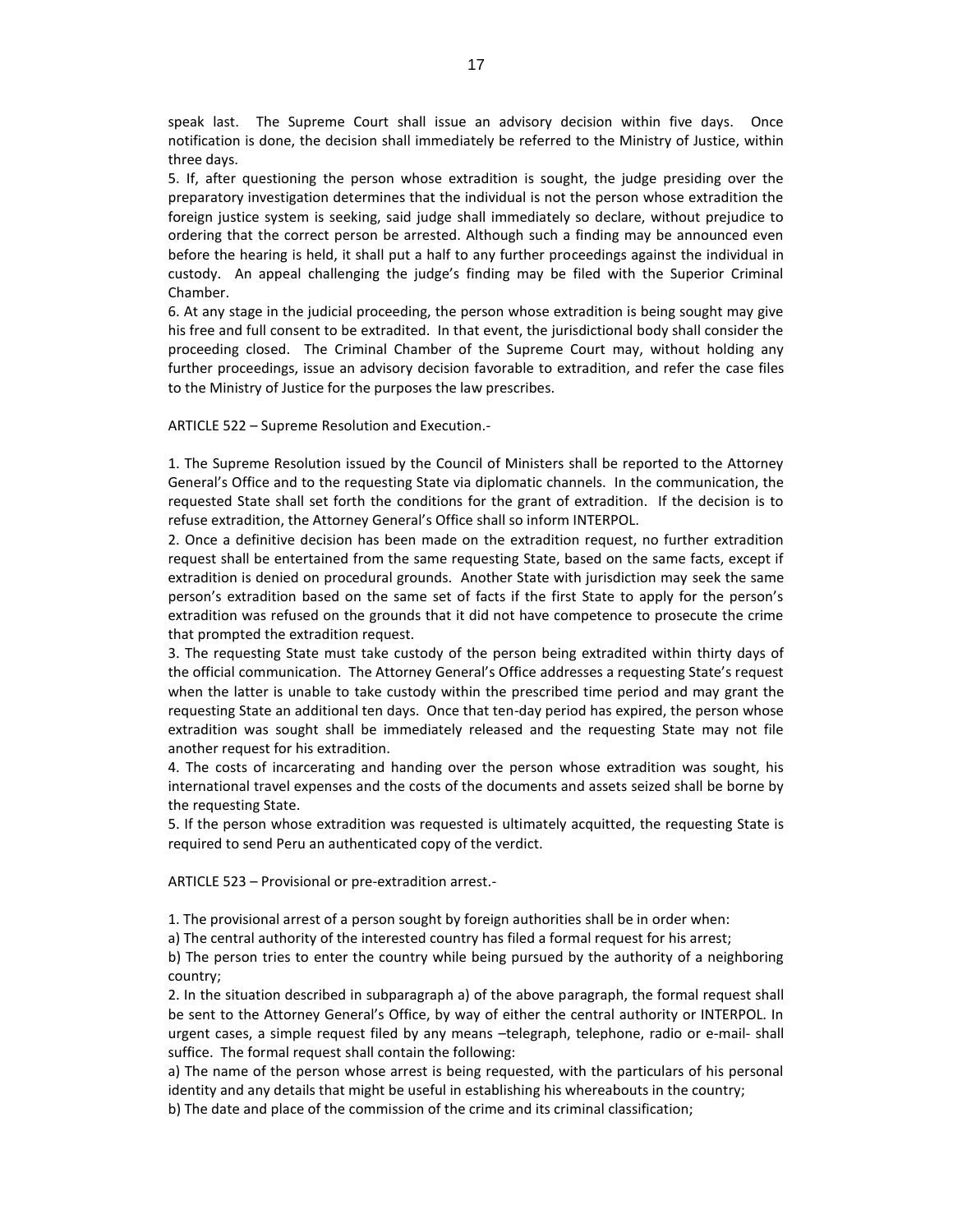c) If the person whose arrest is being requested is accused of committing a crime, an indication of the penalty for the crime he is accused of committing; if he has been convicted of a crime, a description of the penalty imposed;

d) A reference to the existence of a court order for the subject's arrest or imprisonment, and whether he has been declared *in absentia* or in contempt;

e) The commitment of the requesting State to file a formal request for extradition within thirty days of the date on which the arrest request is received. At the end of that 30-day period, if no formal request for extradition has been received, the person arrested shall be released immediately.

3. The Attorney General's Office shall refer the request to the competent judge for the preparatory investigation, and notify the appropriate Provincial Prosecutor.

4. The judge shall issue the provisional arrest warrant, provided the act reputed to be a crime is also a crime in Peru and when the offense is one punishable under the laws in both the requesting and requested States by deprivation of liberty for a maximum period of more than one year or by a more severe penalty. If the commission of a number of crimes is being claimed, only one of those crimes must satisfy this condition to allow the Peruvian authorities to proceed with respect to the other crimes. The Prosecutor shall be notified of the decision the judge issues, and the Attorney General's Office and INTERPOL's local office shall be so advised.

5. If the situation posited in subparagraph b) of paragraph 1) obtains, the Police posted at the border shall immediately surrender the detainee to the competent judge for the preparatory investigation in the place where the person was taken into custody, and the Provincial Prosecutor shall be informed. By the most rapid means possible, which may be telephone, fax or email, the judge shall advise the Attorney General's Office and the diplomatic or consular authority of the country that requested the search that the person being sought has been taken into custody. The diplomatic or consular official shall have two days in which to request that the person in question be kept under provisional arrest and shall include with his request the particulars specified in paragraph 2) of this article. If this is not done, the arrested person shall be immediately released.

6. Once the provisional arrest has been ordered, the judge presiding over the preparatory investigation shall, within twenty-four hours, give a hearing to the person placed under arrest and shall designate a court-appointed attorney to represent him if he does not appoint his own legal counsel. The arrest shall be lifted if the judge establishes that the conditions set forth in paragraph 4) of this article are not present and shall order in its place a supervised release arrangement under which the person whose arrest was requested shall not be permitted to leave the country. The arrest shall be terminated if it is established that the person being held under arrest is not the person being sought or if the thirty-day period allowed to file a formal request for extradition expires.

7. The person arrested and then released because the extradition request was not filed on time, may be detained again for the same crime, provided a formal extradition request is received.

8. At any time during the provisional arrest, the person under arrest may consent to be transferred to the requesting State. If that is the case, the procedure followed shall be the one set forth in paragraph 6) of Article 521.

9. The person under arrest may obtain provisional release upon expiration of the legal deadlines prescribed in the treaty or in the law that is the basis for the extradition request, or if the person whose extradition is sought meets the procedural conditions to qualify for provisional release. In the latter event, an order shall be issued to bar him from leaving the country and his passport shall be withheld, without prejudice to any other control measures that the judge may decide at his discretion. The procedure prescribed for the cessation of preventive imprisonment shall be followed.<sup>11</sup>

 $11$  Legislative Decree No. 957 of July 22, 2004, Code of Criminal Procedure, available [in Spanish] at the web portal of the Congress of the Republic of Peru: www.congreso.gob.pe/ntley/Imagenes/DecretosLegislativos/00957.pdf.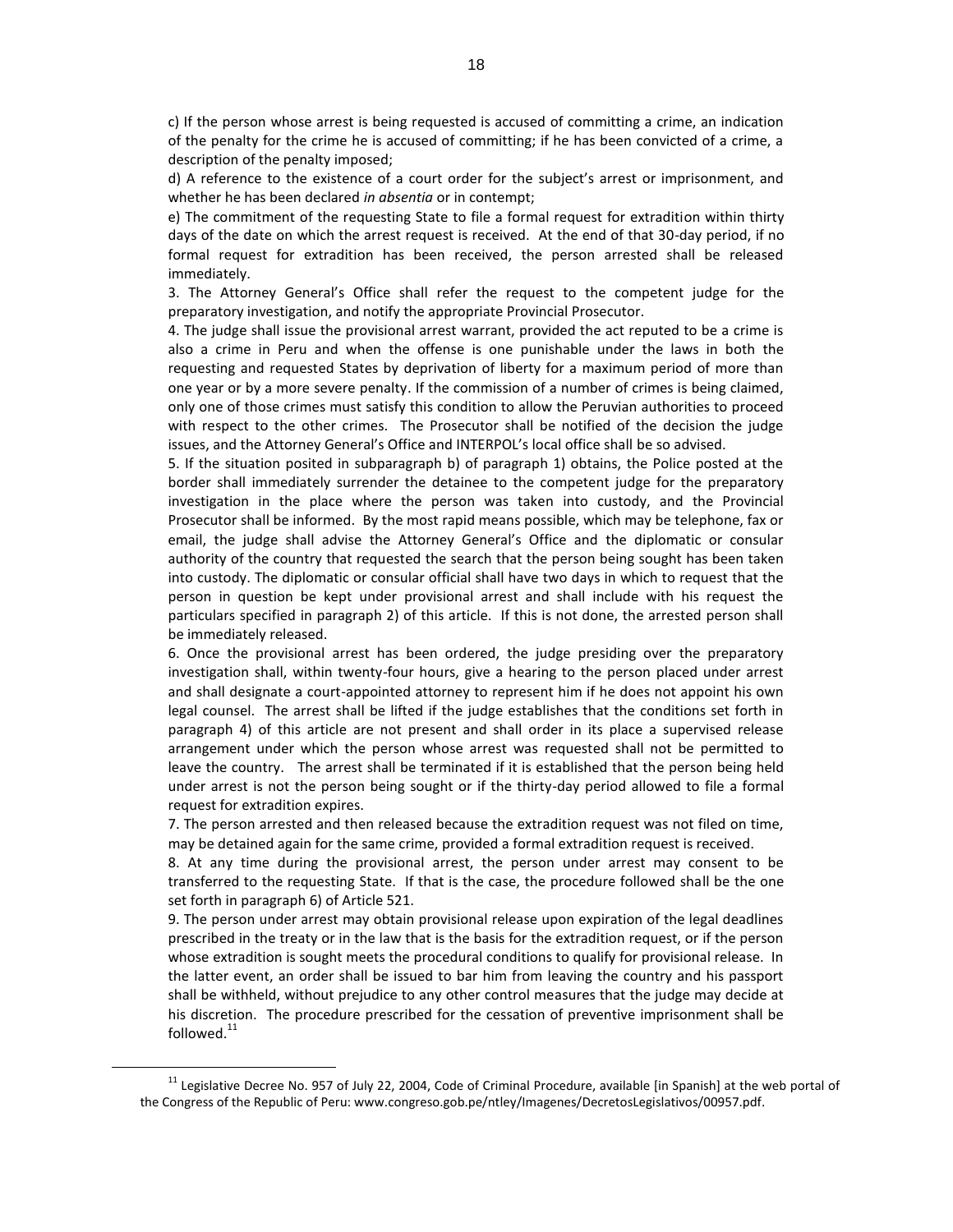### **B. The bilateral extradition treaty between Peru and the People's Republic of China**

66. The bilateral extradition treaty between the People's Republic of China and Peru entered into force on November 5, 2001. The following are the relevant parts of that bilateral treaty:

Article 1

Obligation to extradite

Pursuant to the provisions of this Treaty and at the request of the other Contracting Party, each Contracting Party is obligated to extradite to the other, any persons within its respective territory whose extradition the other Contracting Party requests in order to criminally prosecute said person or enforce a sentence already imposed.

Article 2

Extraditable offenses

1. Extradition shall be granted only when the offense is one punishable under the laws in both Contracting Parties and meets any of the following conditions:

(a) when the extradition request is filed for purposes of prosecuting a person; when the penalty to be imposed is deprivation of liberty for more than one year or a more severe penalty; or

(b) when the extradition request is filed in order to enforce a sentence; when the person sought as of the date on which the extradition request is presented, has at least another six months to serve on his prison term.

2. To determine whether an act is a crime under the laws of both Parties for purposes of paragraph 1 of this article, it shall not matter whether the laws in the Contracting Parties place the offense within a different category of offenses or describe the offense by different terminology.

3. If the extradition request is for two or more acts that constitute crimes under the laws of both Contracting Parties and at least one meets meet the minimum penalty requirement stipulated in paragraph 1 of this article, the requested Contracting Party may grant extradition for all the acts in question.

Article 3

.

Mandatory bases for denying extradition

Extradition shall be denied if:

(a) the requested Contracting Party considers that the crime for which extradition is sought is a political crime, or the requested Contracting Party has granted asylum to the person whose extradition is sought;

(b) the requested Contracting Party has sufficient reason to believe that the extradition request was filed in order to persecute or punish the person whose extradition is sought based on his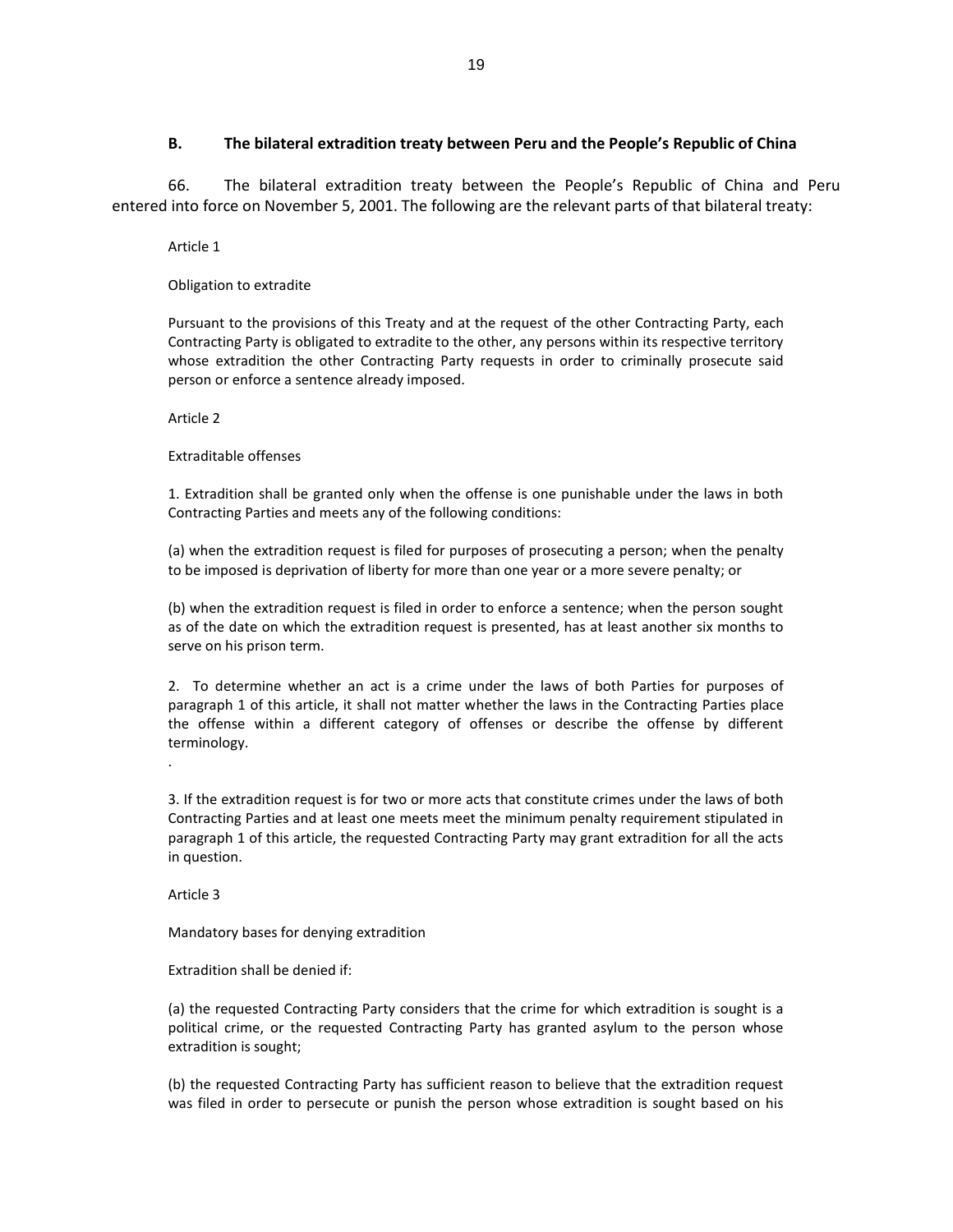race, sex, religion, nationality or political opinion, or that the situation of the person whose extradition is sought may be prejudiced by any of these considerations in the course of the judicial proceedings;

(c) the crime for which extradition is sought is a purely military crime under the laws of the requesting Contracting Party;

(d) under the laws of the requesting Contracting Party, the person whose extradition is sought enjoys immunity from prosecution or from enforcement of sentence for any reason, including the statute of limitations, clemency or amnesty;

(e) The requested Contracting Party has already issued a final judgment or has finalized proceedings against the person whose extradition is sought for the crime specified in the extradition request; or

(f) under the laws of the requesting Contracting Party, the extradition request concerns a case that can only be instituted on the basis of a complaint filed by the victims.

Article 4

Discretionary grounds for denying extradition

Extradition may be denied if:

(a) under its domestic laws, the requested Contracting Party has jurisdiction over the crime for which extradition is requested, and is in the process of conducting a case or intends to bring a case against the person being sought for that crime, or

(b) the requested Contracting Party considers that extradition would be incompatible with humanitarian considerations such as the age and/or state of health of the person whose is sought and other personal considerations.

Article 5

Condition precedent for extradition

Extradition shall only be carried out if it is not contrary to the requested Contracting Party's system of laws.

Article 6

Channels of communication

For purposes of the present Treaty, the Contracting Parties shall communicate with each other by way of their duly designated authorities, unless the present Treaty provides otherwise. Until those authorities are designated, the Contracting Parties shall communicate with each other through diplomatic channels.

#### Article 7

Extradition request and required documentation

1. The extradition request shall be in writing and shall include the following: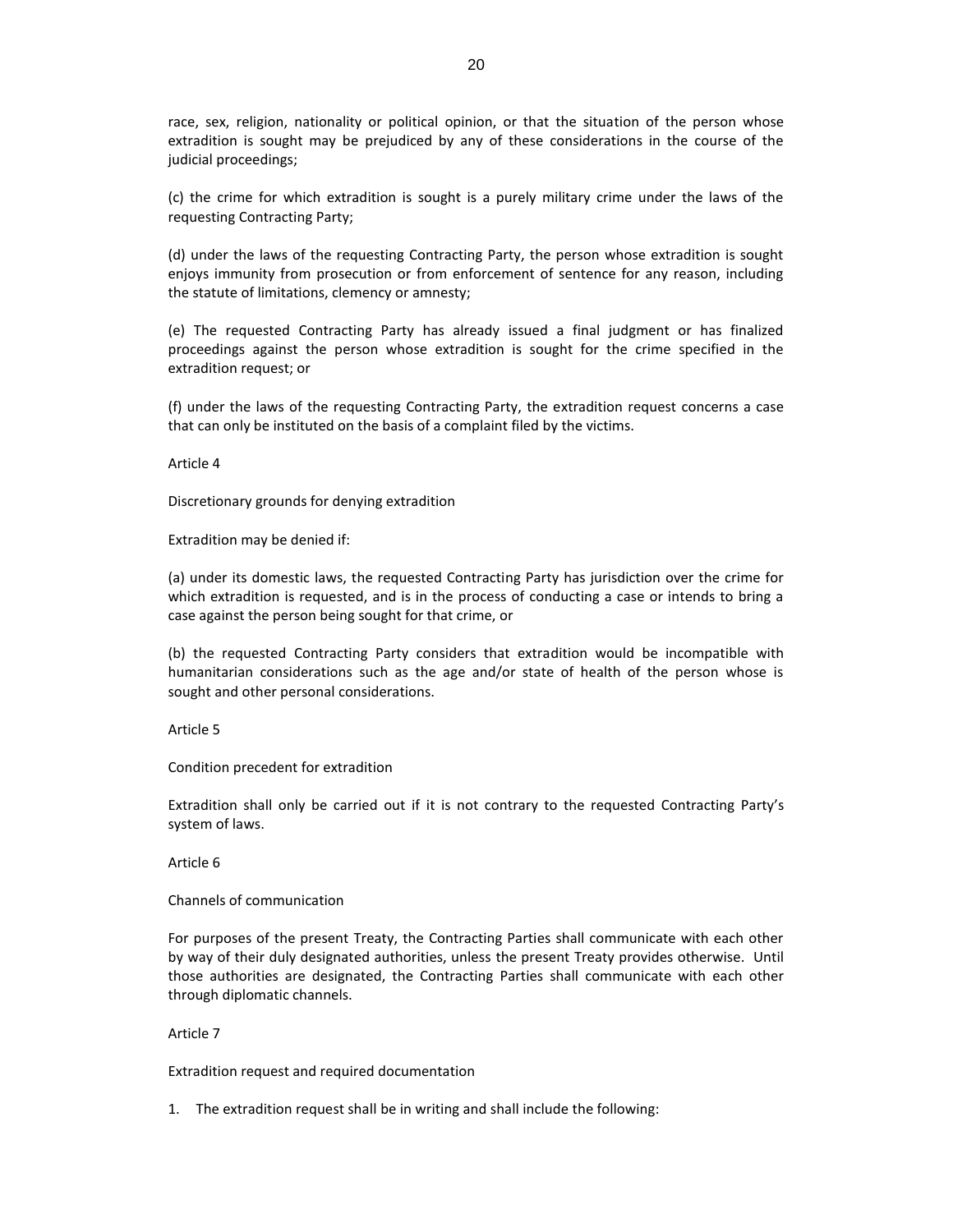(a) the name of the requesting authority;

(b) the name, age, sex, nationality, identification papers, occupation and domicile or residence of the person whose extradition is sought and any other information that might be useful in establishing that person's identity and probable whereabouts; if possible, a physical description of the person, photographs and fingerprints;

(c) a report summarizing the criminal acts and their consequences;

(d) the texts of the legal provisions pertaining to criminal jurisdiction, the crime and the sentence that the crime can carry; and

(e) texts of the pertinent legal provisions that describe every deadline for the process or for execution of the sentence.

2. In addition to the provisions contained in paragraph 1 of this article,

(a) an extradition request whose purpose is to prosecute the person being sought shall include a copy of the arrest warrant issued by the competent authority of the requesting Contracting Party; or

(b) an extradition request whose purpose is to enforce a sentence already imposed on the person whose extradition is being requested, shall also include a copy of the court's ruling and a description of what portion of his sentence has been served.

3. The extradition request and its supporting documents, duly signed and/or sealed, shall have their translations into the language of the requested Contracting Party attached.

4. The documents presented pursuant to paragraph 3) of this article shall not require any type of consular legalization.

Article 8

Additional information

If the requested Contracting Party deems that the information provided to support the extradition request is not sufficient, it may request that additional information be supplied within a period of thirty days. If the requesting Contracting Party explains the reasons to justify an extension, it may be granted an additional 15 days. If the requesting Contracting Party does not provide the additional information within that time period, it shall be deemed to have voluntarily renounced its extradition request. However, there is nothing to prevent the requesting Contracting Party from filing another extradition request for the same crime.

Article 9

#### Preventive detention

1. In an emergency case, the requesting Contracting Party may ask that the person being sought be taken into preventive custody before the formal extradition request is filed. That request shall be in writing and filed through the channels stipulated in Article 6 of this Treaty, the International Criminal Police Organization (ICPO-INTERPOL) or other channels that both Contracting Parties mutually agree upon.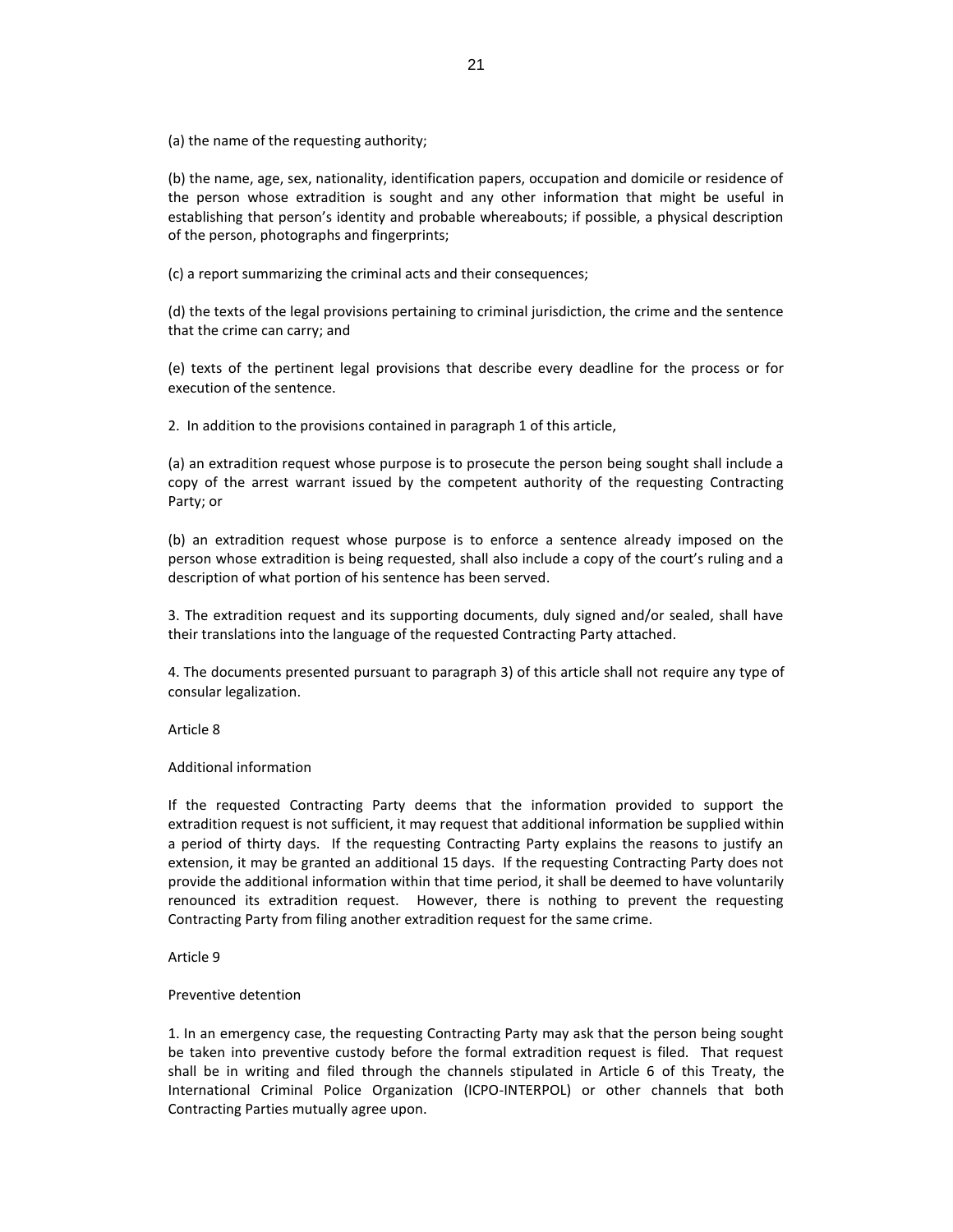2. The request for preventive detention shall include the content specified in paragraph 1 of Article 7 of this Treaty, a declaration attesting to the existence of the documents indicated in paragraph 2 of that article and a declaration indicating that the formal request for the person's extradition shall be sent promptly.

3. The requested Contracting Party shall move quickly to inform the requesting Contracting Party of the outcome of its request.

4. Preventive detention shall be terminated if the competent authority in the requested Contracting Party has not received a formal request for extradition within the sixty days following the date on which the person being sought was taken into custody. This time period may be extended by another thirty days when the requesting Contracting Party gives justifiable reasons.

5. Pursuant to paragraph 4 of this article, termination of preventive detention shall not affect the extradition of the person being sought if the requested Contracting Party subsequently receives the formal request for extradition.

Article 10

Decision on the extradition request

1. The requested Contracting Party shall process the extradition request in accordance with the procedures established in its domestic laws and shall promptly inform the requesting Contracting Party of its decision.

2. If the extradition request is denied either in whole or in part, the requested Contracting Party shall advise the requesting Contracting Party of the reasons for its refusal to grant full extradition.

Article 11

.

Surrender of the person whose extradition was requested

1. If the requested Contracting Party grants extradition, the Contracting Parties shall agree on the time and place for the surrender of the person sought and other relevant matters related to execution of the extradition. In the meantime, the requested Contracting Party shall inform the requesting Contracting Party of the amount of time that the person to be extradited was held in custody prior to being surrendered.

2. If the requesting Contracting Party does not take custody of the extradited person within the fifteen days following the date agreed for execution of the extradition, the requested Contracting Party shall immediately release said person and may deny any further extradition request from the requesting Contracting Party seeking the same person for the same crime, with the proviso stipulated in paragraph 3 of this article.

3. If, owing to unforeseen circumstances, the requested Contracting Party fails to surrender the person in its custody or the requesting Contracting Party fails to take custody of said person within the agreed upon period, the other Party shall be informed as soon as possible. The Contracting Parties may reach another agreement on the particulars of the surrender, and the provisions of paragraph 2 of this article shall be applied.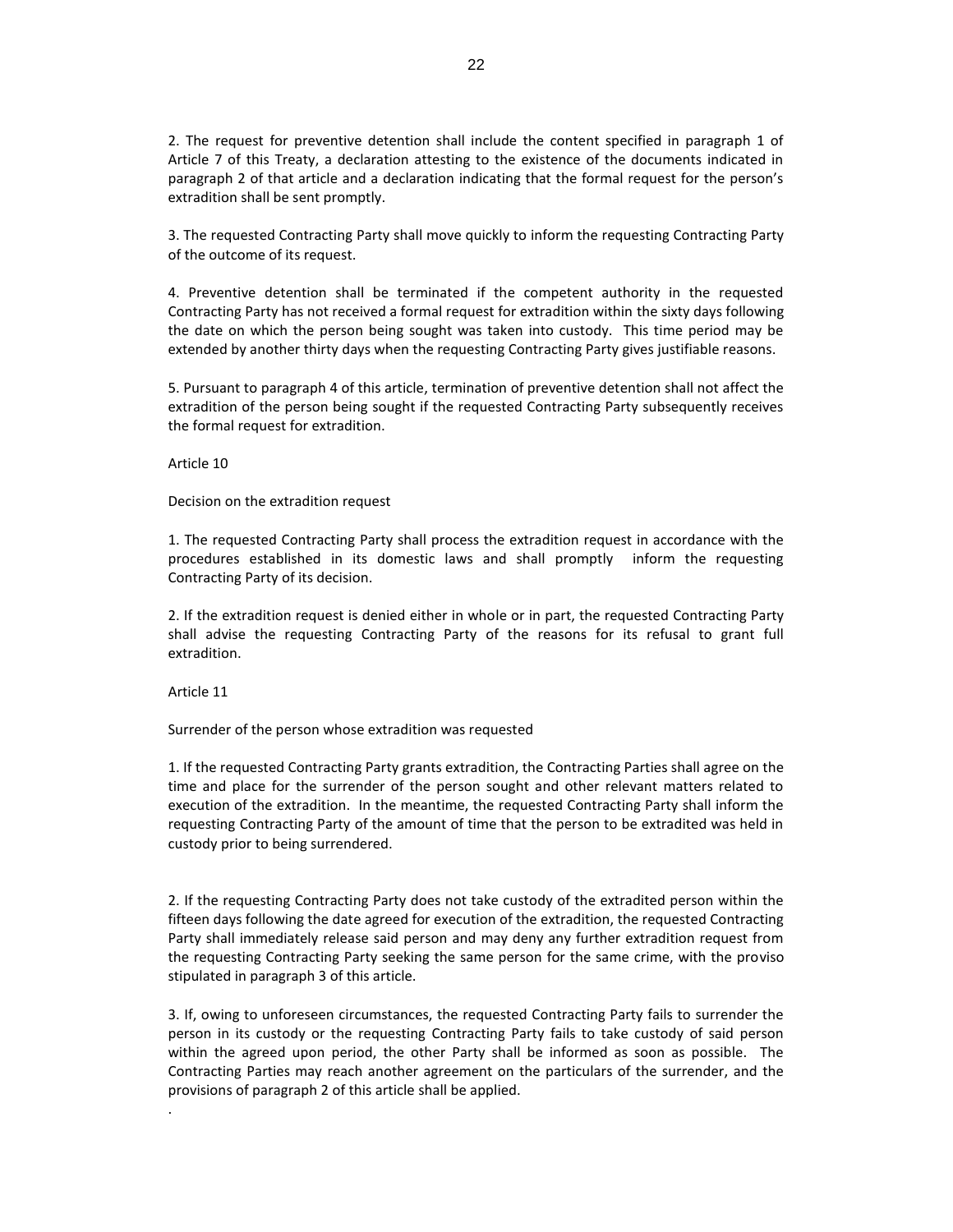(…)

Article 15

Rule of specialty under international law

A person extradited under this Treaty may not be prosecuted or subjected to enforcement of sentence in the requesting Contracting Party for a crime that the extradited person committed before being surrendered and different from the crime for which he was extradited, nor may he be extradited to a third State, unless:

:

(a) the requested Contracting Party has given its prior consent. For purposes of that consent, the requested Contracting Party may request the documents and information mentioned in Article 7 and a statement from the extradited person regarding the crime in question;

(b) the person has not left the territory of the requesting Contracting Party within the thirty-day period that he was at liberty to do so. However, this thirty-day period shall not include the time during which that person failed to leave the territory of the requesting Contracting Party owing to unforeseen circumstances; or,

(c) the person has voluntarily returned to the territory of the requesting Contracting Party after having left it.

(…)

 $\overline{a}$ 

Article 18

Information on the outcome

The requesting Contracting Party shall promptly provide the requested Contracting Party with information on the criminal proceedings or the enforcement of the sentence imposed on the person extradited, or information concerning that person's re-extradition to a third State.

# **C. The extradition process pursued in the case of Mr. Wong Ho Wing and the remedies filed during the course of that process**

67. Mr. Wong Ho Wing is a national of the People's Republic of China, where he faces criminal trial for the crimes of money laundering, bribery, smuggling and customs fraud, supposedly committed in Hong Kong between August 1996 and May 1998. $^{12}$  On October 27, 2008, Mr. Wong Ho Wing was taken into custody by agents of the Peruvian National Police at Jorge Chávez Airport in the Constitutional Province of Callao. At the time, Mr. Wong Ho Wing was being sought internationally by the Chinese court authorities.<sup>13</sup> He was taken into custody as he was entering the airport, having deplaned from a flight from the United States.

<sup>&</sup>lt;sup>12</sup> Annex 1. Communiqué No. 0529-2008-DIRINCRI-PNP-DIVREQ-DINO, dated October 27, 2008. Attachment to the State's Communication of November 10, 2011, received at the Commission that same day.

<sup>&</sup>lt;sup>13</sup> Annex 1. Communiqué No. 0529-2008-DIRINCRI-PNP-DIVREQ-DINO, dated October 27, 2008. Annex. INTERPOL Red Notice, Wanted Person, Control No. A-6346/6=2001. Attachment to the State's communication of November 10, 2011, received at the Commission that same day.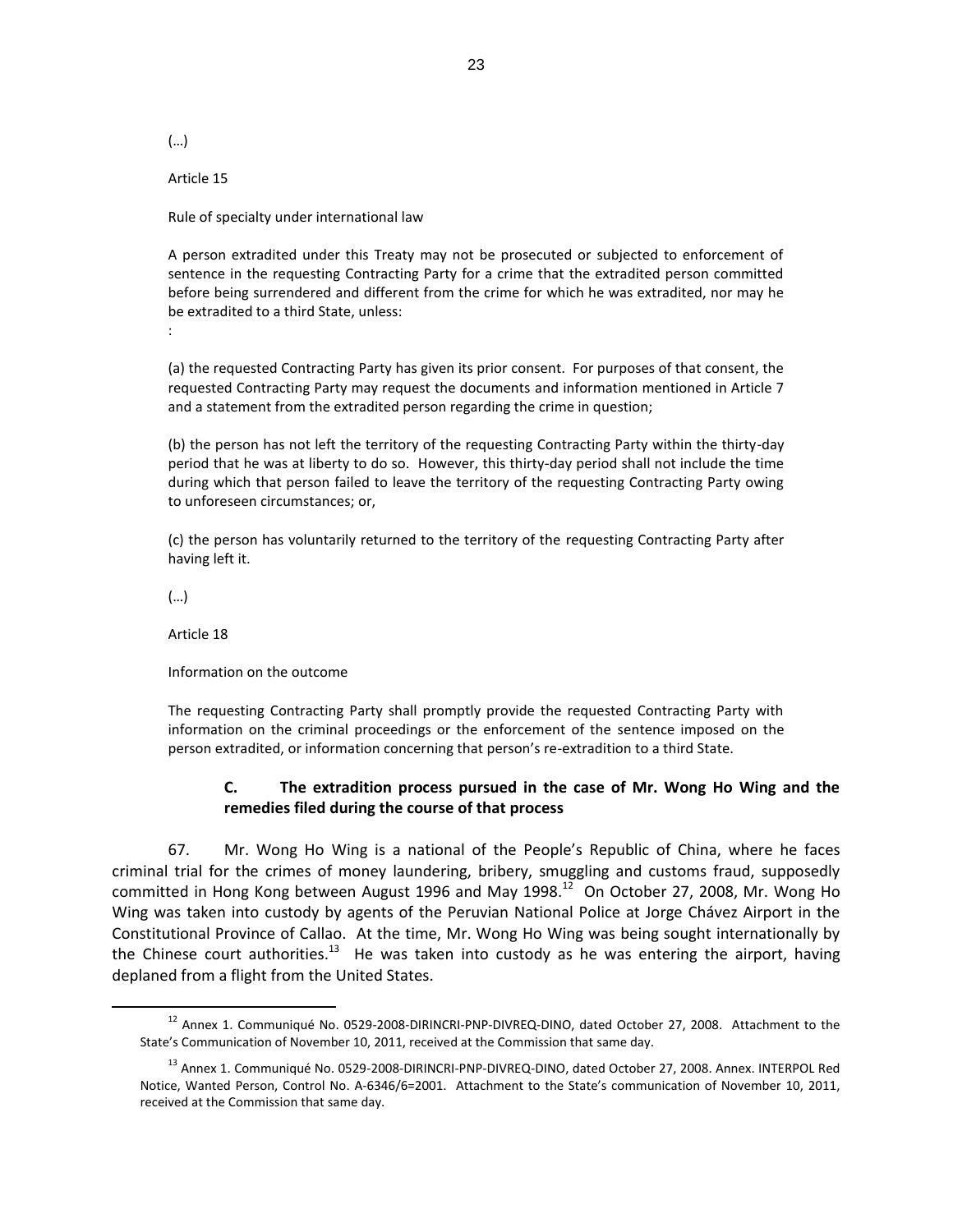68. On October 27, 2008, Mr. Wong Ho Wing was transferred to the cells of the Callao Judicial Police and brought before the First Special Court of Callao.<sup>14</sup> The following day, Mr. Wong Ho Wing gave his preliminary statement before that court, in the presence of his defense attorney and a Mandarin Chinese interpreter provided by the Callao Superior Court. The relevant part of the victim's statement reads as follows:

[...] I am asking the Peruvian authorities to afford me special consideration for the sake of protecting my rights. If I am returned to my country to face the charges against me, I could be executed or receive the death penalty. Given the situation, I am requesting that I be allowed to stand trial here in Peru.<sup>15</sup>

69. On October 28, 2008, the First Special Court of Callao ordered Mr. Wong Ho Wing's provisional arrest, pursuant to Article 523 of the Peruvian Code of Criminal Procedure.<sup>16</sup> That same day, it ordered that he be taken to the Callao's Transitory Prison. $^{17}$  The relevant part of the order for provisional arrest reads as follows:

[...] issuing a warrant for said person's provisional arrest is both reasonable and proportionate for the purpose of ensuring that the person in question, having been duly identified as the person sought by the judicial authorities of the People's Republic of China, remains in the country while the request for his extradition is processed. He has not yet accredited either his domicile or employment in the country. Furthermore, the crime of which he is accused is also a crime under our own laws under the heading of customs-related crimes – customs tax evasion, provided for and punishable under Article 4 of Law No. 28008 "Customs-related Crimes Act" […] While it is true that the terminology used to describe the crime in Peru is not the same as the terminology used in the People's Republic of China, it is also true that the difference in terminology is in no sense an impediment under paragraph two of Article Two of the Extradition Treaty that our country signed with the People's Republic of China, which was ratified through Supreme Decree Number zero fifty-five two-RE of June thirteenth of the year two thousand two.<sup>18</sup>

70. On October 29, 2008, Mr. Wong Ho Wing's legal representatives filed an appeal to challenge his provisional arrest. They argued, *inter alia,* that the arguments made by the First Special Criminal Court of Callao concerning the absence of a domicile and known employment in Peru were untrue, as Mr. Wong Ho Wing proved that he had established himself and had economic interests in Peru. They introduced a certified copy from the Lima Registry Office documenting the registration of a business called *Inversiones Turísticas Maury SAC*, whose majority shareholder is Mr. Wong Ho Wing. Furthermore, his attorneys maintained that Mr. Wong Ho Wing uses the hotel he owns in Lima as his domicile when he is in Peru.<sup>19</sup>

<sup>&</sup>lt;sup>14</sup> Annex 3. Communiqué No. 2041-2008DIRINCRI-DIVPOJUD-DEPOJUD-C, of October 27, 2008, from the Chief of the Callao Judicial Police Department to the Judge of the First Criminal Court of Callao. Attachment to the State's communication of November 10, 2011, received at the Commission that same day.

<sup>&</sup>lt;sup>15</sup> Annex 4. Preliminary Statement that Wong Ho Wing made before Callao's First Special Court, case No. 2008-6370.. Attachment to the State's communication of November 10, 2011, received at the Commission that same day.

<sup>&</sup>lt;sup>16</sup> Annex 5. Provisional Arrest Warrant dated October 28, 2008, case No. 2008-06370-0-0701-PE-01. Attachment to the State's communication of November 10, 2011, received at the Commission that same day.

<sup>&</sup>lt;sup>17</sup> Annex 6. Communiqué No. 6370-2008 from Callao's First Special Criminal Court, dated October 28, 2008. Attachment to the State's communication of November 10, 2011, received at the Commission that same day.

<sup>18</sup> Annex 5. Provisional Arrest Warrant dated October 28, 2008, case No. 2008-06370-0-0701-PE-01.

<sup>&</sup>lt;sup>19</sup> Annex 7. Appeal dated October 29, 2008. Attachment to the State's communication received at the IACHR on October 25, 2010.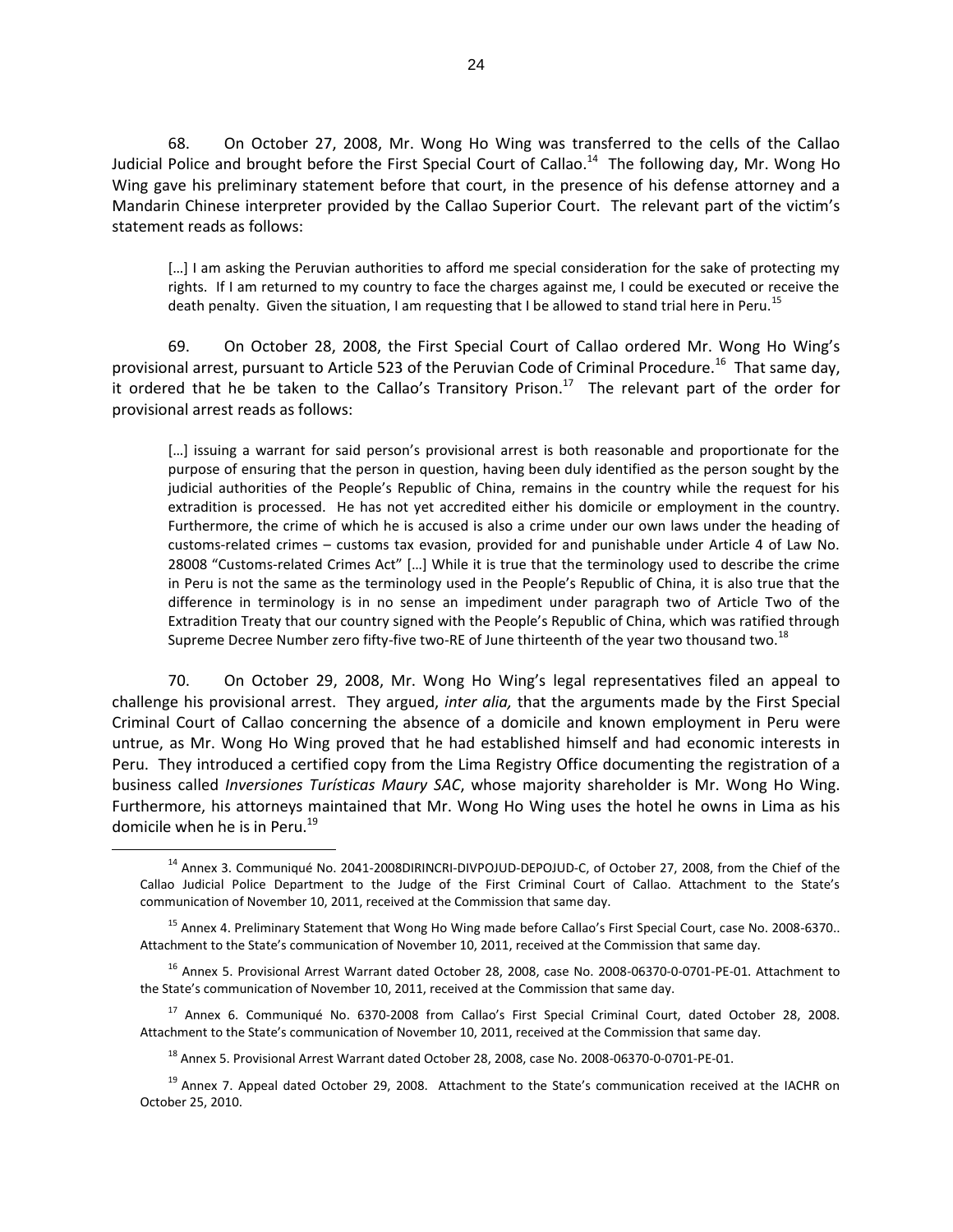71. On October 31, 2008, an order was issued in case 2008-06370-0-0701-JR-PE-1, concerning the appeal filed to challenge the warrant for Mr. Wong Ho Wing's provisional arrest. The court agreed to hear the appeal and an order was given to file the corresponding motion with the Superior Court's Criminal Chamber.

72. On November 3, 2008, Office No. 24 of the Ministry of Public Security of the People's Republic of China requested Mr. Wong Ho Wing's extradition. In that request, it stated that the crimes of which he was suspected –smuggling of ordinary merchandise, the crime of money laundering and the crime of bribery- were violations of the provisions of the Criminal Code of the People's Republic of China, specifically its articles 153, 154, 191, 389 and 390. The extradition request also stated that:

In order to punish the crime and preserve law and order, and pursuant to the articles of the Extradition Agreement concluded between the People's Republic of China and the Republic of Peru, this request is hereby directed to your country's institution of justice asking that the suspected criminal be held in custody and to apply for his extradition, so that he can be returned to China as soon as possible, and to ask that his assets in your country be frozen and confiscated, as they are the at the center of the case against him.<sup>20</sup>

73. On November 5, 2008, the Embassy of the People's Republic of China sent a communication to the Office of the Director General of Legal Affairs of Peru's Ministry of Foreign Affairs, in which it requested that "the necessary arrangements be coordinated with the competent Peruvian authorities to ensure that the individual is under provisional arrest before the arrival of the Chinese mission to officially begin the extradition process."<sup>21</sup>

74. On November 13, 2008, the Embassy of the People's Republic of China sent a communication to the Office of the Director General of Legal Affairs of Peru's Ministry of Foreign Affairs in which it requested, "under the provisions of the Extradition Treaty between the People's Republic of China and the Republic of Peru, the extradition of suspect Wong Ho Wing for the crimes of smuggling, money laundering and bribery, so that he may be turned over to the judicial authorities in the People's Republic of China."<sup>22</sup>

75. On November 14, 2008, the Office of the Director General of Legal Affairs at Peru's Ministry of Foreign Affairs received a memorandum from the Embassy of the People's Republic of China enclosing an extradition request from Office No. 24 of the Chinese Ministry of Security, written in Spanish and Mandarin. The relevant parts of that request read as follows:

In the period between August 1996 and May 1998, the smuggling ring headed by suspected criminals Huang Hai Yong, Pan Zi Niu (fugitive) and Shao Hi (female, fugitive) hatched the scheme and used the businesses under their management as a front (…) [and] he thus evaded Customs inspection and was able to import, duty free, 107.4 thousand tons of crude soybean oil to sell in the country and reap the proceeds of the transaction; the value came to 1.215 million yuan; the tax amounted to 7.17 hundred million yuan (...). Huang Hai Yong also bribed the customs officers

<sup>&</sup>lt;sup>20</sup> Annex 8. Extradition request dated November 3, 2008. Attachment to the State's communication received at the IACHR on October 25, 2010.

 $21$  Annex 9. Brief N.V. No. 033/2008 dated November 5, 2008.

 $22$  Annex. 10. Brief N.V. No. 036/2008 dated November 13, 2008.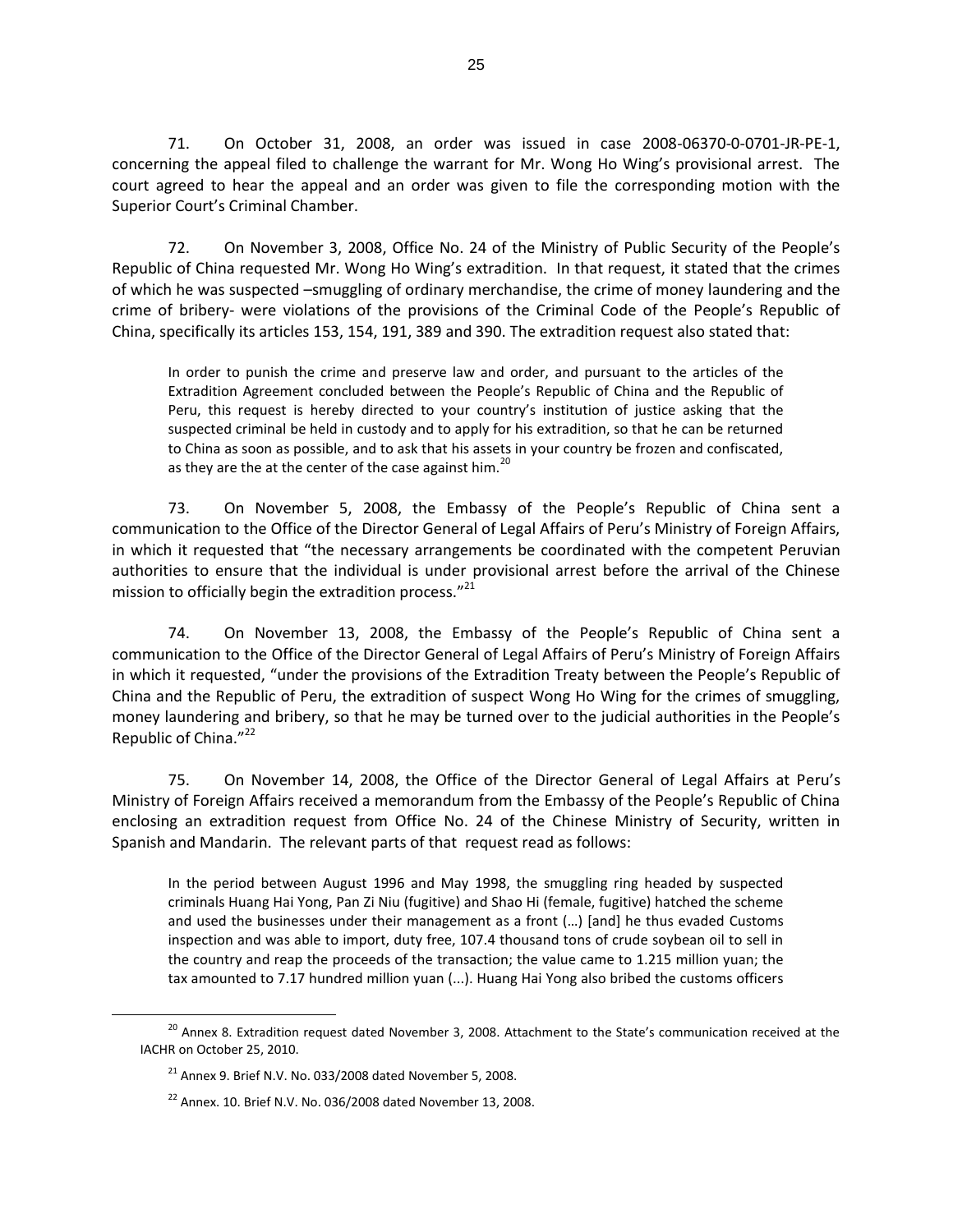for his smuggled goods, and on August 20, 1998, sent overseas a total of 4.048 million United States dollars in three different transfers (in the meantime, 1.29 million US dollars were transferred to the city of Lima, Peru).

### […]

The actions described above violated the provisions of the Criminal Code of the People's Republic of China, and should be punished. Under articles 153, 154, 191, 389 and 390 of the Criminal Code of the People's Republic of China (…), these acts were suspected of being the crimes of smuggling of ordinary merchandise, money laundering and bribery. In August 1998, the criminal escaped to the United States by way of Hong Kong. On March 16, 2001, the Office of the People's Prosecutor for the Wuhan Municipality in Hubei province approved the decision to arrest Huang Hai Yong on suspicion of smuggling ordinary merchandise (…). Under Article 88 of the Criminal Code of the People's Republic of China, there shall be no limitation on the period for prosecuting criminals who evade investigation once the state security organ has them under investigation or criminals who evade punishment once their case is docketed with the People's Court.

[…]

In order to punish the crime and preserve law and order, and pursuant to the articles of the Extradition Agreement concluded between the People's Republic of China and the Republic of Peru, this request is hereby directed to your country's institution of justice asking that the suspected criminal be held in custody and to apply for his extradition, so that he can be returned to China as soon as possible, and to ask that his assets in your country be frozen and confiscated, as they are the at the center of the case against him. This Office pledges its cooperation whenever a similar reciprocal request is forthcoming from your country and is within this office's purview.<sup>23</sup>

76. Attached to the extradition request were copies of Mr. Wong Ho Wing's identification documents, an order for his arrest, records of financial transactions and movements, the total taxes he is alleged to have evaded, and excerpts from China's Criminal Code concerning the statute of limitations. Also attached to the request was a Spanish translation of articles 153, 154, 191, 389 and 390 of the Chinese Criminal Code, with the following text:

Criminal Code of the People's Republic of China, Article 153, paragraph 1: Whoever smuggles goods and articles and evades the taxes owed when they amount to not less than 500,000 yuan shall be sentenced to fixed-term imprisonment of not less than ten years or life imprisonment, and concurrently be sentenced to a fine of not less than the tax owed and not more than five times that sum or confiscation of his property. If the circumstances are especially serious, the offender shall be punished according to the provisions of the fourth paragraph of Article 151 of this Code.

[…]

 $\overline{a}$ 

Criminal Code of the People's Republic of China, Article 154: Acts of smuggling that are crimes under the following subparagraphs of this article shall be sentenced according to Article 153:

 $23$  Annex 8. Extradition Request issued by Office No. 24 of the Ministry of Public Security, dated November 3, 2008. Attachment to the State's communication of November 10, 2011, received at the Commission that same day.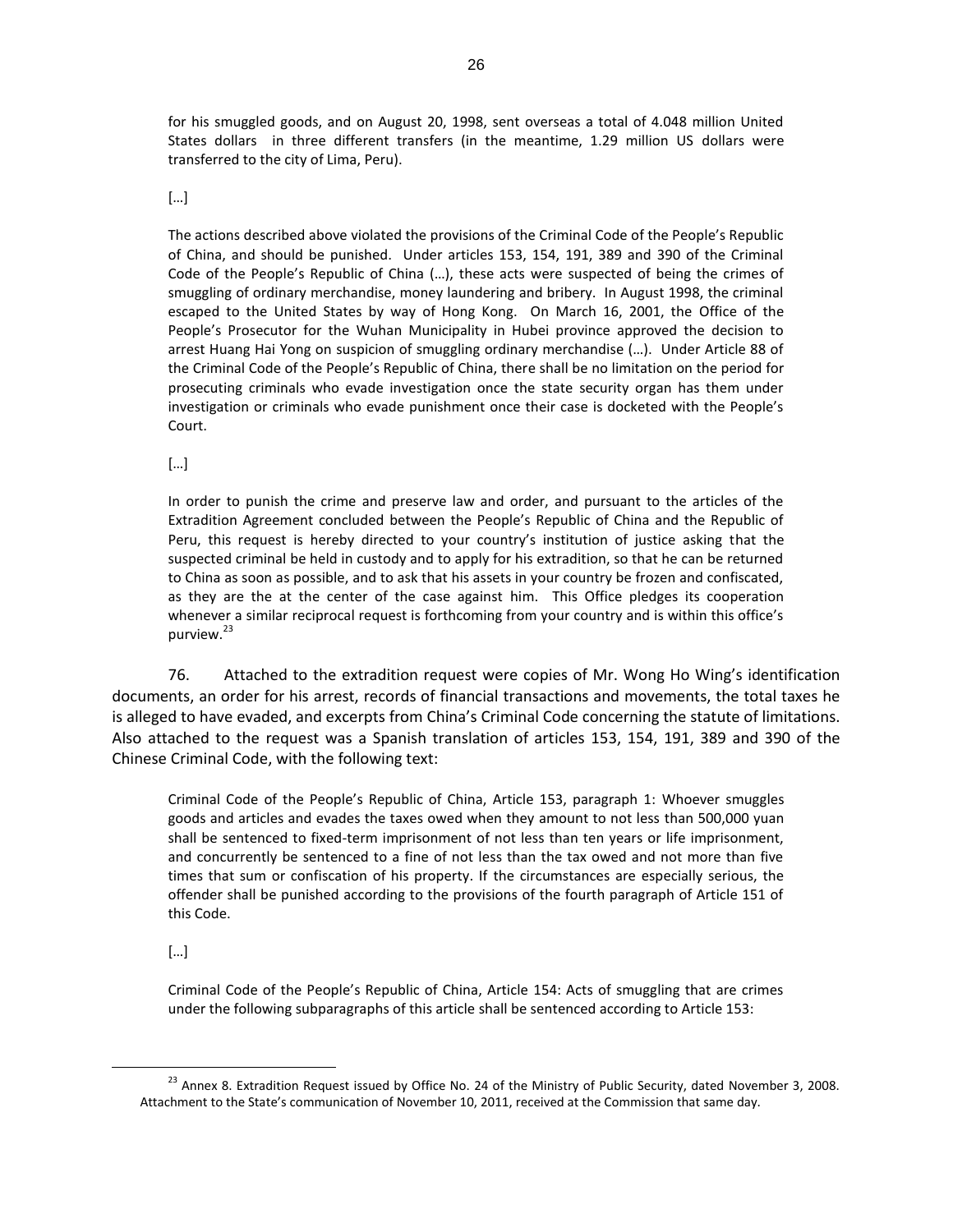3. Anyone who sells, duty-free and without customs' authorization, raw materials, finished and semi-finished products, and tools imported to work the supplied materials, assemble the pieces supplied and negotiate payment.

[…]

Article 191: Anyone who commits any of the following acts with full knowledge that theirs are illgotten proceeds from drug-related crimes, crimes committed by mafia-like groups, terrorist crimes, smuggling, embezzlement, bribery, the crime of sabotaging the financial order, financial swindles, and the crimes committed in perpetrating any of the following acts shall have his illgotten gains confiscated and be sentenced to fixed-term imprisonment of not less than five years, and concurrently or independently be sentenced to a fine of not less than 5% of the sum of money laundered and not more than 20% of the overall proceeds from money laundering. If the circumstances are serious, the offender shall be sentenced to fixed-term imprisonment of not less than five years and not more than ten years, and concurrently be sentenced to a fine of not less than 5% of the sum of money laundered and not more than 20% of that sum.

[…]

 $\overline{a}$ 

Criminal Code of the People's Republic of China, Article 389: Anyone who, in order to gain some illegal advantage, gives money or property to a state official, commits the crime of bribery.

Criminal Code of the People's Republic of China, Article 390: The crime of bribery carries a sentence of imprisonment or detention for not less than five years; crimes that cause great losses to the State carry a sentence of 5 to 10 years' imprisonment. Crimes that cause enormous losses are punishable by a sentence of imprisonment for more than ten years and up to life imprisonment; in such cases, the sentence may also call for confiscation of personal property.<sup>24</sup>

77. On November 25, 2008, in case 2008-06370-o-0701-JR-PE-1 concerning the provisional arrest of Chinese citizen Wong Ho Wing, the Seventh Criminal Court of Callao scheduled the public hearing on Mr. Wong Ho Wing's extradition for December 10, 2008, at 10:00 a.m., in the Callao Prison, and that "the person whose extradition is being requested, his defense attorney, the representative from the Callao Provincial Prosecutor's Office and the head of the Unit for International Judicial Cooperation on Extradition, the representative designated by the Embassy of the People's Republic of China, and INTERPOL shall be so informed."<sup>25</sup>

78. On December 3, 2008, Mr. Wong Ho Wing's attorneys filed a brief with Callao's Seventh Special Criminal Court in which they requested termination of his provisional arrest ordered on October 28 of that year. That request was based on the failure to notify the victim that the Chinese Government had, within the 30-day period stipulated in the pertinent procedural law, filed a request seeking his extradition.<sup>26</sup>

<sup>&</sup>lt;sup>24</sup> Annex 8. Extradition Request issued by Office No. 24 of the Ministry of Public Security and dated November 3, 2008, Annex 6 titled "Excerpts concerning the statute of limitations on appeals and punishment under the Criminal code of the People's Republic of China."

<sup>&</sup>lt;sup>25</sup> Annex 11. Order setting the date for the Public Hearing on the Extradition of Mr. Wong Ho Wing. Attachment to the State's communication received at the IACHR on July 16, 2010.

<sup>&</sup>lt;sup>26</sup> Annex 12. Brief filed with Callao's Seventh Special Criminal Court, Case No. 06370-2008, paragraphs 3 and 4. Attachment to the State's communication of November 10, 2011, received at the Commission that same day.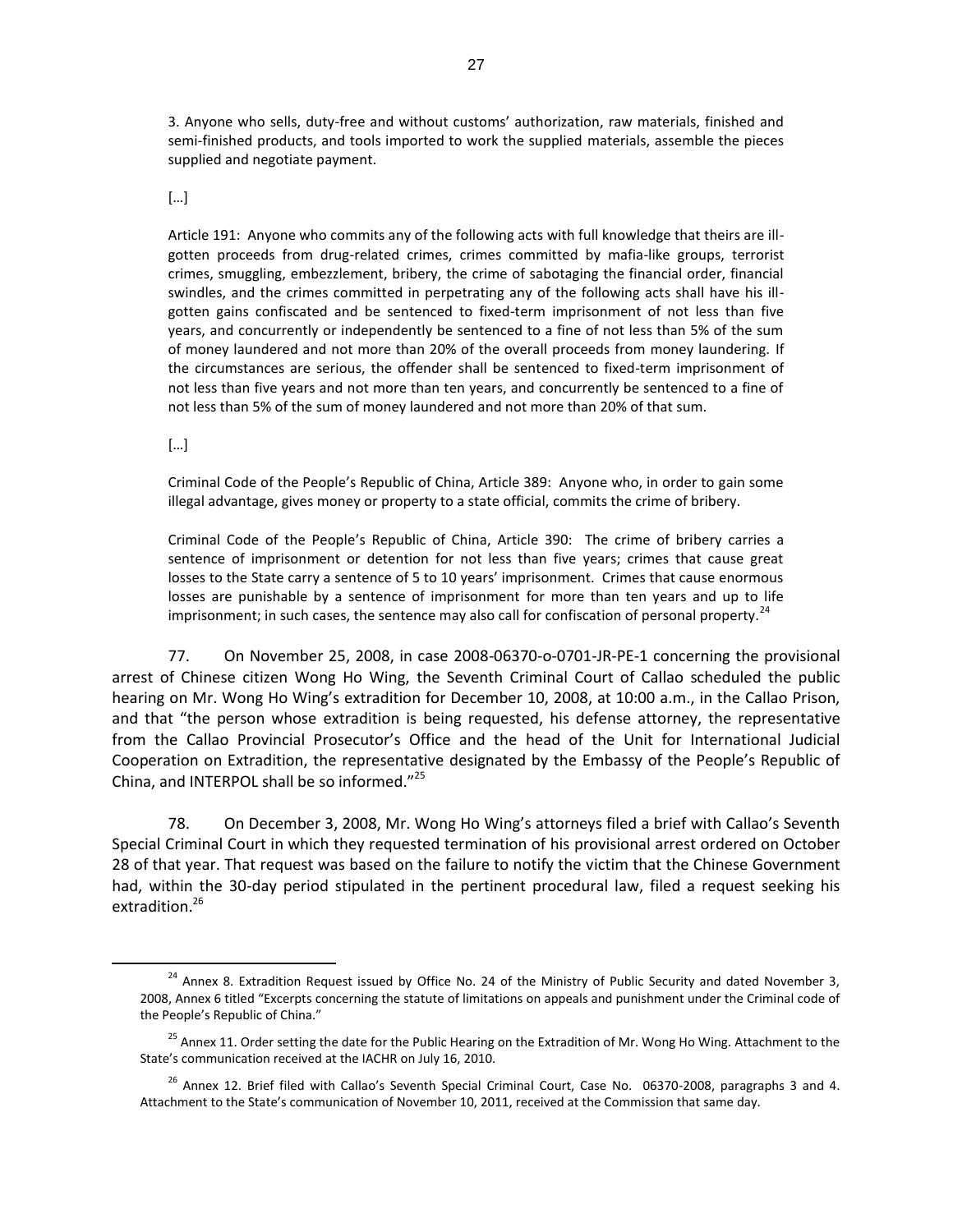79. On December 11, 2008, Callao's First Transitory Mixed Superior Court Chamber issued a decision on the appeal that Mr. Wong Ho Wing filed to challenge the warrant for his provisional arrest. In its decision, the court upheld the warrant for Mr. Wong Ho Wing's provisional arrest. Summarizing, the court ruled as follows

That in the instant case, the Criminal Judge has ordered the provisional arrest of Mr. Wong Ho Wing for purposes of extradition, based on the premise set forth in subparagraph c) of paragraph one of Article 523 of the Code of Criminal Procedure, which states that a condition precedent to order provisional arrest is that the person to be extradited must be within the national territory and that the International Criminal Police Organization -INTERPOL- must have issued an urgent request for his provisional arrest. These requirements have been satisfied, as attested to by the 14-page memorandum from INTERPOL and the 15-page request filed by the People's Republic of China seeking his arrest (…) Another requirement that must be met in order to issue a provisional arrest warrant is set forth in paragraph four of the aforementioned article five hundred twentythree, which is that the reputedly criminal act must also be a crime in Peru, a requirement that has been satisfied in the instant case since the smuggling for which appellant Wong Ho Wing is being sought is criminalized in our criminal laws as well.

(…) the appellant's arguments, contained in his 38-page appeal, offer no basis in fact or in law by which to settle the matter, since this Collegiate Body is not deciding whether passive extradition is or is not in order. That decision is the function of the corresponding Criminal Chamber of the Supreme Court. As for any procedural risk, this body is not called upon to examine a provisional arrest made for purposes of extradition; instead, its function is a criminal case instituted in our country for a given crime, which is not the appellant's case. $27$ 

80. On January 20, 2009, the Second Transitory Criminal Chamber of the Supreme Court issued an advisory decision in which it concluded that the request seeking Mr. Wong Ho Wing's extradition met the requirements stipulated in Peru's laws with respect to the crimes of customs fraud and smuggling; it therefore held that the request was proper. In that decision, the Second Transitory Criminal Chamber of the Supreme Court wrote the following:

(…) That the judicial authorities of the People's Republic of China are accusing Chinese citizen Wong Ho Wing or Huang He Yong and his co-defendants Pan Zi Niu and Sha Hi (fugitives) of having committed customs fraud (…), having corrupted customs officials to pull off the customs fraud, and of having sent outside the country (China), the sum of 4.048 million United States dollars, in three separate transfers, on August 20, 1998 (…),

(…) That judging from the attached documents, it appears that in the present passive extradition request seeking Chinese citizen Wong Ho Wing or Huan Hoy Yong or Huang He Yong, the Government of the People's Republic of China has complied with the formal requirements of that Treaty (…)

(…) thereby complying with the extradition principle of dual criminality. It should be noted that the crimes in question have no political connotations and are not political in nature. **FOUR:**  Therefore, inasmuch as the provisions of the aforementioned extradition treaty have been observed, the present request, as set forth in the preceding *consideranda* (…). Is deemed to be in order (…).

<sup>&</sup>lt;sup>27</sup> Annex 13. Decision dated December 11, 2008, delivered by Callao's First Transitory Mixed Superior Court Chamber on the appeal filed in Case No 1870-2008-25, consideranda three and four. Attachment to the State's communication of November 10, 2011, received at the Commission that same day.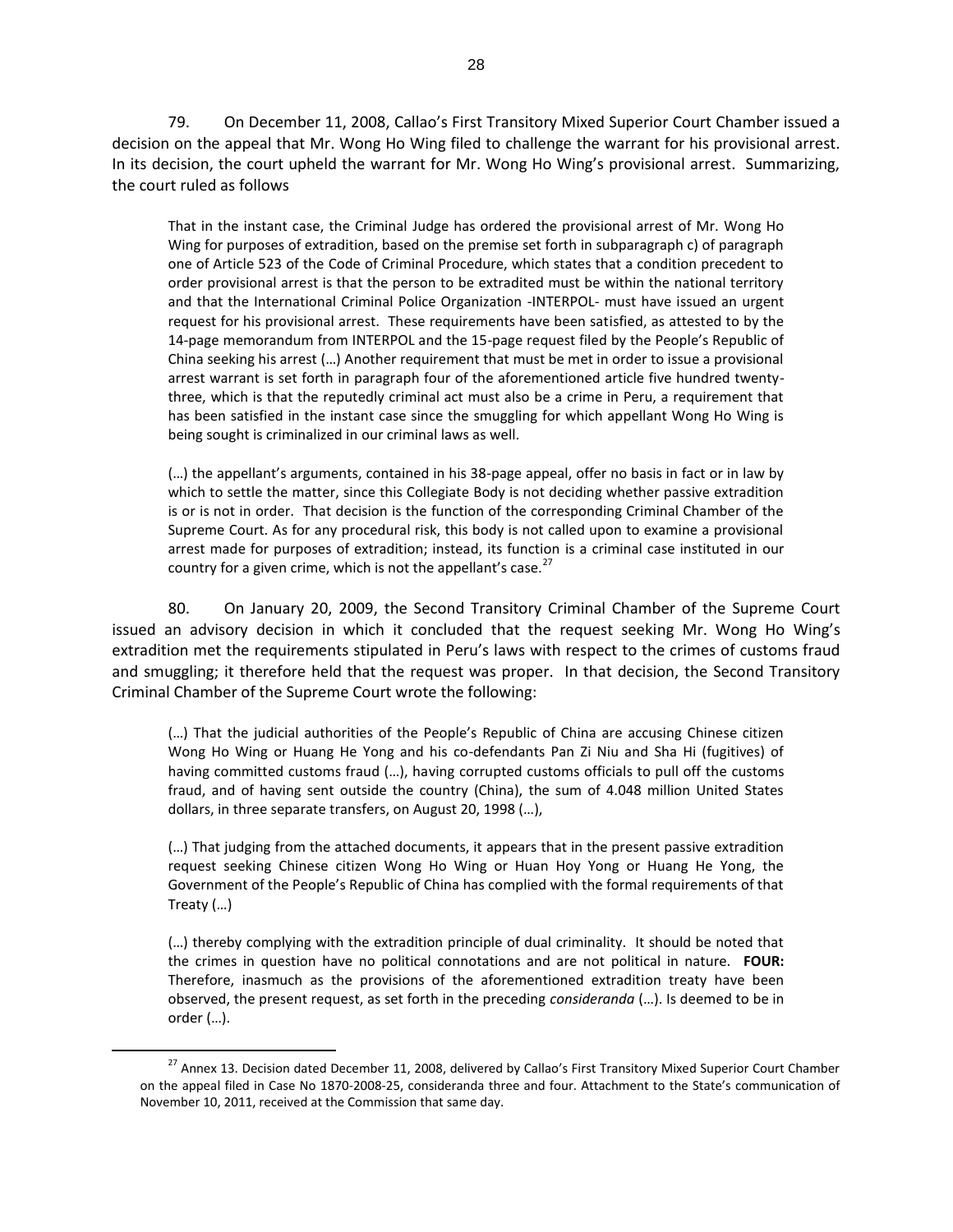(…) However, in the case of the crime of money laundering, it is important to note that at the time the acts were committed in the requested country (…) money laundering was not a criminal offense under our substantive criminal law system. Therefore, the dual criminality requirement for extradition was not satisfied with respect to the crime of money laundering. Thus, the extradition request filed by the judicial authorities of the People's Republic of China must be declared out of order with respect to that crime. $^{28}$ 

81. On January 26, 2009, Mr. Wong Ho Wing filed a petition of *habeas corpus* alleging the "certain and imminent threat of violation of his rights to life and to personal integrity." In this petition, he made reference to a number of irregularities in the extradition process, among them "the fact that the Supreme Prosecutor was not present for the extradition hearing and his opinion regarding the legality or illegality of Mr. Wong Ho Wing's extradition was not produced." Also mentioned was the failure to promptly notify his attorney of the scheduled date of the extradition hearing. He also argued that Peru's extradition laws "will be irrelevant … if the process to which the extradited person is subjected does not meet the international requirements of due process." He argued further that extradition should not be ordered when "the crime for which extradition is sought is a capital offense in the requesting State, and the latter does not offer assurances that the death penalty will not be applied." This petition of *habeas corpus* emphasized that under Article 152 of China's Criminal Code, the death penalty could be ordered for the crime at issue in this case; therefore, the "extradition request should be denied and not be given the hearing that it has received." He also stated that the extradition request failed to include the translation of Article 151 of China's Criminal Code, which states that the crime of which Mr. Wong Ho Wing is accused, is a capital offense. $^{29}$ 

82. On January 26, 2009, Lima's 56th Criminal Court decided to grant cert to the petition of habeas corpus for "an alleged violation of the fundamental guarantee of due process."<sup>30</sup>

83. On February 2, 2009, the consul from the Embassy of the People's Republic of China, Cai Liquan, sent the Chair of the Commission on Extraditions and Convict Transfers a communication enclosing an "explanation of the penalty that extraditurus Wong Ho Wing would face."<sup>31</sup> This "explanation" of how Mr. Wong Ho Wing would be sentenced states the following:

A. Given the nature of the crimes for which *extraditurus* Wong Ho Wing is sought and the provisions of the Criminal Code of the People's Republic of China, there is no possibility that he will face either life imprisonment or capital punishment.

<sup>&</sup>lt;sup>28</sup> Annex 14. January 20, 2009 decision declaring the request for Mr. Wong Ho Wing's extradition in order. Attachment to the State's brief received at the IACHR on July 16, 2010.

<sup>&</sup>lt;sup>29</sup> Annex 15. Petition of habeas corpus filed by Wong Ho Wing on January 26, 2009. Attachment to the State's brief received on May 15, 2009.

<sup>&</sup>lt;sup>30</sup> Annex 16. Decision No. 01 (Ing. 003-2009 - HC), dated January 26, 2009. Attachment to the brief received from the State on May 15, 2009.

 $31$  Annex 17. Brief from Office No. 24 of the Ministry of Public Security, dated February 2, 2009. Attachment to the State's communication of July 16, 2010.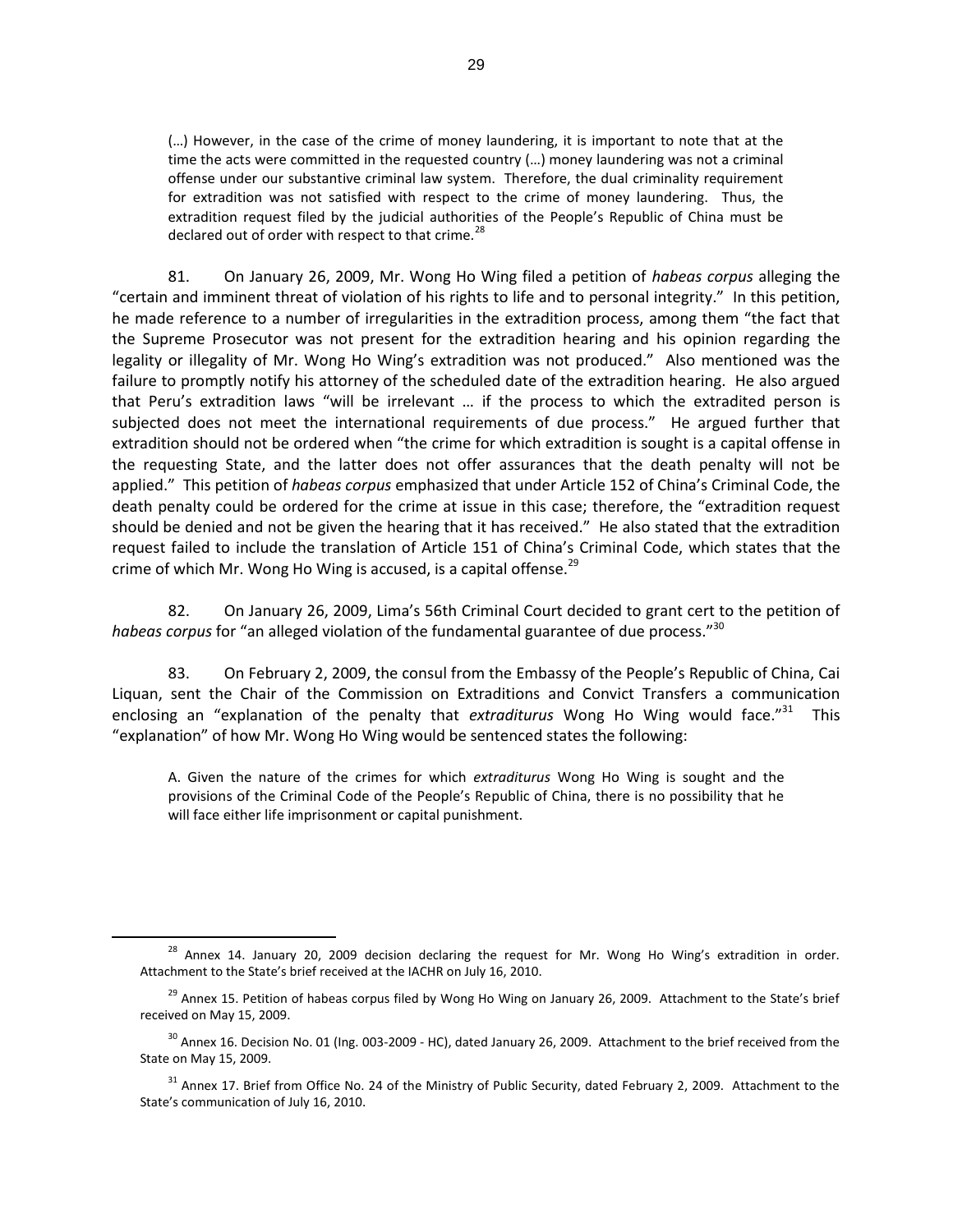B. The Chinese courts will enforce the penalties that apply in the case of *extraditurus* Wong Ho Wing, following the letter of the law and fully observing the Extradition Treaty between the governments of China and Peru. $32$ 

84. On February 10, 2009, the Official Commission on Extraditions and Convict Transfers issued its Report on the Request for Passive Extradition of Chinese citizen Wong Ho Wing. It wrote the following:

(…) we believe that a translation of Article 151 of the Criminal Code of the People's Republic of China is necessary. Article 153, paragraph one, makes reference to Article 151, as shown in the translation at page 90 of the CJ.

It is true that under the extradition treaties that Peru has signed, extradition can be granted even in a case where the person being extradited may face the death penalty; however, in such cases, extradition is only permitted when assurances are given that the death penalty will not be applied or that the death penalty will not be enforced even if that is the sentence delivered by the courts of the requesting State.

Although the Treaty with the People's Republic of China does not contain an express clause concerning capital punishment, Article 5 of that Treaty provides that one of the conditions for extradition shall be as follows: "Extradition shall only be granted if it is not contrary to the requested State's laws."

(…)

 $\overline{a}$ 

The communication from the Inter-American Commission on Human Rights, received through a note from its Executive Secretary dated January 27, 2009, states that the crime would carry the death penalty. Inasmuch as the case file does not contain the requesting State's guarantee that the death penalty will not be applied, the Judicial Branch must first be asked to provide a copy of that guarantee if it was given; if no such guarantee was given, the Judicial Branch must be asked to render its opinion on the information reported by the Inter-American Commission on Human Rights  $(...).$ <sup>33</sup>

85. On February 12, 2009, Lima's 56th Special Criminal Court issued an order for a temporary stay in processing the request seeking passive extradition of Mr. Wong Ho Wing, to allow the constitutional *habeas corpus* proceeding to run its course, since:

According to the record verifying the status of the extradition process (…) the extradition case is already with the Ministry of Justice's Commission on Extraditions and Convict Transfers and will soon be referred to the Council of Ministers, whereupon the *extraditurus* will be surrendered to the requesting country (…). This would all be carried out without having confirmed whether or not due process has been violated in processing this extradition request  $(...).$ <sup>34</sup>

86. On April 2, 2009, Lima's 56th Special Criminal Court issued its decision on the petition of habeas corpus filed by Mr. Wong Ho Wing. The court did not uphold the due process arguments.<sup>35</sup> As

 $32$  Annex 17. Brief from Office No. 24 of the Ministry of Public Security, dated February 2, 2009. Attachment to the State's communication of July 16, 2010.

 $33$  Annex 18. Report No. 19-2009/COE-TC, dated February 10, 2009. Attachment to the brief received from the State on October 25, 2010.

<sup>&</sup>lt;sup>34</sup> Annex 19. Brief dated February 12, 2009. Attachment to the brief received from the State on May 15, 2009.

<sup>&</sup>lt;sup>35</sup> Annex 20. Decision of April 2, 2009, delivered on the constitutional habeas corpus petition, 2940-2009 (003-09-HC). Attachment to the brief received from the State on May 15, 2009.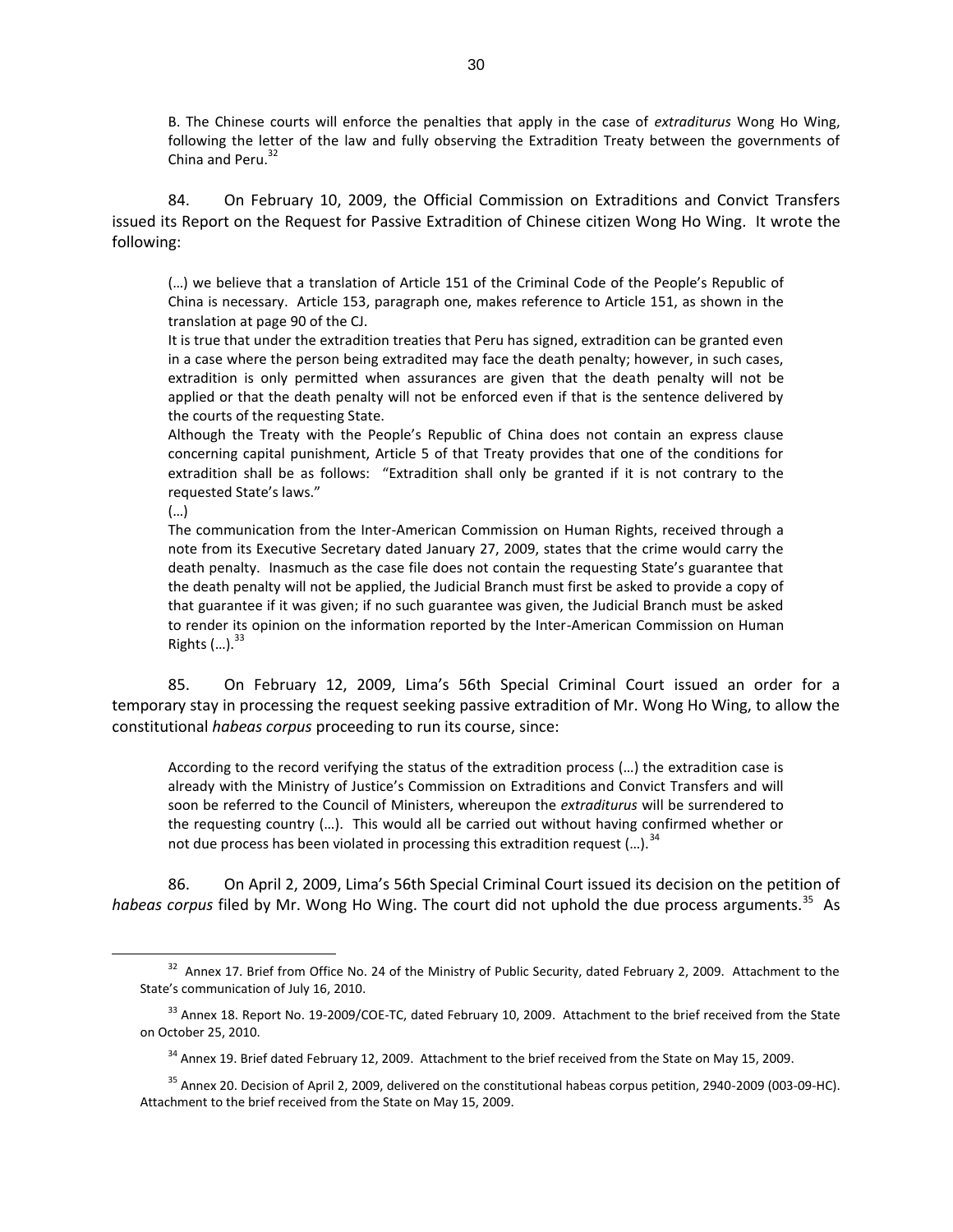for the crime of which Mr. Wong Ho Wing was accused and the sentence it carried in the People's Republic of China, the court wrote the following:

(…) having carefully examined the petitioner's arguments on this aspect of the petition, we find that the decision delivered and being challenged does not state clearly and unequivocally that the petitioner cannot be extradited to stand trial for the crimes he is alleged to have committed, the ultimate punishment for which is death. He cannot be extradited because Peru has a law expressly prohibiting extradition in such cases, as we have established in previous case law. It is the undersigned's opinion, therefore, that the advisory decision of January 20, 2009 does not adequately explain this point.

Therefore, in the instant case, there is evidence of an infringement of that basic guarantee of the administration of justice; the content of that decision is in need of revision to make an even stronger case for this argument, so that the beneficiary's basic rights will not be violated in the extradition process, which is the very purpose that a well-reasoned decision is to serve in the regular court system.<sup>36</sup>

87. Based on this ruling, Lima's 56th Special Criminal Court upheld in part the constitutional petition of *habeas corpus,* declared null and void the advisory decision that the Second Transitory Criminal Chamber of the Supreme Court delivered on January 20, 2009, and ordered that a new decision be issued. This court authority also declared the release request to be unfounded and out of order.<sup>37</sup>

88. On April 8, 2009, Mr. Wong Ho Wing's defense counsel filed an appeal with Lima's 56th Special Criminal Court, challenging the April 2, 2009 decision. The following were among the arguments made in the petition:

The decision contains contradictions (…) on the one hand it upheld the petition of *habeas corpus,*  declared the advisory decision that the Second Transitory Criminal Chamber of the Supreme Court delivered to be null and void, and ordered that the latter issue a new decision, as called for; on the other hand, however, it held that the petition was out of order with respect to the petitioner's application for release, when in fact the real purpose of *habeas corpus* is to protect the right to freedom, which is the very right that has been denied in this case.<sup>38</sup>

89. On June 15, 2009, the Lima Superior Court's Second Special Criminal Chamber for Cases Involving Jailed Prisoners issued its decision on this petition in which it upheld the decision that Lima's 56th Special Criminal Court delivered on April 2, 2009.

90. On October 2, 2009, the National Human Rights Coordinator filed an *amicus* brief with the Permanent Criminal Chamber of the Supreme Court, in the extradition case being prosecuted against Mr. Wong Ho Wing. In that brief, the National Human Rights Coordinator underscored the "importance" of the case, which has "clear public content and is fundamental to the survival of the rule of law: she argued that democracy is built upon respect for human rights, the most cherished of which

<sup>&</sup>lt;sup>36</sup> Annex 20. Decision of April 2, 2009, delivered on the constitutional habeas corpus petition, 2940-2009 (003-09-HC). Attachment to the brief received from the State on May 15, 2009.

 $37$  Annex 20. Decision of April 2, 2009, delivered on the constitutional habeas corpus petition, 2940-2009 (003-09-HC). Attachment to the brief received from the State on May 15, 2009.

<sup>&</sup>lt;sup>38</sup> Annex 21. Appeal filed on April 8, 2009. Attachment to the brief received from the State on May 15, 2009.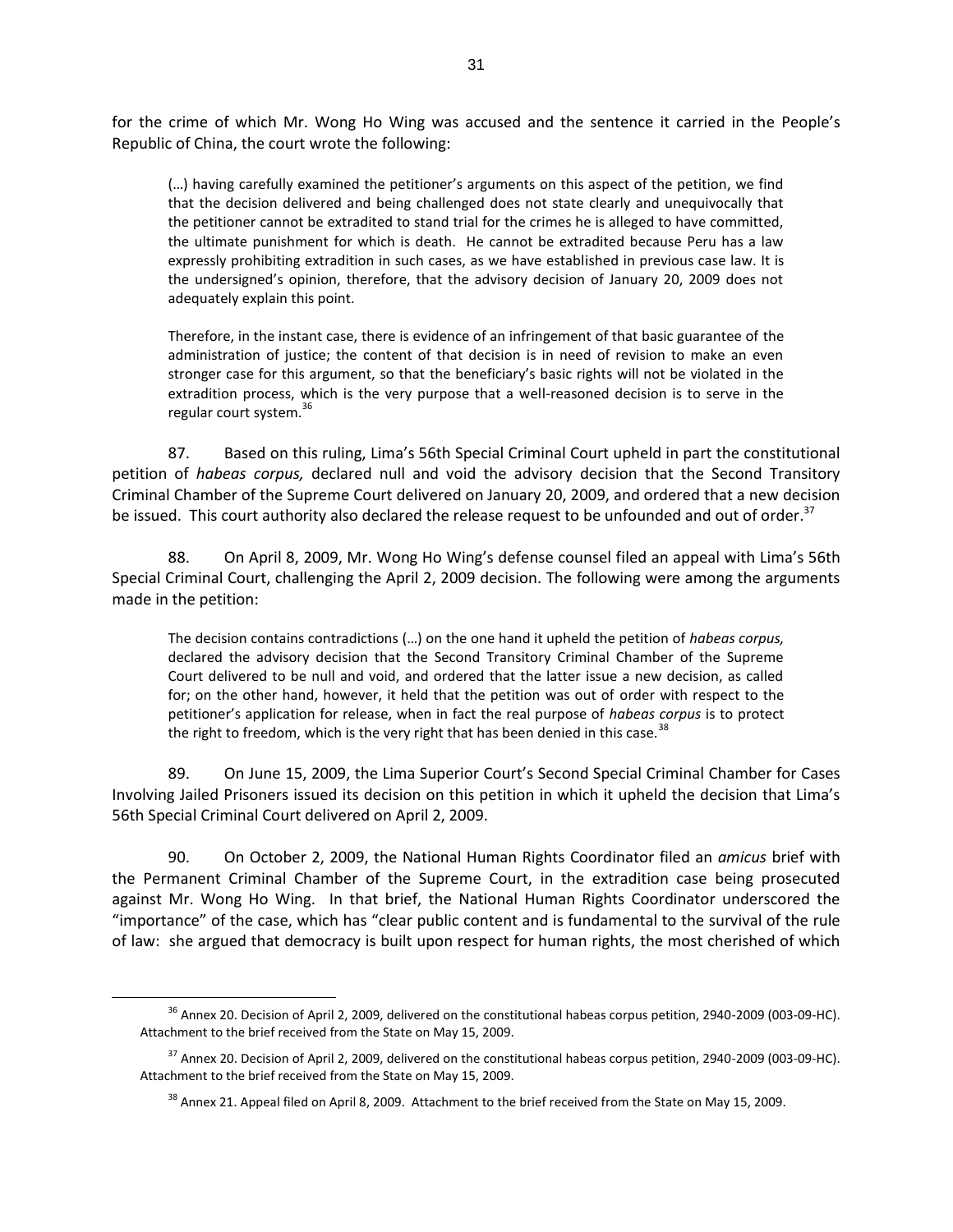is most certainly the right to life." This brief recounted a number of reports done by Amnesty International in 2009, 2008 and 2007 on the practice and application of the death penalty in China.<sup>39</sup>

91. On October 5, 2009, the Supreme Court's Permanent Criminal Chamber issued an order in which it wrote the following:

The extradition request under consideration has the following problem: i) although the crime of which the *extraditurus* is charged carries the death penalty or life imprisonment in the People's Republic of China, no affidavit is enclosed certifying either that assurances have been given that the *extraditurus* will not be executed if convicted, or that those assurances have been requested. (…) Therefore, given the nature of the request under consideration, THEY RETURNED THE REQUEST so that (…) the necessary correction could be made based on the court's observation; once the requested action has been taken, a hearing date can be rescheduled  $(...).$ <sup>40</sup>

92. On October 12, 2009, Mr. Luis Lamas Puccio filed a second preventive petition of *habeas corpus*, based on the October 5, 2009 ruling of the Supreme Court's Permanent Criminal Chamber. In that second petition, he argued the following:

(…) The ruling of the Supreme Court's Second Criminal Chamber points up a procedural problem, but does not address the merits, (…).

(…) it is self-evident that "the minimum guarantees have not been given" to ensure that this person will not be executed once he is taken back to China. The idea was always to catch the national authorities off guard by coming up with a legal provision that has nothing to do with the crime of which Mr. Wong Ho Wing is charged. $41$ 

93. That same day, Lima's 53rd Criminal Court agreed to hear the *habeas corpus* petition and set October 16, 2009 as the date for taking the respondents' statements.<sup>42</sup>

94. On December 10, 2009, the Ambassador Extraordinaire and Plenipotentiary of the People's Republic of China in the Republic of Peru sent a official communiqué to the President of the Supreme Court's Permanent Criminal Chamber pledging that "Huang Huang Haiyong or Wong Ho Wing will not be executed if the extradition request made by the Government of the People's Republic of China is granted."<sup>43</sup>

95. On December 11, 2009, the Ambassador Extraordinaire and Plenipotentiary of the People's Republic of China in the Republic of Peru sent a communication to the President of the Supreme Court's Permanent Criminal Chamber, which read as follows:

<sup>&</sup>lt;sup>39</sup> Annex 22. Amicus Curiae from the National Human Rights Coordinator in extradition case 03-2009. Attachment to the communication received from the petition on February 2, 2010.

<sup>&</sup>lt;sup>40</sup> Annex 23. Order dated October 5, 2009. Attachment to the petitioner's October 11, 2009 communication.

 $41$  Annex 24. Petition of preventive habeas corpus, dated October 12, 2009. Attachment to the communication received from the petitioner on October 13, 2009.

<sup>42</sup> Annex 25. Order of October 12, 2009, Case file H.C. No 44215-09-CR.- Attachment to the State's December 4, 2009 communication.

<sup>&</sup>lt;sup>43</sup> Annex 26. Communication N.O. No. 200/2009. Attachment to the petitioner's December 15, 2009 communication.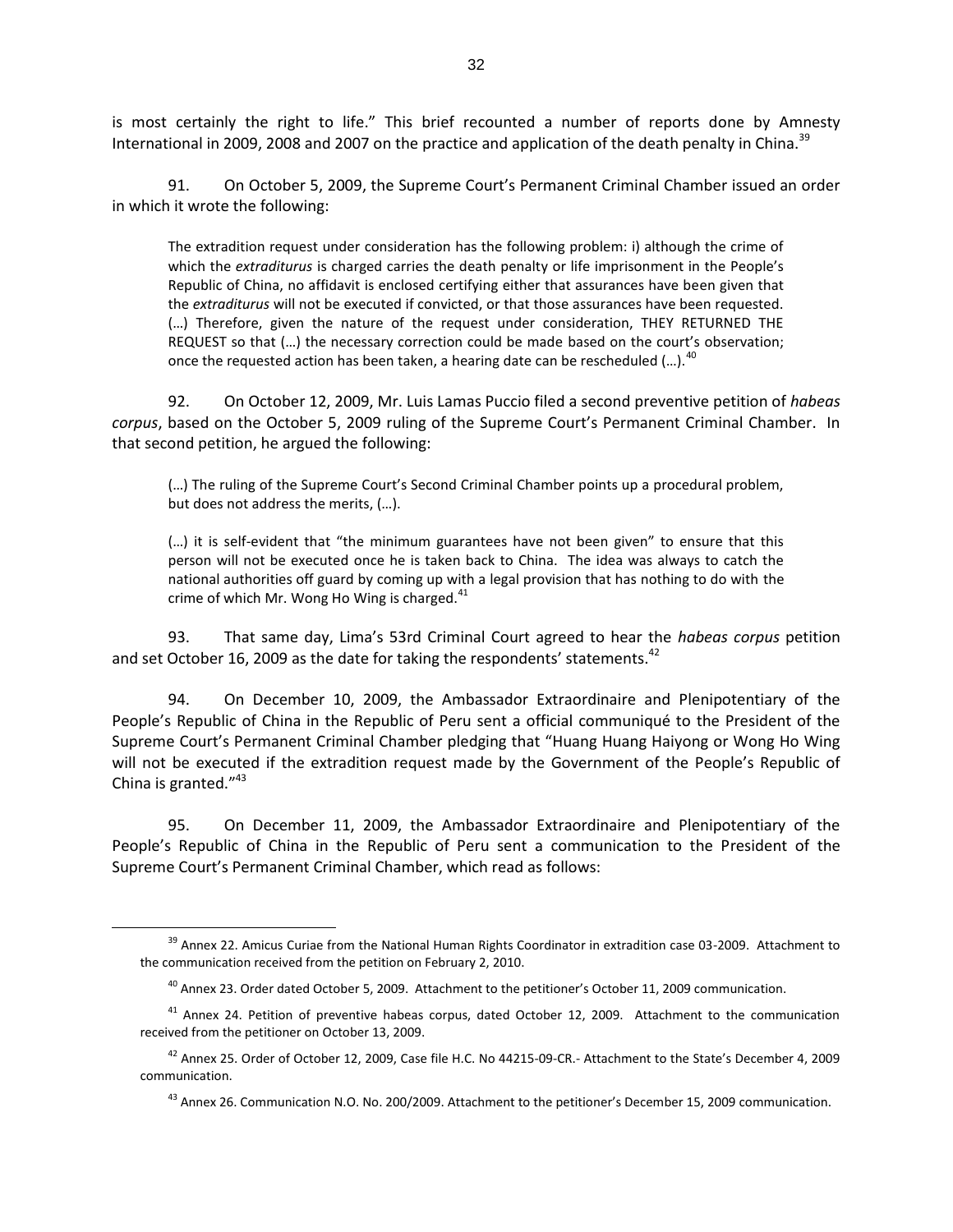The Chinese Contracting Party officially informs the Peruvian Contracting Party that: The People's Supreme Court of the People's Republic of China has made the following decision: If extradition from Peru to China is granted, should Huang Haiyong or Wong Ho Wing be found guilty through prosecution in the Court, the Court will not order the Death Penalty (including immediate execution of the Death Penalty and a temporary two-year stay thereof) for Huang Haiyong or Wong Ho Wing, even if by law his crime carries the death penalty. The Chinese Contracting Party hopes for a prompt decision from the Peruvian Contracting Party to grant the extradition of Huang Haiyong or Wong Ho Wing from Peru to China.<sup>44</sup>

96. On December 15, 2009, the Supreme Court's Permanent Criminal Chamber issued an order to the following effect:

The extradition hearing conducted on October 5, 2009, which appears at page 198 of the case file with this Chamber of the Supreme Court, was declared null and void; an order was given to inform the parties to the proceedings of the diplomatic notes so that they might properly exercise their rights of defense; December 21 of this year was the date set for the extradition hearing  $(...)^{45}$ 

97. On December 21, 2009 the Supreme Court's Permanent Criminal Chamber issued an order in which it wrote that the translation of Article 151 of the Criminal Code of the People's Republic of China had allegedly not been requested; that translation was needed to "make a proper assessment of the lawfulness of the extradition request." It also pointed out that the decision sent by the People's Supreme Court of the People's Republic of China in which it "decided" that Mr. Wong Ho Wing would not be given the death penalty, was not enclosed. In this order, it commissioned the Office of the Clerk of the Permanent Criminal Court to take the necessary measures.<sup>46</sup>

98. That same day, Judge Sócrates Mauro Zevallos Soto issued a separate vote in favor of issuing the advisory decision in the passive extradition process based on the following reasons:

i) The hearings held on October 5, 2009 and December 9, 2009 have been declared null and void; ii) the complainant has an obligation to provide all the materials required under Article 518 of the most recent Code of Criminal Procedure; iii) it is the function of the judge presiding over the preparatory investigation to gather all the information required under paragraph three of Article 521 of that Code of Criminal Procedure; iv) No additional information need be obtained.<sup>47</sup>

99. On December 29, 2009, the Ambassador Extraordinaire and Plenipotentiary of the People's Republic of China in the Republic of Peru sent a communication to the President of the Supreme Court's Permanent Criminal Chamber enclosing a copy and translation of the resolution issued by the People's Supreme Court of the People's Republic of China concerning the process seeking Mr. Wong Ho Wing's extradition. He also requested that the "Peruvian Contracting Party make its decision

<sup>44</sup> Annex 26. Communication N.O. No. 200/2009. Attachment to the petitioner's December 15, 2009.

<sup>&</sup>lt;sup>45</sup> Annex 27. Order delivered on December 15, 2009 in Extradition Case No. 03-2009. Attachment to the communication received from the State on October 25, 2010.

<sup>&</sup>lt;sup>46</sup> Annex 28. Order of December 21, 2009. Extradition Case No. 03-2009. Attachment to the petitioner's January 11, 2010 communication.

<sup>&</sup>lt;sup>47</sup> Annex 28. Separate vote of Judge Sócrates Mauro Zevallos Soto, dated December 21, 2009. Attachment to the petitioner's January 11, 2010 communication.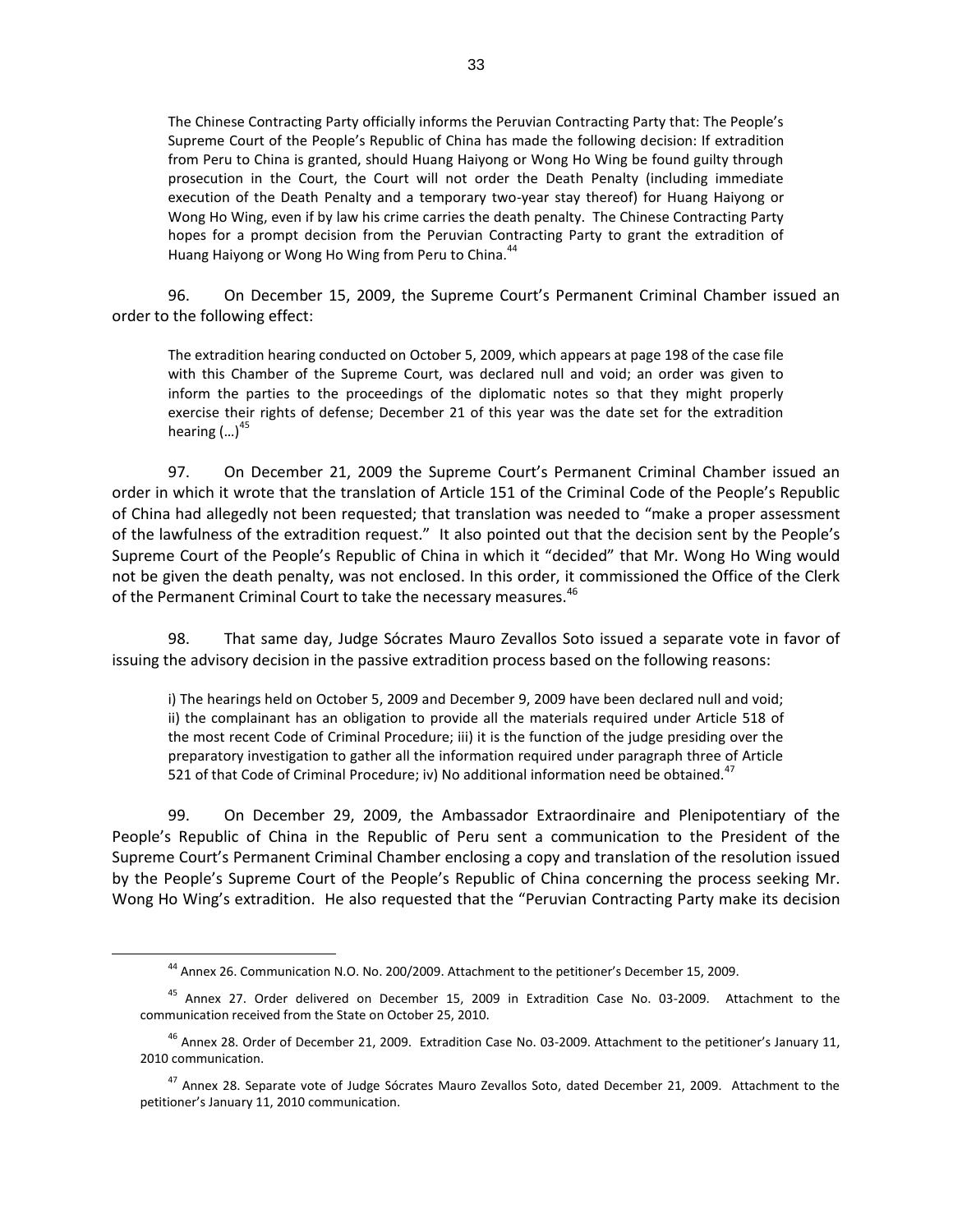as soon as possible concerning the extradition of the smuggling suspect Huang Haiyong or Wong Ho Wing from Peru to China."<sup>48</sup>

100. The December 8, 2009 "Decision Pledging Not to Sentence Huan Haiyong or Wong Ho Wing to the death penalty" delivered by the People's Supreme Court of the People's Republic of China, addressed to the Ministry of Public Security of the People's Republic of China, states the following:

If extradition from Peru to China is granted, should Huang Haiyong or Wong Ho Wing be found guilty through prosecution in the Court, the Court will not order the Death Penalty (including immediate execution of the Death Penalty and a temporary two-year stay thereof) for Huang Haiyong or Wong Ho Wing, even if by law his crime carries the death penalty.<sup>4</sup>

101. On January 5, 2010, Lima's 53rd Criminal Court delivered its ruling in the constitutional *habeas corpus* petition filed by Luis Lamas Puccio on behalf of Wong Ho Wing, for the alleged violation of the right to life and the right to personal integrity, and against the justices on the Supreme Court's Permanent Criminal Chamber. In that ruling, Lima's  $53<sup>rd</sup>$  Criminal Court wrote that:

(…) an important factor to consider is that the petitioner-plaintiff's *habeas corpus* petition was filed to have the extradition request for Mr. Wong Ho Wing declared unfounded and out of order; that extradition request is now being heard by the Supreme Court's Second Criminal Chamber (…)

Lima's 56th Criminal Court has provided certified copies concerning the *habeas corpus* petition (…) which reveal that the *habeas corpus* petition now before this court has already been examined and reviewed by another court, which issued a ruling (…)

Furthermore, this constitutional petition of *habeas corpus,* which is arguing violation of constitutionally protected rights, cannot be used to limit the functions and/or authorities that the Organic Law of the Judicial Branch has conferred upon the judges; the violations it is claiming have not materialized since a competent authority, in exercise of his functions, has issued a duly substantiated decision (…) to accept the plaintiff's argument would be to render meaningless, irrelevant, without force, power or effect the authority that judges have to exercise criminal action, thereby violating the rights and authorities of judges (…) the court concludes that the petitioner's intent is to get an outside court to disrupt the normal development of the regular proceedings conducted (…) this petition must be declared out of order under article five of the Code of Constitutional Procedure.<sup>50</sup>

102. On January 27, 2010, the Supreme Court's Permanent Criminal Chamber issued a new advisory decision declaring the request to extradite Chinese citizen Wong Ho Wing to be in order. In that advisory decision, and after receiving the technical opinion regarding the legality or illegality of the request, the Chamber stated that the delays that occurred in processing the extradition request were due to the fact that the requesting State did not act promptly to provide "the documents necessary to be able to reach a decision on the request", documents that were essential to prevent violation "of the supranational system pertaining to international agreements that govern observance and enforcement

<sup>&</sup>lt;sup>48</sup> Annex 29. Communication N.O. No. 204/2009. Attachment to the State's July 16, 2010 communication.

<sup>&</sup>lt;sup>49</sup> Annex 30. Translation of the decision pledging not to sentence Mr. Huang Haiyong or Wong Ho Wing to the death penalty, dated December 8, 2009. Attachment to the brief received from the State on July 16, 2010.

 $^{50}$  Annex 31. Ruling delivered on the petition of habeas corpus H.C. Case No 44215-09 (53rd J.P. Lima). Attachment to the communication received from the State on March 27, 2010.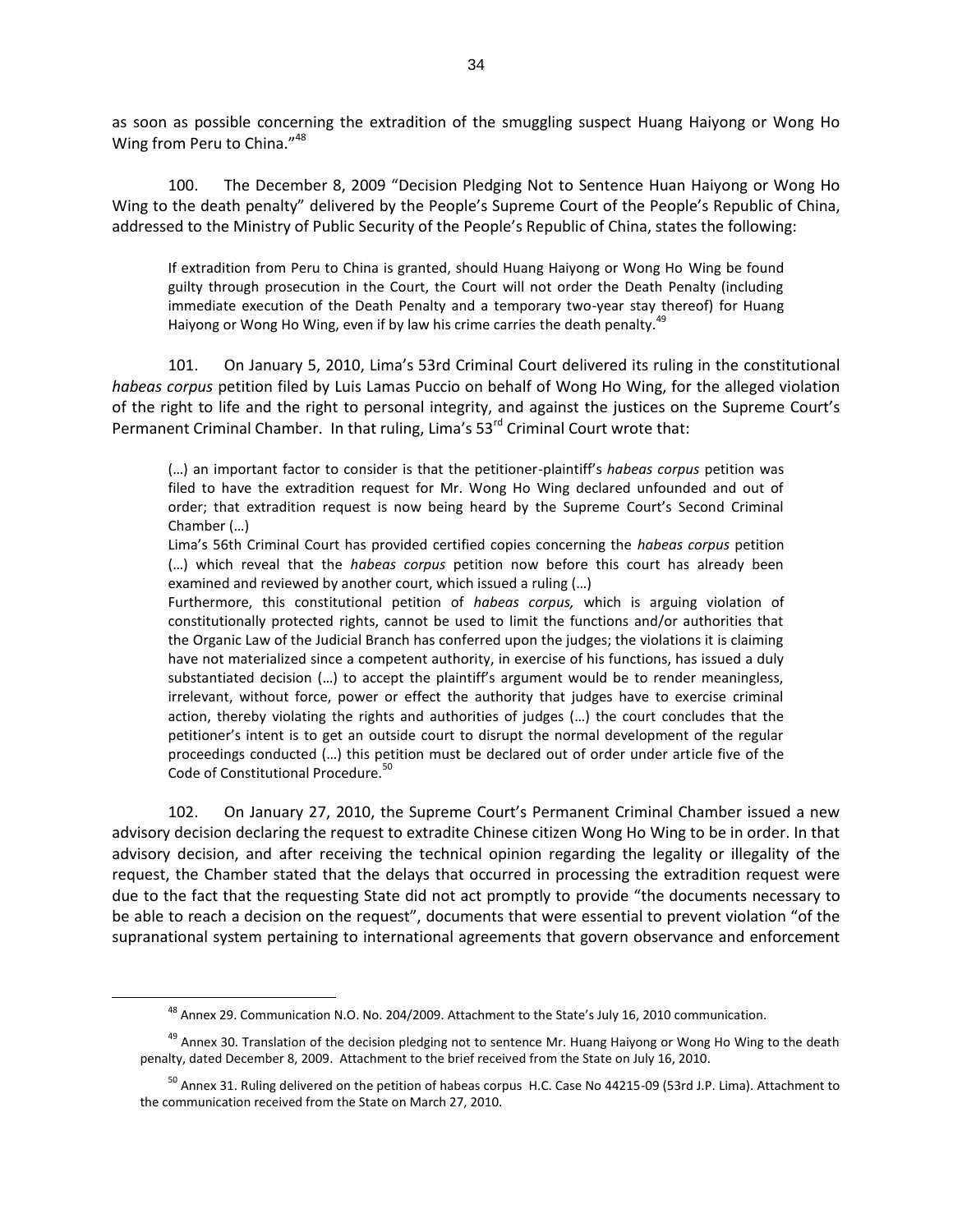of human rights and that are binding upon our country's domestic legal order." The Supreme Court's Permanent Criminal Chamber held that:

(…) in the present extradition request, the following formal requirements were satisfied: a) the requesting authority is identified, as indicated at page 77 of the extradition file; b) the person whose extradition was sought was identified as Chinese citizen Wong Ho Wing or Huang He Young, (…); **c)** the crimes of which he stands accused are summarized (…)

The crimes of which he is accused are also crimes under Peruvian law, such as customs fraud (…), and generic active bribery (…). Therefore, the dual criminality rule has thus been observed; in other words, the crimes of which Mr. Wong Ho Wing is accused are crimes under the laws of both States. In the People's Republic of China, these offenses carry penalties of imprisonment for more than one year, as shown by the translated articles of the Criminal Code of the People's Republic of China (…).

While the laws of the requesting country consider alternative penalties, (…) the death penalty could be applied (…). The possibility that capital punishment would be applied is contrary to Peru's extradition law, since our domestic laws expressly prohibit the death penalty.

(…) However, another important factor to consider is the duly translated decision (…) issued by the People's Supreme Court of the People's Republic of China, (…) which formally declares that "[i]f extradition from Peru to China is granted, should Huang Haiyong or Wong Ho Wing be found guilty through prosecution in the Court, the Court will not order the Death Penalty (including immediate execution of the Death Penalty and a temporary two-year stay thereof) for Huang Haiyong or Wong Ho Wing, even if by law his crime carries the death penalty."

That pledge bespeaks the steadfast commitment of the judicial authorities in the People's Republic of China **NOT TO IMPOSE THE DEATH PENALTY** on the person whose extradition is sought should he be found guilty of the crimes charged. Therefore, there is no real risk that the person whose extradition is sought will face the death penalty or similar punishment in the requesting State. Furthermore, with that guarantee, should the Peruvian authorities consider extradition to be in order, they would not be violating their commitments under the American Convention on Human Rights, the Protocol for the Abolition of the Death Penalty, the Inter-American Convention against Torture and the International Covenant on Civil and Political Rights.

(…) Furthermore, although a request seeking precautionary measures for the *extraditurus* has been filed with the Inter-Commission on Human Rights, according to what Special Supranational Public Prosecutor Delia Muñoz Muñoz reported, (…) that request is under analysis at the Inter-American Commission on Human Rights and its admissibility has not yet been decided; similarly, the provisional measures requested from the Inter-American Court of Human Rights to order the Peruvian State to refrain from surrendering the *extraditurus* to the Chinese State, is still being processed – in other words, no order has as yet been issued by a competent authority instructing the Peruvian State to refrain from complying with the terms of the Extradition Treaty it signed with the People's Republic of China.

(…) As for the issue of money laundering, from August 1996 to May 1998, the period during which the illicit acts were alleged to have been committed in the requesting State, money laundering was only a crime in the requested State with respect to the proceeds from illegal drug trafficking. Therefore, the rule of dual criminality is not satisfied in the case of money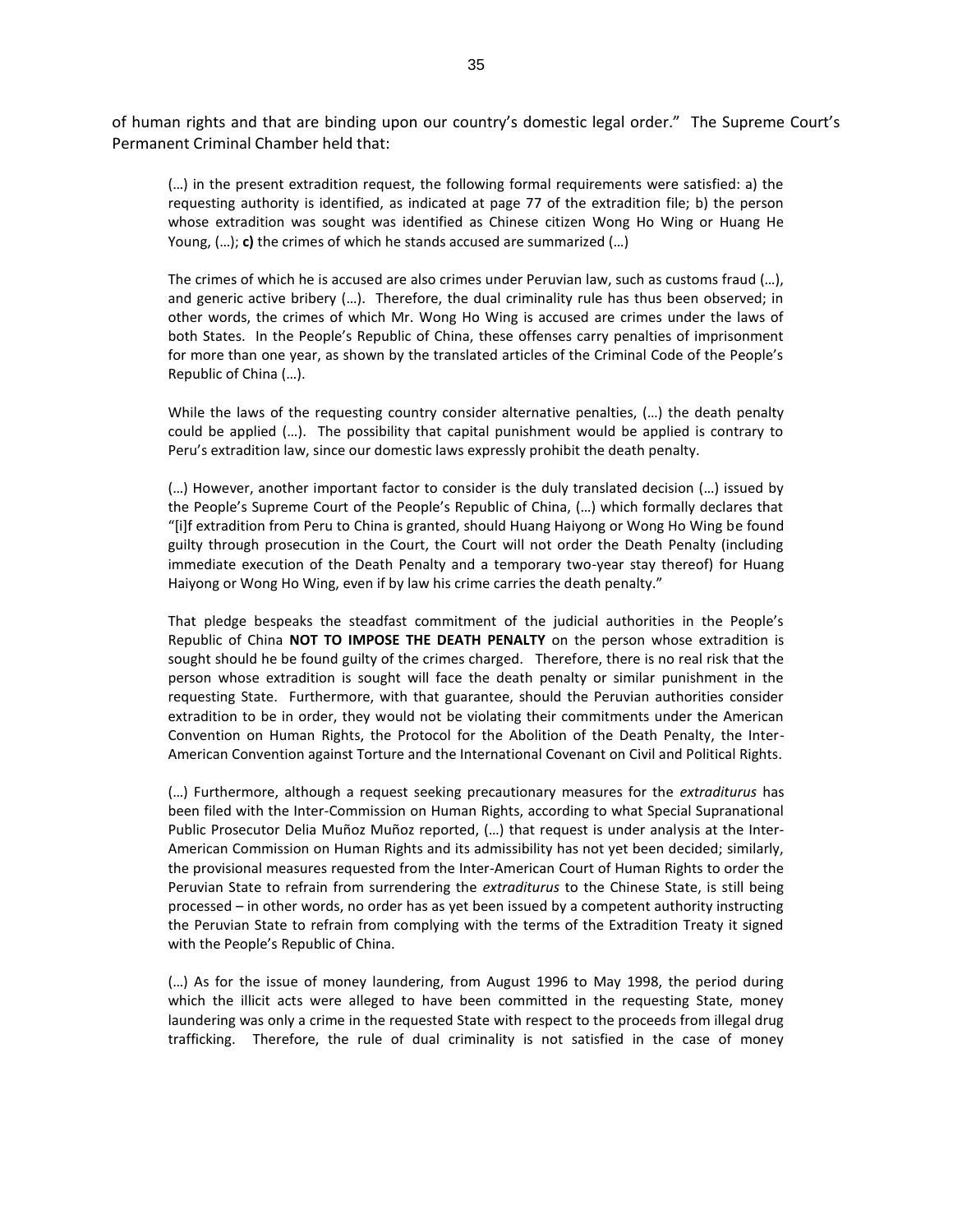laundering; hence, the request for extradition presented by the court authorities of the People's Republic of China in connection with that crime must be deemed out of order.<sup>51</sup>

103. On that same day, Judge Sócrates Mauro Zevallos Soto issued his separate vote on the advisory decision in which he wrote that the request should be declared "OUT OF ORDER on all points." He also wrote that the proposed extradition "does not meet the formal requirements that our domestic laws prescribe."<sup>52</sup>

104. On February 3, 2010, the President of the Supreme Court sent a communiqué to the Minister of Justice informing him of the contents of the advisory decision that the Supreme Court had issued on January 27, 2010.<sup>53</sup>

105. On February 4, 2010, Luis Lamas Puccio filed an appeal to challenge the January 5, 2010 decision declaring the petition of *habeas corpus* out of order.<sup>54</sup>

106. On February 5, 2010, the Permanent Criminal Chamber issued an order to the effect that "because this is the vacation period, the Magistrates Counselors and Justices of this Supreme Court cannot be called upon to serve in this collegiate body;" therefore, acting in accordance with Article 146 of the Organic Law of the Judicial Branch, the Permanent Criminal Chamber tapped the most senior members serving on the Lima Superior Court bench to serve on the Supreme Court.<sup>55</sup>

107. On February 9, 2010, Luis Lamas Puccio filed another petition of *habeas corpus* against the "certain and imminent threat of violation of Wong Ho Wing's rights to life and to personal integrity." The respondents named in the petition were the President of the Republic, Alan García Pérez, Minister of Justice Aurelio Pastor Valdivieso, and Minister of Foreign Affairs José Antonio García Belaunde. In his petition of *habeas corpus,* Luis Lamas Puccio asserted the following:

As for the "Commitment not to apply the death penalty", presented by the Ambassador of the People's Republic of China, through the respective exchange of diplomatic notes, the letter was addressed to the Office of the President of the Supreme Court's Permanent Criminal Chamber (…) as early as December 10, 2009. In other words, just forty-four days after the Judge of Callao's Seventh Criminal Court sent notification to the Ambassador of the People's Republic of China. This reveals a blatantly illegal intent on the part of the Supreme Court's Permanent Criminal Chamber, which was to endeavor to advance the Chinese government's interests in every respect. The omission had to be corrected within a maximum of *thirty days* (…). Two months and ten days after it was done, the "extradition hearing" was nullified so as to be able to get the "Commitment not to apply the death penalty," presented by the Chinese ambassador, introduced into the extradition process;

<sup>51</sup> Annex 32. Advisory decision issued by the Supreme Court's Permanent Criminal Chamber on January 27, 2010, Extradition No. 03-2009. Attachment to the communication received from the State on March 27, 2010.

<sup>&</sup>lt;sup>52</sup> Annex 32. Separate Vote of Judge Sócrates Mauro Zevallos Soto on the Advisory Decision issued by the Supreme Court's Permanent Criminal Chamber on January 27, 2010, Extradition No. 03-2009. Attachment to the communication received from the State on March 27,

<sup>&</sup>lt;sup>53</sup> Annex 33. Communiqué No. 806-2010-SG-CS-PJ dated February 3, 2010.

<sup>&</sup>lt;sup>54</sup> Annex 34. Appeal filed to challenge the decision delivered on the petition of habeas corpus. H..C. Case No 44215-09 (53rd J.P. Lima). Attachment to the communication received from the State on March 27, 2010.

<sup>&</sup>lt;sup>55</sup> Annex 35. February 5, 2010 order issued in Extradition Case 03-2009. Attachment to the brief received from the petitioner on February 19, 2010.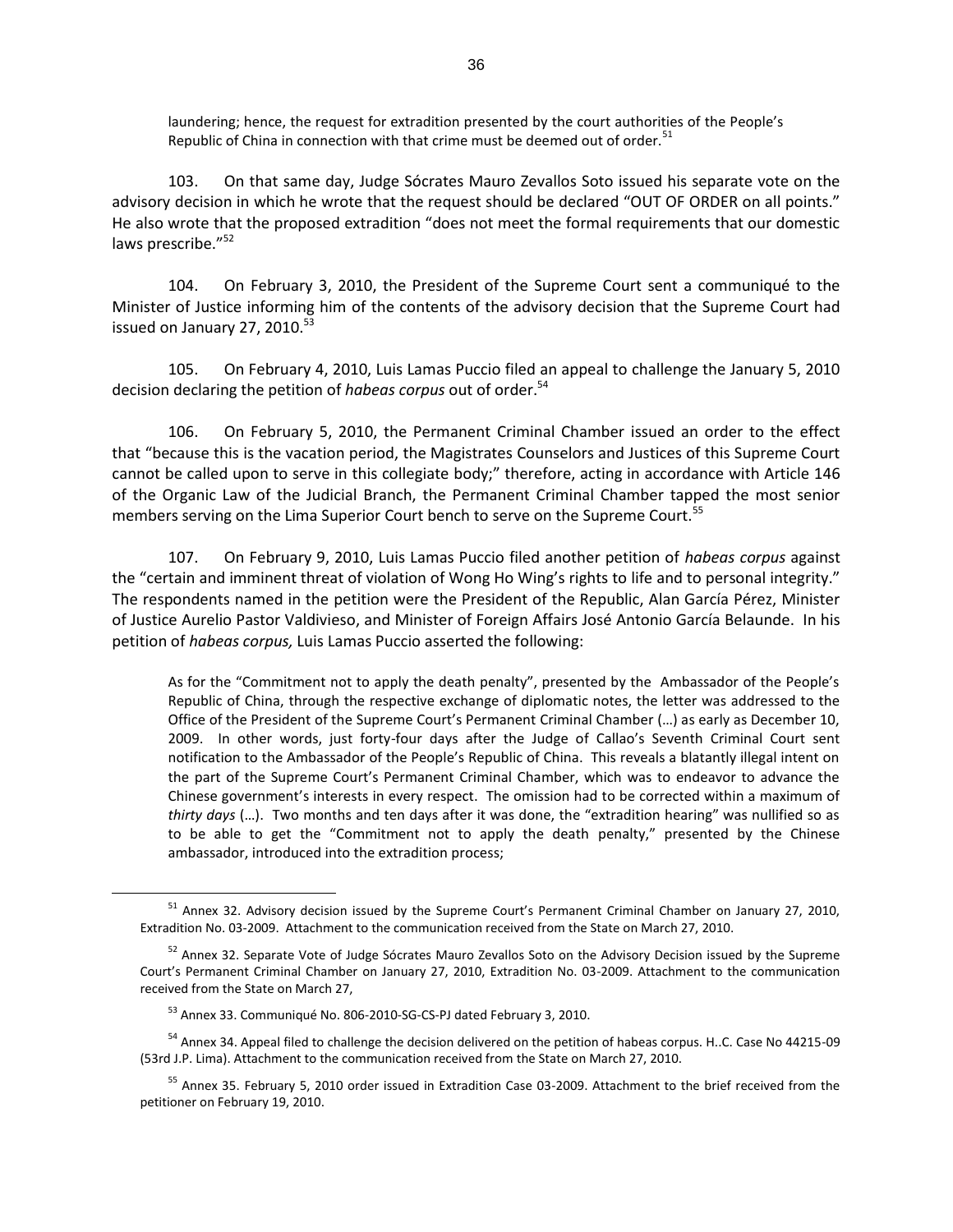(…) granting passive extradition and sending Chinese citizen WONG HO WING back to the People's Republic of China (…) would endanger his very life and personal integrity, since materially speaking the Peruvian authorities would have no way to exercise any oversight to ensure that Mr. Wong Ho Wing was not executed once he was under the jurisdiction of his country of origin; he gave several reasons , among them the fact that not even the international authorities themselves have any access to the Chinese prison system, which has been discredited and is deemed untrustworthy, as attested to by repeated human rights reports on the number of persons executed every year in that country  $(...)^{5}$ 

108. On February 9, 2010, Lima's 42nd Special Criminal Court agreed to hear the constitutional petition of *habeas corpus.*<sup>57</sup> On February 19, 2010, Mr. Luis Lamas Puccio asked the Administrative Secretary of the Supreme Court to give him an authenticated copy of Communiqué No. 806-2010-SG-CS-PJ, through which the file for Extradition Case No. 03-2009 is sent to the Ministry of Justice for the appropriate purposes.<sup>58</sup>

109. On February 21, 2010, Mr. Luis Lamas Puccio filed a request with Lima's 42nd Special Criminal Court asking it to issue its ruling on the petition of *habeas corpus.* He argued that there was a risk that the Council of Ministers might issue a supreme resolution on Mr. Wong Ho Wing's passive extradition and in the process disregard what the IACHR had instructed in its precautionary measure.<sup>59</sup>

110. On February 25, 2010, Lima's 42nd Special Criminal Court issued a ruling on the petition of *habeas corpus,* declaring it out of order. The Court's reasoning was as follows:

(…) Having examined the records of the proceedings, it is clear that in general, the facts that the petitioner recounts do not suggest that the respondents herein named (…) might engage in acts that could violated the constitutional rights of Mr. Wong Ho Wing (the rights to life and to personal integrity); what Lamas Puccio does in this petition is to question the way in which the extradition process has been conducted.

(…) However, the constitutional *habeas corpus* process does not involve the taking of evidence; therefore, this constitutional proceeding does not afford the plaintiff an opportunity to show how his rights have been affected by the problems that, in his view, have arisen as his passive extradition was being processed; perhaps his claim should have been heard in the ordinary jurisdiction.

(…) Another aspect that deserves mention is the fact that in issuing its finding on the question of extradition, what the Supreme Court does is prepare a Technical Legal Report on the Legality or Illegality of an extradition, as provided in article 37 of the Peruvian Constitution; only the Executive Branch has the authority to grant extradition. While its decision follows on the heels of the Supreme Court's report, this does not alter the fact that the person whose extradition is

<sup>&</sup>lt;sup>56</sup> Annex 36. Petition of habeas corpus dated February 9, 2010. Attachment to the communication received from the State on March 27, 2010.

<sup>&</sup>lt;sup>57</sup> Annex 37. February 9, 2010 order issued by Lima's 42nd Criminal Court, H.C. No 05-10. Attachment to the communication received from the State on March 27, 2010.

<sup>&</sup>lt;sup>58</sup> Annex 38. Brief dated February 19, 2010, signed by Luis Lamas Puccio. Attachment to the brief received from the petitioner on February 19, 2010.

<sup>&</sup>lt;sup>59</sup> Annex 39. Brief dated February 21, 2010, signed by Luis Lamas Puccio. Attachment to the brief received from the petitioner on February 22, 2010.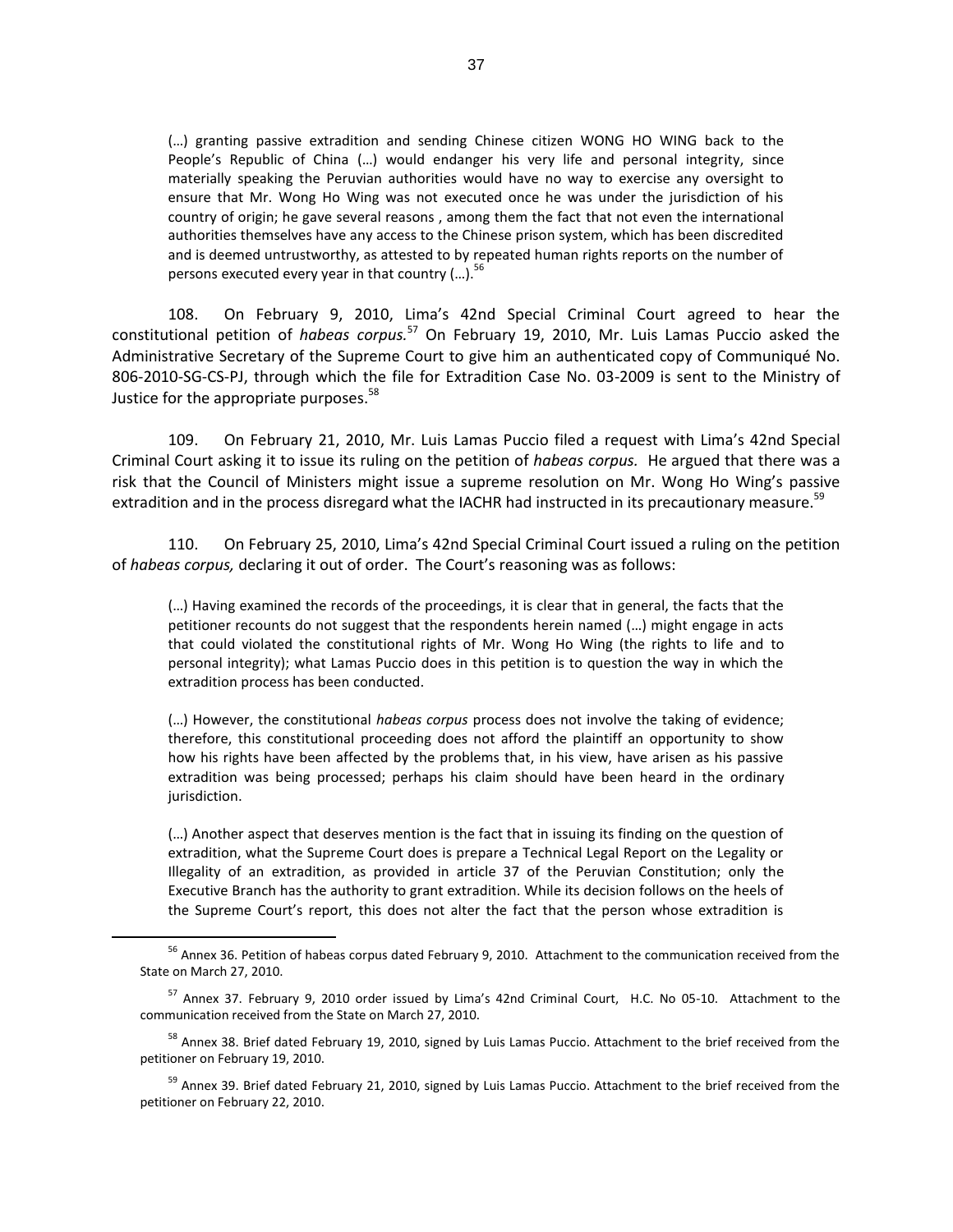being sought is in an utterly defenseless position since it is the Executive Branch that issues the final decision on extradition. Through his legal defense, the person whose extradition is being sought can employ the mechanisms he is authorized to use to further his cause. Indeed this is his right under the Peruvian Constitution. Article two –paragraph twenty-three- provides that"Every Person has a right to legitimate self-defense.

(..) As previously mentioned, the extradition process must follow the established parameters and procedures. Once the Supreme Court's Second Permanent Criminal Chamber has issued its report, the Executive Branch must still issue its final decision. The Executive Branch is the only authority that can grant extradition. Therefore, the person whose extradition is being sought must be ready to exercise his right of defense. Then, too (…), the judicial authorities of the People's Republic of China have undertaken a steadfast commitment not to order the death penalty; in the final analysis there is no imminent risk that granting extradition would imperil Mr. Wong Ho Wing's life and personal integrity.<sup>60</sup>

111. Mr. Luis Lamas Puccio appealed this ruling and, on April 14, 2010, the Lima Superior Court's Third Criminal Chamber for Proceedings involving Jailed Prisoners, issued Decision No. 300 in which it, too, declared the petition of *habeas corpus* to be out of order. The following were among the reasons cited by the Court for denying the petition:

**17.-** A reading of the constitutional petition under review in this proceeding shows that although the petitioner challenges the Supreme Court's processing of the extradition request and its decision on the matter, the respondents he named in his petition are the Constitutional President of the Republic –Alan García Pérez- and Peru's Minister of Justice José Antonio García Belaúnde, claiming they violated his constitutional rights to life and personal integrity. However, he does not name as respondents the justices on the Supreme Court's Permanent Criminal Chamber, who were the authorities who signed the decision of January 26, 2010. That being the case, this court is not being called upon to issue any finding with respect to the conduct of those justices. However, they did issue their advisory decision expressing the view that the Chinese Government's extradition request should go forward, considering the commitment undertaken NOT TO IMPOSE THE DEATH PENALTY on the individual whose extradition is being sought should he be found guilty (argument 7).

(…) in processing the extradition of Mr. Wong Ho Wing, the Supreme Court's Permanent Criminal Chamber issued an advisory decision on January 28, 2010 in which the majority agree that the extradition request is in order, which means that if the normal procedures established under our legal system are followed, the next step will be that the Executive Branch issues its decision, which it has not yet done.

**19.-** The Executive Branch will have to take the political decision to either grant or deny extradition. Its decision cannot be deemed arbitrary or illegal; instead, it is a legal mandate. There is nothing to suggest that the respondents named in this petition are acting in a manner contrary to the law. This matter has not even been debated in the Council of Ministers, as the case is still with the Ministry of Justice's Commission on Extraditions.

(…) Their concern to ensure that the *extraditurus* does not face the death penalty has been amply demonstrated. That concern is underscored in the decision taken by the Supreme Court's Permanent Criminal Chamber, a fact that the Executive Branch will surely take into account.

 $^{60}$  Annex 40. Decision delivered in the Constitutional Habeas Corpus Proceeding No. 05-10. Attachment to the brief received from the State on July 16, 2010.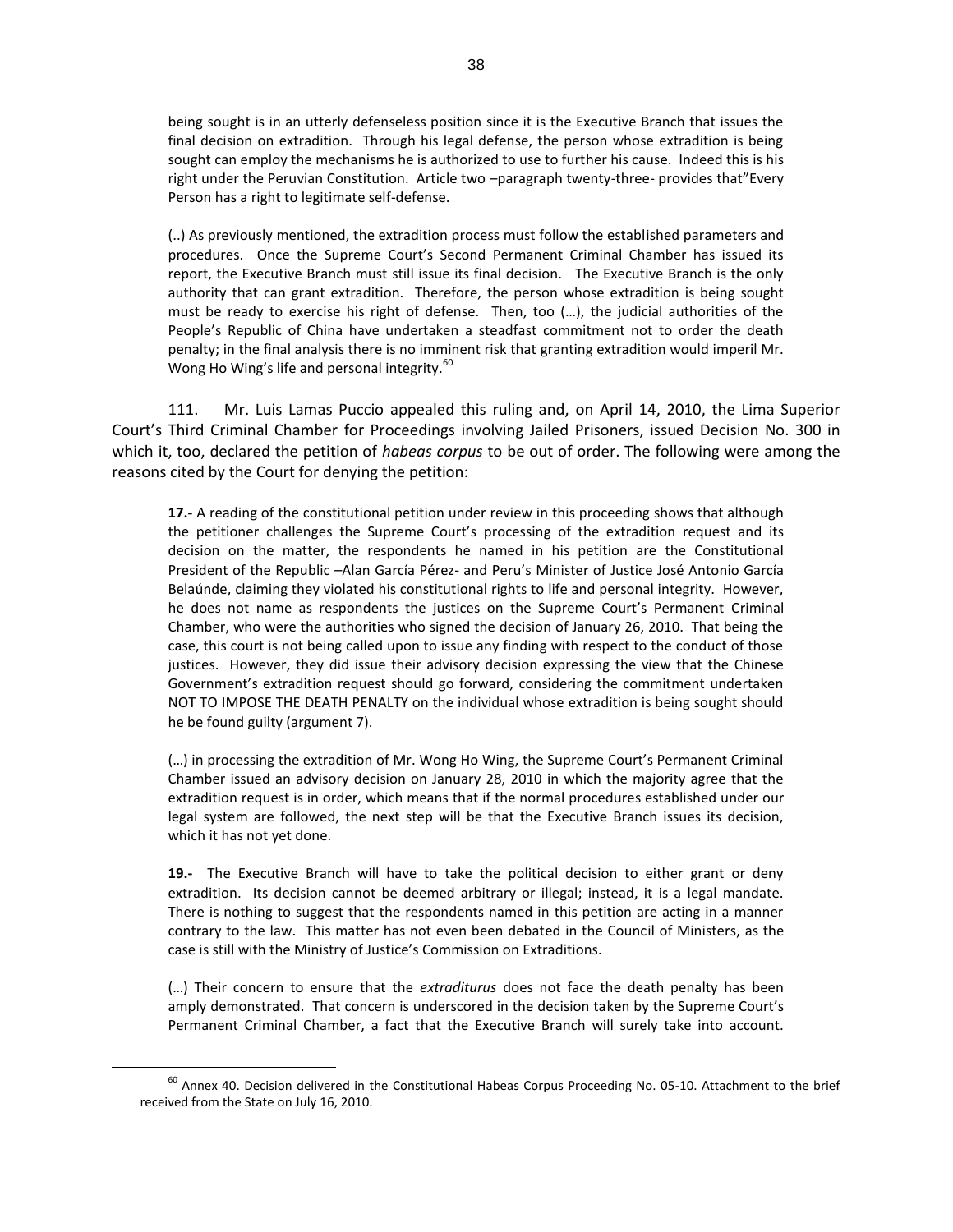Therefore, this petition is not viable because it fails to show any unlawful conduct or violations of due process on the part of the respondents.

21.- Because the respondents have not engaged in any violations or threats in processing the request filed by Office No. 24 of the Ministry of Public Security of the People's Republic of China seeking passive extradition of Chinese citizen Wong Ho Wing (in English) and/or Huan Hai Yong or Huang He Yong (in Chinese), much less any objective or concrete violation of the law or right involved, the petition must be denied  $(...)''^{61}.$ 

112. Mr. Lamas Puccio filed a remedy seeking protection against violation of a fundamental rights [*Agravio Constitucional*] to challenge this decision.

113. At the same time, on August 5, 2010 Mr. Lamas Puccio filed a brief with the Supreme Court's Permanent Criminal Chamber in which he requested Mr. Wong Ho Wing's provisional release. He also asked that a supervised release system be set up requiring Mr. Wong Ho Wing to check in briefly with the court and to bar him from leaving the country. The arguments made to support these requests included the following:

(…) over the course of the proceedings conducted in connection with his extradition, the *extraditurus'* original circumstances have changed considerably, which suggests that he will not abuse the freedom he is granted by attempting to flee or failing to comply with the obligations imposed upon him. The *extraditurus* has established roots in our country which at the outset were not so clear, especially given the circumstances surrounding his provisional arrest. It is reasonable to assume that the danger that the evidence suggested is nowhere near as great, so the circumstances that at the time led to his detention no longer obtain.

(…) we have been compelled to file a complaint with the INTER-AMERICAN COMMISSION ON HUMAN RIGHTS OF THE ORGANIZATION OF AMERICAN STATES, headquartered in Washington, D.C., to denounce the Government of Peru. In the meantime, the extradition process moves forward and the Supreme Court's two decisions ordering his extradition imply serious violations of the commitments that the Government of Peru undertook when it signed the American Convention on Human Rights (…)

(…) this request is for provisional release, the purpose being to temporarily release a person from his detention until his legal situation is settled. The provisions of the ninth paragraph of Article 523 of the Code of Criminal Procedure apply, not just because of the prison time he has endured since his arrest in October 2008, but also because he meets the conditions that must be met to make him eligible for a measure of this kind  $(...)$ .<sup>62</sup>.

114. In processing this application for provisional release, on September 21, 2010 Luis Antonio Alvarado Villajuan, Public Prosecutor with the Ministry of Justice, and Delia Muñoz Muñoz, Special Supranational Public Prosecutor, filed a brief with the Supreme Court's Permanent Criminal Chamber to request the "Nullity of the Procedural Act" and asked to be permitted to intervene in the proceeding to hear the motion for provisional release.<sup>63</sup>

<sup>&</sup>lt;sup>61</sup> Annex 41. Decision No. 300, Case 11-10 HC of April 14, 2010. Attachment to the brief received from the petition on May 3, 2010.

 $62$  Annex 42. Brief arguing the petition for provisional release, which Mr. Luis Lamas Puccio filed on August 5, 2010 with the Supreme Court's First Criminal Chamber. Attachment to the State's October 25, 2010 communication.

<sup>&</sup>lt;sup>63</sup> Annex 43. Brief filed requesting the nullity of the hearing and its rescheduling. Attachment to the State's October 25, 2010 communication.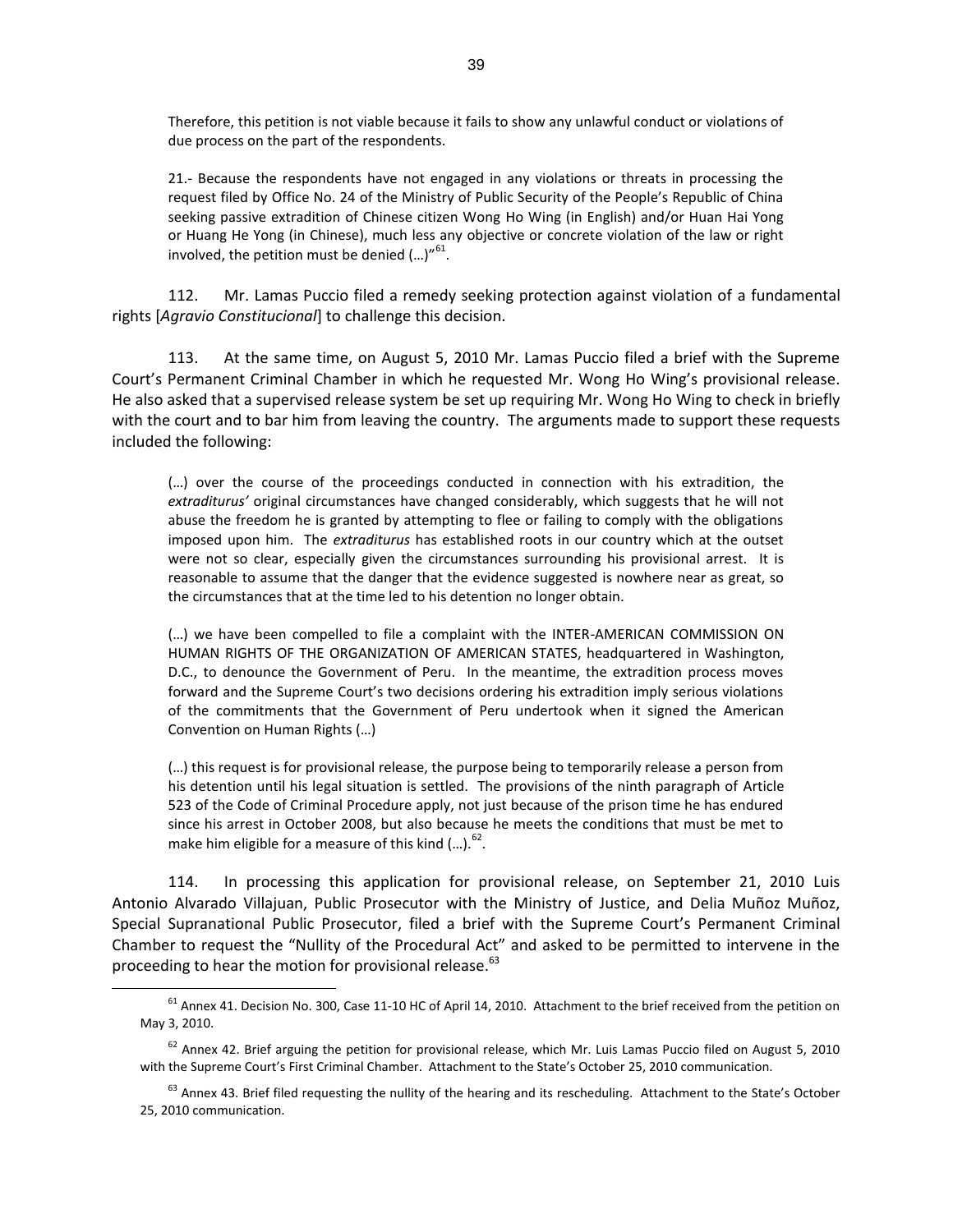115. On September 23, 2010, the Supreme Court's Permanent Criminal Chamber dismissed the prosecutors' request on the grounds that it was not the function of the State Public Prosecutor's Office to intervene in proceedings to hear motions for provisional release.<sup>64</sup>

116. On September 24, 2010, the representative of the People's Republic of China, Moisés Aguirre Lucero, appeared before the President of the Supreme Court's Permanent Criminal Chamber in the extradition process being prosecuted against Mr. Wong Ho Wing. He was there to request the "Nullity of the Hearing on the Case" and to ask that the case hearing be rescheduled. His arguments were basically as follows:

2. In my capacity as a principal in the present case, I should have been notified to be present for the hearing in the case. Nevertheless, the Honorable Chamber over which you preside did not send a summons to the People's Republic of China to be present for and intervene in the hearing. (…)

5. Only today did I learn of the decision that this Honorable Chamber delivered on September 23, 2010 (…)

6. Contrary to what was stated in the aforementioned decision, the People's Republic of China which I represent did not intervene in the hearing because, as I said, it was NEVER notified, despite the fact that it is an accredited party to the case and acknowledged as such by the Honorable Chamber over which you preside.

(…)

10. Under Peruvian law, any persons –including States- who are parties to a case are entitled to defend their interests, especially if we are recognized parties to the case in question. (…) 11. (…) Article 14(3) of the Peruvian Constitution provides that no person shall be denied the right of defense.<sup>65</sup>

117. On September 27, 2010, the supranational prosecutor and other prosecutor from the Ministry of Justice filed a brief with the President of the Supreme Court's Permanent Criminal Chamber in which they filed an appeal to challenge the September 23, 2010 decision. In that brief, they wrote the following:

1. (...) the Supreme Court has indicated that the Executive Branch does not have any legitimate interest as it is not party to the present case; it is called upon to intervene only in the final decision, once the judicial phase of the extradition process has been completed, as provided in articles 514 and 522, paragraph 4, of the Code of Criminal Procedure.

2. On those grounds THE PUBLIC PROSECUTOR'S OFFICE IN THE MINISTRY OF JUSTICE AND THE OFFICE OF THE SPECIAL SUPRANATIONAL PROSECUTOR HAVE BEEN DENIED ANY ROLE IN PROCESSING THE APPLICATION FOR PROVISIONAL RELEASE FILED BY MR. WONG HO WING, thereby violating the rights to due process and effective judicial protection with respect to the Ministry of Justice's right of defense as a third party with a legitimate interest.

(…)

 $\overline{a}$ 

4. Mr. Wong Ho Wing has requested provisional release in lieu of detention. The Public Prosecutor's Office in the Ministry of Justice and the Office of the Supranational Prosecutor, whose role is to defend the interests of the State –in this case, the Executive Branch-, should not

<sup>64</sup> Annex 44. September 23, 2010 decision in Extradition Case No. 03-2009. Attachment to the State's October 25, 2010 communication.

<sup>&</sup>lt;sup>65</sup> Annex 45. Brief requesting the nullity of the hearing in case No. 03-2009, presented on September 24, 2010. Attachment to the State's October 25, 2010 brief.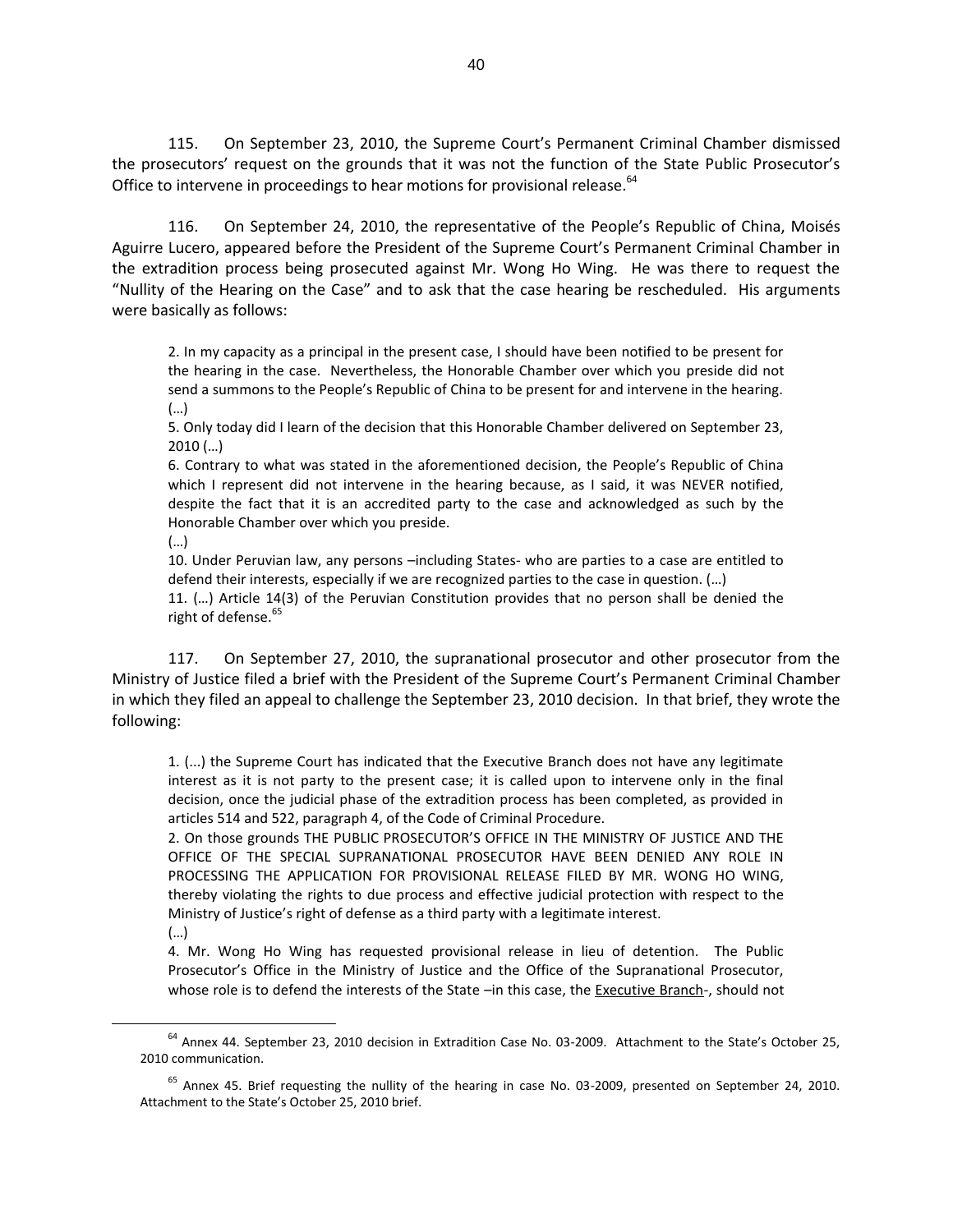be left without any means to defend those interest and to exercise our legitimate right of defense. **WE THEREFORE REQUEST THAT WE BE INCLUDED AS NECESSARY JOINT LITIGANTS IN THE PRESENT CASE,** pursuant to Article 93 of the Code of Civil Procedure, a secondary source of law in proceedings of this type.

7. (…) it is imperative that the **MINISTRY OF JUSTICE'S PUBLIC PROSECUTOR'S OFFICE AND THE OFFICE OF THE SUPRANATIONAL PROSECUTOR** be added as **NECESSARY JOINT LITIGANT** as they have a legitimate interest in presenting our side and exercising our unconditional **RIGHT OF DEFENSE** recognized in Article 139(14) of our 1993 Constitution, as it is self evident that if the arrest warrant is changed to an order for Mr. Wong Ho Wing's release, it could, given the risk of flight, render moot or illusory both his eventual extradition and the administration of justice in the requesting State, which in this case is the People's Republic of China. (...)."<sup>66</sup>

118. On September 27, 2010, the representative of the People's Republic of China, Moisés Aguirre Lucero, filed a brief with the Supreme Court's Permanent Chamber in which he requested the "ABSOLUTE NULLITY OF ALL SUPREME COURT PROCEEDINGS IN CONNECTION WITH THE PRECAUTIONARY MEASURE," on the grounds that the Supreme Court did not have jurisdiction to issue any pronouncement on a subject unrelated to the Extradition Process, such as the request to change the order for provisional arrest to an order for release.<sup>67</sup>

119. On September 10, 2010, Judges César San Martín Castro, Pedro Saldarriaga and Príncipe Trujillo, justices on the Supreme Court's Permanent Criminal Chamber, voted in favor of the provisional release requested by Mr. Wong Ho Wing. On the other hand, Messrs. José Luis Lecaros Cornejo, Jorge Bayardo Calderón Castillo and Santa María Morillo voted to declare the request for provisional release to be out of order. Given the tie among the members of the Supreme Court, on October 13, 2010 Mr. José Antonio Neyra Flores cast his vote, joining Messrs. Lecaros Cornejo, Calderón Castillo and Santa María Morillo in declaring the request seeking Mr. Wong Ho Wing's provisional release to be out of order. On October 19, 2010, the Permanent Criminal Chamber issued an order, the pertinent parts of which read as follows:

(…) In the incidental proceedings conducted in the case concerning Mr. Wong Ho Wing's passive extradition, the justice who cast the deciding vote, Dr. Neyra Flores, has performed that function; he has joined Supreme Court Justices Lecaros Cornejo, Calderón Castillo and Santa María Morillo in voting to declare that the provisional release requested by *extraditurus* Wong Ho Wing is out of order  $(...)$ .  $^{68}$ 

120. On September 28, 2010, Mr. Luis Lamas filed a brief with the Office of the Chair of the Ministry of Justice's Official Commission on Extraditions and Convict Transfers, in which he requested a copy of report No. 066-2010/COE-TC, dated July 9, 2009, which was part of the case file on passive extradition No. 03-2009 against Wong Ho Wing.<sup>69</sup> Then, on September 29, 2009, the Ministry of Justice's Office of the National Director of Justice sent report No. 34-2010-DNJ/DICAJ, issued that same

 $^{66}$  Annex 46. Brief presented with the Appeal filed to challenge the September 23, 2010 decision, presented on September 27, 2010. Attachment to the communication received from the State on October 25, 2010.

<sup>&</sup>lt;sup>67</sup> Annex 47. Brief requesting Absolute Nullity, presented in Extradition Case No. 03-2009. Attachment to the State's October 25, 2010 communication.

<sup>&</sup>lt;sup>68</sup> Annex 48. Order of October 19, 2010, issued by the Permanent Criminal Chamber in Extradition Case No. 03-2009. Attachment to the communication received from the State on October 25, 2010.

 $69$  Annex 49. Brief requesting a copy of report No. 066-2010, dated September 28, 2010. Attachment to the communication received from the State on November 11, 2010.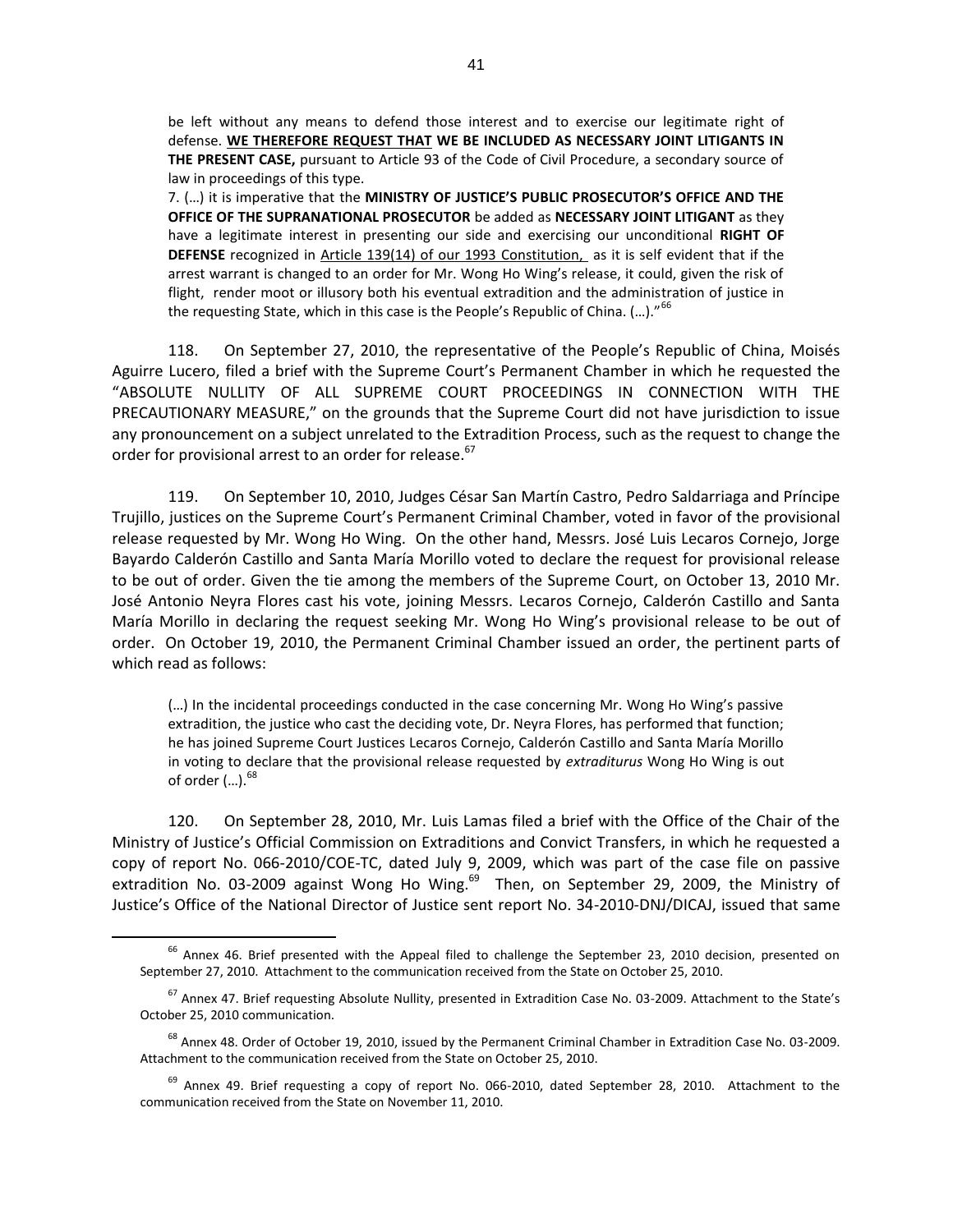day by the Office of the Director for Coordination with the Administration of Justice, in which it wrote that under the Transparency and Access to Public Information Act:

[t]he right of access to public information cannot be exercised with respect to information prepared or obtained by the legal advisors or attorneys for organs of Government and which, if made public, might reveal the strategy to be followed in handling or defending an administrativelaw or court case, or any other type of information protected by the professional confidentiality that an attorney must have with his or her client until the process concludes.

3. (…) inasmuch as no final decision has as yet been made on the question of Mr. Wong Ho Wing's extradition under Article 514 of the Code of Criminal Procedure, the applicable law would be Article 17(4) of Law No. 27806, the Access to Public Information Act, under the terms of which the right of access to public information cannot be exercised until the process has concluded."<sup>70</sup>

121. On May 24, 2011, the Constitutional Court delivered its ruling on the remedy exercised by Mr. Lamas Puccio seeking protection against violation of a constitutionally-protected right, in which he challenged the ruling declaring his April 14, 2010 petition of *habeas corpus* to be out of order*.* The Constitutional Court's ruling ordered the Executive Branch to refrain from extraditing Mr. Wong Ho Wing to the People's Republic of China:

(…) the Court finds that the People's Republic of China did not provide necessary and sufficient guarantees that Mr. Wong Ho Wing's right to life would be protected. As stated in the Report of the United Nations Human Rights Council, public opinion is one of the factors that China considers when deciding whether to apply the death penalty.

Another factor to consider is that in the instant case, Mr. Wong Ho Wing's extradition would not be in order, since the principle of reciprocity is not present because the crimes for which his extradition is sought are not capital offenses in Peru.

Therefore, the Peruvian State must act on its obligation to bring Mr. Wong Ho Wing to trial, as prescribed in Article 4(a) of the Extradition Treaty between the Republic of Peru and the People's Republic of China.

11. The foregoing notwithstanding, some comment is in order concerning Letter N.O. No. 023 2011, dated April 6, 2011, which reports that the Eighth Amendment of the Criminal Code of the People's Republic of China has been approved, which introduces changes in that Criminal Code with regard to the crime of smuggling common merchandise. There is nothing in the case file *sub judice* indicating that the change to the Criminal Code of the People's Republic of China has been officially reported to the Peruvian State via diplomatic channels. Nor is there any mention of whether the Constitution of the People's Republic of China recognizes the retroactivity of criminal law when it works in the accused' favor.

This Court, therefore, finds that the letter in question cannot be understood and interpreted as a guarantee that the death penalty will not be applied in the case of the *extraditurus.*<sup>71</sup>

122. Justices Álvarez Miranda and Vergara Gotelli cast separate votes indicating that the petition should be declared unfounded on the grounds that it failed to show the existence of the

 $^{70}$  Annex 50. State Report No. 299-2010-JUS/PPES, received at the IACHR on November 11, 2010.

<sup>&</sup>lt;sup>71</sup> Annex 51. Decision delivered in Case No. 02278-2010-PHC/TC, dated May 24, 2011. Attachment to the State's communication of July 12, 2011.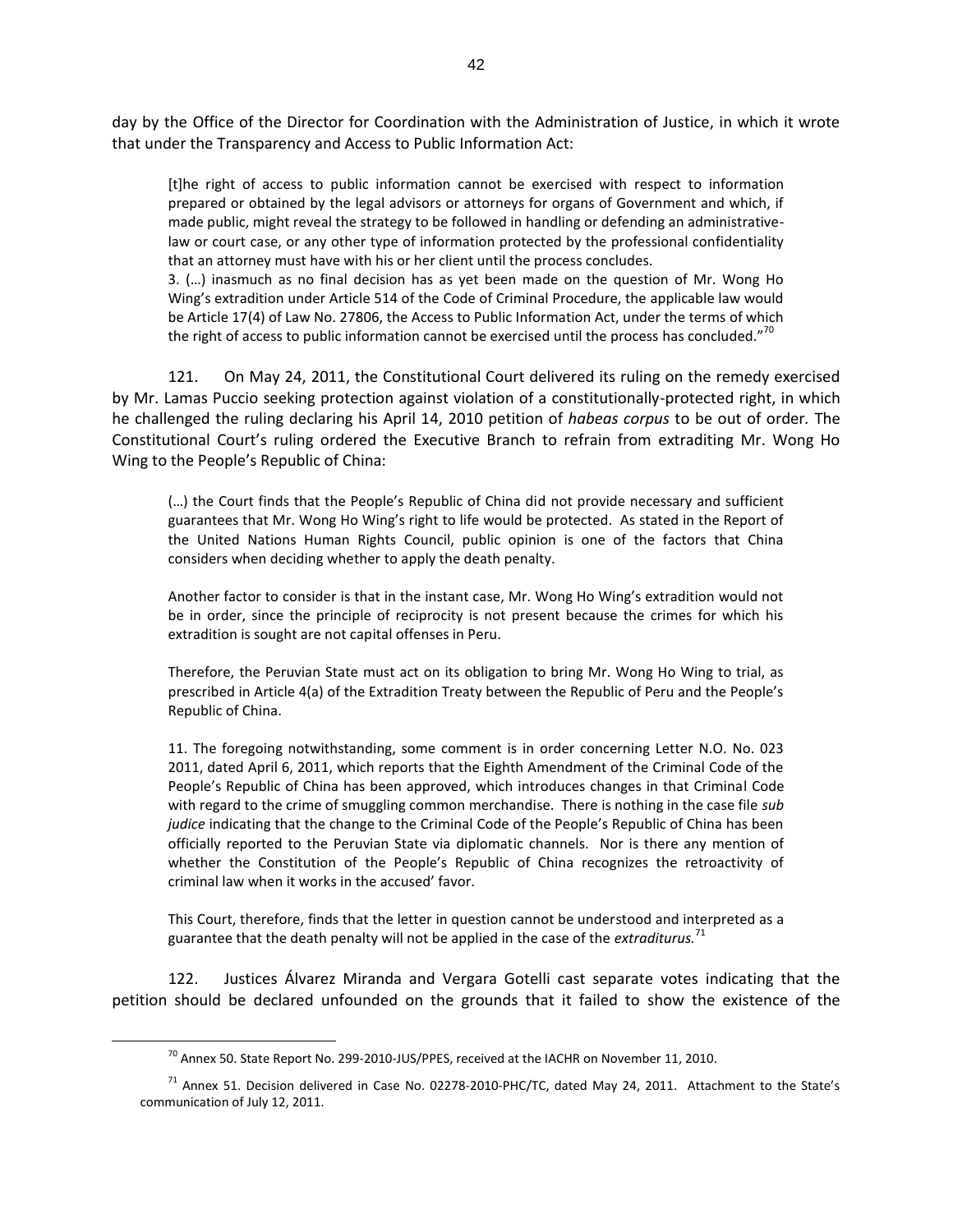requisite "certain and imminent threat, since there was no certainty as to what decision the Peruvian Government would make regarding the *extraditurus'* fate; the petitioner's claim that the Government of the People's Republic of China will not comply with the commitment undertaken in the decision of December 8, 2009, pledging to the Peruvian Government that it would not apply the death penalty with respect to the *extraditurus,* cannot be deemed a certainty*.*" 72 For his part, Justice Calle Hayen issued a separate vote where he wrote that the petition should be deemed unfounded because the "certainty and imminence" requirements had not been met since, in the January 27, 2010 decision of the Supreme Court's Permanent Criminal Chamber, the latter held that there was no real risk that the death penalty would be applied. Justice Calle Hayen also wrote that on April 7, 2011, the Peruvian State was informed of the approval of the legal amendment abolishing the death penalty in the case of the crime of smuggling ordinary merchandise. $^{73}$ 

123. After a request from the Executive Branch, filed on June 2 and 8, 2011 seeking a clarification, on June 9, 2011 the Constitutional Court declared the requests for clarification to be wellfounded. In response to these requests, the Constitutional Court ordered correction of the following material errors:

1.1 Pursuant to arguments 7 and 11 of this clarification ruling, arguments Nos. 9 and 10 of STC 2278-2010-PHC/TC are hereby corrected and shall read as follows:

'9. (…) Because the case file does not contain any diplomatic assurance that the People's Republic of China may have offered to the Peruvian State, it has not been proven that real protection of the right to life has been guaranteed.

Furthermore, it is *communis opinio* that the mere risk that the death penalty might be enforced in the requesting State prevents the requested State from authorizing extradition. In effect, in the Case of Yin Fong Kwok v. Australia, dated October 23, 2009, the United Nations Human Rights Committee wrote that: it is not necessary to prove (…) that the author "will" be sentenced to death but that there is a "real risk" that the death penalty will be imposed.

10. Bearing in mind that no diplomatic guarantees appear in the Case File, this Court deems that it has not been proven that the Honorable People's Republic of China has granted necessary and sufficient guarantees to protect Mr. Wong Ho Wing's right to life.

Therefore, the Peruvian State must comply with its obligation to bring Mr. Wong Ho Wing to trial, pursuant to Article 3 of the Criminal Code."

1.2 Point 2 of the operative part of the judgment shall read as follows:

 $\overline{a}$ 

'2. To urge the Peruvian State, as represented by the Executive Branch, to act in accordance with Article 3 of the Criminal Code."<sup>74</sup>

 $72$  Annex 51. Separate vote of Justices Álvarez Miranda and Vergara Gotelli. Attachment to the State's communication of July 12, 2011.

<sup>&</sup>lt;sup>73</sup> Annex 51. Separate vote of Justice Calle Hayen. Attachment to the State's communication of July 12, 2011.

<sup>&</sup>lt;sup>74</sup> Annex 52. Decision of the Constitutional Court, dated June 9, 2011. Attachment to the State's communication dated August 3, 2011.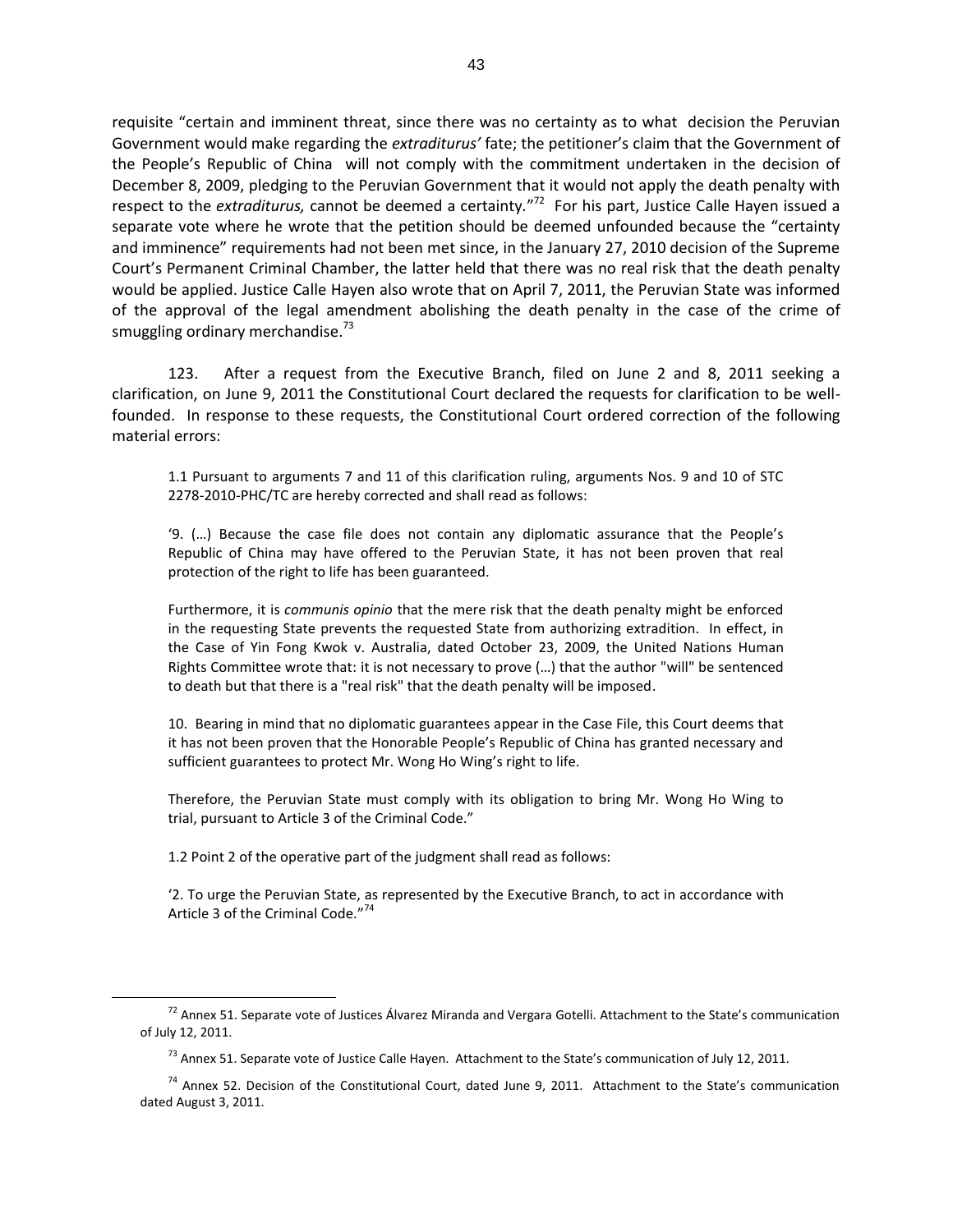124. On October 10, 2011, the Peruvian Supreme Court's Permanent Criminal Chamber issued an order in which it replied to a petition brought by defendant Wong Ho Wing, in which he requested "immediate and unconditional release." In that order the Permanent Criminal Chamber held that it was not competent to decide the petitioner's request, and therefore declared that:

I) The defense attorney for Mr. WONG HO WING should assert his claim before the proper court; II) Copies of the present decision are hereby ordered SENT to the Ministry of Justice for the appropriate purposes.<sup>75</sup>

125. On October 18, 2011, Mr. Luis Lamas Puccio requested Mr. Wong Ho Wing's immediate and unconditional release, "without any of the restrictions that the procedural laws on the subject prescribe (…) and that an order be given to return to him his passport (…) by virtue of the fact that in a ruling dated May 24 of this year, the Constitutional Court upheld the corresponding petition of *habeas corpus* and also ordered the Peruvian State, as represented by the Executive Branch, to refrain from extraditing Mr. Wong Ho Wing to the People's Republic of China."<sup>76</sup>

126. On October 24, 2010, the Ombudsman's Office sent a communiqué to Dr. Juan Jiménez Mayor, Vice Minister of Justice, informing him of a request to intervene, filed by Mr. Luis Lamas Puccio for the purpose of ensuring Mr. Wong Ho Wing's right to physical liberty. It also requested a report on the objective reasons why the responsible public officials had allegedly not replied to a communiqué from Callao's Seventh Court requesting the respective documentation and had not sent the file on the provisional arrest.<sup>77</sup>

127. On November 2, 2011, a communication from Callao's Seventh Criminal Court was presented to the Ministry of Justice of Peru in which the Court again requested the case file for provisional arrest No. 6370-2008-25 "as soon as possible", to enable it to reach its decision on Mr. Wong Ho Wing's October 18, 2011 application for release.<sup>78</sup>

128. On November 3, 2011, Mr. Luis Lamas Puccio presented a brief addressed to Minister of Justice Francisco Eguiguren, in which he requested that the case file for provisional arrest No. 6370- 2008-25 be made available and sent, "as soon as possible", to Callao's Seventh Criminal Court, as it has been unable to act on an application for release "because your ministry has had that case file in its possession since 2010."<sup>9</sup>

129. On November 8, 2011, Mr. Luis Lamas Puccio filed a brief with Callao's Seventh Criminal Court in which he requested that the Minister of Justice of Peru, Dr. Francisco José Eguiguren P., be

<sup>&</sup>lt;sup>75</sup> Annex 53. Order of October 10, 2011. Attachment to the communication received from the petitioner on December 1, 2011.

 $76$  Annex 54. Application for Mr. Wong Ho Wing's immediate release, dated October 5, 2011. Attachment to the communication received from the petitioner on December 1, 2011.

<sup>77</sup> Annex 55. Communiqué No. 124-2011-DP/ADHPD of November 24, 2011. Attachment to the brief received from the petitioner on February 1, 2012.

<sup>&</sup>lt;sup>78</sup> Annex 56. Communiqué No. 2008-6370-RDM. Attachment to the communication received from the petitioner on December 1, 2011.

 $79$  Annex 57. Brief of November 3, 2011. Attachment to the communication received from the petitioner on December 1, 2011.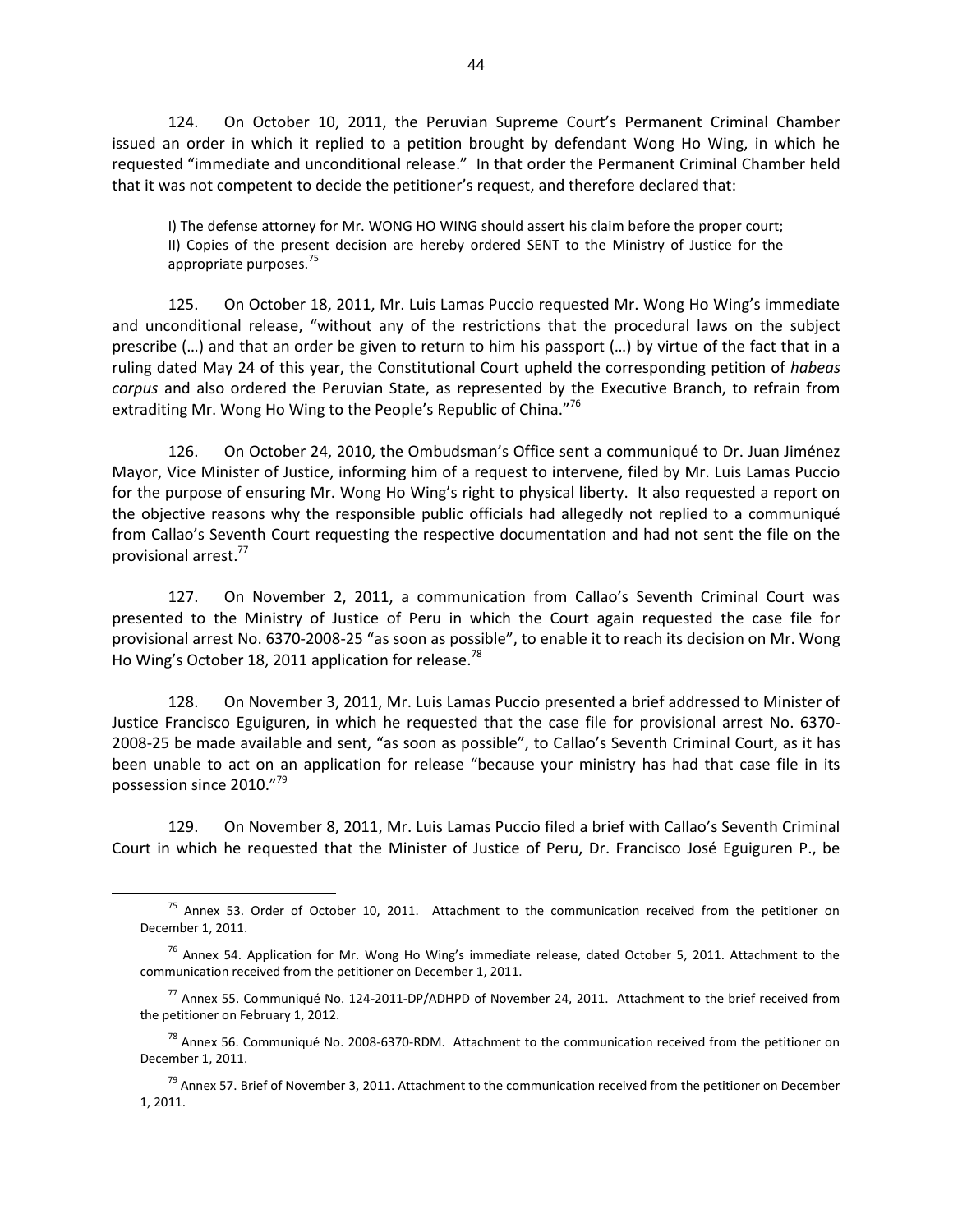ordered to provide the case file on the provisional arrest, advising him that should he fail to hand over said case file, he would be denounced for the crime of contempt of authority and abuse of power.<sup>80</sup>

130. On November 16, 2011, Mr. Wong Ho Wing's representative filed a petition of *habeas corpus* against the Minister of Justice and the Seventh Criminal Court for Jailed Prisoners of the Callao Superior Court, in order to request the "immediate release" of Mr. Wong Ho Ling and the return of his passport, and to ask that any order restricting his freedom of movement be lifted.<sup>81</sup>

131. On November 21, 2011, Mr. Lamas Puccio asked the Ombudsman's Office to intervene to protect his client's right to freedom, as his continued incarceration was a violation of human rights and because the Minister of Justice and the Seventh Criminal Court for Jailed Prisoners of the Callao Superior Court had withheld the case file on his provisional arrest.<sup>82</sup>

132. On November 25, 2011, the Public Prosecutor in Charge of Judicial Affairs, which is under the Public Prosecutor's Office in the Ministry of Justice, filed a brief with the 42nd Special Criminal Court of the Lima Superior Court in which she requested clarifications regarding enforcement of the May 24, 2011 decision. The relevant parts of her request are as follows:

(…) if it is to be in compliance with the ruling handed down, the Peruvian State cannot settle the matter of extradition either way, the implication being that the person whose extradition is being sought is at risk of facing the death penalty. It is abundantly clear that the Court has determined that in the case of the crime of fraud or smuggling, that risk is real, which means that the Peruvian State cannot extradite the person sought for that crime.

9. The foregoing notwithstanding, having looked at the alternatives for how to proceed with the extradition process, the Ministry of Justice realizes that the reasoning set out in the preceding paragraph applies only with respect to the possibility of extradition for the crime of fraud or smuggling, and not with respect to the crime of bribery, where there is no possibility that the death penalty will be applied.

10. While it is true that the ruling does make draw distinctions between the crimes whose penalties necessitated the ruling in order protect the *extraditurus,* it is also true that it does not explicitly state that the crime that does not pose a real risk of capital punishment deserves the same treatment as the other crime. It would be unreasonable to assume that was the case, since the reasoning that applies to one case does not apply to the other. This situation has to be addressed and must not be taken lightly. On the contrary, this issue requires very deliberate examination because, *inter alia,* the Peruvian State has concluded an Extradition Treaty with the People's Republic of China that it has an obligation to honor. The Peruvian State cannot possibly maintain that the death penalty is a real risk in any extradition to the Chinese State, since to do so would obviously devoid an existing bilateral treaty of any and all content.

11. Given this state of affairs, the Ministry of Justice is of the view that while the ruling that we are enforcing requires that extradition be denied for a crime that is a capital offense, the Council

<sup>&</sup>lt;sup>80</sup> Annex 58. Brief of November 8, 2011. Attachment to the communication received from the petitioner on December 1, 2011.

<sup>&</sup>lt;sup>81</sup> Annex 59. Habeas Corpus petition dated November 16, 2011. Attachment to the communication received from the petitioner on December 1, 2011.

 $82$  Annex 60. Brief of November 17, 2011. Attachment to the communication received from the petitioner on December 1, 2011.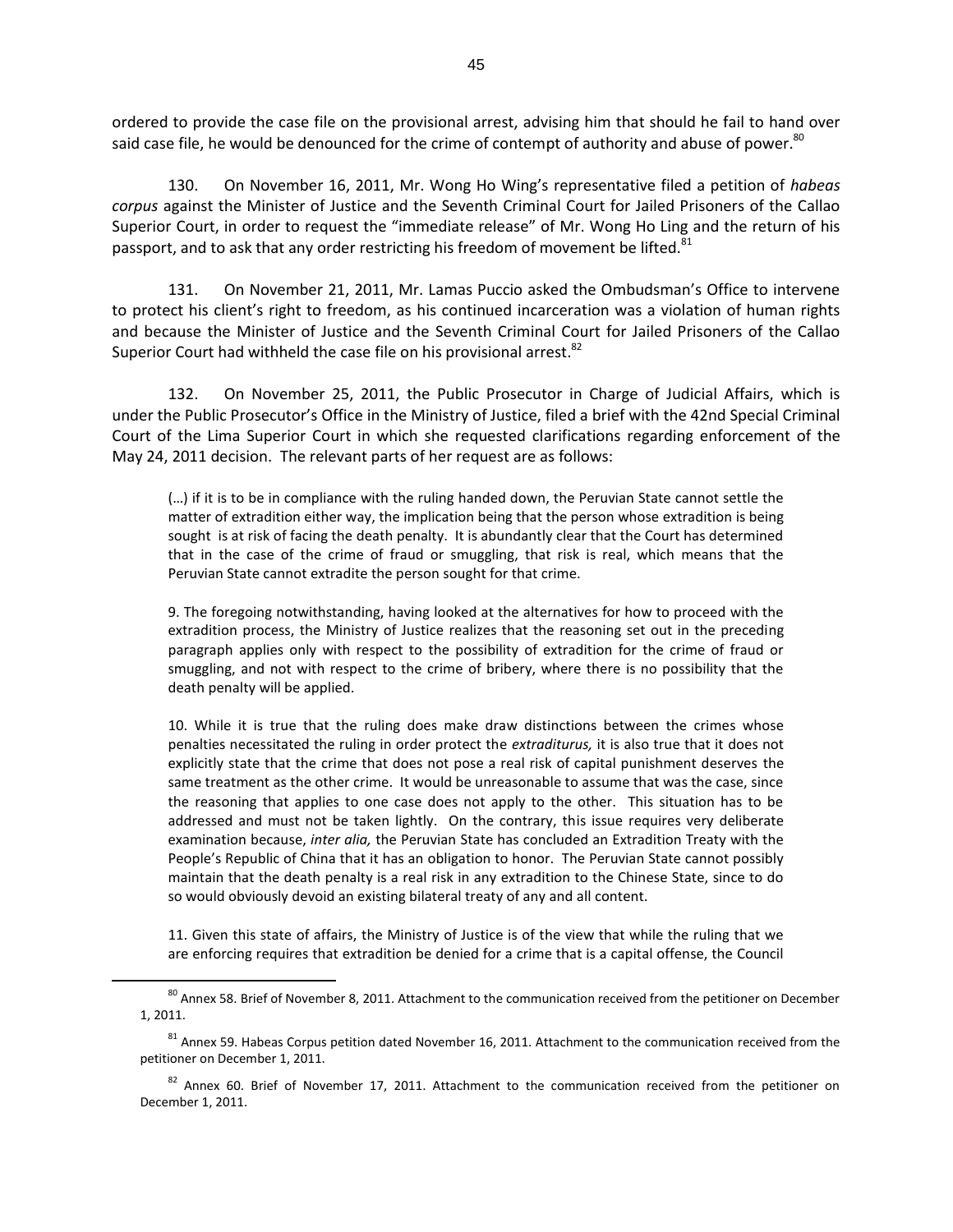of Ministers can still evaluate whether extradition can be granted with respect to the crime that does not pose this risk; obviously, if that is the case, then the Peruvian State would be in compliance with the Constitutional Court's ruling.<sup>83</sup>

133. On November 28, 2011, the Ministry of Justice's Office of the Public Prosecutor sent a communication to Lima's Thirtieth Criminal Court. On instructions from the Minister of Justice, the communication contained information pertaining to Mr. Wong Ho Wing's extradition. It stated the following in that regard:

1.- The provisional arrest that triggered the present *habeas corpus* was filed in connection with an extradition process, which has not culminated. It will only close with the Peruvian State's sovereign decision, expressed through the Supreme Resolution that decides whether or not the request for extradition will be granted.

2.- Because, as explained above, the extradition process is not yet finished, no one can claim to know, or claim to foresee or suggest what decision the Peruvian State will take on the extradition request.

(…)

 $\overline{a}$ 

A.- Even that ruling is powerless to prevent the Executive Power's sovereign decision, precisely because of the principle of separation of powers; although the Council of Ministers is required to take the Court's decision into account, that decision is not determinative and does not end the extradition process or dictate the content of the final decision.

B.- Compliance with the Constitutional Court's ruling is not incompatible with the possibility that the Executive Branch might evaluate the extradition request and eventually decide to grant it, provided there is no risk that the death penalty will be enforced.<sup>84</sup>

134. On December 1, 2011, the representative of the Ministry of Justice, Pablo Martín Morán Mejía, filed a brief with the Ombudsman's Office in which he recounted the objective reasons why officials in the Ministry of Justice had not yet reached a decision on the request received from the Seventh Criminal Court of the Callao Superior Court and had not yet provided the case file on Mr. Wong Ho Wing's provisional arrest. The brief also stated that any evaluation of the reasonableness of the length of the extradition process would have to take into account the procedural activity that Mr. Wong Ho Wing's defense necessitated, and any "case lodged with institutions having supranational jurisdiction." The following was stated in connection with the request to provide the case file:

4.1. Just as the Ministry of Justice was finalizing the necessary details to accommodate the request to provide the case file on the provisional arrest (the first communiqué) by sending the requested case file, it received the second communiqué, in which the court sent us the proceedings on the request seeking release (which was the reason for the request made in the first communiqué).

4.2. Noting that a new and peculiar situation had presented itself, since extradition case No. 03- 2009 had not yet been decided by the Executive Branch, and the Provisional Arrest Warrant of October 28, 2008 is part of the 229-page court record, which in turn is part of the administrative proceedings, and considering that the Callao court had sent us the court records on the request for the *extraditurus*' release, the view was that the court communications had to be referred to the General Office of Legal Advisory Services for it to consider and give its opinion on the proper

<sup>83</sup> Annex 61. November 25, 2011 brief in Case File 05748-2010-0-1801-JR-PE-42. Attachment to the brief received from the petitioner on February 1, 2012.

<sup>84</sup> Annex 62. Communiqué No. 2381-2011/JUS-PPMJ, dated November 28, 2011. Attachment to the brief received from the petitioner on February 1, 2012.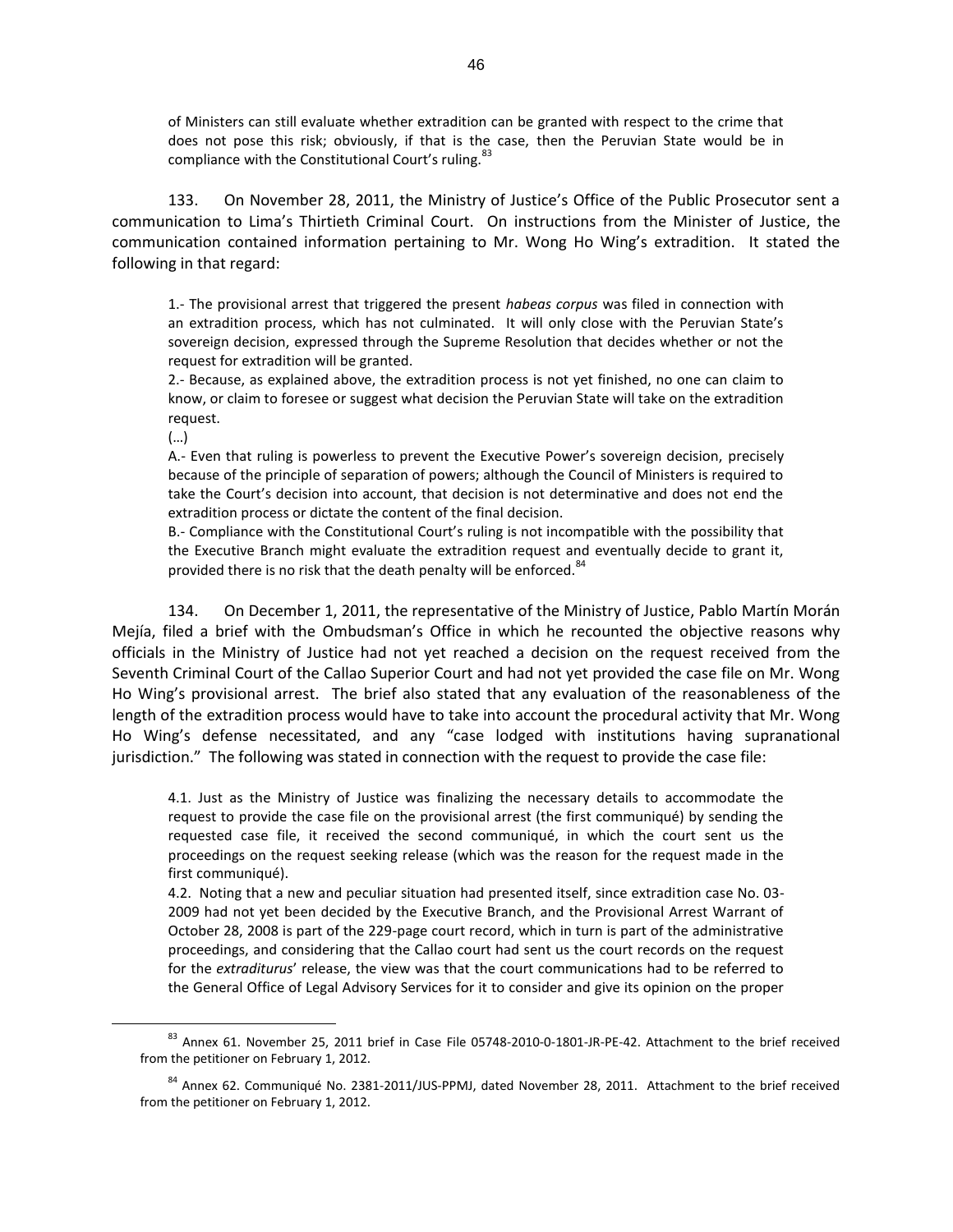course of action to follow in order to address the request in a manner compatible with the laws governing administrative proceedings and the ensuing responsibilities."<sup>85</sup>

135. On February 9, 2012, the Ministry of Justice and Human Rights sent Communiqué No. 116-2012-JUS-DM, to the Chief Justice of the Supreme Court, in reference to the proceeding in which Mr. Wong Ho Wing's passive extradition was under consideration. The pertinent parts of that communication read as follows:

(…) given the new fact reported in Communiqué No. 92-2012-SG-CS-PJ from your office, dated 06.01.2012, (…) enclosing Verbal Note No. 122/2011 from the Embassy of the People's Republic of China, in which it reports that the Eighth Amendment of that country's Criminal Code took effect on 01.05.2011; the new Criminal Code abolishes the death penalty for the crime of smuggling common merchandise, which is a crime that citizen Wong Ho Wing is alleged to have committed.

Given these circumstances, the Judicial Branch must issue a complementary advisory decision addressing this new fact and other questions relating to the implications of the execution of the Constitutional Court's judgment in relation to offenses that may or may not entail the risk that citizen Wong Ho Wing will face the death penalty, which is the new fact at issue.

The Case File on Passive Extradition No. 03-2009 involving Chinese citizen Wong Ho Wing is hereby remitted for that purpose  $(...)^{86}$ .

136. On February 20, 2012, the Lima Superior Court's Criminal Chamber for Cases involving Jailed Prisoners, with other members of the judiciary serving on its bench to substitute for vacationing judges, delivered a decision in which it made reference to the appeal from the Ministry of Justice's Prosecutor for Judicial Affairs, challenging the November 30, 2011 decision that dismissed the request seeking clarification of the implications of the Constitutional Court's decision. This judicial authority based its decision on the following:

The court observes that the complainant seeks to rely on new facts that have come to light, so that the *extraditurus* may be extradited without risk to his life; it must be noted here that under the provisions of Article 4 of the Organic Law on the Judicial Branch, the content of a judgment cannot be changed except in the case of the exceptions allowed by law, such as verdicts delivered in family law (…) that provision can only be interpreted literally, which is the only possible interpretation for judgments that have become final and have been executed. Therefore, no "new fact" that is alleged to have come to light can be reviewed, especially when we consider that the law does not allow final judgments to be revisited. On that procedural basis alone, the request from the Prosecutor's Office is out of order and therefore must be denied. We also have to consider the principle that holds that "what is directly prohibited by law cannot be accomplished by indirect means," which would mean that interpretation cannot be used to either "narrow" or "amplify" the implications of a judgment that has become *res judicata.* The conclusion, then, is that the request from the Prosecutor's Office is incompatible. Therefore, in application of Article four of the Organic Law of the Judicial Branch, the superior court judges serving on this collegiate bench

<sup>85</sup> Annex 63. Communiqué No.1119-2011-JUS/DNJ of November 30, 2011. Attachment to the brief received from the petitioner on February 1, 2012.

<sup>&</sup>lt;sup>86</sup> Annex 64. Communiqué No. 116-2012-JUS-DM, of February 9, 2012. Attachment to the communication received from the petitioner on March 13, 2012.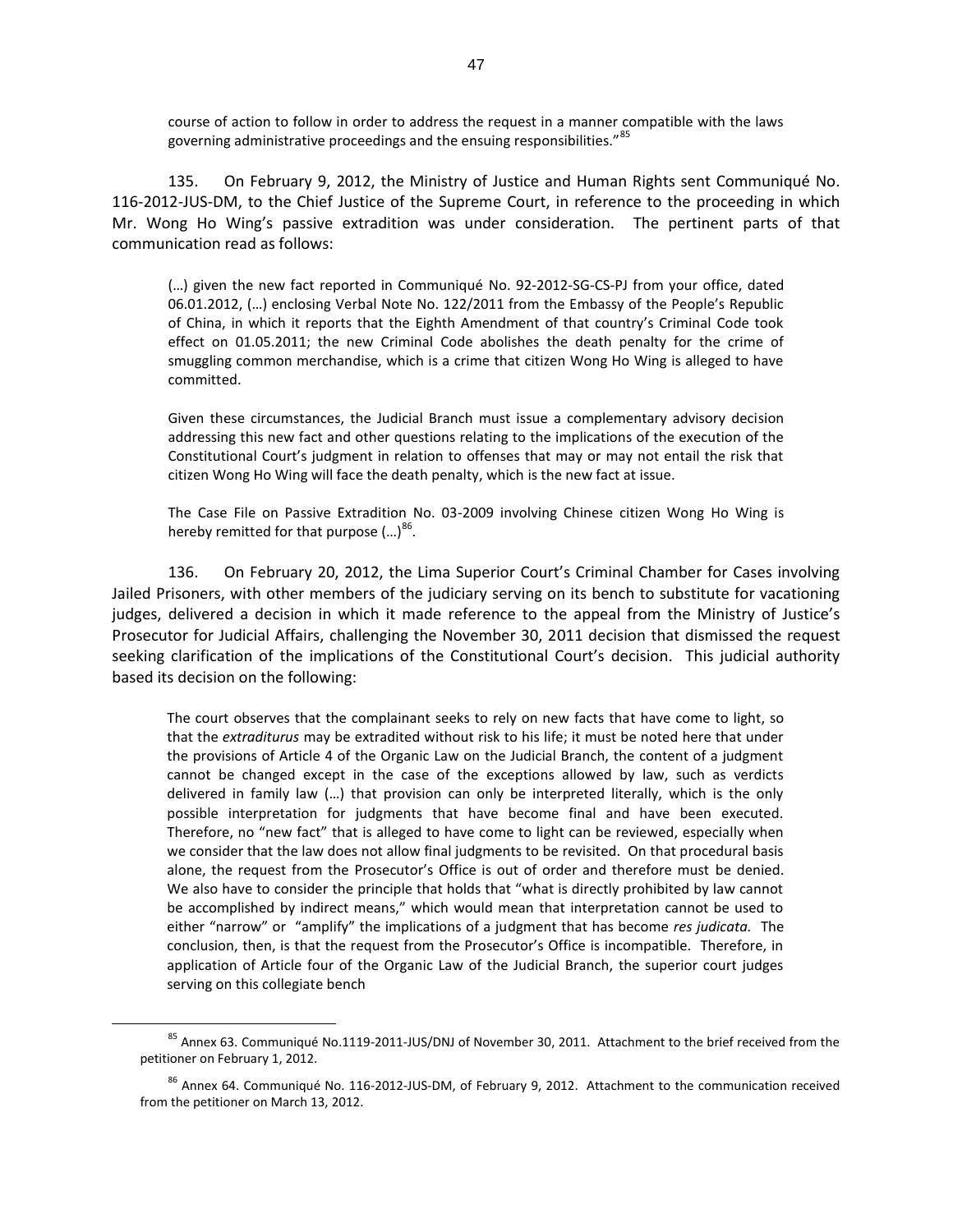RESOVE TO CONFIRM: the decision of November 30, 2011, an authenticated copy of which appears in the record at pages 297 to 298; it resolves to dismiss the petition that the Ministry of Justice's Office of the Public Prosecutor for Judicial Affairs submitted concerning the possibility of an extradition outside the framework that the Constitutional Court has established in its judgment, which has already become final."<sup>87</sup>

137. On March 6, 2012, the Supreme Court's Permanent Criminal Chamber issued an order on extradition case No. 03-2009, in which it set the date for the passive extradition hearing concerning Chinese citizen Wong Ho Wing, "it order to issue its decision on the Ministry of Justice's request that a complementary advisory decision be issued."<sup>88</sup>

138. On March 13, 2012, Mr. Luis Lamas Puccio filed a petition of *habeas corpus* to challenge the decisions delivered by the Supreme Court's Permanent Criminal Chamber in extradition case No. 03- 2009, which ordered that a new, complementary advisory decision be issued and that a new extradition hearing be held. He also requested that the nullity of the aforementioned decisions be ordered.<sup>89</sup>

139. On March 14, 2012, the Lima Supreme Court's Permanent Criminal Chamber issued a decision on the request from the Ministry of Justice and Human Rights concerning the issuance of a complementary advisory decision, based on a new fact related to the proceedings being conducted in connection with the passive extradition of Mr. Wong Ho Wing. The members of that Chamber deemed that "an additional public hearing on the passive extradition would serve no purpose" and that "issuance of the new advisory decision or complementary advisory decision" that the Ministry of Justice was seeking, "was unfounded and would therefore serve no purpose" since it is the Executive Branch that makes the decision that the law requires." That March 14, 2012 decision reads, in part, as follows:

(…) In this set of legal circumstances there are a total of two final pronouncements, one that is advisory in nature (and comes from the Judicial Branch) and another that is binding in nature (and comes from the Constitutional Court) and with which the Executive Branch must comply, as the law prescribes (article 113 of the Code of Constitutional Procedure).  $90$ 

140. On March 12, 2013 the Constitutional Court issued a resolution that declared inadmissible the constitutional remedy requested by the Public Prosecutor so that this body "could define the scope" of its judgment issued on May 24, 2011. The Constitutional Court ruled as follows:

The intended purpose is that (...) with the pretext of "specify" one end of its judgment, "modify" the ruling. (...) In this sense, according to the contents of both the judgment and the resolution of clarification issued by the Constitutional Court, it should be noted that in those decisions was not made an individual or separate analysis of the crimes imputed to the accused, not only because it did not correspond to be elucidated (...) but also because the relevant issue was to determine

<sup>&</sup>lt;sup>87</sup> Annex 65. Decision of February 20, 2010. Attachment to the communication received from the petitioner on March 8, 2012.

<sup>88</sup> Annex 66. March 6, 2012 order. Attachment to the communication received from the petitioner on March 13, 2012.

<sup>&</sup>lt;sup>89</sup> Annex 67. Habeas Corpus petition dated March 13, 2012. Attachment to the communication received from the petitioner on March 19, 2012.

 $^{90}$  Annex 68. March 14, 2012 decision, received at the IACHR on April 13, 2012.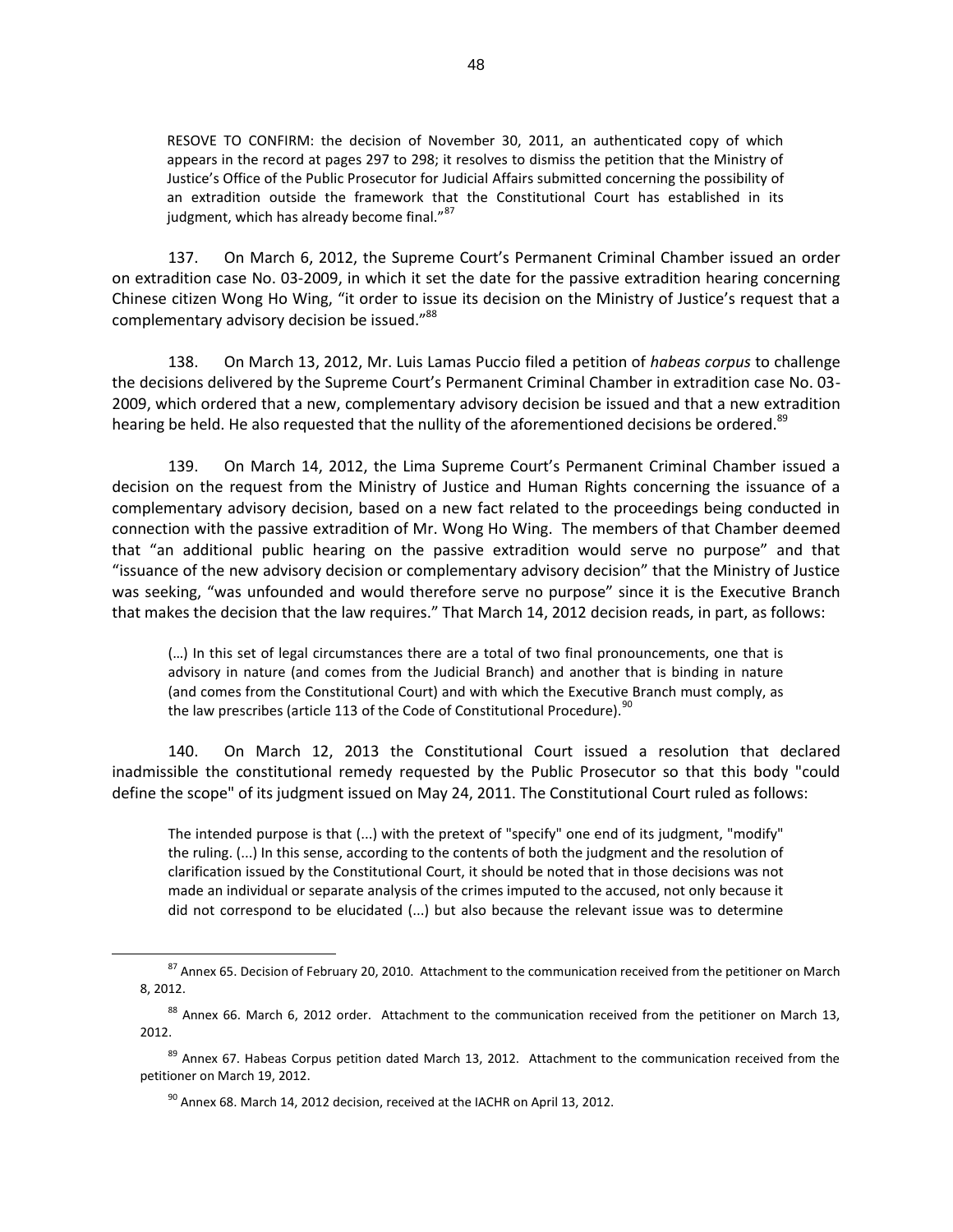whether the right to life of the accused in the habeas corpus was threatened or not in case the request for extradition proceed $91$ .

141. The information available indicates that as of the date of issuance of this report, Mr. Wong Ho Wing is still being deprived of his liberty, and the Executive Branch has not yet produced the supreme resolution pertaining to the extradition request.

# **D. Public relevant information to the analysis of an extradition request from the People's Republic of China**

142. In this section the Commission will consider the information published by the United Nations committees and thematic rapporteurships, its Office of the High Commissioner for Human Rights and nongovernmental organizations.

# **1. Regarding death penalty**

 $\overline{a}$ 

143. In its 2008 concluding comments on China, the CAT regretted that the specific figures on the death penalty are not made public.<sup>92</sup> It highlighted the lack of comprehensive and disaggregated data on the complaints, investigations, trials and convictions in death penalty cases, $93$  a concern shared by the Committee for the Elimination of Racial Discrimination in its 2001 observations on China.<sup>94</sup> In a compilation done in 2009 for the universal periodic review on China, the Office of the United Nations High Commissioner for Human Rights expressed concern at the fact that China did not publish statistics on the application of the death penalty in China.<sup>95</sup>

144. On this same subject, former Special Rapporteur Manfred Nowak noted that the lack of official statistics on the application of the death penalty contributes to the perception of secrecy.<sup>96</sup> For his part, the former Special Rapporteur on Extrajudicial, Summary or Arbitrary Executions, Philip Alston, observed that for a Government to insist on a principled defence of the death penalty but to refuse to divulge to its own population the extent to which, and the reasons for which, it is being applied is unacceptable. <sup>97</sup>

 $91$  Annex 69. Resolution of the Constitutional Court of March 12, 2013.

 $92$  UN, Committee against Torture, Concluding observations, China. CAT/C/CHN/CO/4, December 12, 2008, paragraph 34, available at: http://daccess-dds-ny.un.org/doc/UNDOC/GEN/G08/457/10/PDF/G0845710.pdf?OpenElement

<sup>&</sup>lt;sup>93</sup> UN, Committee against Torture, Concluding observations, China, CAT/C/CHN/CO/4, December 12, 2008, paragraph 17, available at: http://daccess-dds-ny.un.org/doc/UNDOC/GEN/G08/457/10/PDF/G0845710.pdf?OpenElement

<sup>&</sup>lt;sup>94</sup> UN, Committee against Torture, Concluding observations, China. A/56/18, August 9, 2001, paragraph 250, disponible en: http://daccess-dds-ny.un.org/doc/UNDOC/GEN/G01/446/43/PDF/G0144643.pdf?OpenElement

<sup>&</sup>lt;sup>95</sup> UN, Office of the High Commission for Human Rights, Compilation prepared by the Office of the High Commission for Human Rights, in accordance with paragraph 15(b) of the annex to Human Rights Council Resolution 5/1. China. A/HRC/WG.6/4/CHN/2, January 6, 2009, paragraph 16, available at: http://lib.ohchr.org/HRBodies/UPR/Documents/Session4/CN/A\_HRC\_WG6\_4\_CHN\_2\_E.pdf

<sup>&</sup>lt;sup>96</sup> UN Special Rapporteur on torture and other cruel, inhuman or degrading treatment or punishment. Mission to China. E/CN.4/2006/6/Add.6, March 10, 2006, paragraph 69, available at: http://daccess-ddsny.un.org/doc/UNDOC/GEN/G06/117/50/PDF/G0611750.pdf?OpenElement

 $97$  UN, Special Rapporteur on extrajudicial, summary or arbitrary executions, Philip Alston.. Civil and Political Rights, Including the Questions of Disappearances and Summary Executions. E/CN.4/2005/7, December 22, 2004, paragraph 59, available at: http://daccess-dds-ny.un.org/doc/UNDOC/GEN/G05/101/34/PDF/G0510134.pdf?OpenElement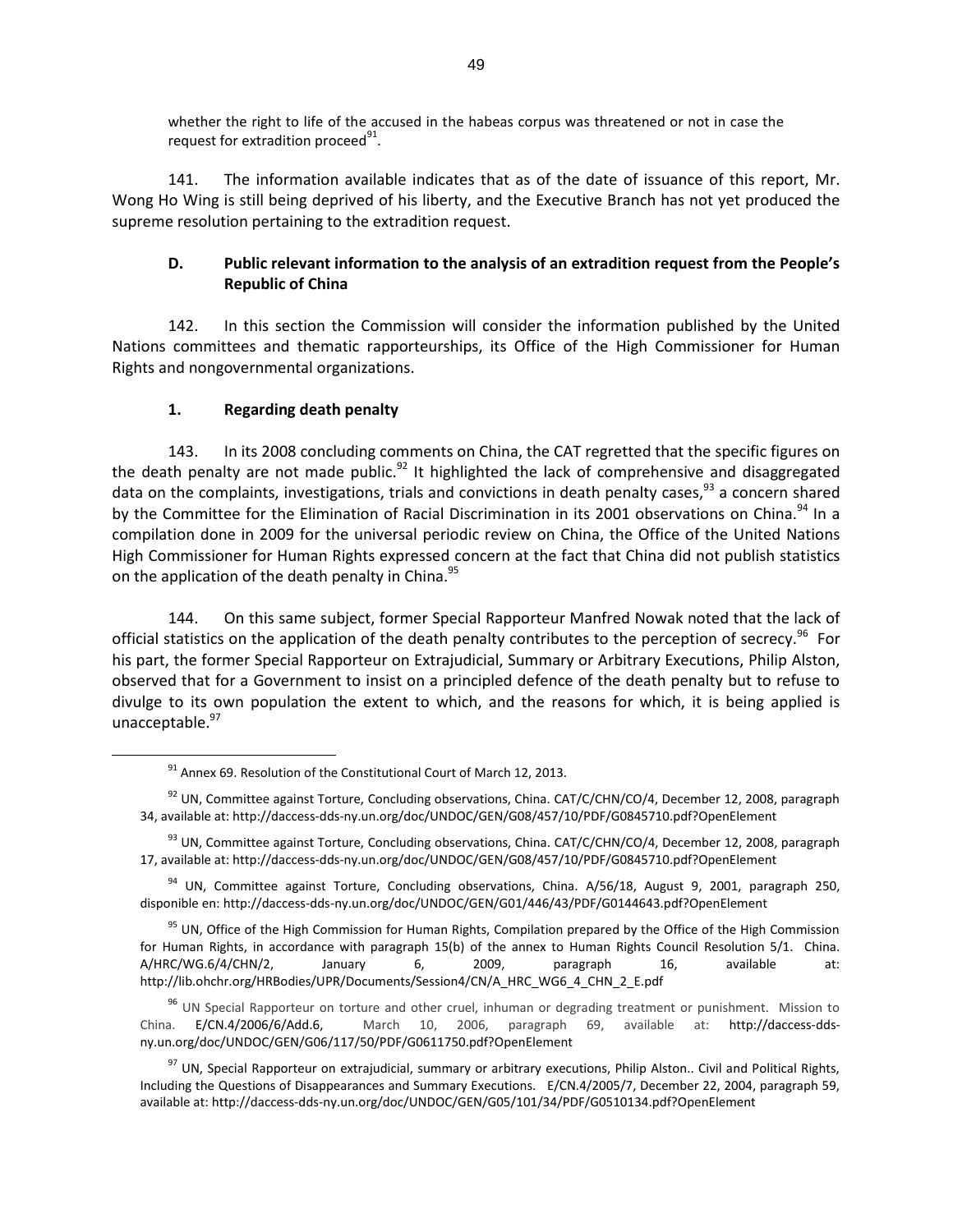145. He also wrote that refusal to provide statistics on the death penalty is incompatible with human rights standards in various respects.<sup>98</sup> This is because such secrecy i) undermines many of the safeguards which might operate to prevent errors or abuses and to ensure fair and just procedures at all stages; ii) denies the human dignity of those sentenced, many of whom are still eligible to appeal, and iii) denies the rights of family members to know the fate of their closest relatives.<sup>99</sup>

146. Another factor to consider is the type of crimes that carry the death penalty. Former Special Rapporteur Manfred Nowak observed with concern the high number of crimes for which the death penalty can be applied.<sup>100</sup> Here he indicated that Chinese law provides for the death penalty for a wide range of offences that do not reach the international standard of "the most serious crimes"<sup>101</sup> including economic and other non-violent crimes.<sup>102</sup> Former Special Rapporteur Asma Jahangir observed that a growing number of people have allegedly been sentenced to death for corruption, embezzlement, bribery and other non-lethal crimes.<sup>103</sup> The Office of the United Nations High Commissioner for Human Rights recommended to China that the scope of the death penalty should be reduced.<sup>104</sup>

147. It is precisely within the framework of this case that the Commission has received information regarding the alleged derogatory of the death penalty in the People's Republic of China for an array of economic crimes, during the month of February, 2011. This topic will be referred to in the analysis of the law applicable to the present case.

148. For its part, the CAT expressed concern over the detention conditions of convicted prisons awaiting execution.<sup>105</sup> It specifically brought attention to the fact that such persons tend to be

 $\overline{a}$ 

<sup>100</sup> UN Special Rapporteur on torture and other cruel, inhuman or degrading treatment or punishment. Mission to China. E/CN.4/2006/6/Add.6, March 10, 2006, paragraph 69, available at: http://daccess-ddsny.un.org/doc/UNDOC/GEN/G06/117/50/PDF/G0611750.pdf?OpenElement

<sup>101</sup> UN Special Rapporteur on torture and other cruel, inhuman or degrading treatment or punishment. Mission to China. E/CN.4/2006/6/Add.6, March 10, 2006, note no. 72, available at: http://daccess-ddsny.un.org/doc/UNDOC/GEN/G06/117/50/PDF/G0611750.pdf?OpenElement

<sup>102</sup> UN Special Rapporteur on torture and other cruel, inhuman or degrading treatment or punishment. Mission to China. E/CN.4/2006/6/Add.6, March 10, 2006, recommendation r), available at: http://daccess-ddsny.un.org/doc/UNDOC/GEN/G06/117/50/PDF/G0611750.pdf?OpenElement

<sup>103</sup> UN, Special Rapporteur on Extrajudicial, Summary or Arbitrary Executions, Report Civil and Political Rights, including questions of: disappearances and summary executions. E/CN.4/2002/74, January 9, 2002, paragraph 101, available at: http://www.unhchr.ch/huridocda/huridoca.nsf/(Symbol)/E.CN.4.2002.74.En?Opendocument

<sup>104</sup> UN, Office of the High Commission for Human Rights, Compilation prepared by the Office of the High Commission for Human Rights, in accordance with paragraph 15(b) of the annex to Human Rights Council Resolution 5/1. China. A/HRC/WG.6/4/CHN/2, January 6, 2009, paragraph 16, available at: http://lib.ohchr.org/HRBodies/UPR/Documents/Session4/CN/A\_HRC\_WG6\_4\_CHN\_2\_E.pdf

<sup>105</sup> UN, Committee against Torture, Concluding observations, China. CAT/C/CHN/CO/4, December 12, 2008, paragraph 34, available at: http://daccess-dds-ny.un.org/doc/UNDOC/GEN/G08/457/10/PDF/G0845710.pdf?OpenElement

 $98$  UN, Special Rapporteur on extrajudicial, summary or arbitrary executions, Philip Alston.. Civil and Political Rights, Including the Questions of Disappearances and Summary Executions. E/CN.4/2005/7, December 22, 2004, paragraph 57, available at: http://daccess-dds-ny.un.org/doc/UNDOC/GEN/G05/101/34/PDF/G0510134.pdf?OpenElement

<sup>&</sup>lt;sup>99</sup> UN, Special Rapporteur on extrajudicial, summary or arbitrary executions, Philip Alston.. Civil and Political Rights, Including the Questions of Disappearances and Summary Executions. E/CN.4/2005/7, December 22, 2004, paragraph 57, available at: http://daccess-dds-ny.un.org/doc/UNDOC/GEN/G05/101/34/PDF/G0510134.pdf?OpenElement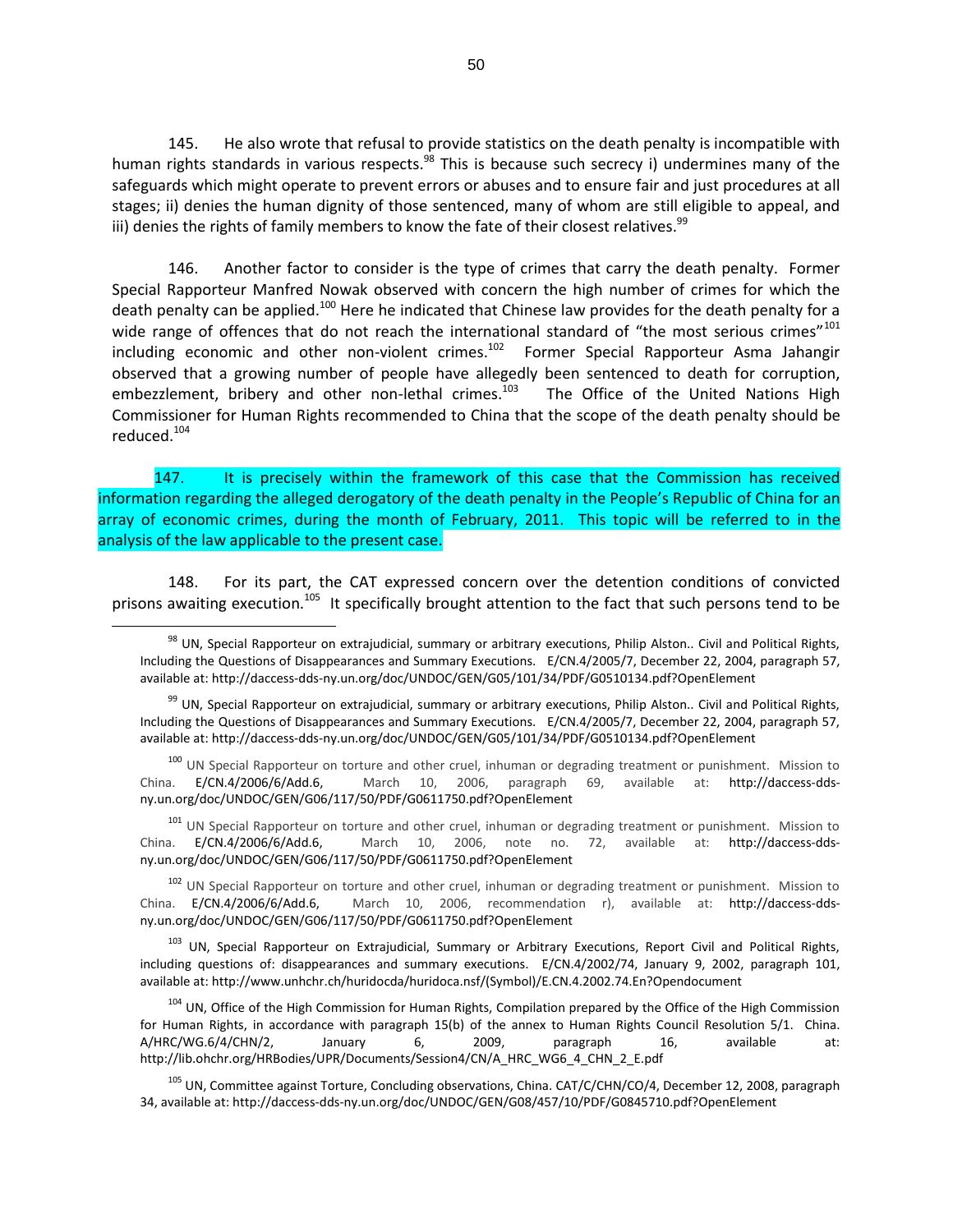shackled 24 hours a day, which amounts to cruel, inhuman and degrading treatment.<sup>106</sup> During his visits to several prisons in China, former Special Rapporteur Manfred Nowak observed that those sentenced to death are handcuffed and shackled with leg irons, which in his view was an inhuman and degrading practice as it is an additional form of punishment.<sup>107</sup> The CAT also observed that it has reports of organs being removed from people on death row without their giving their free and informed consent.<sup>108</sup>

149. Within United Nations, this remains a troubling picture to this day. In her opening address at the XXI Session of the Human Rights Council in 2012, the United Nations High Commissioner for Human Rights expressed concern over the recent executions of persons sentenced to the death penalty in China.<sup>109</sup>

150. Additionally, non-governmental organizations have approach to this issue. In that sense, both Human Rights Watch<sup>110</sup> and Amnesty International<sup>111</sup> indicate that the statistics on the application of the death penalty are classified as a State secret. Nevertheless, Human Rights Watch estimated that between five and eight thousand are executed every year.<sup>112</sup> This would put China at the top of the list of countries that most use the death penalty. $^{113}$ 

151. In the context of the universal periodic review on China done in 2009, the nongovernmental organizations reported that by classifying the statistics on the death penalty as a State secret, China prevents them from monitoring the true extent of the use of the death penalty.<sup>114</sup> They

 $\overline{a}$ 

109 UN, Opening Statement by Ms. Navi Pillay, United Nations High Commissioner for Human Rights to the Human Rights Council 21st Session, September 10, 20112, available at: http://www.ohchr.org/en/NewsEvents/Pages/DisplayNews.aspx?NewsID=12486&LangID=e

<sup>110</sup> Human Rights Watch, Promises Unfulfilled: An assessment of China's National Human Rights Action Plan, 2011, p. 24, available at: http://www.hrw.org/sites/default/files/reports/china0111webwcover.pdf

<sup>111</sup> Amnesty International, Death Sentences and executions 2011, 2010, p. 8, available at: http://www.amnesty.org/en/library/asset/ACT50/001/2012/en/241a8301-05b4-41c0-bfd9- 2fe72899cda4/act500012012en.pdf.

<sup>112</sup> Human Rights Watch, World Report 2012, 2011 Events. China, p. 3, available at: http://www.hrw.org/sites/default/files/related\_material/china\_2012\_0.pdf

<sup>113</sup> Human Rights Watch, Promises Unfulfilled: An assembly of China's National Human Rights Action Plan, 2011, p. 25, available at: http://www.hrw.org/sites/default/files/reports/china0111webwcover.pdf

<sup>114</sup> UN, Office of the High Commission for Human Rights, Compilation prepared by the Office of the High Commission for Human Rights, in accordance with paragraph 15(b) of the annex to Human Rights Council Resolution 5/1. China. A/HRC/WG.6/4/CHN/2, January 6, 2009, paragraph 13, available at: http://lib.ohchr.org/HRBodies/UPR/Documents/Session4/CN/A\_HRC\_WG6\_4\_CHN\_2\_E.pdf

<sup>106</sup> UN, Committee against Torture, Concluding observations, China. CAT/C/CHN/CO/4, December 12, 2008, paragraph 34, available at: http://daccess-dds-ny.un.org/doc/UNDOC/GEN/G08/457/10/PDF/G0845710.pdf?OpenElement

<sup>&</sup>lt;sup>107</sup> UN Special Rapporteur on torture and other cruel, inhuman or degrading treatment or punishment. Mission to China. E/CN.4/2006/6/Add.6, March 10, 2006, paragraph 68, available at: http://daccess-ddsny.un.org/doc/UNDOC/GEN/G06/117/50/PDF/G0611750.pdf?OpenElement

<sup>&</sup>lt;sup>108</sup> UN, Committee against Torture, Concluding observations, China. CAT/C/CHN/CO/4, December 12, 2008, paragraph 34, available at: http://daccess-dds-ny.un.org/doc/UNDOC/GEN/G08/457/10/PDF/G0845710.pdf?OpenElement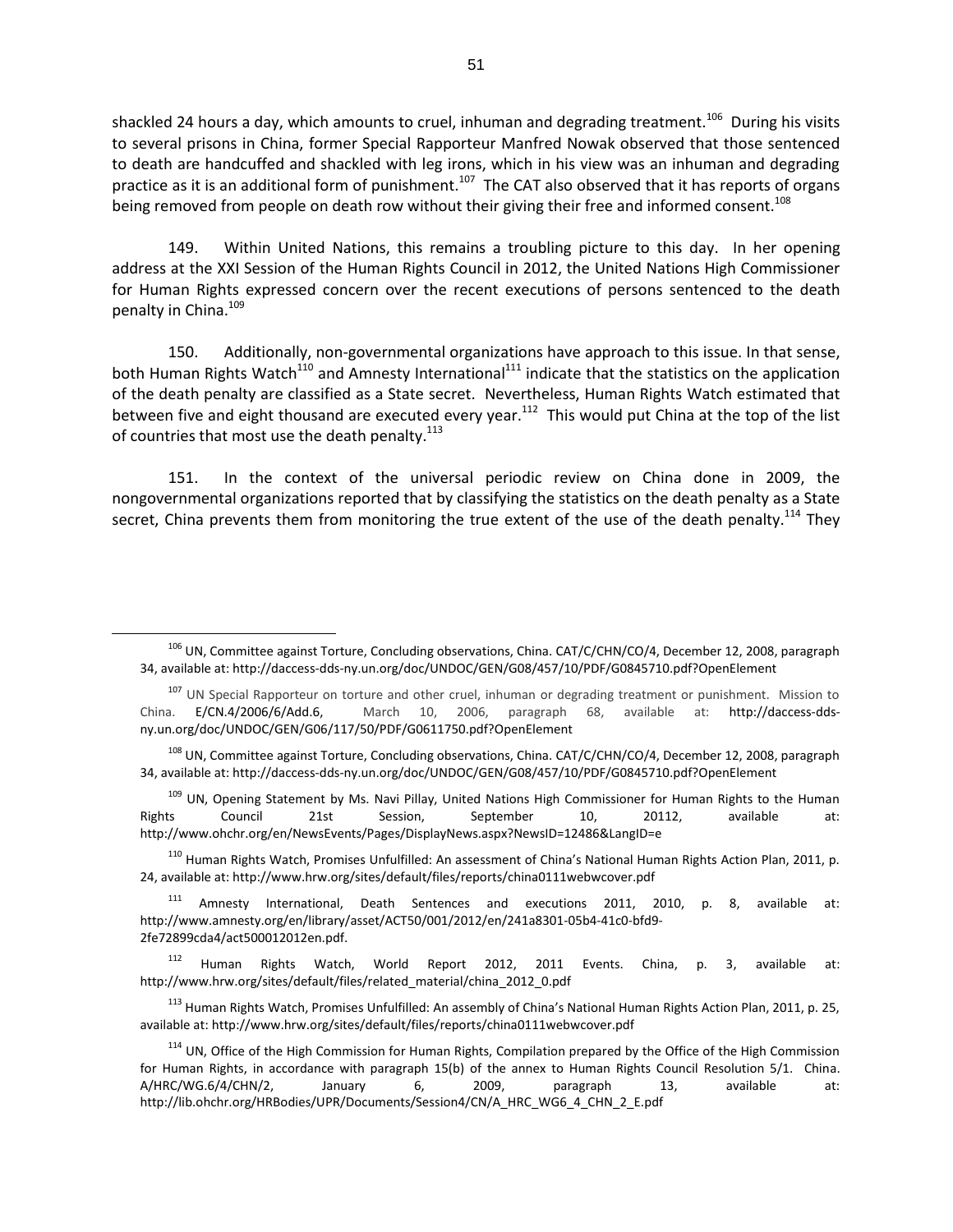also contend that the vague concept of State Secret is used extensively and arbitrarily to deny access to legal representation, access to case files and to hold trials in camera.<sup>115</sup>

152. Amnesty International also observed that death penalty cases tend to be flawed with irregularities such as 1) the lack of prompt access to lawyers; ii) a lack of presumption of innocence; iii) political interference in the judiciary, and iv) the failure to exclude evidence extracted through torture.<sup>116</sup> Likewise, other nongovernmental organizations reported that 1) death row prisoners are prevented from having their farewell visits with families; ii) the appeals process in death penalty cases is closed to outside observers, and iii) the death penalty is still being administered for non-violent crimes. $117$ 

153. Finally, Amnesty International underscored the fact that Chinese authorities have been active abroad, seeking detention and deportation of Chinese citizens who have fled the country, including some who have requested asylum in other countries or whose refugee status has been recognized.<sup>118</sup> It also observed that those who have been returned to China from abroad are in great danger of becoming victims of torture and cruel, inhuman or degrading treatment.<sup>119</sup>

# **2. Regarding the possible application of torture, cruel and inhumane treatment and other aspects of due process**

154. The United Nations Committee against Torture (CAT), in its final comments on China in 2008,<sup>120</sup> and the former Special Rapporteur on torture and other cruel, inhuman or degrading treatment or punishment, Manfred Nowak, on his 2005 visit to China,<sup>121</sup> addressed the problems with the laws and regulations on the subject of torture, particularly the fact that they do not make reference to some of the basic elements constituting torture.

155. Former Special Rapporteur Manfred Nowak confirmed that the following are among the various methods of torture used in China: i) beatings with sticks and batons; ii) the use of electric shock

<sup>&</sup>lt;sup>115</sup> UN, Special Rapporteur on Torture and Other Cruel, Inhuman or Degrading Treatment or Punishment. Follow-up to the recommendations made by the Special Rapporteur. China. A/HRC/13/39/Add.6, February 26, 2010, p.. 43, available at: http://www2.ohchr.org/english/bodies/hrcouncil/docs/13session/A.HRC.13.39.Add%206\_EFS.pdf

<sup>116</sup> Amnesty International, The Death Penalty in Asia in 2008, available at: http://www.amnesty.org/en/deathpenalty/death-sentences-and-executions-in-2008/asia

<sup>&</sup>lt;sup>117</sup> UN. Special Rapporteur on Torture and Other Cruel, Inhuman or Degrading Treatment or Punishment. Follow-up to the recommendations made by the Special Rapporteur. China. A/HRC/13/39/Add.6, February 26, 2010, p. 45, available at: http://www2.ohchr.org/english/bodies/hrcouncil/docs/13session/A.HRC.13.39.Add%206\_EFS.pdf

<sup>&</sup>lt;sup>118</sup> Amnesty International. People's Republic of China, Briefing for the Committee against Torture in advance of their consideration of China's fourth periodic report, 3-21 November 2008, p. 12, available at: http://www2.ohchr.org/english/bodies/cat/docs/ngos/AI\_China\_41.pdf

<sup>&</sup>lt;sup>119</sup> Amnesty International. People's Republic of China, Briefing for the Committee against Torture in advance of their consideration of China's fourth periodic report, 3-21 November 2008, p. 12, available at: http://www2.ohchr.org/english/bodies/cat/docs/ngos/AI\_China\_41.pdf

<sup>&</sup>lt;sup>120</sup> UN, Committee against Torture, Concluding observations, China. CAT/C/CHN/CO/4, December 12, 2008, paragraph 32, available at: http://daccess-dds-ny.un.org/doc/UNDOC/GEN/G08/457/10/PDF/G0845710.pdf?OpenElement

<sup>&</sup>lt;sup>121</sup> UN Special Rapporteur on torture and other cruel, inhuman or degrading treatment or punishment. Mission to China. E/CN.4/2006/6/Add.6, March 10, 2006, paragraph 17, available at: http://daccess-ddsny.un.org/doc/UNDOC/GEN/G06/117/50/PDF/G0611750.pdf?OpenElement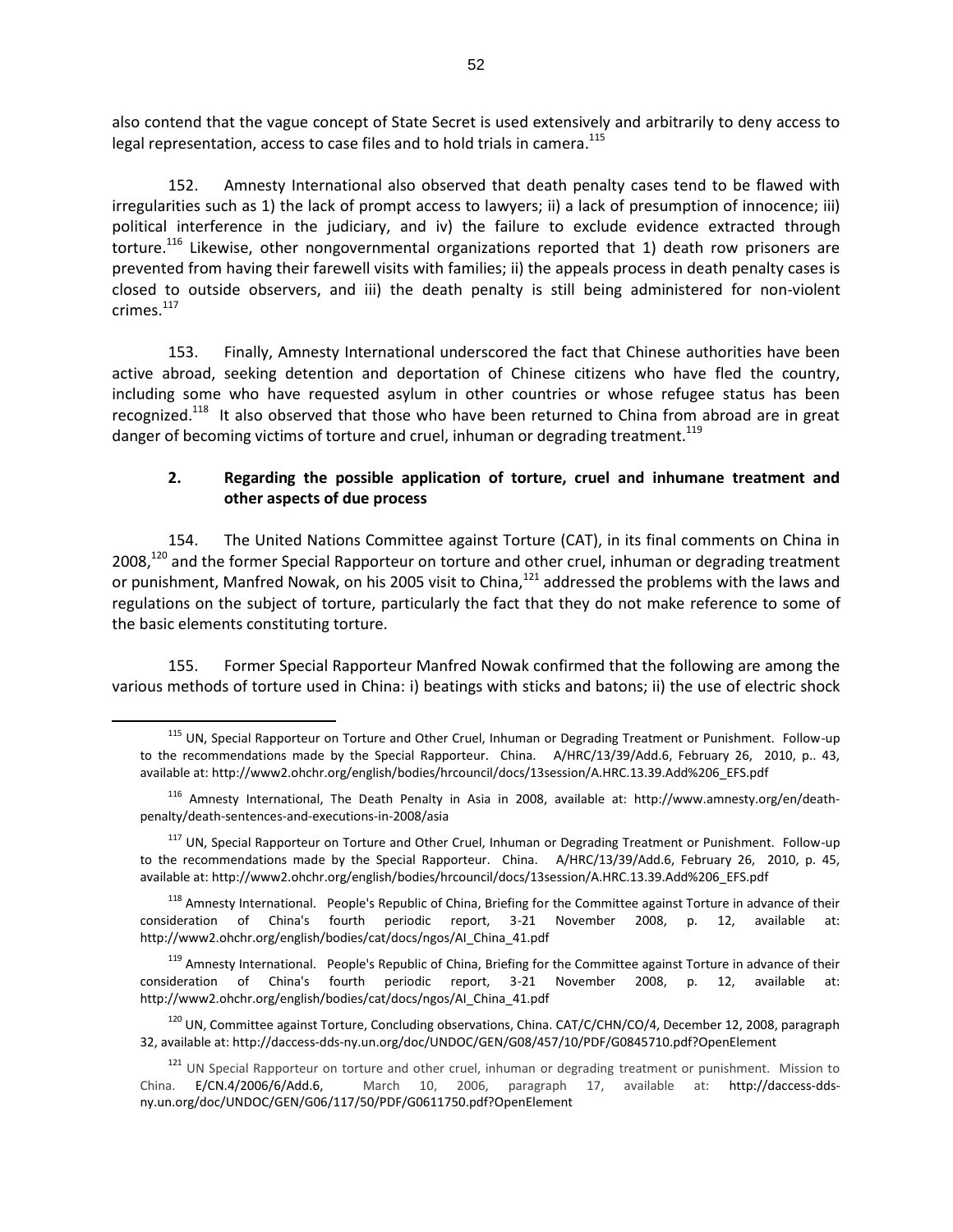and cigarette burns; iii) hooding/blindfolding; iv) guard-instructed or permitted beatings by fellow prisoners; v) use of handcuffs or ankle fetters for extended periods; vi) submersion in pits of water or sewage; vii) exposure to conditions of extreme heat or cold; viii) being forced to maintain uncomfortable positions; ix) deprivation of sleep, food or water; x) prolonged solitary confinement; xi) denial of medical treatment and medication; xii) hard labour and others.<sup>122</sup>

156. Furthermore, in a 2002 report the former Special Rapporteur on extrajudicial, summary or arbitrary executions, Asma Jahangir, expressed particular alarm over reports describing a large number of cases in which detainees had died as a result of severe ill-treatment, neglect or lack of medical attention in China.<sup>123</sup> The CAT also voiced its concern over the detention conditions in China and the many deaths possibly associated with torture or ill-treatment.<sup>124</sup> Former Special Rapporteur Manfred Nowak also observed that Chinese law contains no provisions establishing prisoners' rights to independent medical examinations.<sup>125</sup>

157. Another troubling matter is the use of confessions coerced under torture. Former Special Rapporteur Manfred Nowak commented that the rules of evidence create incentives for interrogators to obtain confessions through torture.<sup>126</sup> Here, the CAT underscored the continued allegations of routine and widespread use of torture and ill-treatment of suspects in police custody, especially to extract confessions or information to be used in criminal proceedings.<sup>127</sup> The CAT pointed out that confessions continue to be used as evidence, which only encourages the practice of the detainee torture and mistreatment.<sup>128</sup>

158. Similarly, former Special Rapportuer Manfred Nowak commented that in China, the use of confessions extracted through torture as evidence before the courts is not explicitly prohibited, as required by Article 15 of the Convention against Torture and Other Cruel, Inhuman or Degrading

<sup>122</sup> UN Special Rapporteur on torture and other cruel, inhuman or degrading treatment or punishment. Mission to China. E/CN.4/2006/6/Add.6, March 10, 2006, paragraph 45, available at: http://daccess-ddsny.un.org/doc/UNDOC/GEN/G06/117/50/PDF/G0611750.pdf?OpenElement

<sup>&</sup>lt;sup>123</sup> UN, Special Rapporteur on Extrajudicial, Summary or Arbitrary Executions, Report Civil and Political Rights, including questions of: disappearances and summary executions. E/CN.4/2002/74, January 9, 2002, paragraph 34, available at: http://www.unhchr.ch/huridocda/huridoca.nsf/(Symbol)/E.CN.4.2002.74.En?Opendocument

<sup>&</sup>lt;sup>124</sup> UN, Committee against Torture, Concluding observations, China. CAT/C/CHN/CO/4, December 12, 2008, paragraph 17, available at: http://daccess-dds-ny.un.org/doc/UNDOC/GEN/G08/457/10/PDF/G0845710.pdf?OpenElement

<sup>&</sup>lt;sup>125</sup> UN Special Rapporteur on torture and other cruel, inhuman or degrading treatment or punishment. Mission to China. E/CN.4/2006/6/Add.6, March 10, 2006, paragraph 26, available at: http://daccess-ddsny.un.org/doc/UNDOC/GEN/G06/117/50/PDF/G0611750.pdf?OpenElement

<sup>&</sup>lt;sup>126</sup> UN Special Rapporteur on torture and other cruel, inhuman or degrading treatment or punishment. Mission to China. E/CN.4/2006/6/Add.6, March 10, 2006, paragraph 73, available at: http://daccess-ddsny.un.org/doc/UNDOC/GEN/G06/117/50/PDF/G0611750.pdf?OpenElement

<sup>&</sup>lt;sup>127</sup> UN, Committee against Torture, Concluding observations, China. CAT/C/CHN/CO/4, December 12, 2008, paragraph 11, available at: http://daccess-dds-ny.un.org/doc/UNDOC/GEN/G08/457/10/PDF/G0845710.pdf?OpenElement

<sup>&</sup>lt;sup>128</sup> UN, Committee against Torture, Concluding observations, China. CAT/C/CHN/CO/4, December 12, 2008, paragraph 11, available at: http://daccess-dds-ny.un.org/doc/UNDOC/GEN/G08/457/10/PDF/G0845710.pdf?OpenElement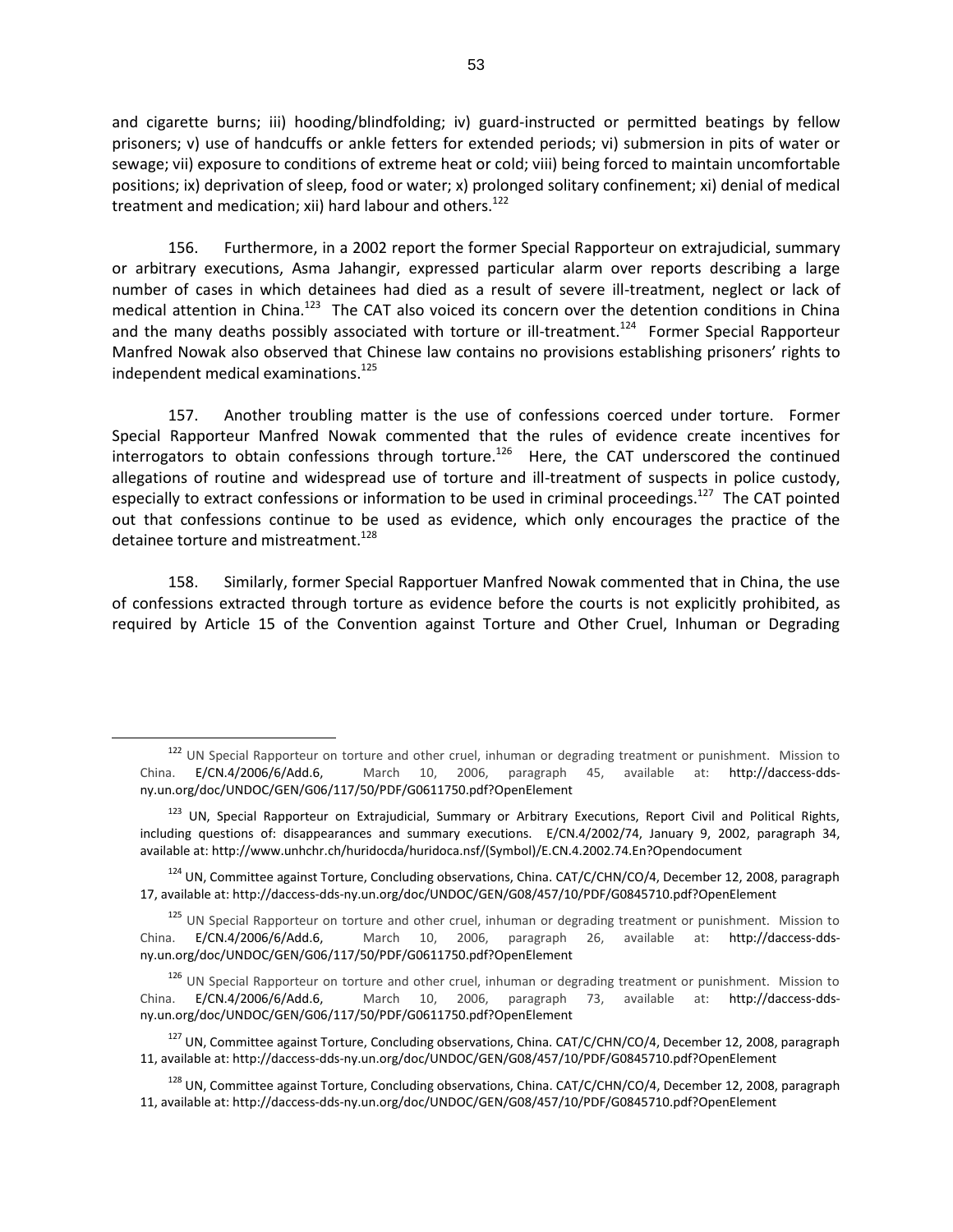Treatment or Punishment.<sup>129</sup> In his 2000 report on the follow-up of the visit to China, he again expressed concern over the use of torture-induced confessions in juridical proceedings.<sup>130</sup>

159. The CAT, for its part, was troubled by the failure to investigate any episode related to acts of torture<sup>131</sup> and noted that that allegations of torture and/or ill-treatment committed by law enforcement personnel are seldom investigated and prosecuted.<sup>132</sup> The Committee also observed that some instances of torture involving acts which are considered as "relatively minor offences" can lead to only disciplinary or administrative punishment.<sup>133</sup> This was a concern shared by former Special Rapporteur Manfred Nowak who spoke of the lack of investigation, prosecution and punishment of perpetrators of torture.<sup>134</sup>

160. The failure to investigate is compounded because there are no complaint mechanisms or independent monitoring mechanism.<sup>135</sup> The CAT pointed out that China does not have an effective mechanism for investigating allegations of torture as required by the Convention.<sup>136</sup> Furthermore, the domestic laws do not offer any process similar to that of *habeas corpus* or any other legal recourse that would serve as a means for imprisoned persons to file a claim alleging torture or cruel, inhuman or degrading treatment.<sup>137</sup>

161. Former Special Rapporteur Manfred Nowak also noted that most suspects are interrogated without lawyers, $138$  which, in the CAT's view, is a fundamental legal safeguard to prevent

 $\overline{a}$ 

<sup>131</sup> UN, Committee against Torture, Concluding observations, China. CAT/C/CHN/CO/4, December 12, 2008, paragraph 17, available at:, http://daccess-dds-ny.un.org/doc/UNDOC/GEN/G08/457/10/PDF/G0845710.pdf?OpenElement

<sup>132</sup> UN, Committee against Torture, Concluding observations, China, CAT/C/CHN/CO/4, December 12, 2008, paragraph 31, available at: http://daccess-dds-ny.un.org/doc/UNDOC/GEN/G08/457/10/PDF/G0845710.pdf?OpenElement

<sup>133</sup> UN, Committee against Torture, Concluding observations, China. CAT/C/CHN/CO/4, December 12, 2008, paragraph 33, available at: http://daccess-dds-ny.un.org/doc/UNDOC/GEN/G08/457/10/PDF/G0845710.pdf?OpenElement

<sup>134</sup> UN, Special Rapporteur on Torture and Other Cruel, Inhuman or Degrading Treatment or Punishment. Follow-up to the recommendations made by the Special Rapporteur. China. A/HRC/13/39/Add.6, February 26, 2010, paragraph 19, available at: http://www2.ohchr.org/english/bodies/hrcouncil/docs/13session/A.HRC.13.39.Add%206\_EFS.pdf

<sup>135</sup> UN, Special Rapporteur on Torture and Other Cruel, Inhuman or Degrading Treatment or Punishment. Follow-up to the recommendations made by the Special Rapporteur. China. A/HRC/13/39/Add.6, February 26, 2010, paragraph 19, available at: http://www2.ohchr.org/english/bodies/hrcouncil/docs/13session/A.HRC.13.39.Add%206\_EFS.pdf

<sup>136</sup> UN, Committee against Torture, Concluding observations, China. CAT/C/CHN/CO/4, December 12, 2008, paragraph 20, available at: http://daccess-dds-ny.un.org/doc/UNDOC/GEN/G08/457/10/PDF/G0845710.pdf?OpenElement

<sup>137</sup> UN Special Rapporteur on torture and other cruel, inhuman or degrading treatment or punishment. Mission to China. E/CN.4/2006/6/Add.6, March 10, 2006, paragraph 27, available at: http://daccess-ddsny.un.org/doc/UNDOC/GEN/G06/117/50/PDF/G0611750.pdf?OpenElement

<sup>138</sup> UN Special Rapporteur on torture and other cruel, inhuman or degrading treatment or punishment. Mission to<br>a. E/CN.4/2006/6/Add.6, March 10, 2006, paragraph 55, available at: http://daccess-dds-China. E/CN.4/2006/6/Add.6, March 10, 2006, paragraph 55, available at: http://daccess-ddsny.un.org/doc/UNDOC/GEN/G06/117/50/PDF/G0611750.pdf?OpenElement

<sup>129</sup> UN Special Rapporteur on torture and other cruel, inhuman or degrading treatment or punishment. Mission to China. E/CN.4/2006/6/Add.6, March 10, 2006, paragraph 37, available at: http://daccess-ddsny.un.org/doc/UNDOC/GEN/G06/117/50/PDF/G0611750.pdf?OpenElement

<sup>&</sup>lt;sup>130</sup> UN, Special Rapporteur on Torture and Other Cruel, Inhuman or Degrading Treatment or Punishment. Follow-up to the recommendations made by the Special Rapporteur. China. A/HRC/13/39/Add.6, February 26, 2010, paragraph 19, available at: http://www2.ohchr.org/english/bodies/hrcouncil/docs/13session/A.HRC.13.39.Add%206\_EFS.pdf.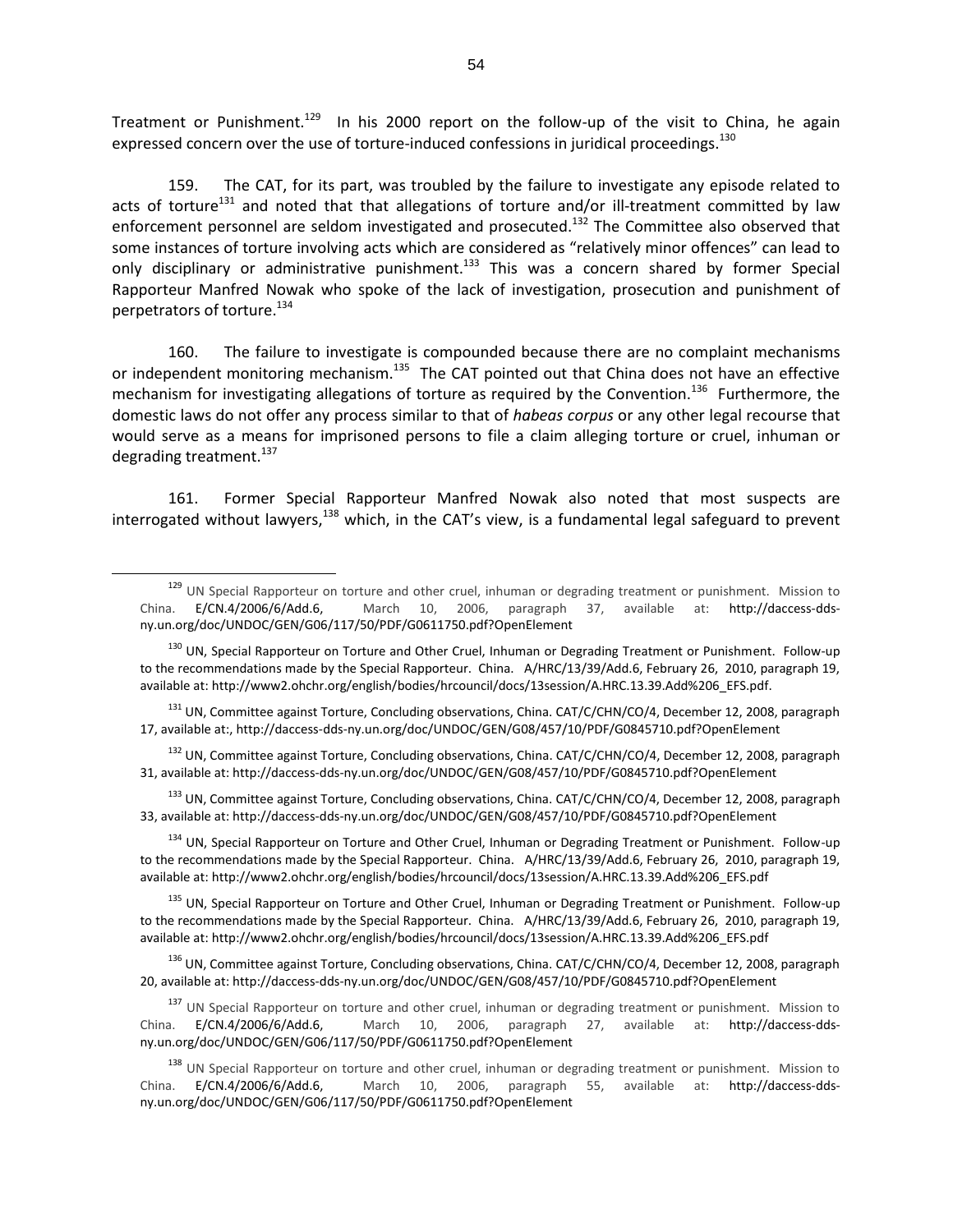torture.<sup>139</sup> In his 2010 report on the follow-up to the visit to China, the former Special Rapporteur observed with concern that the intimidation, repression and harassment of lawyers who take on 'sensitive' cases continue<sup>140</sup> and that several lawyers have been detained and convicted on arbitrary grounds.<sup>141</sup> He also pointed out that two of the many factors contributing to the continuing practice of torture in China are 1) the absence of a legal culture based on the presumption of innocence, including the absence of an effective right to remain silent<sup>142</sup> and ii) the institutional weakness and lack of Independence of the judiciary. $143$ 

162. Finally, the CAT underscored the absence of comprehensive or disaggregated data on 1) complaints, investigations, prosecutions and convictions of cases of torture and ill-treatment by law enforcement personnel, and ii) detention conditions and the health of imprisoned persons.<sup>144</sup> The CAT was deeply concerned by the way in which the 1988 Law on the Preservation of State Secrets in the People's Republic of China is used, as it undermines the availability of information about torture, criminal justice and related issues.<sup>145</sup>

163. On its part, in 2011 Human Rights Watch published a thematic report on the practice of torture and cruel, inhuman and degrading treatment in China that examined the objectives established in China's first National Human Rights Action Plan. In that report, it observed that the practice of torture continues to be an "endemic problem […] and widespread."<sup>146</sup>

164. In the observations it presented to the CAT in 2008, Amnesty International commented that the Chinese authorities have failed to bring definitions under Chinese law into line with the Convention against Torture and Other Cruel, Inhuman or Degrading Treatment or Punishment. It does not provide a catchall category of personnel and thus potentially excludes from prosecution individuals

 $\overline{a}$ 

<sup>141</sup> UN, Special Rapporteur on Torture and Other Cruel, Inhuman or Degrading Treatment or Punishment. Follow-up to the recommendations made by the Special Rapporteur. China. A/HRC/13/39/Add.6, February 26, 2010, paragraph 21, available at: http://www2.ohchr.org/english/bodies/hrcouncil/docs/13session/A.HRC.13.39.Add%206\_EFS.pdf

<sup>142</sup> UN Special Rapporteur on torture and other cruel, inhuman or degrading treatment or punishment. Mission to China. E/CN.4/2006/6/Add.6, March 10, 2006, paragraph 73, available at: http://daccess-ddsny.un.org/doc/UNDOC/GEN/G06/117/50/PDF/G0611750.pdf?OpenElement

<sup>143</sup> UN Special Rapporteur on torture and other cruel, inhuman or degrading treatment or punishment. Mission to China. E/CN.4/2006/6/Add.6, March 10, 2006, paragraph 75, available at: http://daccess-ddsny.un.org/doc/UNDOC/GEN/G06/117/50/PDF/G0611750.pdf?OpenElement

<sup>144</sup> UN, Committee against Torture, Concluding observations, China. CAT/C/CHN/CO/4, December 12, 2008, paragraph 17, available at: http://daccess-dds-ny.un.org/doc/UNDOC/GEN/G08/457/10/PDF/G0845710.pdf?OpenElement

<sup>145</sup> UN, Committee against Torture, Concluding observations, China. CAT/C/CHN/CO/4, December 12, 2008, paragraph 16, available at: http://daccess-dds-ny.un.org/doc/UNDOC/GEN/G08/457/10/PDF/G0845710.pdf?OpenElement

<sup>146</sup> Human Rights Watch, Promises Unfulfilled: an assessment of China's National Human Rights Action Plan, 2011, pp. 15 and 17, available at: http://www.hrw.org/sites/default/files/reports/china0111webwcover.pdf

<sup>&</sup>lt;sup>139</sup> UN, Committee against Torture, Concluding observations, China. CAT/C/CHN/CO/4, December 12, 2008, paragraph 16, available at: http://daccess-dds-ny.un.org/doc/UNDOC/GEN/G08/457/10/PDF/G0845710.pdf?OpenElement

<sup>&</sup>lt;sup>140</sup> UN. Special Rapporteur on Torture and Other Cruel, Inhuman or Degrading Treatment or Punishment. Follow-up to the recommendations made by the Special Rapporteur. China. A/HRC/13/39/Add.6, February 26, 2010, paragraph 21, available at: http://www2.ohchr.org/english/bodies/hrcouncil/docs/13session/A.HRC.13.39.Add%206\_EFS.pdf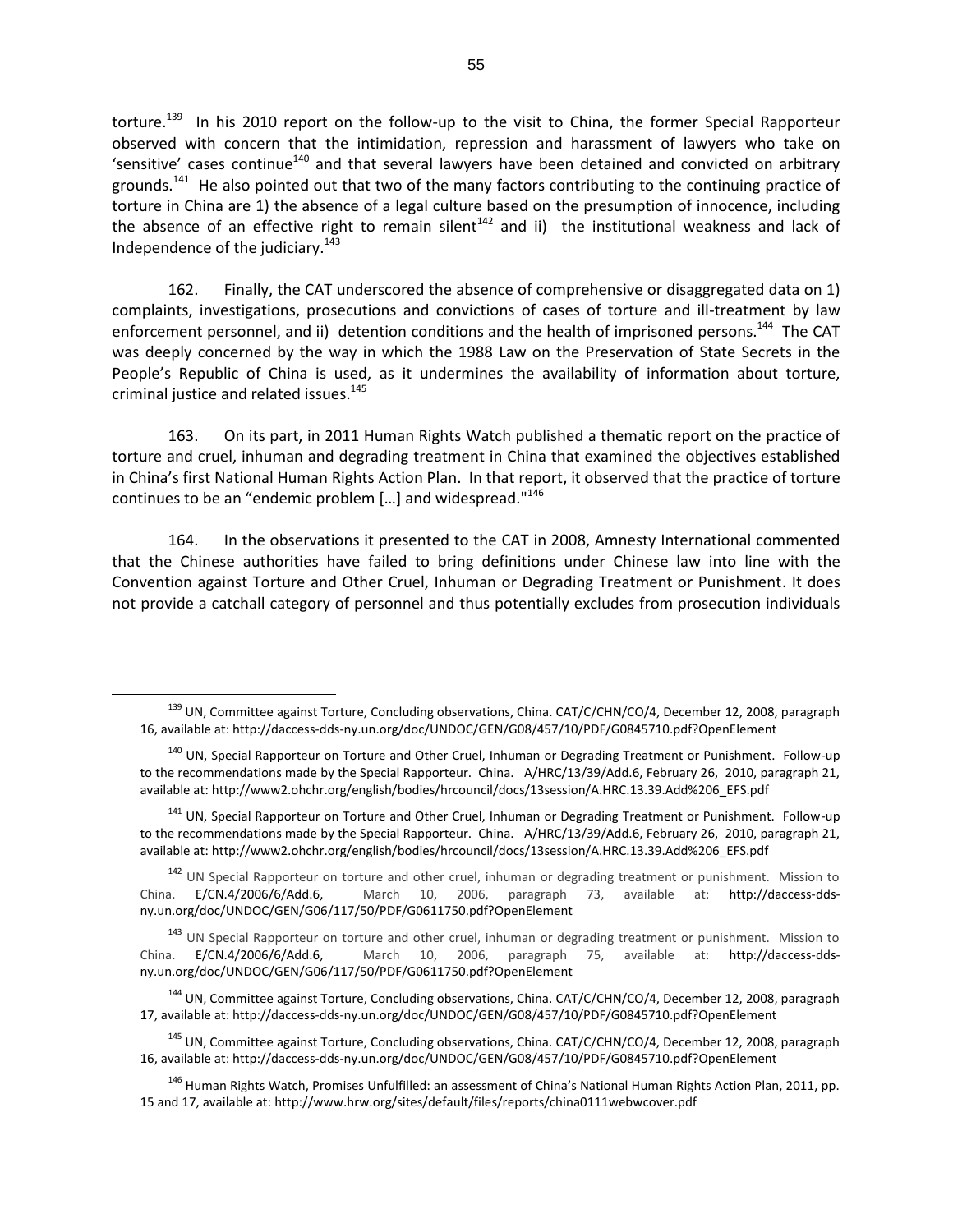who might be in a position to inflict torture or other ill-treatment.<sup>147</sup> In a 2012 brief to the former Special Rapporteur Manfred Nowak, several nongovernmental organizations reported that by including only a list of situations that amount to torture and ill-treatment, other torture methods risk to fall outside the law.<sup>148</sup>

165. Furthermore, as a number of nongovernmental organizations observed even in the context of the universal periodic review of China in 2009, $149$  the use of evidence obtained through torture continues to be admissible and is still being used in judicial proceedings.<sup>150</sup> In its January 2012 world report, Human Rights Watch pointed out that judicial proceedings are disproportionately based on the defendants' torture-induced confessions.<sup>151</sup> Amnesty International has also said that China's domestic laws do not explicitly prohibit the use of confessions obtained by torture or cruel, inhuman or degrading treatment.<sup>152</sup>

166. As for detention conditions and judicial guarantees as part of due process, Human Rights Watch reported a series of deaths among detainees from unnatural causes, mainly mistreatment and beatings by security forces.<sup>153</sup> It underscored that the police dominate the criminal justice system,<sup>154</sup> and that latter does not enjoy either autonomy or independence vis-à-vis the government.<sup>155</sup> The result is police and prosecutorial interference that obstructs an effective legal defense, particularly in politically sensitive cases.<sup>156</sup>

 $\overline{a}$ 

<sup>149</sup> UN, Office of the High Commissioner for Human Rights, Compilation prepared by the Office of the High Commission for Human Rights, in accordance with paragraph 15(b) of the annex to Human Rights Council Resolution 5/1. China. A/HRC/WG.6/4/CHN/2, January 6, 2009, paragraph 15, available at: http://lib.ohchr.org/HRBodies/UPR/Documents/Session4/CN/A\_HRC\_WG6\_4\_CHN\_2\_E.pdf

<sup>150</sup> UN, Special Rapporteur on Torture and Other Cruel, Inhuman or Degrading Treatment or Punishment. Follow-up to the recommendations made by the Special Rapporteur. China. A/HRC/13/39/Add.6, February 26, 2010, page 41, available at: http://www2.ohchr.org/english/bodies/hrcouncil/docs/13session/A.HRC.13.39.Add%206\_EFS.pdf

<sup>151</sup> Human Rights Watch, World Report 2012, 2011 Events. China, p. 2, available at: http://www.hrw.org/sites/default/files/related\_material/china\_2012\_0.pdf

<sup>152</sup> Amnesty International. People's Republic of China, Briefing for the Committee against Torture in advance of their consideration of China's fourth periodic report, 3-21 November 2008, p. 16, available at: http://www2.ohchr.org/english/bodies/cat/docs/ngos/AI\_China\_41.pdf

<sup>153</sup> Human Rights Watch, Promises Unfulfilled: An assessment of China's National Human Rights Action Plan, 2011, p. 16, available at: http://www.hrw.org/sites/default/files/reports/china0111webwcover.pdf

<sup>154</sup> Human Rights Watch, World Report 2012. 2011 Events. China, p. 2, available at: http://www.hrw.org/sites/default/files/related\_material/china\_2012\_0.pdf

<sup>155</sup> Human Rights Watch, Promises Unfulfilled: An assessment of China's National Human Rights Action Plan, 2011, pp. 26-27, available at: http://www.hrw.org/sites/default/files/reports/china0111webwcover.pdf

<sup>156</sup> Human Rights Watch, Promises Unfulfilled: An assessment of China's National Human Rights Action Plan, 2011, pp. 26-27, available at: http://www.hrw.org/sites/default/files/reports/china0111webwcover.pdf

<sup>&</sup>lt;sup>147</sup> Amnesty International. People's Republic of China, Briefing for the Committee against Torture in advance of their consideration of China's fourth periodic report, 3-21 November 2008, p. 1, available http://www2.ohchr.org/english/bodies/cat/docs/ngos/AI\_China\_41.pdf

<sup>&</sup>lt;sup>148</sup> UN, Special Rapporteur on Torture and Other Cruel, Inhuman or Degrading Treatment or Punishment. Follow-up to the recommendations made by the Special Rapporteur. China. A/HRC/13/39/Add.6, February 26, 2010, p. 38, available at: http://www2.ohchr.org/english/bodies/hrcouncil/docs/13session/A.HRC.13.39.Add%206\_EFS.pdf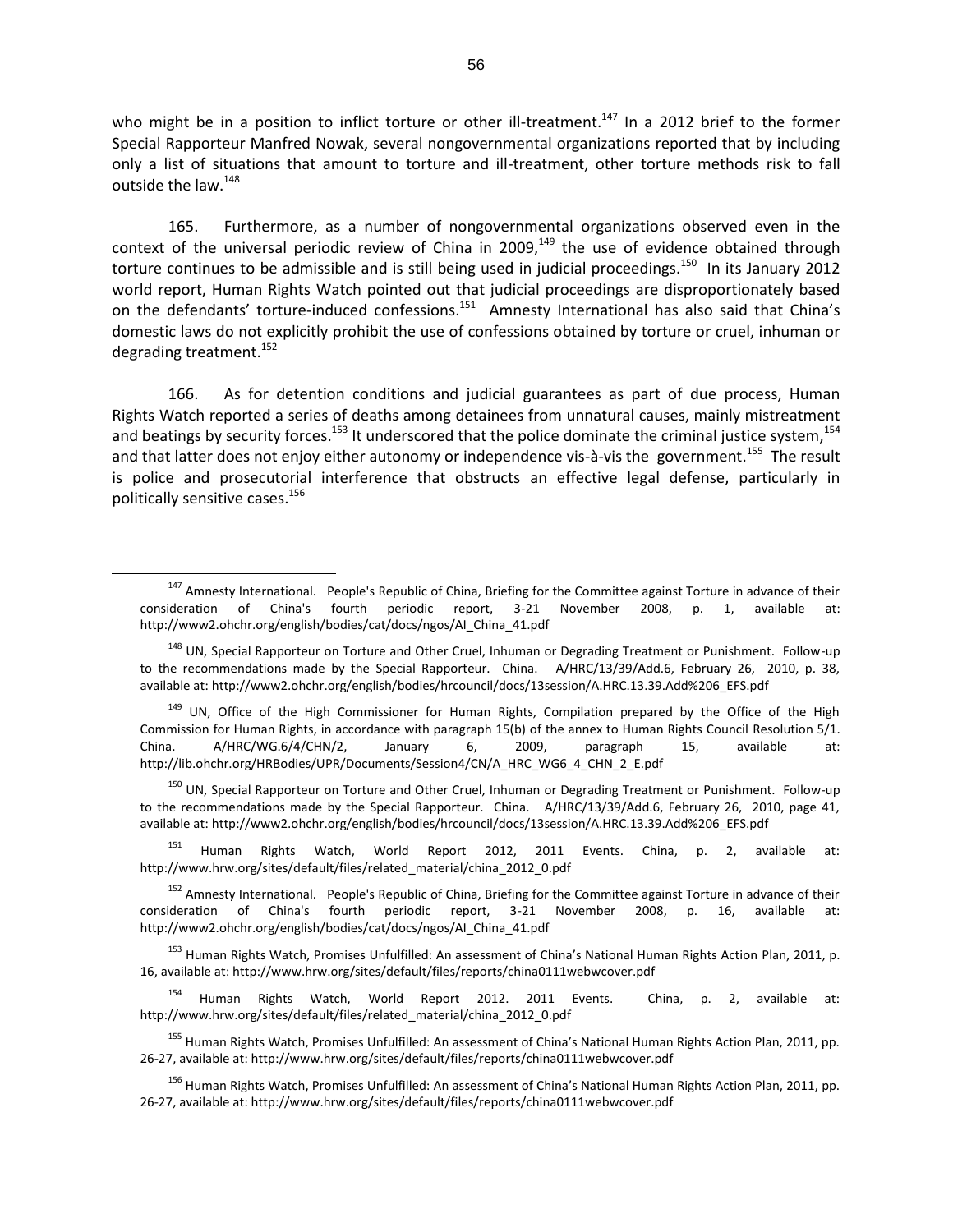167. Amnesty International also pointed out that "[d]etainees' access to their families and legal representatives is limited, discretionary and conditional."<sup>157</sup> Other nongovernmental organizations maintained that there is no right to access a lawyer before the initial interrogation<sup>158</sup> and that the repression and harassment of lawyers who take on "sensitive" cases has increased, many of whom lose their licenses to practice law, are targeted, detained and even convicted of various crimes.<sup>159</sup>

168. Compounding the problem is the fact that the courts ignore complaints of persons on trial being tortured.<sup>160</sup> Nongovernmental organizations observed that [p]erpetrators of torture are rarely suspended, indicted or held legally accountable.<sup>161</sup> In practice, the punishment against perpetrators of torture is very light in comparison to the gravity of the crime. <sup>162</sup> They also report that police retain full control over the recordings of interrogations and in cases where torture has been used the tapes tend to go missing.<sup>163</sup>

#### **IV. THE LAW**

 $\overline{a}$ 

#### **A. Preliminary observations**

169. Before going into the legal issues in this report, the Commission must begin by observing that it regards extradition as an important tool in combating impunity and as a means through which States are able to collaborate on the question of justice. The Inter-American Court, for its part, has repeatedly written about the importance of extradition,<sup>164</sup> observing that "[i]t is in the interests of

<sup>159</sup>UN, Special Rapporteur on Torture and Other Cruel, Inhuman or Degrading Treatment or Punishment. Follow-up to the recommendations made by the Special Rapporteur. China. A/HRC/13/39/Add.6, February 26, 2010, pp. 43-44, available at: http://www2.ohchr.org/english/bodies/hrcouncil/docs/13session/A.HRC.13.39.Add%206\_EFS.pdf

<sup>160</sup> UN, Special Rapporteur on Torture and Other Cruel, Inhuman or Degrading Treatment or Punishment. Follow-up to the recommendations made by the Special Rapporteur. China. A/HRC/13/39/Add.6, February 26, 2010, p. 42, available at: http://www2.ohchr.org/english/bodies/hrcouncil/docs/13session/A.HRC.13.39.Add%206\_EFS.pdf

<sup>161</sup>UN, Special Rapporteur on Torture and Other Cruel, Inhuman or Degrading Treatment or Punishment. Follow-up to the recommendations made by the Special Rapporteur. China. A/HRC/13/39/Add.6, February 26, 2010, p. 39, available at: http://www2.ohchr.org/english/bodies/hrcouncil/docs/13session/A.HRC.13.39.Add%206\_EFS.pdf

<sup>162</sup> UN, Special Rapporteur on Torture and Other Cruel, Inhuman or Degrading Treatment or Punishment. Follow-up to the recommendations made by the Special Rapporteur. China. A/HRC/13/39/Add.6, February 26, 2010, p. 38, available at: http://www2.ohchr.org/english/bodies/hrcouncil/docs/13session/A.HRC.13.39.Add%206\_EFS.pdf

<sup>163</sup> UN, Special Rapporteur on Torture and Other Cruel, Inhuman or Degrading Treatment or Punishment. Follow-up to the recommendations made by the Special Rapporteur. China. A/HRC/13/39/Add.6, February 26, 2010, p. 41, available at: http://www2.ohchr.org/english/bodies/hrcouncil/docs/13session/A.HRC.13.39.Add%206\_EFS.pdf

<sup>164</sup> I/A Court H.R. Case of Goiburú et al. v. Paraguay. Merits, Reparations and Costs. Judgment of September 22, 2006. Series C No. 153, Paragraph 132; Case of La Cantuta v. Peru. Merits, Reparations and Costs. Judgment of November 29, 2006. Series C No. 162, paragraphs 159 and 160; Case of the Ituango Massacres v. Colombia. Supervision of Compliance with the Judgment. Order of the Inter-American Court of Human Rights, July 7, 2009, Consideranda 19, and Case of the Mapiripán Massacre v. Colombia. Supervision of Compliance with the Judgment. Order of the Inter-American Court of Human Rights. July 8, 2009, Consideranda 40 and 41.

<sup>&</sup>lt;sup>157</sup> Amnesty International. People's Republic of China, Briefing for the Committee against Torture in advance of their consideration of China's fourth periodic report, 3-21 November 2008, p. 4, available at: http://www2.ohchr.org/english/bodies/cat/docs/ngos/AI\_China\_41.pdf

<sup>&</sup>lt;sup>158</sup> UN, Special Rapporteur on Torture and Other Cruel, Inhuman or Degrading Treatment or Punishment. Follow-up to the recommendations made by the Special Rapporteur. China. A/HRC/13/39/Add.6, February 26, 2010, page 41, available at: http://www2.ohchr.org/english/bodies/hrcouncil/docs/13session/A.HRC.13.39.Add%206\_EFS.pdf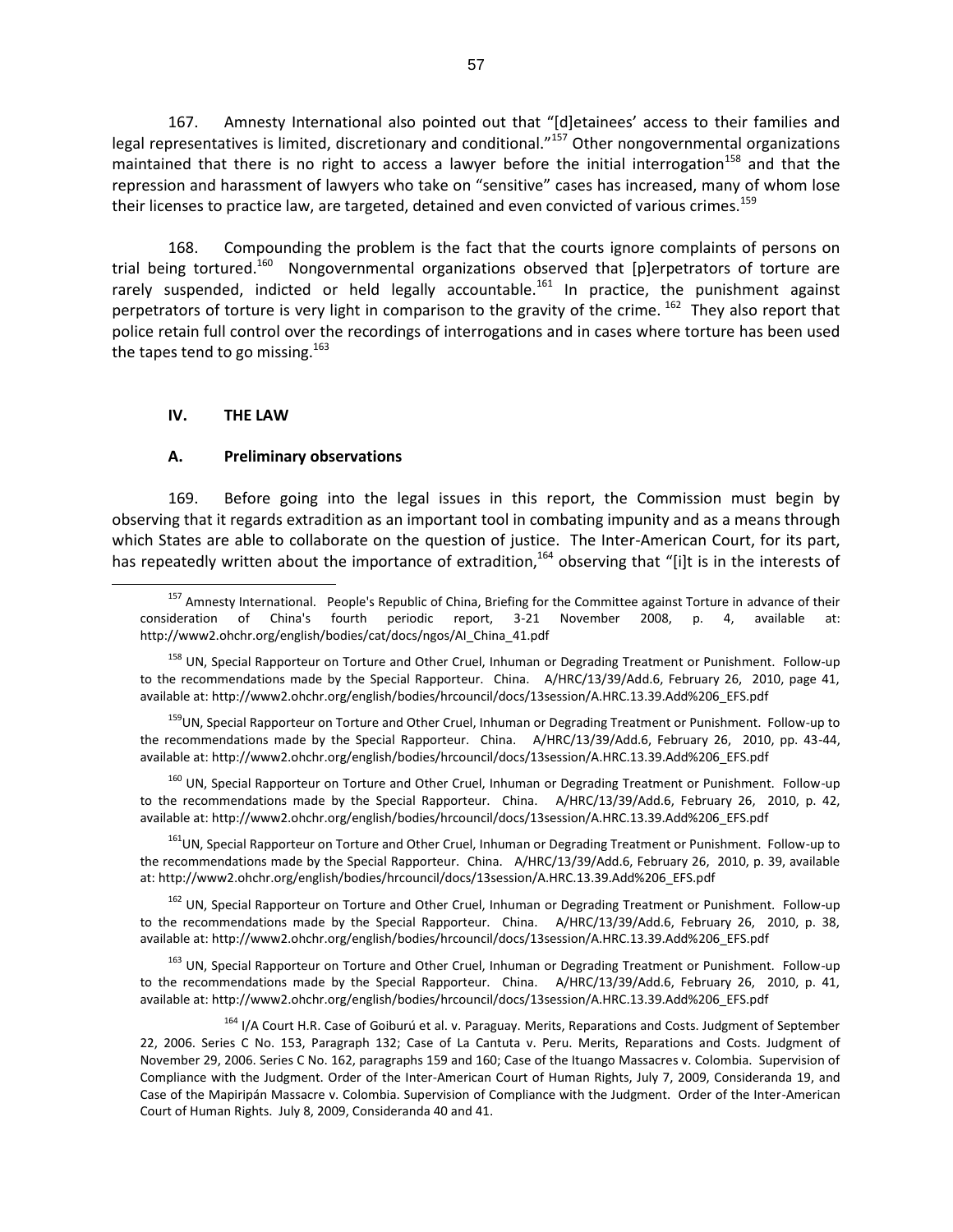the community of Nations that individuals who have been accused of specific offenses be brought to justice."<sup>165</sup>

170. Nevertheless, extradition as such and the procedure leading up to extradition, is a State act in which, because of its very nature, the international responsibility of a State can be engaged if the extradition is not done in accordance with the State's obligations under the American Convention. As the Court wrote in the Order for provisional measures in this matter, "the States' international obligations concerning human rights and the requirements of due process must be observed in extradition processes."<sup>166</sup>

171. As for the scope of the review that follows, the Commission must clarify that it is not up to the Commission to determine whether Mr. Wong Ho Wing's extradition to the People's Republic of China is called for. The Commission's analysis will be confined to examining whether, between the time it received the request for Mr. Won Ho Wing's extradition and the present, the Peruvian State complied with its international obligations to respect and ensure the rights to life, to humane treatment, to personal liberty, to due process guarantees and judicial protection recognized in the American Convention.

# **B. Analysis of the facts, based on the American Convention**

172. Given the facts established in this report and the positions taken by the parties, the Inter-American Commission will now examine the law in the following order: 1) the right to personal liberty (Article 7 of the American Convention); 2) the rights to life, to humane treatment, the right of *non-refoulement* and the right to judicial protection (articles 4, 5 and 25 of the American Convention; and 3) the right to judicial guarantees (articles 8(1) and 8(2) of the American Convention.

# **1. Right to personal liberty (Article 7 of the American Convention)**

- 173. The pertinent parts of Article 7 of the American Convention read as follows:
- 1. Every person has the right to personal liberty and security.
- 2. No one shall be deprived of his physical liberty except for the reasons and under the conditions established beforehand by the constitution of the State Party concerned or by a law established pursuant thereto.
- 3. No one shall be subject to arbitrary arrest or imprisonment.
- […]

5. Any person detained shall be brought promptly before a judge or other officer authorized by law to exercise judicial power and shall be entitled to trial within a reasonable time or to be released without prejudice to the continuation of the proceedings. His release may be subject to guarantees to assure his appearance for trial.

16.

<sup>&</sup>lt;sup>165</sup> I/A Court H.R., Order for provisional measures. Matter of Won Ho Wing, May 28, 2010. Consideranda

<sup>&</sup>lt;sup>166</sup> I/A Court H.R., Order for provisional measures. Matter of Won Ho Wing, May 28, 2010. Consideranda 16.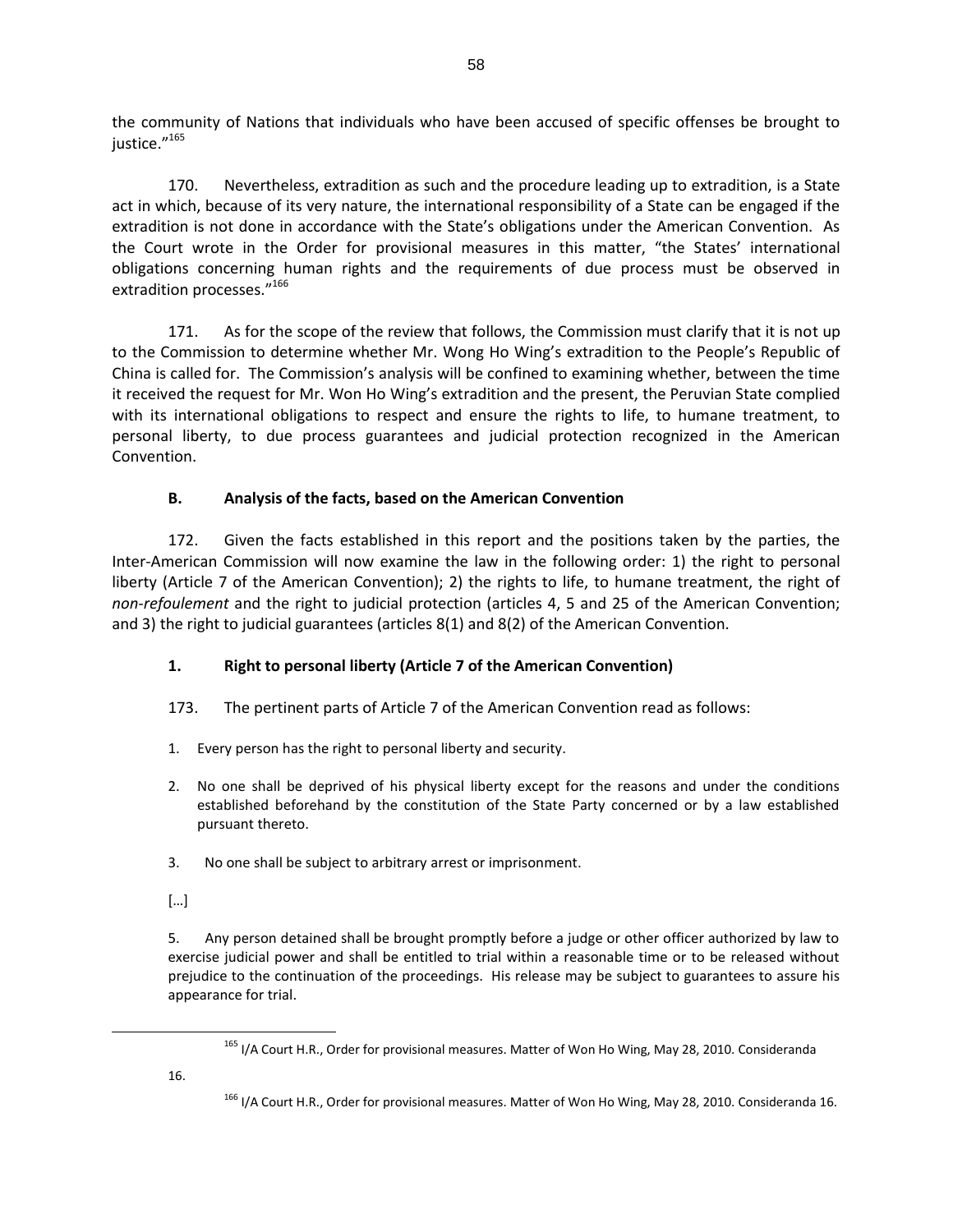6. Anyone who is deprived of his liberty shall be entitled to recourse to a competent court, in order that the court may decide without delay on the lawfulness of his arrest or detention and order his release if the arrest or detention is unlawful. In States Parties whose laws provide that anyone who believes himself to be threatened with deprivation of his liberty is entitled to recourse to a competent court in order that it may decide on the lawfulness of such threat, this remedy may not be restricted or abolished. The interested party or another person in his behalf is entitled to seek these remedies.

[…]

 $\overline{a}$ 

# 174. Article 1(1) of the American Convention provides that:

1. The States Parties to this Convention undertake to respect the rights and freedoms recognized herein and to ensure to all persons subject to their jurisdiction the free and full exercise of those rights and freedoms, without any discrimination for reasons of race, color, sex, language, religion, political or other opinion, national or social origin, economic status, birth, or any other social condition.

175. The Commission's examination of the established facts in light of the right to personal liberty will be in the following order: i) General considerations on the right to personal liberty; ii) the practice of "provisional arrest" in the context of an extradition process, under the American Convention; iii) and analysis of the facts in the present case..

# **1.1 General considerations on the right to personal liberty**

176. The Inter-American Court has written that "Article 7 of the Convention contains two distinct types of regulations: one general, the other specific. The general one is contained in the first subparagraph: '[e]very person has the right to personal liberty and security'; while the specific one is composed of a series of guarantees that protect the right not to be deprived of liberty unlawfully (Art. 7(2)) or in an arbitrary manner (Art. 7(3)), to be informed of the reasons for the detention and the charges brought against him (Art. 7(4)), to judicial control of the deprivation of liberty and the reasonable length of time of the remand in custody (Art. 7(5)), to contest the lawfulness of the arrest (Art. 7(6)), and not to be detained for debt (Art. 7(7)). $^{\prime\prime^{167}}$ 

177. It has also observed that any violation of subparagraphs 2 to 7 of Article 7 of the Convention necessarily entails the violation of Article 7(1) thereof, because the failure to respect the guarantees of the person deprived of liberty leads to the lack of protection of that person's right to liberty.<sup>168</sup>

178. As for the prohibition against arbitrary detention or arrest, the Inter-American Court has held that no one shall be arbitrarily arrested or imprisoned for reasons and methods which –though qualified as legal- may be deemed to be incompatible with respect for the fundamental rights of the

<sup>&</sup>lt;sup>167</sup> I/A Court H.R. Case of Chaparro Álvarez and Lapo Íñiguez. v. Ecuador. Preliminary Objections, Merits, Reparations and Costs. Judgment of 21 de noviembre de 2007. Series C No. 170. Paragraph 51.

<sup>&</sup>lt;sup>168</sup> I/A Court H.R. Case of Chaparro Álvarez and Lapo Íñiguez. v. Ecuador. Preliminary Objections, Merits, Reparations and Costs. Judgment of 21 de noviembre de 2007. Series C No. 170. Paragraph 54.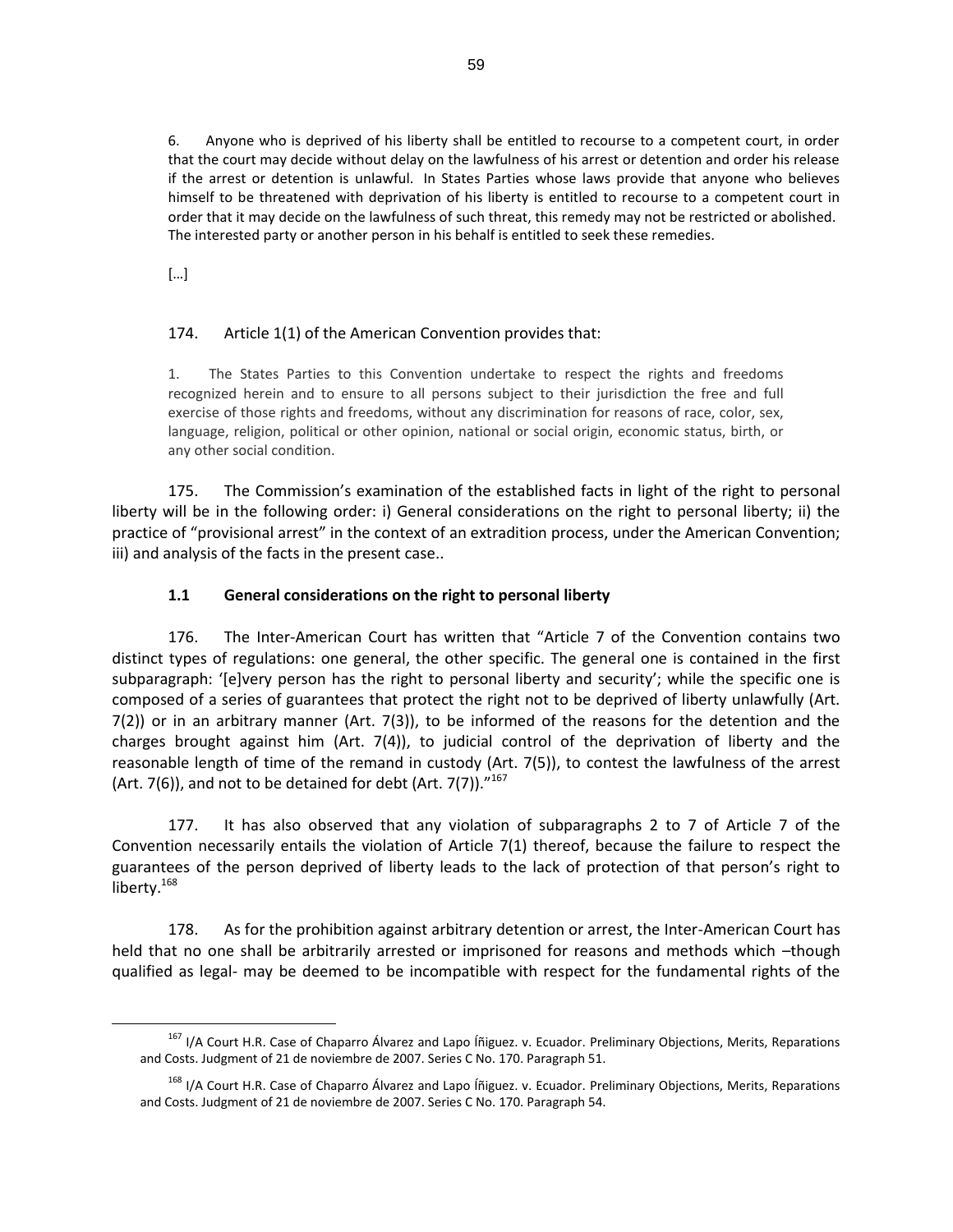individual, because such reasons or methods are deemed to be, among other things, unreasonable, unforeseeable, or disproportionate.<sup>169</sup>

179. The Court has established the following criteria for determining whether a deprivation of liberty is or is not arbitrary:

it is not sufficient that every reason for deprivation or restriction of the right to liberty is established by law; this law and its application must respect the requirements listed below, to ensure that this measure is not arbitrary: (i) that the purpose of the measures that deprive or restrict liberty is compatible with the Convention. It is worth indicating that the Court has recognized that ensuring that the accused does not prevent the proceedings from being conducted or evade the judicial system is a legitimate purpose; $^{170}$  (ii) that the measures adopted are appropriate to achieve the purpose sought; (iii) that they are necessary, in the sense that they are absolutely essential to achieve the purpose sought and that, among all possible measures, there is no less burdensome one in relation to the right involved, that would be as suitable to achieve the proposed objective. Hence, the Court has indicated that the right to personal liberty supposes that any limitation of this right must be exceptional,<sup>171</sup> and (iv) that the measures are strictly proportionate,  $172$  so that the sacrifice inherent in the restriction of the right to liberty is not exaggerated or excessive compared to the advantages obtained from this restriction and the achievement of the purpose sought. Any restriction of liberty that is not based on a justification that will allow an assessment of whether it is adapted to the conditions set out above will be arbitrary and will thus violate Article 7(3) of the Convention.<sup>173</sup>

180. For its part, Article 7(5) of the Convention refers to the period of time an unconvicted person can be held in custody. Concerning this provision of Article 7, the Inter-American Court has held that the Convention is violated when a person whose criminal culpability has not been established is held for an excessive and therefore disproportionate period of time. According to the Court's case law, this is tantamount to anticipating the sentence. $174$ 

181. Concerning the question of whether the practice of preventive detention is compatible with the guarantee of presumption of innocence, the Court has summed up a number of earlier provisions by writing that:

<sup>&</sup>lt;sup>169</sup> I/A Court H.R., Case of García Asto and Ramírez Rojas. Judgment of November 25, 2005. Series C No. 137, paragraph. 105; Case of Acosta Calderón. Judgment of June 24, 2005. Series C No. 129, paragraph 57; Case of Tibi. Judgment of September 7, 2004. Series C No. 114, paragraph 98; and Case of the Gómez Paquiyauri Brothers. Judgment of July 8, 2004. Series C No. 110, paragraph 83.

<sup>&</sup>lt;sup>170</sup> I/A Court H.R., Case of Servellón García et al. Judgment of Spetember 21, 2006. Series C No. 152, paragraph 111.

<sup>&</sup>lt;sup>171</sup> I/A Court H.R. Case of Palamara Iribarne v. Chile. Merits, Reparations, and Costs. Judgment of November 22, 2005. Series C No. 135, paragraph 197; I/A Court H.R., García Asto and Ramírez Rojas v. Peru. Preliminary objection, Merits, Reparations, and Costs. Judgment of November 25, 2005. Series C No. 137, paragraph 106.

<sup>172</sup> I/A Court H.R. Case of the "Juvenile Re-education Institute" v. Paraguay. Preliminary objections, Merits, Reparations, and Costs. Judgment of September 2, 2004. Series C No. 112, para. 228.

<sup>&</sup>lt;sup>173</sup> I/A Court H.R. Case of Chaparro Álvarez and Lapo Íñiguez. v. Ecuador. Preliminary Objections, Merits, Reparations and Costs. Judgment of November 21, 2007. Series C No. 170. Paragraph.93.

<sup>&</sup>lt;sup>174</sup> I/A Court H.R., Case of López Álvarez. Judgment of February 1, 2006. Series C No. 141, paragraph 69; Case of Acosta Calderón. Judgment of June 24, 2005. Series C No. 129, paragraph 111; Case of Tibi, Judgment of September 7, 2004. Series C No. 114, paragraph. 180; and Case of Suárez Rosero. Judgment of November 12, 1997. Series C No. 35, paragraph 77.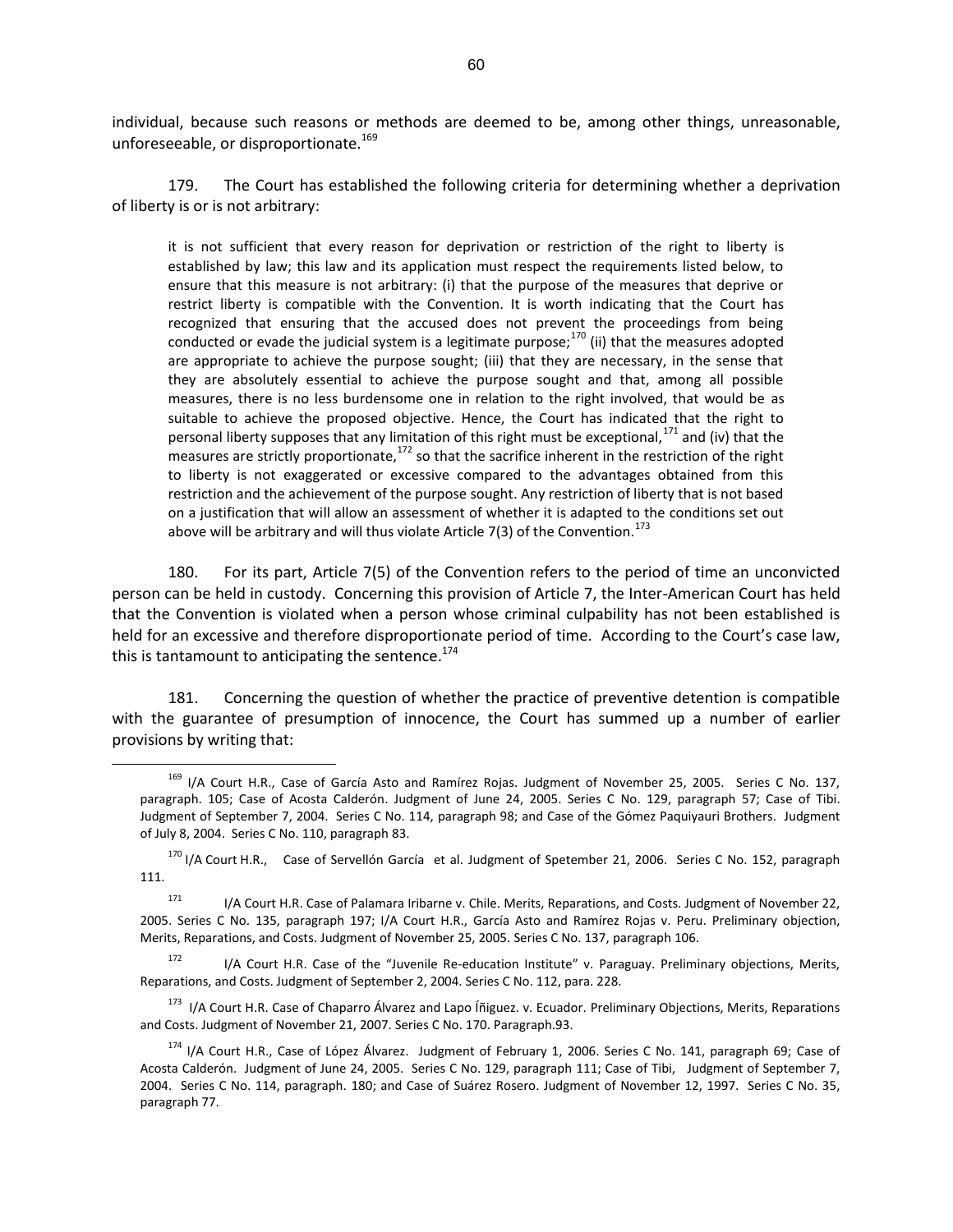the principle of presumption of innocence constitutes a foundation for judicial guarantees. The obligation of the State to not restrict the detainee's liberty beyond the limits strictly necessary to ensure that he will not impede the efficient development of the investigations and that he will not evade justice derives from that established in Article 8(2) of the Convention. In this sense, the preventive detention is a cautionary measure and not a punitive one. This concept is laid down in multiple instruments of international human rights law. The International Covenant on Civil and Political Rights provides that preventive detention should not be the normal practice in relation to persons who are to stand trial (Article 9(3)). It would constitute a violation to the Convention to keep a person whose criminal responsibility has not been established detained for a disproportionate period of time. This would be tantamount to anticipating a sentence, which is at odds with universally recognized general principles of law.<sup>175</sup>

182. Finally, in the case of Article 7(6) of the Convention, the Inter-American Court has held that this particular provision has "its own legal content, which consists of the protection of personal or physical freedom, by means of a judicial decree ordering the appropriate authorities to bring the detained person before a judge so that the lawfulness of the detention may be determined and, if appropriate, the release of the detainee be ordered."<sup>176</sup> The Court has also written that the right established in Article 7(6) of the American Convention is not observed merely by the formal existence of the remedies it governs. "Those remedies must be effective, since their purpose, in the terms of Article 7(6), is to obtain without delay a decision "*on the lawfulness of* [his] *arrest or detention*," and, should they be unlawful, to obtain, also without delay, an "*order* [for] *his release*".<sup>177</sup> The Inter-American Court has had previous occasion to write that delay in settling a petition for a writ of *habeas corpus* implies that that remedy is ineffective and thus a violation of Article 7(6) of the Convention.<sup>178</sup>

#### **1.2 Provisional arrest in the context of an extradition process under the American Convention**

183. Having summarized the relevant provisions of Article 7 of the American Convention, the IACHR must now determine how those standards apply to the practice of provisional arrest in an extradition process. Within the ambit of the Inter-American System of Human Rights, there is wide jurisprudence on the right to personal liberty<sup>179</sup>, including detailed standards on immigration

<sup>&</sup>lt;sup>175</sup> I/A Court H.R., Case of Acosta Calderón. Judgment of June 24, 2005. Series C No. 129, paragraph 111; Case of Tibi. Judgment of September 7, 2004. Series C No. 114, paragraph 180; and Case of Suárez Rosero. Judgment of November 12, 1997. Series C No. 35, paragraph 77.

<sup>&</sup>lt;sup>176</sup> I/A Court H.R., Case of Velez Loor v. Panama. Merits, Reparations and Costs. Judgment of November 23, 2010. Series C No. 218, paragraph 124. Cf. Habeas corpus in Emergency Situations (Arts. 27(2), 25(1) and 7(6) American Convention on Human Rights). Advisory Opinion OC-8/87 of January 30, 1987. Series A No. 8, paragraph 33.

<sup>&</sup>lt;sup>177</sup> I/A Court H.R., Case of Suárez Rosero. Judgment of November 12, 1997. Series C No. 35, paragraph 63.

<sup>178</sup> See I/A Court H.R. Case of Suárez Rosero.

<sup>&</sup>lt;sup>179</sup> See. IACHR. Case Tibi Vs. Ecuador. Preliminary Objections, Merits, Reparations and Costs. Judgment of 7 September 2004. Series C No. 114; Case Acosta Calderon Vs. Ecuador. Merits, Reparations and Costs. Judgment of 24 June 2005. Series C No. 129; Case Garcia Asto and Ramirez Rojas Vs. Peru. Preliminary Objections, Merits, Reparations and Costs. Judgment of 25 November 2005. Series C No. 137; Case Barreto Leiva Vs. Venezuela. Merits, Reparations and Costs. Judgement of 17 November 2009. Series C No. 206.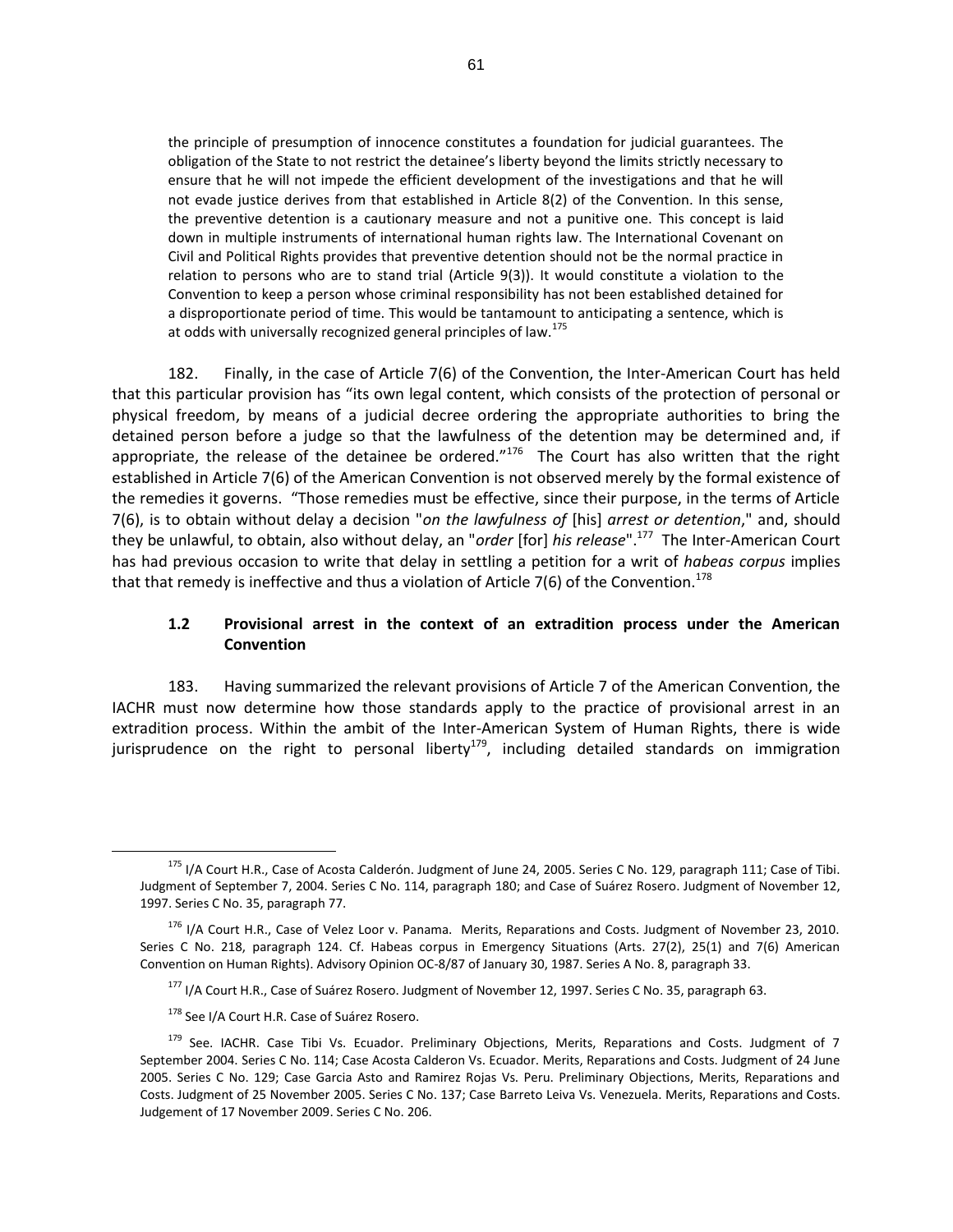detention<sup>180</sup>. In order to have additional elements to assess the figure of provisional detention for extradition, the Commission summarizes the record of the European Court on this issue.

184. In the case of *Garabayev v. Russia* the European Court wrote that for a detention with a view to extradition to be "lawful" under Article 5 § 1 (f) of the European Convention, it must conform to the procedural and substantive requirements laid down by a pre-existing law. The European Court added that a detention of this type must be "in conformity with the purpose of Article 5, namely to protect individuals from arbitrariness."<sup>181</sup> In the same judgment, the European Court also examined whether the applicant had been brought promptly before a judge and the availability of judicial review of the detention prior to extradition, based on articles 5 § 3 and 5 § 4 of the European Convention.<sup>182</sup>

185. In the case of *Quinn v. France,* the European Court examined whether the applicant's protracted detention while extradition proceedings were ongoing was lawful, and specifically challenged the delay in the proceedings while he was being held in custody. In that specific case, the European Court made reference to the standard of "due diligence" in extradition proceedings, as follows:

It is clear from the wording of both the French and the English versions of Article 5 para. 1 (f) (art. 5-1-f) that deprivation of liberty under this sub-paragraph will be justified only for as long as extradition proceedings are being conducted. It follows that if such proceedings are not being prosecuted with due diligence, the detention will cease to be justified  $(...)$ <sup>183</sup>.

The Court notes nevertheless that the applicant's detention with a view to extradition was unusually long. He was detained in connection with the extradition proceedings from 4 August 1989 to 10 July 1991, almost two years  $(...).^{184}$ 

The Court notes that, at the different stages of the extradition proceedings, there were delays of sufficient length to render the total duration of those proceedings excessive: the first decision on the merits, a preliminary decision, was given on 2 November 1989, three months after the applicant had been placed in detention pending extradition, and the extradition order was not made until 24 January 1991, ten months after the Indictment Division's favourable opinion (see paragraphs 22 and 25 above). The remedies of which Mr Quinn availed himself over this period (three appeals on points of law against the decisions dismissing applications for release and one appeal on points of law against the Indictment Division's opinion - see paragraphs 20 and 23

<sup>&</sup>lt;sup>180</sup> See. IACHR. Case Velez Loor Vs. Panama. Preliminary Objections, Merits, Reparations and Costs. Judgment of 23 November 2010. Series C No. 218.

<sup>&</sup>lt;sup>181</sup> European Court of Human Rights. Case of Garabayev v. Russia. Application No. 38411/02. Judgment of June 7, 2007. Para. 87. Quoting. European Court of Human Rights. Case of Chahal v. the United Kingdom. Judgment of November 15, 1996, Reports 1996-V, p. 1864, 118. Garabayev v. Russia. Application No. 38411/02. Judgement of June 7, 2007. Para. 87.

<sup>&</sup>lt;sup>182</sup> European Court of Human Rights. Case of Garabayev v. Russia. Application No. 38411/02. Judgment of June 7, 2007. Para. 87. Quoting. European Court of Human Rights. Case of Chahal v. the United Kingdom. Judgment of November 15, 1996, Reports 1996-V, p. 1864, 118. Garabayev v. Russia. Application No. 38411/02. Judgement of June 7, 2007. Paragraphs 92 – 98, and 99-102.

<sup>&</sup>lt;sup>183</sup> European Court of Human Rights. Case of Quinn v. France. Application No. 18580/91. Judgement of March 22, 1995. Para. 48.

<sup>&</sup>lt;sup>184</sup> European Court of Human Rights. Case of Quinn v. France. Application No. 18580/91. Judgement of March 22, 1995. Para. 48.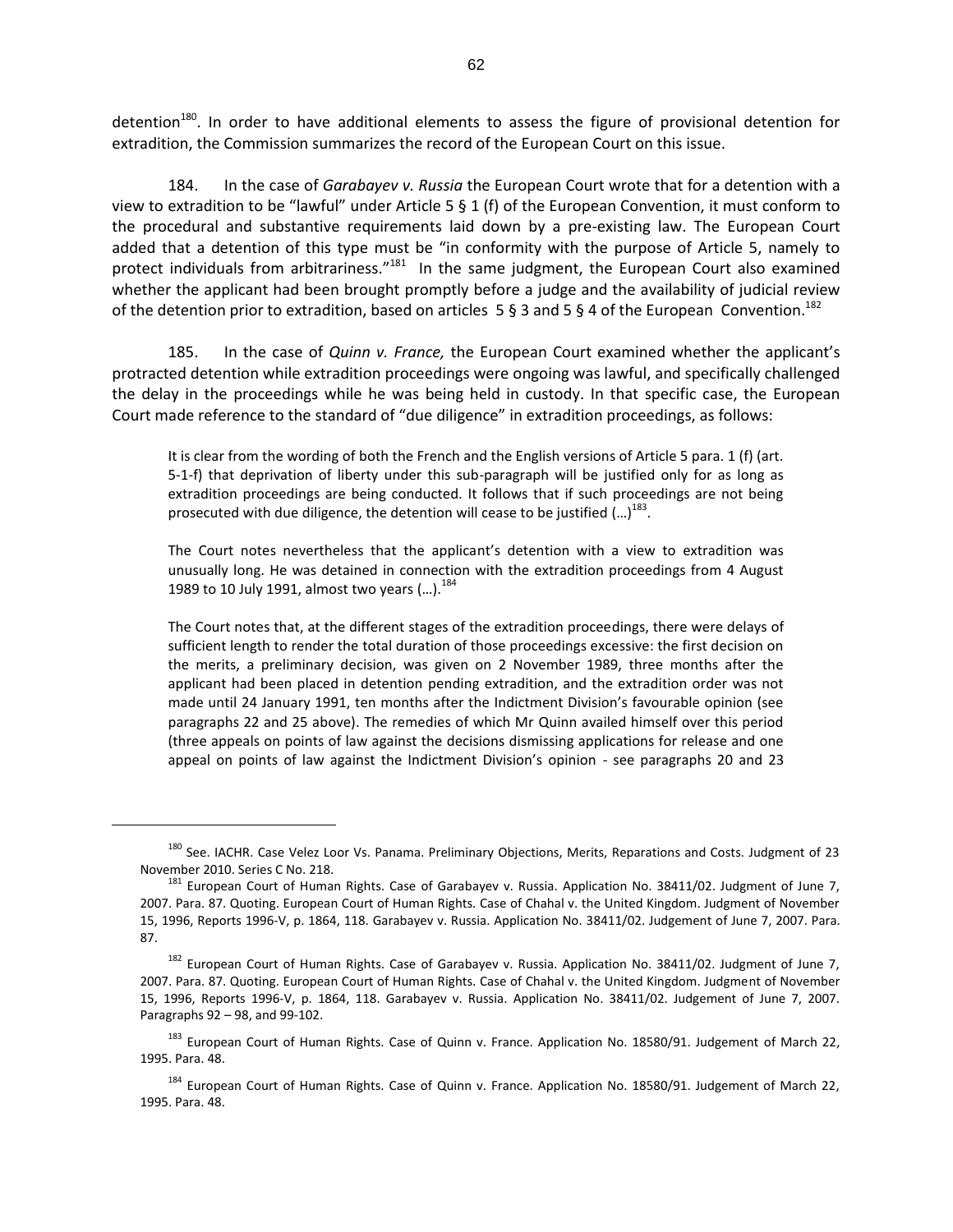above) did not significantly delay the proceedings.<sup>185</sup>

186. In the *Mathloom v. Greece* decision, which the European Court recently delivered, it evaluated whether the detention of a person facing deportation was in keeping with the right to personal liberty protected under Article 5 of the European Convention.<sup>186</sup> The Court pointed out that under Article 5 § 1 (f) of European Convention, deprivation of liberty may be justified to ensure the continuation of the deportation. However, the European Court observed that Greek legislation governing the detention of persons whose deportation had been ordered by the courts did not lay down a maximum period and therefore did not satisfy the foreseeability requirement under Article 5 § 1 of the European Convention. It also concluded that Mr. Mathloom's detention for two years and three months was an unreasonable period of detention given the purposes that the detention with a view to deportation was to serve, especially since the deportation proceeding had been declared unfounded.<sup>187</sup> Lastly, the European Court established that the five months and twelve days that passed between the time the request for Mr. Mathloom's release was filed and the date on which the Greek court authorities lifted the order for his detention, was excessive given the circumstances of the case and therefore declared that Article 5 § 4 of the European Convention had been violated.<sup>188</sup>

187. The European Convention contains an express provision on detention under these circumstances (see Article 5  $\S$  1 (f). In other words, unlike the American Convention, the European Convention expressly allows for a person's detention or arrest with a view to his or her deportation. The difference between the two conventions notwithstanding, for the Inter-American Commission Article 7 of the American Convention does not draw distinctions based on the purpose of the detention and applies to any situation in which the right to personal liberty is restricted. The specific standards that the European Court's case law has developed on the question of detention or arrest with a view to an extradition, can be considered in an analysis to determine whether that deprivation of liberty does or does not constitute a violation of the American Convention in the inter-American system.

188. Based on these observations, the IACHR concludes that a provisional arrest in the context of an extradition process must be done in accordance with Article 7 of the American Convention. Hence, it must be done according to pre-existing law, shall not be arbitrary, must be for procedural reasons, may not be for an excessive period of time, and must be done under the supervision of a court; the person deprived of his or her liberty shall be entitled to recourse to a competent court, in order that the court may decide without delay on the lawfulness of the arrest or detention and order his or her release if the reasons for the arrest or detention no longer exist. In determining whether a detention or arrest with a view to extradition has been for an excessive period of time, consideration must be given to whether the extradition proceedings that justified the arrest or detention have been conducted with the necessary due diligence and whether the detained or arrested person can foresee or

<sup>185</sup> European Court of Human Rights. Case of Quinn v. France. Application No. 18580/91. Judgement of March 22, 1995. Para. 48.

<sup>&</sup>lt;sup>186</sup> European Court of Human Rights. Case of Mathloom v. Greece. Application No. 48883/07. Judgement of April 24, 2012.

<sup>&</sup>lt;sup>187</sup> European Court of Human Rights. Case of Mathloom v. Greece. Application No. 48883/07. Judgment of April 24, 2012. Paras. 70 y 71.

<sup>&</sup>lt;sup>188</sup> European Court of Human Rights. Case of Mathloom v. Greece. Application No. 48883/07. Judgement of April 24, 2012. Para. 79.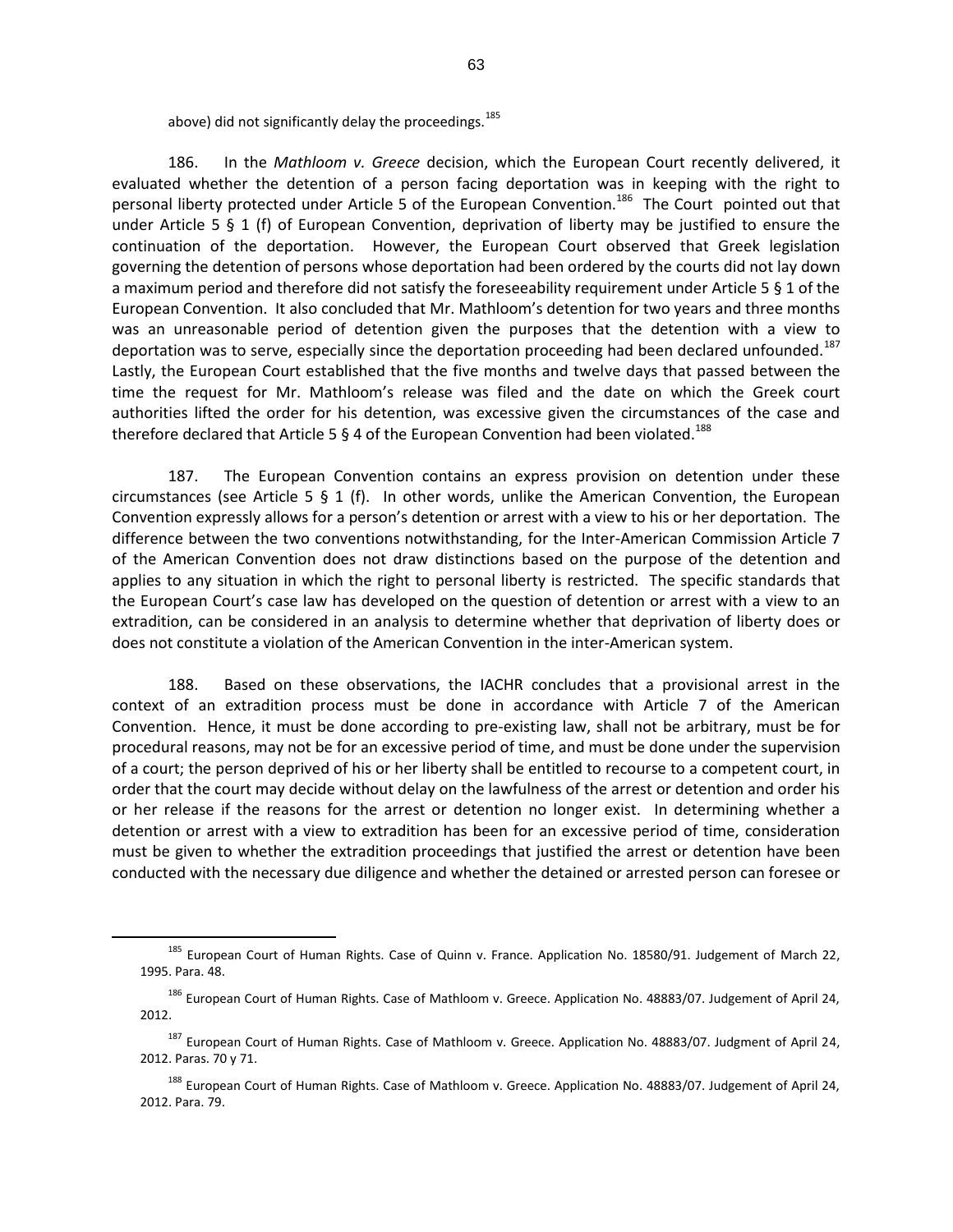anticipate how long he or she will be deprived of liberty. All these conditions will be examined in the following section in light of the facts that the IACHR takes as proven in this case.

### **1.3 An examination of the facts in this case**

189. Taking account of the parties' allegations, the Commission will begin by examining whether the original warrant for Mr. Wong Ho Wing's provisional arrest was or was not an arbitrary detention under Article 7(3) of the Convention. The Commission will then examine the duration of Mr. Wong Ho Wing's detention, in light of Article 7(5) of the Convention, and then turn its attention to the question of whether the appeals and other remedies that Mr. Wong Ho Wing invoked to secure his freedom met the requirements of Article 7(6) of the Convention.

#### *An analysis of whether the original provisional arrest warrant was arbitrary*

190. As for the first point, i.e., the warrant for the alleged victim's provisional arrest, the Commission notes that Mr. Wong Ho Wing was detained on October 27, 2008, and the next day his provisional arrest was ordered. From the facts established, the Commission notes that the reason cited for this measure was the necessity "of ensuring that the person in question […] remains in the country while the request for his extradition is processed [as he] has not yet accredited either his domicile or employment in the country." Mr. Wong Ho Wing filed an appeal, specifically arguing that he had accredited the fact that he had established himself in Peru and give evidence of his financial investments in the country. This appeal was decided on December 11, 2008, when the court confirmed the warrant for his provisional arrest, arguing that the legal requirements for issuing a provisional arrest warrant had been met, which is that his presence within the national territory had been established and the crime for which his extradition was sought was also a crime in Peru. As the facts established in this case show, in the decision upholding the warrant for Mr. Wong Ho Wing's provisional arrest, Callao's First Transitory Mixed Superior Court Chamber expressly stated that the concept of "procedural risk" did not have to be examined, because this was not a criminal case instituted in Peru, but a "provisional arrest made for purposes of extradition." The information available indicates that with that ruling the warrant issued for Mr. Wong Ho Wing's provisional arrest became final and, based on such criteria, the detention continues up to date.

191. The Commission appreciates that what this judicial authority is attempting to do, is to draw a distinction between the concept of preventive detention and the concept of a provisional arrest with a view to a person's extradition. The reasoning in this decision is that a provisional arrest can be ordered merely by establishing that the person located is the person whose extradition is being sought, and by establishing that the crime for which extradition is sought is also a punishable offense in the requested State.

192. The Commission reiterates that while preventive detention and provisional arrest with a view to extradition are parts of different processes and the domestic laws that govern them may differ according to the distinctive features of the processes of which they are part, in both cases an individual's personal liberty is curtailed even before he or she is convicted of any crime; therefore, under the American Convention, preventive detention and provisional arrest must be governed by the same principles described above. Summarizing the key elements of the case law cited, a provisional arrest with a view to extradition must be the exception and not the rule; it must be for purely procedural ends that must be examined on a case-by-case basis; it must also be determined whether other, less onerous means can be used to achieve the same ends.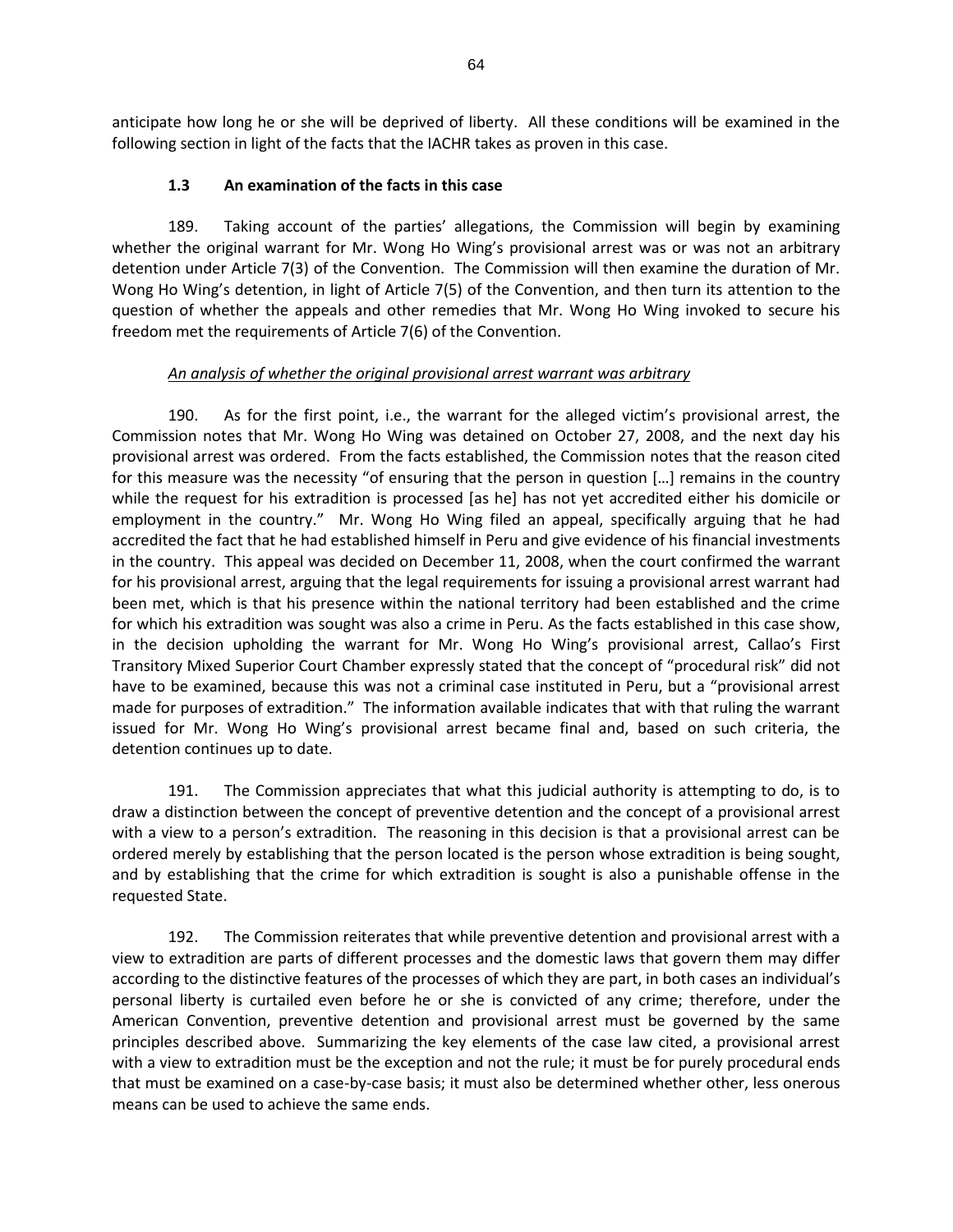193. The Commission does not share the view that "procedural risk" is an irrelevant consideration when determining whether provisional arrest is in order. The Commission understands that the specific procedural ends or procedural risks in a criminal case already underway may be different in the context of a request for extradition. With a request for extradition, the "flight risk" or "risk of procedural obstruction" must be weighed not as a function of a criminal case, but as a function of the purpose for which the process was conceived, i.e., extradition. Thus, in order to be compatible with the American Convention, a provisional arrest with a view to extradition must pursue the procedural end of making it possible for extradition to eventually happen. The court authority who orders provisional arrest must explain why the same end could not be accomplished without placing the person in question under provisional arrest or by other means less restrictive than deprivation of liberty. The Commission notes that Peru's own Code of Criminal Procedure contemplates alternatives such as barring the person from leaving the country or withholding said person's passport (see Article 523(9) of that Code, supra, *Facts established*).

194. Based on the foregoing, the Commission considers that the provisional arrest warrant issued by Callao's First Transitory Mixed Superior Court Chamber on December 11, 2008, in its decision on the appeal filed challenging the provisional arrest with a view to extradition was arbitrary under Article 7(3) of the American Convention.

#### *Analysis of the duration of the provisional arrest*

195. On the matter of the duration of the provisional arrest, the Commission observes that Mr. Wong Ho Wing has been deprived of liberty under a provisional arrest from October 27, 2008 to the present; in other words, four years and nine months. By the standards described above, in particular the precedents established by the European Court on the question of detention with a view to extradition, when examining the question of whether the duration of the detention was excessive and thus a violation of the Convention, the Commission's considerations will be the diligence applied in the extradition process that prompted the deprivation of liberty and the concept of foreseeability.

196. As for whether the extradition process that prompted the deprivation of liberty has been conducted with "due diligence", the Commission finds first that four years and nine months taken to settle an extradition process is, *prima facie,* problematic and requires a sufficient explanation from the State of the reasons why a final decision has been so long in coming. These considerations are examined in the sections on the procurement of diplomatic assurances and the guarantee of a reasonable time. As indicated in those sections, the State was responsible for omissions and irregularities with respect to the procurement of diplomatic assurances (*infra paragraphs 252 - 289*) that affected the duration of the process and, as a result, the personal liberty of Mr. Wong Ho Wing. As to the guarantee of a reasonable time, the Commission does not find any justification for the delay based on the factors considered when examining the guarantee of a reasonable time (*infra párrs. 297 - 302*).

197. The Commission also observes that since the Second Transitory Criminal Chamber of the Supreme Court of Justice issued an advisory resolution; under the applicable Peruvian laws, this decision triggered the second stage of the process, which is the responsibility of the Executive Branch. In response, the petitioner filed a petition of *habeas corpus* against authorities in the Executive Branch. The May 24, 2011 ruling that the Constitutional Court issued on this petition was in the petitioner's favor, and ordered the authorities in the executive branch to abstain from extraditing Mr. Wong Ho Wing to the People's Republic of China. As will be examined later in this report, a series of mechanisms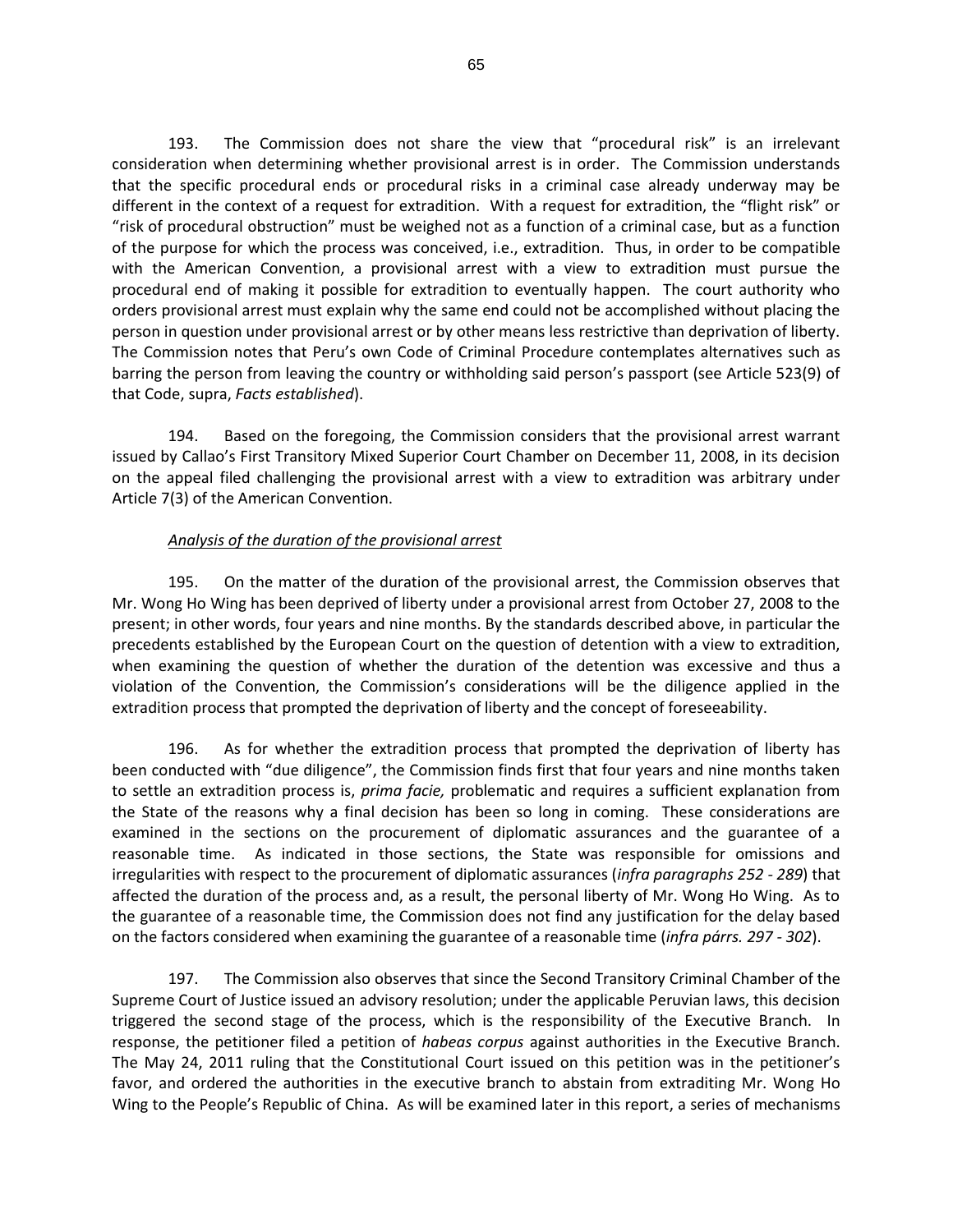was set in motion whose effect was to obstruct observance of this court ruling. But the only relevant decision for purposes of this analysis is the definitive court ruling issued on May 24, 2011. That court ruling was not the advisory resolution, but the final ruling issued on the petition of *habeas corpus* in which the Executive Branch is ordered to stop the extradition process. Even so, two years and two months later, that court ruling not to extradite Mr. Wong Ho Wing has not been enforced.

198. The available information indicates that Mr. Wong Ho Wing is still being deprived of his liberty without legal justification, relegated to a kind of legal limbo since the purpose of his arrest, to assure his eventual extradition, ceased to exist two and half years ago as a result of the Constitutional Court's order prohibiting his extradition. Even though that binding court ruling eliminates extradition, the information available indicates that no measures have been taken to bring a legal case in Peru concerning the alleged crimes for which Mr. Wong Ho Wing's extradition to the People's Republic of China was sought. Were that the case, under the American Convention and the standards described earlier, a court order for his preventive detention would have to be issued.

199. Thus, the Commission considers that this legal limbo to which Mr. Wong Ho Wing's right to personal liberty has been relegated is another abuse under Article 7(3) of the American Convention, and has allowed the victim to be deprived of his liberty for an excessive period of time, in violation of Convention Article 7(5).

200. Finally, as for the element of foreseeability that the European Court has examined in cases of this kind, the Commission observes that even through the applicable legal provisions stipulate a number of time periods for deprivation of liberty, they are referring to the period prior to formalization of the request for extradition (see *supra Facts established,* for example Article 9(4) of the Bilateral Extradition Treaty between Peru and the People's Republic of China, and Article 523(6) of the Peruvian Code of Criminal Procedure). As for the procedure for taking a decision on the extradition request per se, the available information indicates that there is no maximum time period that a person can be deprived of his or her liberty while that procedure is in process; nor is there any time frame within which the proceeding must be completed. Article 523(9) of the Code of Criminal Procedure states that a "person under arrest may obtain provisional release upon expiration of the legal deadlines prescribed in the treaty or in the law that is the basis for the extradition request, or if the person whose extradition is sought meets the procedural conditions to qualify for provisional release (…)." The Commission notes that the applicable bilateral treaty does not establish a maximum legal time period for the provisional arrest while the extradition request is being decided. The Commission has no information on the legal deadlines referenced in this article. In the IACHR's view, the absence of a specific maximum time period for a provisional arrest with a view to extradition, combined with the previous considerations, are incompatible with the principle of foreseeability and, in practice, have allowed the excessive duration of Mr. Wong Ho Wing's deprivation of liberty.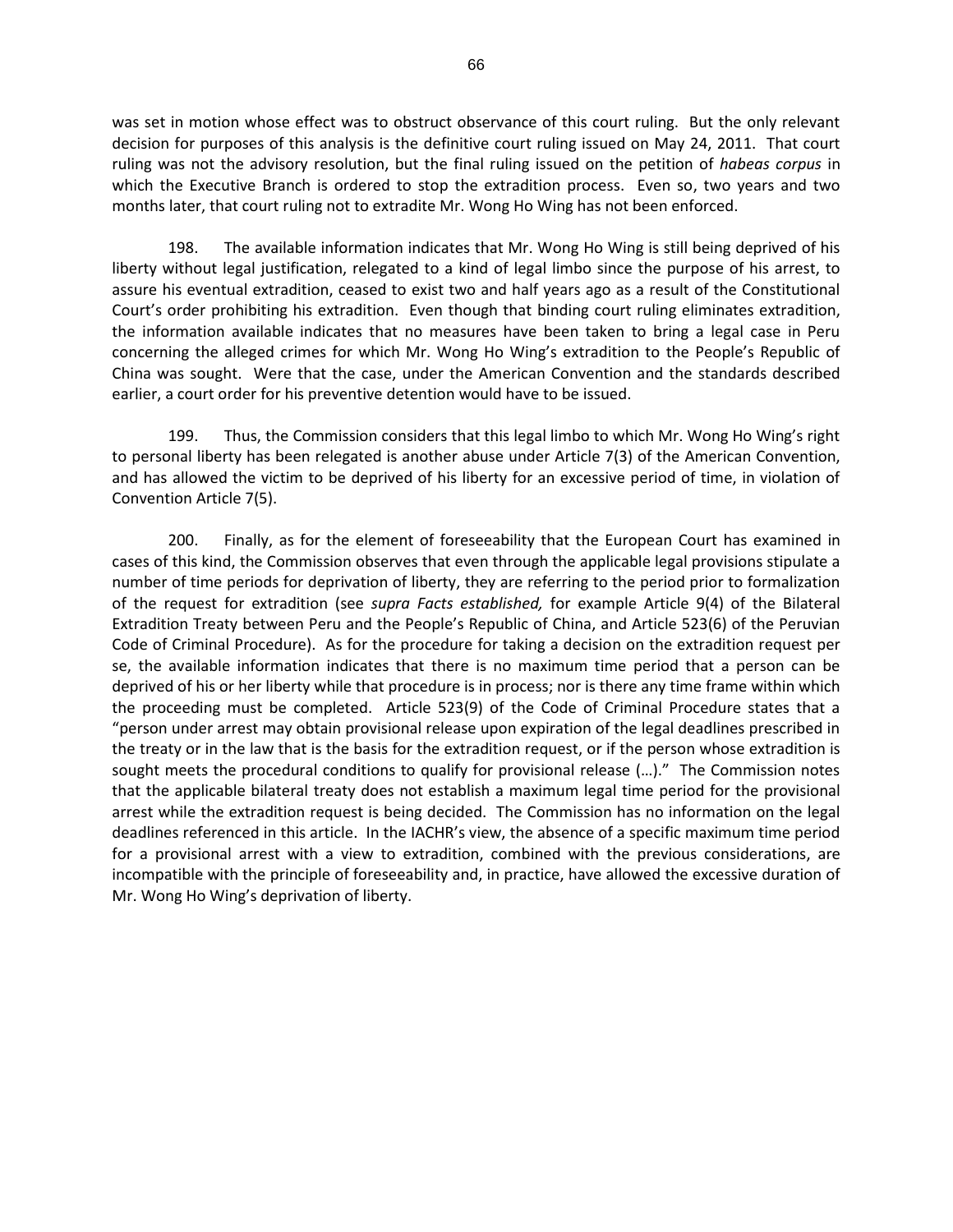201. According to the facts established, in addition to the appeal challenging the initial warrant for his provisional arrest, which was decided in the December 11, 2008 ruling examined earlier in this report, Mr. Wong Ho Wing has been filing a series of remedies to challenge his deprivation of liberty.

202. Thus, on August 5, 2010, Mr. Wong Ho Wing's legal representative filed a brief with the Supreme Court's Permanent Criminal Chamber in which he requested that Mr. Wong Ho Wing be granted provisional release. On January 26, 2009, Mr. Wong Ho Wing filed a petition of *habeas corpus;*  the ruling on that petition, delivered on October 19, 2010, was not in his favor.

203. Despite the earlier analysis of the arbitrary nature of the provisional arrest ordered in this case, the Commission finds no reason to consider that this remedy was a violation of Article 7(6) of the American Convention in terms of access to a remedy that promptly settles the question of the legality of the detention.

204. In the wake of the Constitutional Court's May 24, 2011 decision, on October 18, 2011 Mr. Wong Ho Wing's legal representative sought his immediate release based on the order in that ruling to stop extradition. From the facts established, the decision on this release request came up against several problems, caused by the fact that the provisional arrest file was in the possession of the Ministry of Justice. After a request filed by the Ombudsperson's Office and various briefs from Mr. Wong Ho Wing's legal representative, including a petition of *habeas corpus,* on December 1, 2011 the Ministry of Justice sent a brief to the Ombudsperson's Office indicating that the provisional arrest file was part of the extradition file and was therefore already in the hands of the Executive Branch, which was a "new and peculiar" situation. The Commission does not have any information as to how this request for Mr. Wong Ho Wing's release by virtue of the Constitutional Court's ruling was resolved.

205. The decision on this petition, which was challenging the fact that Mr. Wong Ho Wing was still being deprived of his liberty despite the ruling by the Constitutional Court, was obstructed because the case file was in the hands of the Executive Branch, together with the extradition file. The Commission finds no explanation that would justify the fact that in the two months between October 18, 2011 and December 1, 2011, the Peruvian authorities were unable to orchestrate the transfer of a file and enforce the decision on this remedy "without delay". Furthermore, the IACHR does not know whether or not the situation was ultimately resolved. However, the information available indicates that as of this date Mr. Wong Ho Wing has not yet obtained a court ruling that, from the remedies filed by his legal representative, decides the question of the legality of his detention subsequent to the May 24, 2011 ruling of the Constitutional Court. The Commission considers that these facts constitute a violation of the right recognized in Article 7(6) of the American Convention.

206. Based on the foregoing considerations, the Commission concludes that the State of Peru violated the right to personal liberty recognized in articles  $7(1)$ ,  $7(3)$ ,  $7(5)$  and  $7(6)$  of the American Convention, read in conjunction with the obligations undertaken in Article 1(1) thereof, to the detriment of Mr. Wong Ho Wing.

207. Finally, the Commission observes that the violations declared in this section do not, in practice, have anything to do with the duration of the proceedings with the IACHR. Quite the contrary, Mr. Wong Ho Wing's provisional arrest was deemed arbitrary precisely because it served no procedural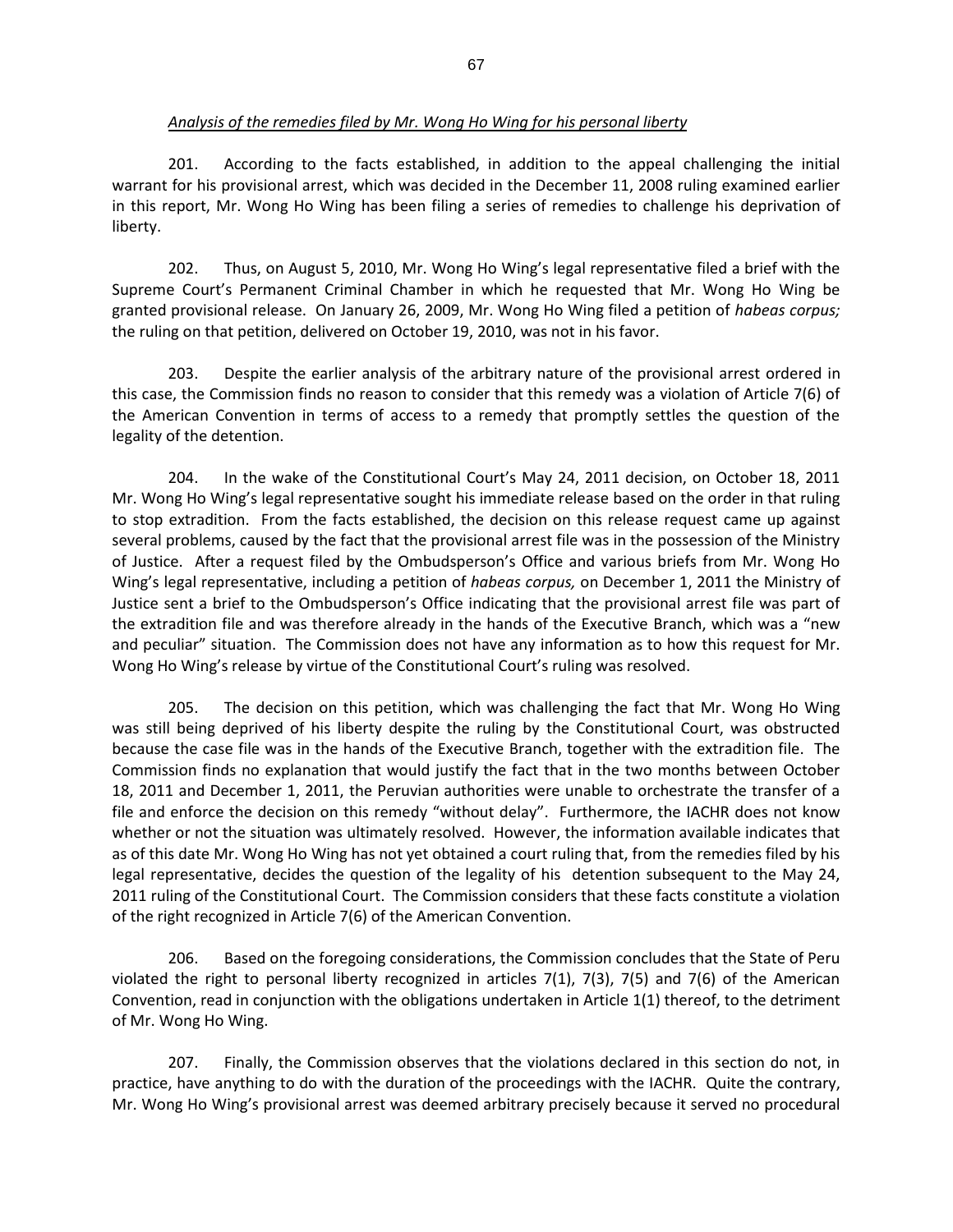purpose –which might have been a valid justification had case-specific reasons been cited. As for the duration of the provisional arrest, it was deemed excessive because, *inter alia,* it was one year and seven months before the extradition process was declared terminated pursuant to the Constitutional Court's May 24, 2011 decision. Finally, on the question of the effectiveness of the remedies, the Commission's analysis focused on the delay in deciding the remedies filed. The Commission must again make the point that the declared violations of the rights recognized in articles 7(3), 7(5) and 7(6) of the Convention have nothing to do with the proceedings before the Inter-American Commission, but rather the Peruvian State's failure to comply with the rules that apply where those provisions are concerned.

# **2. Rights to life, humane treatment and judicial protection (articles 4, 5 and 25 of the American Convention)**

### 208. The relevant parts of Article 4 of the American Convention read as follows:

- 1. Every person has the right to have his life respected. This right shall be protected by law and, in general, from the moment of conception. No one shall be arbitrarily deprived of his life.
- 2. In countries that have not abolished the death penalty, it may be imposed only for the most serious crimes and pursuant to a final judgment rendered by a competent court and in accordance with a law establishing such punishment, enacted prior to the commission of the crime. The application of such punishment shall not be extended to crimes to which it does not presently apply.
- 3. The death penalty shall not be reestablished in states that have abolished it.

(…)

# 209. The relevant parts of Article 5 of the American Convention provide that

1. Every person has the right to have his physical, mental, and moral integrity respected.

2. No one shall be subjected to torture or to cruel, inhuman, or degrading punishment or treatment. All persons deprived of their liberty shall be treated with respect for the inherent dignity of the human person.

### 210. The pertinent paragraph of Article 25 of the American Convention states that

2. The States Parties undertake:

(…)

c. to ensure that the competent authorities shall enforce such remedies when granted.

### 211. Article 1(1) of the American Convention reads as follows:

1. The States Parties to this Convention undertake to respect the rights and freedoms recognized herein and to ensure to all persons subject to their jurisdiction the free and full exercise of those rights and freedoms, without any discrimination for reasons of race, color, sex, language, religion, political or other opinion, national or social origin, economic status, birth, or any other social condition.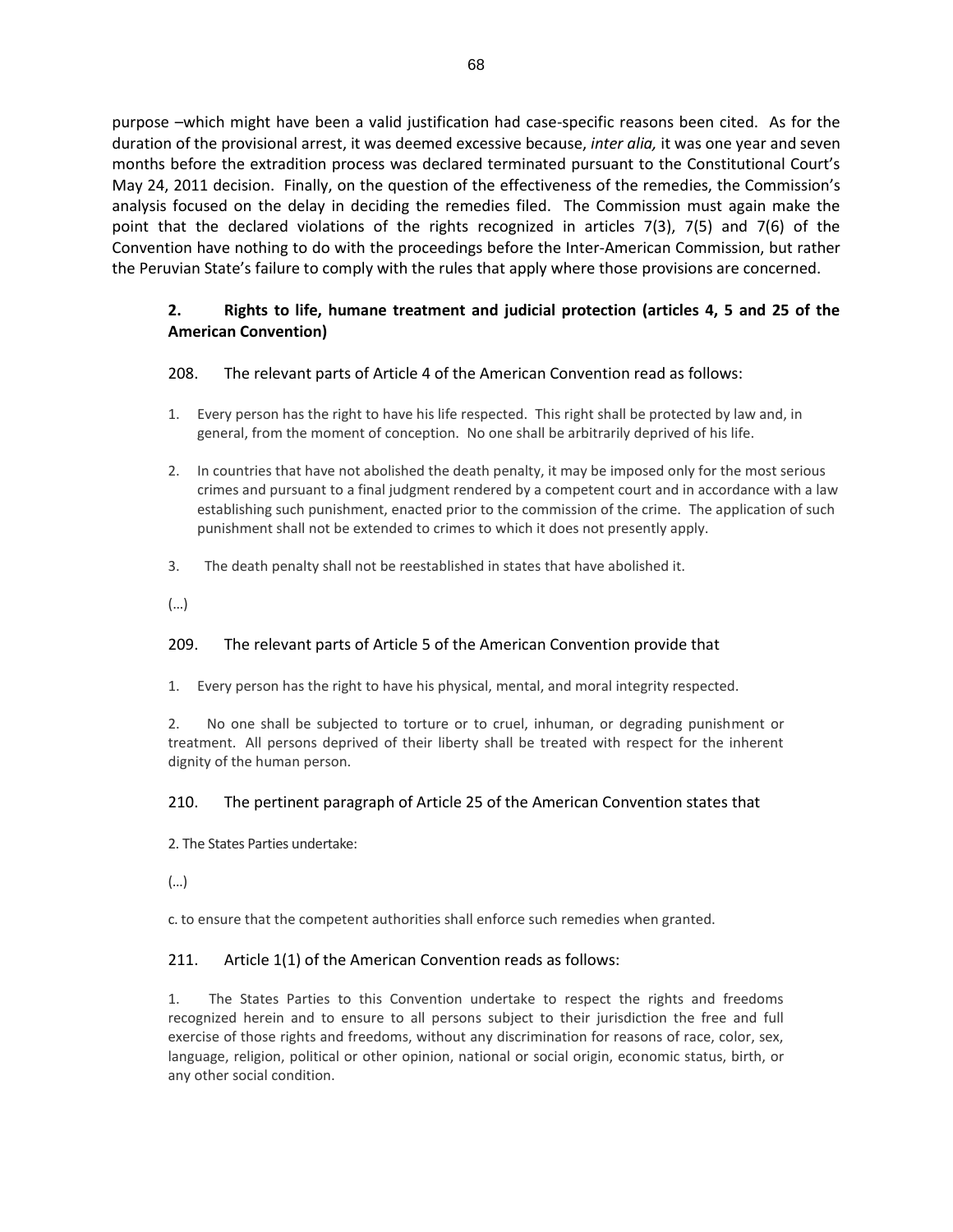212. The Inter-American Court has described the right to life as fundamental, because all other rights depend upon the observance of the right to life.<sup>189</sup> Because the right to life is so vital, "States have the obligation to ensure the creation of the conditions necessary so that this right may be fully enjoyed and exercised."<sup>190</sup> The Court has written that the Convention takes special care to protect the right to personal integrity by, *inter alia,* prohibiting torture and cruel, inhuman and degrading treatment and by stipulating that these rights may not be suspended in states of emergency."<sup>191</sup>

213. As for the two rights –the right to life and the right to personal integrity- the Court has written that their importance presumes that no person shall be deprived of his life arbitrarily (negative obligation), but also requires the States to take all necessary measures to protect and preserve them (positive obligation), in compliance with their general obligation under Article 1(1) of the Convention.<sup>192</sup>

214. As to what the general obligation to respect and ensure means in each specific case, the Court has written that the general obligation is a "function of the particular needs for protection of the subject of law, either owing to his personal situation or to the specific situation in which he finds himself."<sup>193</sup> In the respective section of this report, the Commission will examine the specific scope of the obligations to respect and ensure the rights to life and to humane treatment in the context of an extradition proceeding.

215. The Commission will examine the facts taken as established as a function of these provisions, in the following order: i) considerations concerning the death penalty, the principle of *nonrefoulement* and the attribution of responsibility to the States in extradition or deportation proceedings; ii) specific implications of receiving and weighing diplomatic or other assurances that the death penalty will not be enforced and torture or cruel, inhuman or degrading treatment will not be used, and iii) analysis of the facts of the instant case.

<sup>189</sup> I/A Court H.R., Case of Vera Vera v. Ecuador. Preliminary Objections, Merits, Reparations and Costs. Judgment of May 19, 2011, paragraph 39. Citing, Case of the "Street Children" (Villagrán Morales et al.) v. Guatemala. Merits. Judgment of November 19, 1999. Series C No. 63, Paragraph 144; Case of Zambrano Vélez et al. v. Ecuador. Merits, Reparations and Costs. Judgment of July 4, 2007. Series C No. 166, Paragraph 78, and Case of the Xákmok Kásek. Indigenous Community v. Paraguay, supra note 21, Paragraph 186.

<sup>&</sup>lt;sup>190</sup> /A Court H.R., Case of Vera Vera v. Ecuador. Preliminary Objections, Merits, Reparations and Costs. Judgment of May 19, 2011, paragraph 39. Citing, Case of the "Street Children" (Villagrán Morales et al.) v. Guatemala. Merits. Judgment of November 19, 1999. Series C No. 63, Paragraph 144; Case of González et al. (Cotton Field) v. Mexico, supra note 21, paragraph 245, and Case of the Xákmok Kásek. Indigenous Community v. Paraguay, supra note 21, Paragraph 187.

<sup>&</sup>lt;sup>191</sup> /A Court H.R., Case of Vera Vera v. Ecuador. Preliminary Objections, Merits, Reparations and Costs. Judgment of May 19, 2011, paragraph 40. Citing Articles 5 and 27 of the American Convention. See also, "Juvenile Re-education Institute" v. Paragraph. Preliminary Objections, Merits, Reparations and Costs. Judgment of September 2, 2004. Series C No. 112, Paragraph 157.

<sup>&</sup>lt;sup>192</sup> /A Court H.R., Case of Vera Vera v. Ecuador. Preliminary Objections, Merits, Reparations and Costs. Judgment of May 19, 2011, paragraph 41. Citing, Case of the "Street Children" (Villagrán Morales et al) v. Guatemala, supra note 29, paragraph 139; Case of González et al. (Cotton Field) v. Mexico, supra note 21, paragraph 245, and Case of the Xákmok Kásek Indigenous Community v. Paraguay, supra note 21, paragraph 187.

<sup>&</sup>lt;sup>193</sup> Cf. Case of the Pueblo Bello Massacre v. Colombia. . Merits, Reparations and Costs. Judgment of January 31, 2006. Series C No. 140, Paragraph 111; Case of González et al. ("Cotton Field") v. Mexico, supra note 21, paragraph 243, and Case of Vélez Loor v. Panama, supra note 3, paragraph 98.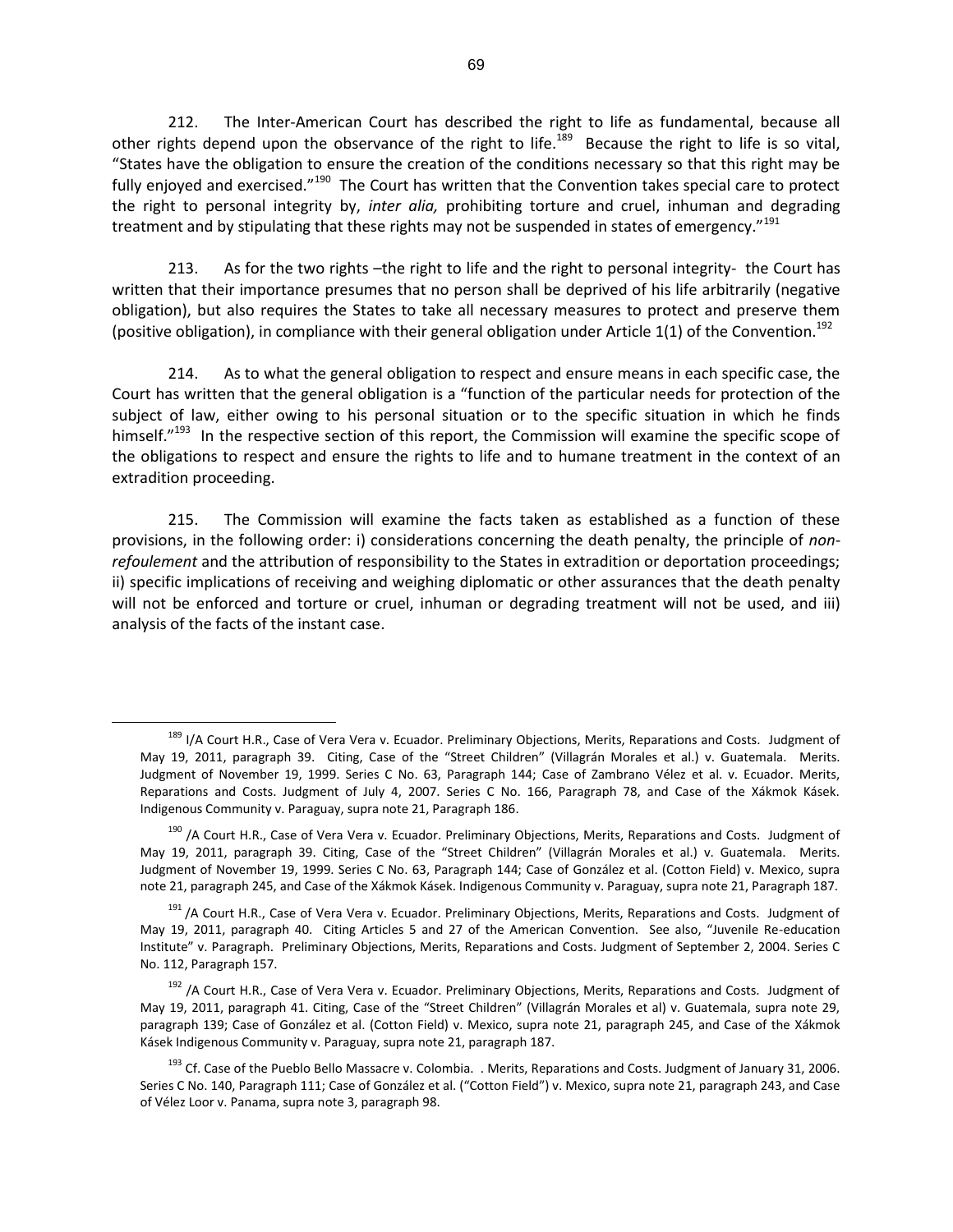# **2.1 Considerations concerning the death penalty, the principle of** *non-refoulement* **and the attribution of responsibility to the States in extradition or deportation proceedings**

216. The European Court, the Human Rights Committee, the Committee against Torture and other bodies have amassed considerable case law on the subject of the possible international responsibility of a State as a consequence of its conduct in an extradition process or any other process that involves the return of a person to another country. One group of cases concerns the application of the death penalty, precisely in the context of extradition requests. Another group of cases concerns the alleged risk of torture or cruel, inhuman and degrading treatment and the principle of *non-refoulement.*  The IACHR will now discuss the principles that these cases have engendered and that are relevant to the decision in the present matter, in which the petitioner has argued that the death penaltiyis a real risk, as is the use of torture or cruel, inhuman or degrading treatment.

## *Concerning the death penalty and the attribution of responsibility to States for a person's deportation or extradition*

217. On the question of the death penalty, the Commission must begin by pointing out that the American Convention does not prohibit the use of the death penalty in the States that still have it. However, it does establish a number of restrictions and express prohibitions where the death penalty is concerned.

218. For the last 15 years, the Commission has developed a clear approach to its treatment of cases involving application of the death penalty, which are subject to a higher standard of strict and more rigorous scrutiny. The Commission has written that cases involving the death penalty require more rigorous scrutiny because:

The right to life is widely-recognized as the supreme right of the human being, and the *conditio sine qua non* to the enjoyment of all other rights. The Commission therefore considers that it has an enhanced obligation to ensure that any deprivation of life which may occur through the application of the death penalty comply strictly with the requirements of the applicable inter-American human rights instruments, including the American Declaration. This "heightened scrutiny test" is consistent with the restrictive approach taken by other international human rights authorities to the imposition of the death penalty.<sup>194</sup>

219. For its part, the Inter-American Court has summarized the restrictions established in the American Convention as follows:

Thus, three types of limitations can be seen to be applicable to States Parties which have not abolished the death penalty. First, the imposition or application of this sanction is subject to certain procedural requirements whose compliance must be strictly observed and reviewed. Second, the application of the death penalty must be limited to the most serious common crimes not related to political offenses. Finally, certain considerations involving the person of the defendant, which may bar the imposition or application of the death penalty, must be taken into

<sup>&</sup>lt;sup>194</sup> IACHR, Report No 90/09, Case 12.644, Admissibility and Merits (Publication), Medellín, Ramírez Cárdenas and Leal García, Paragraph 122.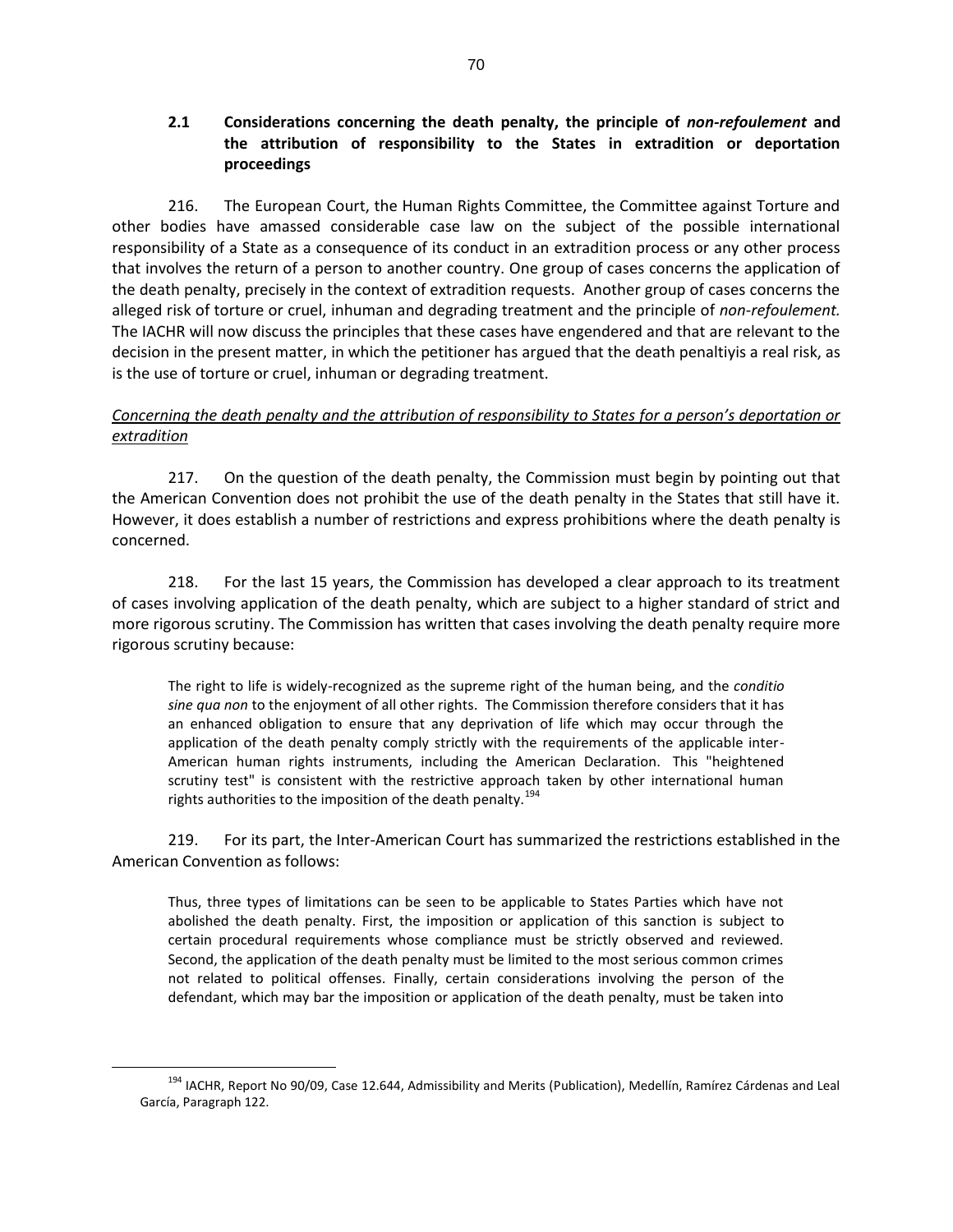account.<sup>195</sup>

 $\overline{a}$ 

220. In addition to these limitations, Article 4 of the American Convention provides for the gradual restriction of the death penalty where it states that in countries that have not abolished the death penalty, it shall not be extended to crimes to which it does not presently apply. In countries that have abolished it, the death penalty cannot be reinstated.

221. As for the international responsibility that might be engaged by subjecting a person to the risk of the death penalty through deportation or extradition, the Commission would point to the current thinking of the United Nations Human Rights Committee in its interpretation of Article 6 of the International Covenant on Civil and Political Rights. The language of the part of that article that is relevant to the case at hand is similar to the language of the American Convention.<sup>196</sup>

222. In 2003, in the case of *Roger Judge v. Canada,* the Human Rights Committee modified its previous case law on the subject, $197$  indicating that a review of its previous case law was warranted as the case involved the question of whether one of the most fundamental rights-the right to life- was violated. The Committee noted that there had been notable factual and legal developments and changes in international opinion in respect of the issue. In discussing the ten years that had passed since its previous jurisprudence on the subject, the Human Rights Committee wrote that

since that time there has been a broadening international consensus in favour of abolition of the death penalty, and in states which have retained the death penalty, a broadening consensus not to carry it out […] The Committee considers that the Covenant should be interpreted as a living instrument and the rights protected under it should be applied in context and in the light of present-day conditions.<sup>198</sup>

223. In that same case, the Committee wrote the following concerning Article 6 of the International Covenant on Civil and Political Rights:

States parties that have abolished the death penalty have an obligation under this paragraph to so protect in all circumstances.[…] For countries that *have* abolished the death penalty, there is an obligation not to expose a person to the real risk of its application. Thus, they may not remove, either by deportation or extradition, individuals from their jurisdiction if it may be

<sup>&</sup>lt;sup>195</sup> I/A Court H.R., Restrictions to the Death Penalty (Arts. 4(2) and 4(4) American Convention on Human Rights). Advisory Opinion OC-3/83, September 8, 1983. Series A No. 3, paragraph 55. e

<sup>&</sup>lt;sup>196</sup> See analysis of the text of Article 6 of the International Covenant on Civil and Political Rights in: Human Rights Committee. Case of Roger Judge v. Canada. Communication 829/1998. CCPR/C/78/D/829/1998 (2003). October 20, 2003. Paragraph 10.4.

<sup>&</sup>lt;sup>197</sup> See, for example, Human Rights Committee. Case of Kindler v. Canada. Here, the Human Rights Committee wrote that Article 6(2) of the Covenant did not prohibit the death penalty for the most serious crimes. The Committee's interpretation in that case was that "Canada itself did not impose the death penalty on Mr. Kindler, but extradited him to the United States, where he faced capital punishment. If Mr. Kindler had been exposed, through extradition from Canada, to a real risk of a violation of article 6, paragraph 2, in the United States, that would have entailed a violation by Canada of its obligations under article 6, paragraph 1." As for the guarantees, the Committee wrote that "the obligations arising under article 6, paragraph 1, did not require Canada to refuse the author's extradition" or to seek assurances, but rather that the requested State at least would consider seeking assurances.

<sup>&</sup>lt;sup>198</sup> Human Rights Committee, Case of Roger Judge v. Canada. Communication 829/1998. CCPR/C/78/D/829/1998 (2003). October 20, 2003. Para. 10.3.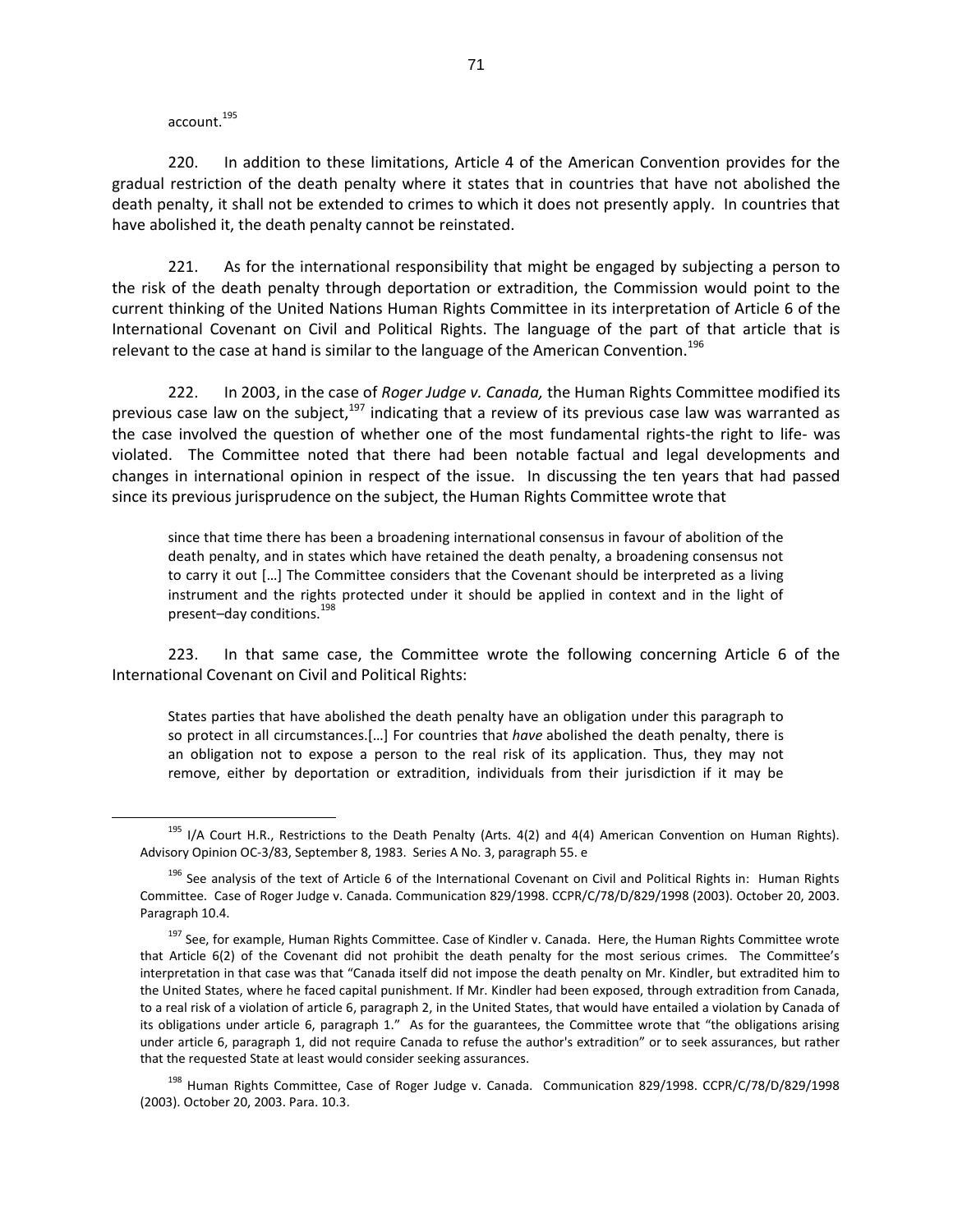reasonably anticipated that they will be sentenced to death, without ensuring that the death sentence would not be carried out.<sup>199</sup>

(…)

 $\overline{a}$ 

For these reasons, the Committee considers that Canada, as a State party which has abolished the death penalty, irrespective of whether it has not yet ratified the Second Optional Protocol to the Covenant Aiming at the Abolition of the Death Penalty, violated the author's right to life under article 6, paragraph 1, by deporting him to the United States, where he is under sentence of death, without ensuring that the death penalty would not be carried out. The Committee recognizes that Canada did not itself impose the death penalty on the author. But by deporting him to a country where he was under sentence of death, Canada established the crucial link in the causal chain that would make possible the execution of the author.<sup>200</sup>

224. Taking account of the underlying principles supporting this decision, the Commission finds that under Article 4 of the American Convention, States parties that have permanently abolished the death penalty can be held responsible for a violation of the right to life if they extradite a person to a country where he or she may face the death penalty, without first getting the necessary assurances that the death penalty will be neither imposed nor applied. The corollary here is that under Article 4 of the American Convention, States that have not permanently abolished the death penalty are obliged to ensure that the crimes for which the death penalty is applied are the most serious of crimes and that under no circumstance will the death penalty be applied in respect of crimes for which it has already been abolished. In any case, the death penalty may only be applied if all the procedural guarantees have been strictly observed.

225. In the case of Peru, the Commission notes that at the time Peruvian State ratified the American Convention in 1978, the 1933 Constitution was in force, Article 54 of which read as follows: "The death penalty shall be applied for the crime of treason and homicide, and for all those crimes for which the law prescribes capital punishment." Article 235 of the 1979 Constitution provided that: "Capital punishment does not exist except in the case of treason in the context of foreign war." The Constitution in force at the present time is the 1993 Constitution, Article 140 of which provides that: "The death penalty can only be applied for the crimes of treason in time of war and terrorism, under the laws and treaties binding upon Peru as a State Party." This clause of the Constitution notwithstanding, the Commission notes that under the legal provisions criminalizing treason and terrorism, the maximum penalty is life imprisonment and not the death penalty. The Commission notes, therefore, that it is not altogether clear whether the death penalty can be applied to anyone in the Peruvian State.

226. Nevertheless, the fact is that the crimes for which capital punishment is possible in Peru are not at issue in this case; more specifically, in the case of the crimes mentioned in the extradition request presented by the People's Republic of China, it is abundantly clear that the death penalty is not allowed for such crimes in Peru.

227. Hence, in the context of an extradition request, the Peruvian State has an obligation to refrain from taking measures incompatible with the obligations that the right to life imposes upon it,

<sup>&</sup>lt;sup>199</sup> Human Rights Committee, Case of Roger Judge v. Canada. Communication 829/1998. CCPR/C/78/D/829/1998 (2003). October 20, 2003, paragraph 10.4.

<sup>&</sup>lt;sup>200</sup> Human Rights Committee. Case of Judge v. Canada. Communication 829/1998. CCPR/C/78/D/829/1998 (2003). October 20, 2003. Paragraph 10.6.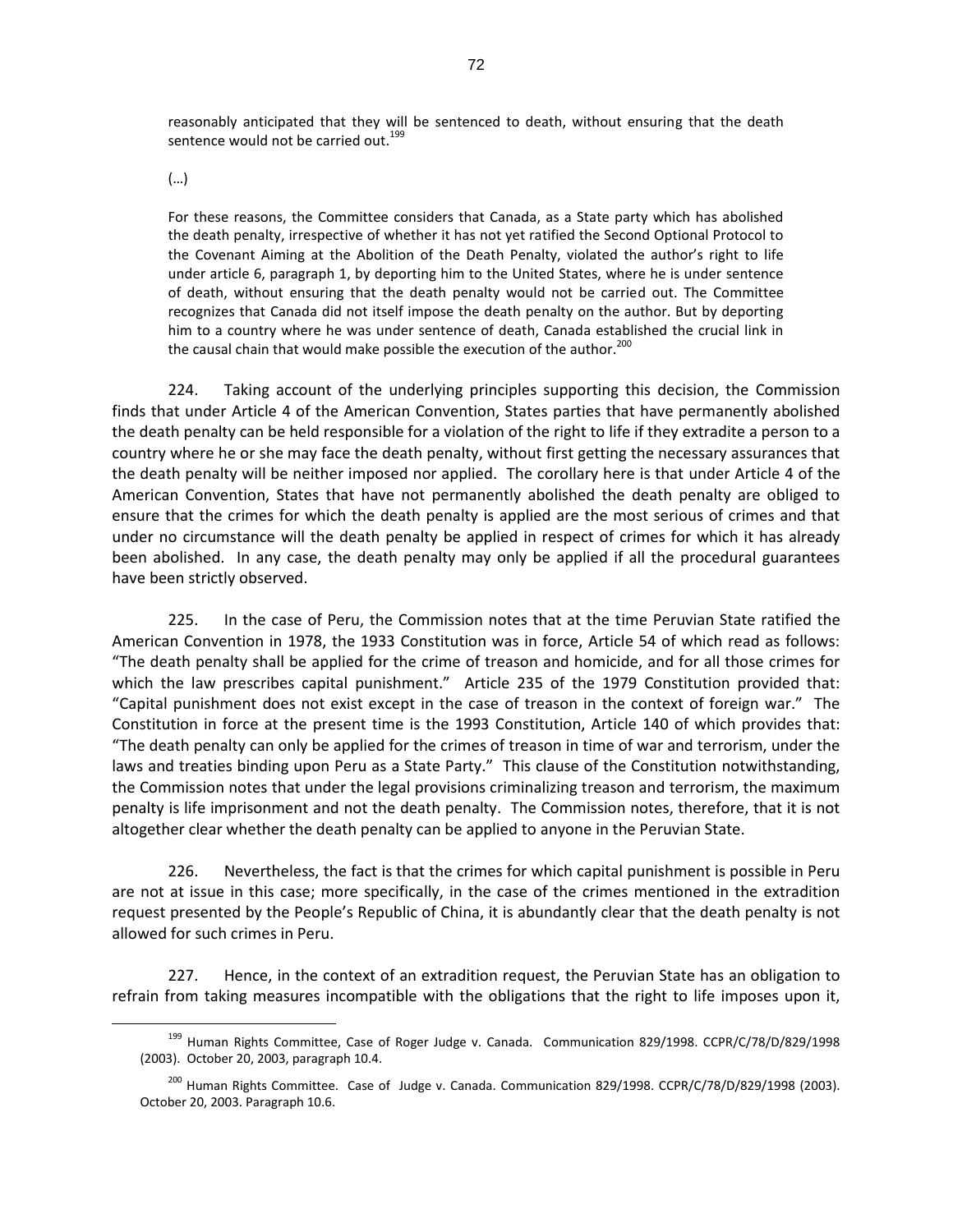obligations that also extend to foreign nationals within its jurisdiction. In the specific case of Peru, this obligation is even more evident not only because of the text of Article 4 of the American Convention as interpreted in the preceding paragraphs, but also as a consequence of its own extradition laws which expressly require assurances that the death penalty will not be applied (see s*upra.* Facts established. The laws on the subject of extradition in Peru, Article 517(3)(d) of the Code of Criminal Procedure).

*Concerning the risk of torture or cruel, inhuman or degrading treatment, the principle of nonrefoulement and the attribution of responsibility to States for a person's deportation or extradition* 

228. The petitioner indicated in his Communications that in China there is a risk of application of torture and inhumane and degrading treatment. The State did not respond to such argument.

229. The principle of *non-refoulement* is a far-reaching principle within the inter-American human rights system, under the provisions of the American Convention and the Inter-American Convention to Prevent and Punish Torture. In the American Convention, the principle of *nonrefoulement* is a corollary of the absolute ban on torture, established in Article 5; it is also provided for in Article 22(8), under which no person may be extradited if his or her right to life or personal integrity is in danger of being violated because of his or her race, nationality, religion, social status or political opinion. For its part, Article 13(4) of the Inter-American Convention to Prevent and Punish Torture expressly recognizes the principle of non-refoulement, where it provides that extradition shall not be granted nor shall the person sought be returned when there are grounds to believe that his life is in danger, that he will be subjected to torture or to cruel, inhuman or degrading treatment, or that he will be tried by special or ad hoc courts in the requesting State.

230. As it pertains to the instant case, the principle of *non-refoulement* based on the risk of torture or cruel, inhuman or degrading treatment is understood to be an absolute ban on the expulsion, return, extradition, or transfer, by whatever means, of a person to a country, whether or not it is said person's country of origin, where he or she may face such violations.

231. The interpretation by the United Nations Committee against Torture is that "the test of article 3 of the Convention is absolute. Whenever substantial grounds exist for believing that an individual would be in danger of being subjected to torture upon expulsion to another State, the State party is under obligation not to return the person concerned to that State. The nature of the activities in which the person concerned engaged cannot be a material consideration when making a determination under article 3 of the Convention,"<sup>201</sup> nor can his immigration status. Also, the principle of *nonrefoulement* refers not just to the country in which the person faces the risk of real danger of torture; it extends to any other country where he or she would face the real risk of being expelled or returned to the country in which he or she would be subjected to torture or in which he or she can be subjected to torture.<sup>202</sup>

<sup>201</sup> See, UN Committee Against Torture (CAT), Gorki Ernesto Tapia Paez v. Sweden, CAT/C/18/D/39/1996, 28 April 1997, Paragraph 14.5; and UN Committee Against Torture (CAT), Case of Seid Mortesa Aemei v Switzerland, 29 May 1997, Communication No 34/1995, CAT/C/18/D/34/199, Paragraph 9.8.

<sup>&</sup>lt;sup>202</sup> See, UN Committee Against Torture (CAT), Balabou Mutombo v. Switzerland, CAT/C/12/D/013/1993, 27 April 1994, paragraph 10.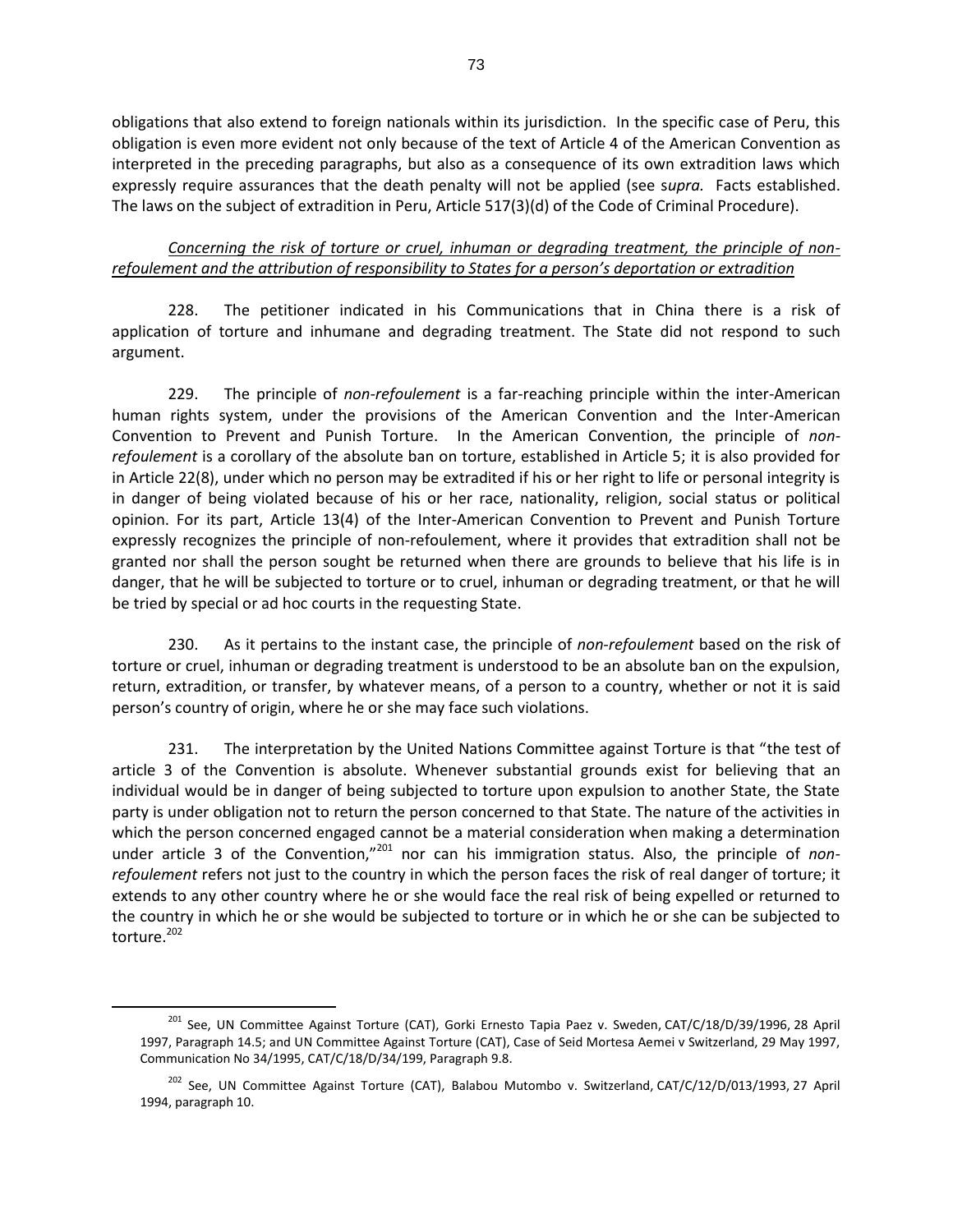232. The principle of *non-refoulement* because of the risk of torture or cruel, inhuman or degrading treatment has been explicitly recognized in human rights instruments, $^{203}$  and in interpretations of the scope of the obligations arising from the general ban on torture or cruel, inhuman or degrading treatment established in international instruments in terms analogous to Article 5 of the American Convention. The European Court and the Human Rights Committee have interpreted the prohibition of torture or cruel, inhuman or degrading treatment established in Article 3 of the European Convention on Human Rights and in Article 7 of the International Covenant on Civil and Political Rights as preventing the return of individuals who, if returned, would face a real risk of being subjected to torture or cruel, inhuman or degrading treatment.

233. As for the international responsibility engaged in such cases, either through extradition or deportation, in the case of *Garabayev v. Russia*, the European Court summarized its case law on the subject dating back to the case of *Soering v. the United Kingdom,* as follows:

It is the settled case-law of the Court that extradition by a Contracting State may give rise to an issue under Article 3, and hence engage the responsibility of that State under the Convention, where substantial grounds have been shown for believing that the person in question would, if extradited, face a real risk of being subjected to treatment contrary to Article 3 in the receiving country. The establishment of such responsibility inevitably involves an assessment of conditions in the requesting country against the standards of Article 3 of the Convention. Nonetheless, there is no question of adjudicating on or establishing the responsibility of the receiving country, whether under general international law, under the Convention or otherwise. In so far as any liability under the Convention is or may be incurred, it is liability incurred by the extraditing Contracting State by reason of its having taken action which has as a direct consequence the exposure of an individual to proscribed ill-treatment (see *Soering v. the United Kingdom*, judgment of 7 July 1989, Series A no. 161, pp. 35-36, §§ 89-91; *Vilvarajah and Others v. the United Kingdom*, 30 October 1991, Series A no. 215, p. 36, § 107; and *H.L.R. v. France*, 29 April 1997, *Reports* 1997-III, p. 758, § 37).<sup>204</sup>.

In determining whether it has been shown that the applicant runs a real risk, if expelled, of suffering treatment proscribed by Article 3, the Court will assess the issue in the light of all the material placed before it, or, if necessary, material obtained *proprio motu*. The Court must be satisfied that the assessment made by the authorities of the Contracting State is adequate and sufficiently supported by domestic materials as well as by materials originating from other, reliable and objective sources. The existence of the risk must be assessed primarily with reference to those facts which were known or ought to have been known to the Contracting State at the time of the expulsion (see *Vilvarajah and Others v. the United Kingdom*, cited above, p. 36, § 107). $^{205}$ 

234. The European Court, therefore, wrote that in line with its case-law, the Court needs to establish whether there existed a real risk of ill-treatment in case of extradition and whether this risk

<sup>&</sup>lt;sup>203</sup> See, Convention against Torture and Other Cruel, Inhuman or Degrading Treatment or Punishment, Article 3; Inter-American Convention to Prevent and Punish Torture, Article 13, fourth paragraph.

<sup>&</sup>lt;sup>204</sup> European Court of Human Rights. Case of Garabayev v. Russia. Application No. 38411/02. Judgment of June 7, 2007. Final January 30, 2008. Para. 73.

<sup>&</sup>lt;sup>205</sup> European Court of Human Rights. Case of Garabayev v. Russia. Application No. 38411/02. Judgment of June 7, 2007. Final January 30, 2008. Para. 74.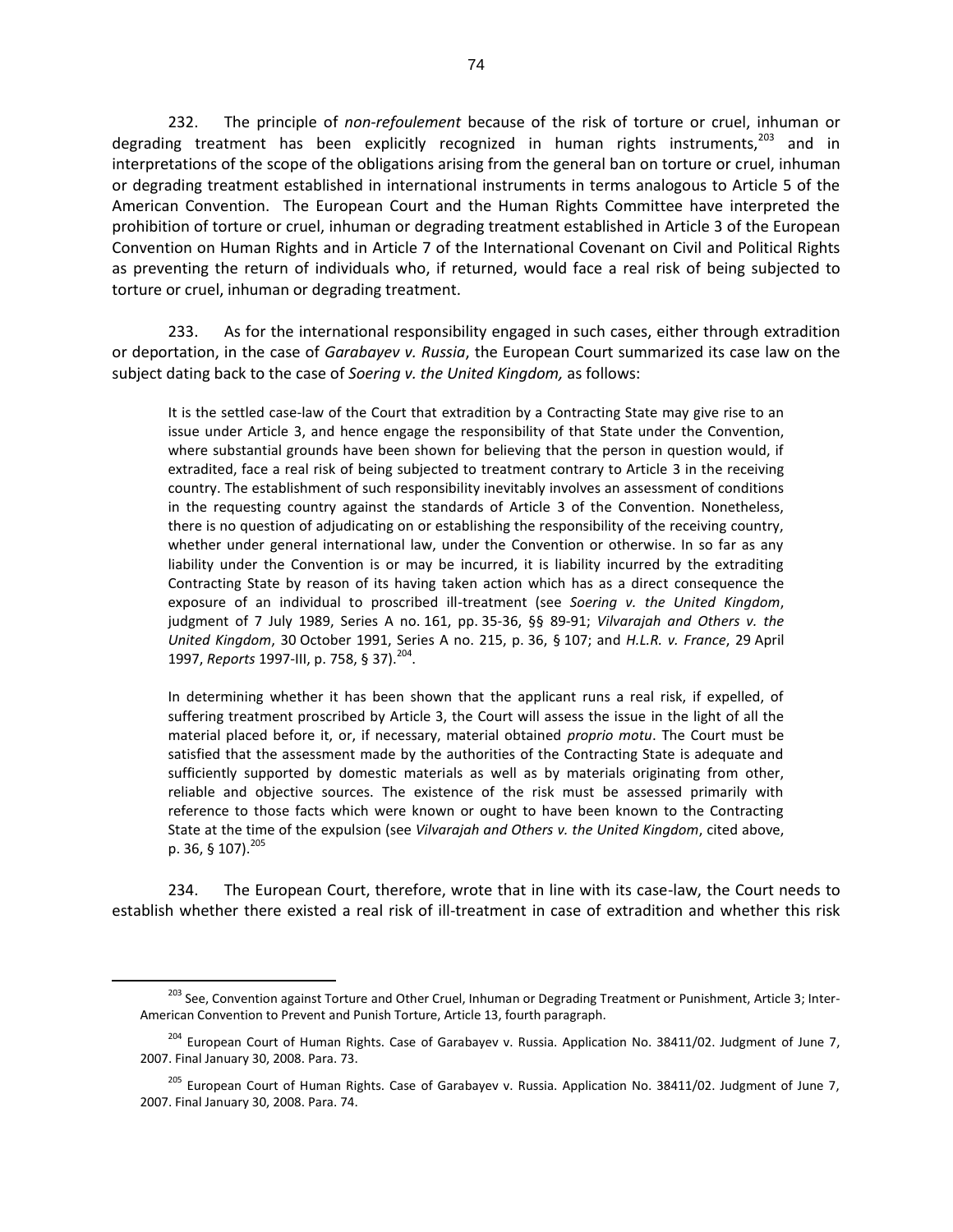was assessed prior to taking the decision on extradition, with reference to the facts which were known or ought to have been known at the time of the extradition.<sup>206</sup>

235. Summarizing, in this section, the Commission establishes that the absolute prohibition against torture and other cruel, inhuman or degrading treatment, stipulated in Article 5 of the American Convention, means that a State's international responsibility may be engaged if it returns a persons under its jurisdiction, whether by deportation or extradition, to a country where there is a real risk that he or she may suffer torture or cruel, inhuman or degrading treatment. The specific obligations that emanate from this principle will be itemized in the following chapter of this report. Because of the nature and analysis of the guarantees given by the People's Republic of China in the present case, they are a key part of the discussion concerning the Peruvian State's possible responsibility. The following are the main principles established by the European Court's case law on this subject.

## **2.2 Specific implications of receiving and weighing diplomatic or other assurances that the death penalty will not be enforced and torture or cruel, inhuman or degrading treatment will not be used**

236. There are no precedents in the inter-American sphere that specifically concern the receiving and weighing of diplomatic or other assurances that the death penalty, torture or cruel, inhuman or degrading treatment will not be applied. The European Court has ample case law on this subject, both regarding the assurances on non-enforcement of the death penalty and regarding assurances that acts of torture or cruel, inhuman or degrading treatment will not be committed.

237. The Inter-American Commission understands that the various types of assurances may differ in terms of their features, or the elements used to measure the adequacy of those assurances may vary, because it is one thing to give assurances regarding a practice that is legal in the State requesting extradition (the death penalty), but another thing to give assurances with respect to a practice that is prohibited by international consensus and that is not legal in the requesting State (torture or cruel, inhuman or degrading treatment).

238. This distinction was drawn by the Supreme Court of Canada in the case of *Manickavasagam Suresh v. The Minister of Citizenship and Immigration and the Attorney General of Canada* in the following terms:

A distinction may be drawn between assurances given by a state that it will not apply the death penalty (through a legal process) and assurances by a state that it will not resort to torture (an illegal process). We would signal the difficulty in relying too heavily on assurances by a state that it will refrain from torture in the future when it has engaged in illegal torture or allowed others to do so on its territory in the past. This difficulty becomes acute in cases where torture is inflicted not only with the collusion but through the impotence of the state in controlling the behaviour of its officials. Hence the need to distinguish between assurances regarding the death penalty and assurances regarding torture. The former are easier to monitor and generally more reliable than the latter.<sup>207</sup>

<sup>&</sup>lt;sup>206</sup> European Court of Human Rights. Case of Garabayev v. Russia. Application No. 38411/02. Judgment of June 7, 2007. Final January 3x0, 2008. Para. 77 and 79. Quoting. Case of Mamatkulov and Askarov v. Turkey, nos. 46827/99 and 46951/99, 67-69, ECHR 2005-I.

<sup>&</sup>lt;sup>207</sup> Supreme Court of Canada. Manickavasagam Suresh v. The Minister of Citizenship and Immigration and the Attorney General of Canada (Suresh v. Canada), 2002, SCC 1. File No. 27790, January 11, 2002. Para. 124.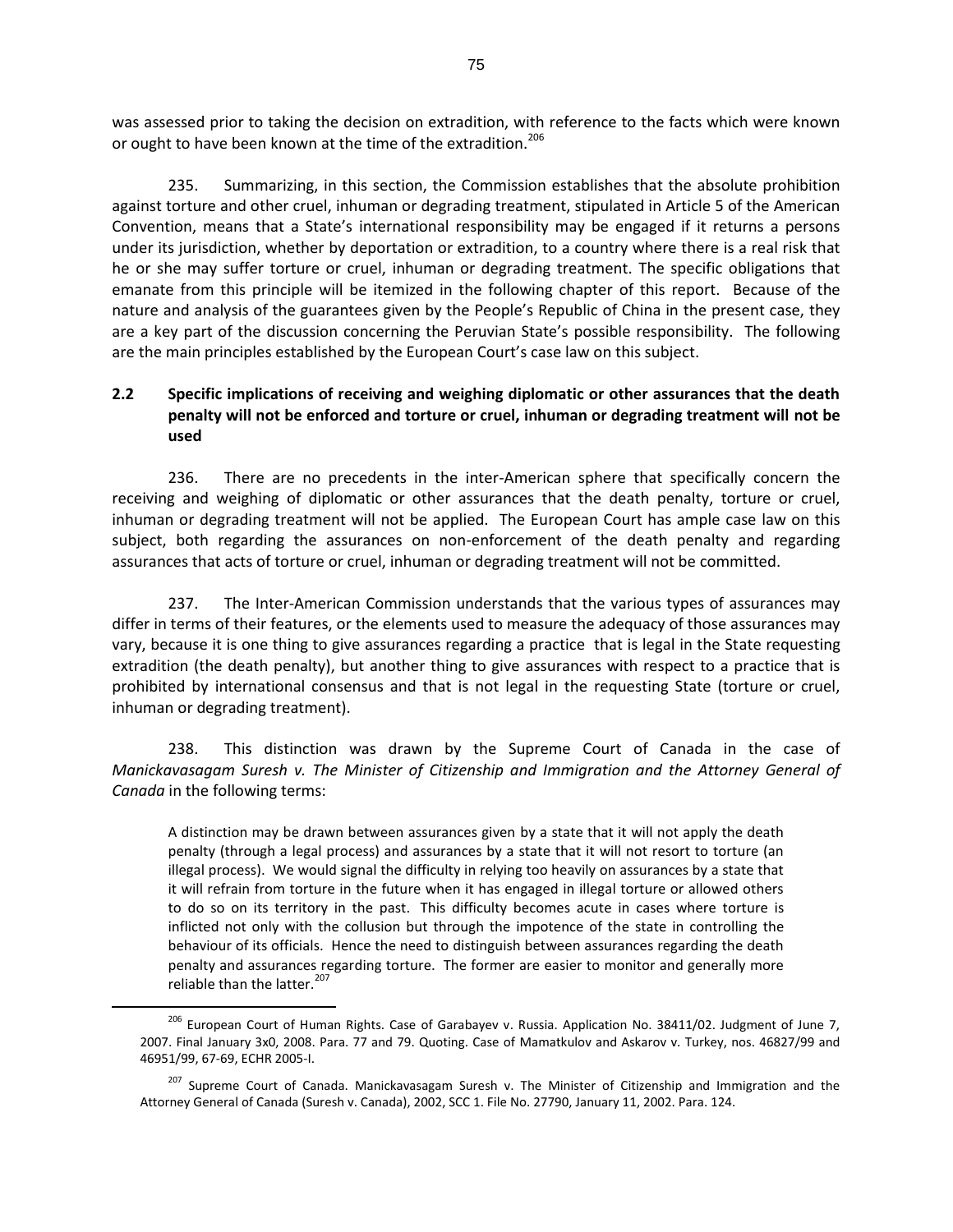239. The Commission agrees, in principle, with this distinction. However, the distinction notwithstanding, the assurances that the death penalty will not be applied must still be analyzed on a case-by-case basis and must meet certain specific criteria to be deemed reliable. In cases such as the one at hand, in which arguments have been made concerning the use of summary, secret and arbitrary execution, with no access to information or any real prospects of monitoring in the requesting State, and on the use of torture and cruel, inhuman and degrading treatment, the Commission is of the view that the analysis done must take account of the standards that other international courts and bodies have established as being relevant in such cases. Those standards are summarized below.

240. On the issue of the assurances that the death penalty will not be applied, in the case of *Harkins and Edwards v. the United Kingdom,* the European Court reiterated the standard which holds that the diplomatic assurances must be clear, sufficient and unequivocal to remove any threat that the petitioners might be sentenced to death if extradited. The European Court declared this particular case inadmissible because it found that the assurances given by the United States met those requirements. The European Court wrote that the United States has a long history of respect for democracy, human rights and the rule of law.<sup>208</sup> In the words of the European Court, in this case, citing *Ahmad and others v*. *United Kingdom:* 

the Court recalls its finding in *Ahmad and others v. the United Kingdom* […] that, in extradition matters, Diplomatic Notes are a standard means for the requesting State to provide any assurances which the requested State considers necessary for its consent to extradition. In *Ahmad and others*, the Court also recognised that, in international relations, Diplomatic Notes carry a presumption of good faith and that, in extradition cases, it was appropriate that that presumption be applied to a requesting State which has a long history of respect for democracy, human rights and the rule of law, and which has longstanding extradition arrangements with Contracting States.<sup>209</sup> The Court also recalls the particular importance it has previously attached to prosecutorial assurances in respect of the death penalty.<sup>210</sup>.

For these reasons, the Court considers that the assurances provided by the Government of the United States, the prosecution in Florida and Judge  $(...)$  are clear and unequivocal. $^{211}$ 

241. The question of diplomatic or other assurances has been addressed at greater length in cases related to the non-application of torture or cruel, inhuman or degrading treatment. Thus, while in *Saadi v. Italy,* the European Court did not delve into the issue of diplomatic assurances, it did address issues related to the determination of the risk as the first step in analysis, the burden of proof in this regard, and a case-by-case determination. The European Court also established important guidelines for evaluating the situation in a country, including the type of evidence to be considered.

<sup>&</sup>lt;sup>208</sup> European Court of Human Rights. Harkins and Edwards v. the United Kingdom. Judgment 17 January 2012.

<sup>&</sup>lt;sup>209</sup> European Court of Human Rights. Harkins and Edwards v. the United Kingdom. Judgment 17 January 2012, paragraph 85.

<sup>&</sup>lt;sup>210</sup> European Court of Human Rights. Harkins and Edwards v. United Kingdom. Judgment 17 January 2012. Para 85. Citing (Nivette v. France (dec.), no. 44190/08, 14 December 2000).

<sup>&</sup>lt;sup>211</sup> European Court of Human Rights. Harkins and Edwards v. the United Kingdom. Judgment 17 January 2012. Para 86.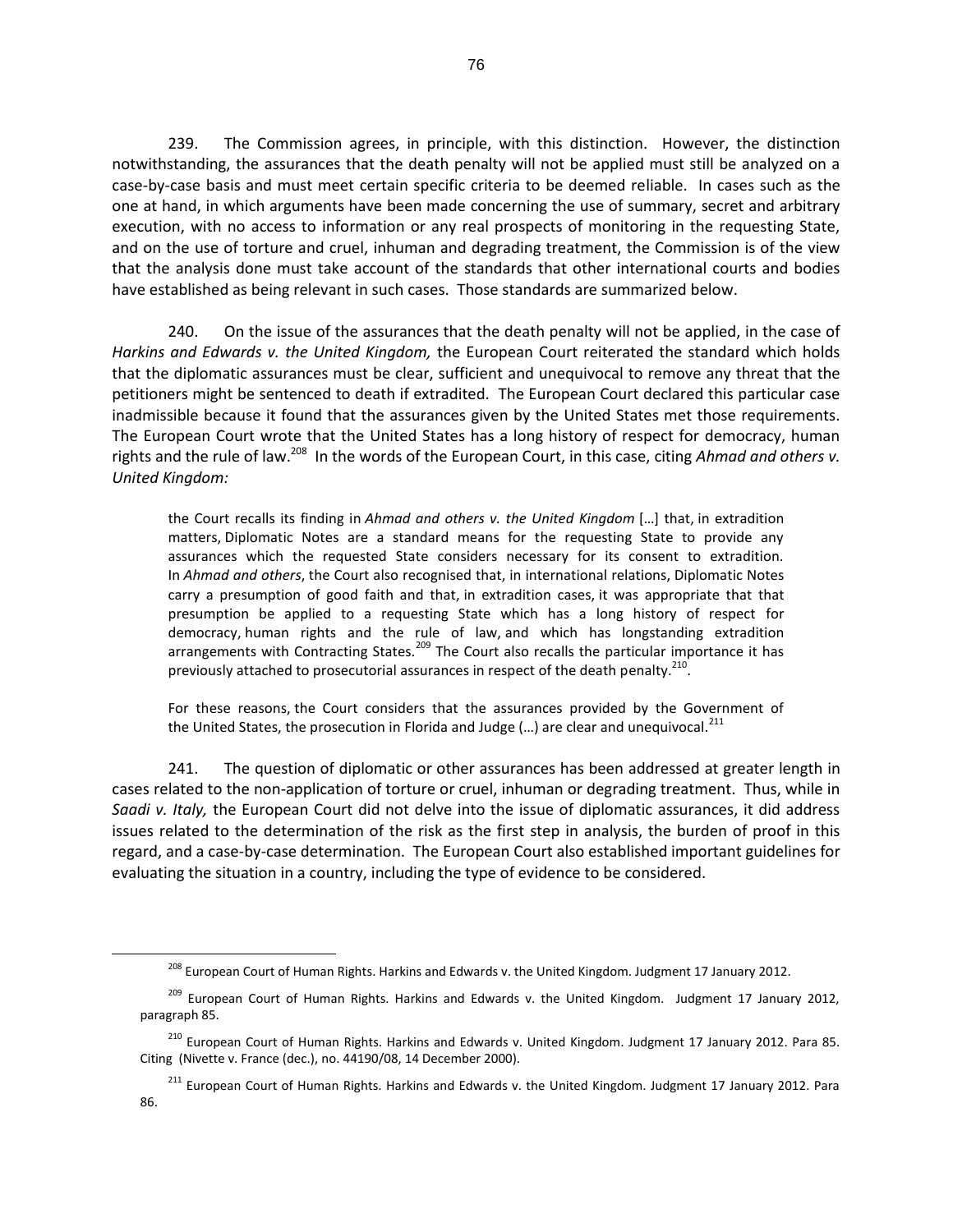242. Thus, in this case the European Court wrote that "[i]t is in principle for the applicant to adduce evidence capable of proving that there are substantial grounds for believing that, if the measure complained of were to be implemented, he would be exposed to a real risk of being subjected to treatment contrary to Article 3.<sup>212</sup> Where such evidence is adduced, it is for the Government to dispel any doubts about it. $^{213}$ 

243. With specific reference to the situation in the receiving State, the European Court, citing its precedent in *Vilvarajah and Others vs. the United Kingdom*, wrote that "in order to determine whether there is a risk of ill-treatment, the Court must examine the foreseeable consequences of sending the applicant to the receiving country, bearing in mind the general situation there and his personal circumstances (see *Vilvarajah and Others*, cited above, § 108 *in fine*)." 214 As for the documentation that is relevant in making this determination, in *Saadi v. Italy* the European Court summarized its findings in earlier cases, as follows:

(…) as regards the general situation in a particular country, the Court has often attached importance to the information contained in recent reports from independent international human rights protection associations such as Amnesty International, or governmental sources, including the US Department of State (see, for example, *Chahal*, cited above, §§ 99-100; *Müslim v. Turkey*, no. 053566/99, § 67, 26 April 2005;*Said v. the Netherlands*, no.2345.02, § 54, ECHR 2005-VI; and *Al-Moayad v. Germany* (dec.), no. 35865/03, §§ 65-66, 20 February 2007). At the same time, it has held that the mere possibility of ill-treatment on account of an unsettled situation in the receiving country does not in itself give rise to a breach of Article 3 (see *Vilvarajah and Others*, cited above, § 111, and *Fatgan Katani and Others v. Germany* (dec.), no. 67679/01, 31 May 2001) and that, where the sources available to it describe a general situation, an applicant's specific allegations in a particular case require corroboration by other evidence (see *Mamatkulov and Askarov*, cited above, § 73, and *Müslim*, cited above, § 68).<sup>215</sup>

244. As regards the time when the assessment must be done to determine whether or not a real risk exists, in *Chahal v. the United Kingdom* and *Venkadajalasarma v. the Netherlands* the European Court held that "the existence of the risk must be assessed primarily with reference to those facts which were known or ought to have been known to the Contracting State at the time of the expulsion." However, if [the individual] has not yet been expelled, the relevant time was that of the proceedings before the Court.<sup>216</sup> In *Mamatkulo and Askaro v. Turkey,* the Court wrote that "[t]his situation typically arises when deportation or extradition is delayed as a result of an indication by the Court of an interim measure under Rule 39 of the Rules of Court. Such an indication means more often than not that the Court does not yet have before it all the relevant evidence it requires to determine whether there is a real risk of treatment proscribed by Article 3 in the country of destination." <sup>217</sup> Therefore, while it is true that historical facts are of interest to the extent that they shed light on the current situation or the manner in which that situation is likely unfolding, the present circumstances are decisive.

<sup>&</sup>lt;sup>212</sup> European Court of Human Rights. Saadi v. Italy. 28 February 2008. Para 129. Citing N. v Finlandia, no. 38885/02, § 167, 26 July 2005.

<sup>&</sup>lt;sup>213</sup> European Court of Human Rights. Saadi v. Italy. 28 February 2008. Para 129.

<sup>&</sup>lt;sup>214</sup> European Court of Human Rights. Saadi v. Italy. 28 February 2008. Para 130.

<sup>&</sup>lt;sup>215</sup> European Court of Human Rights. Saadi v. Italy. 28 February 2008. Para 131.

<sup>&</sup>lt;sup>216</sup> European Court of Human Rights. Chahal v. the United Kindgdom. Paragraphs 85 and 86; and Venkadajalasarma vs. The Netherlands. 17 February 2004. Para. 63

<sup>&</sup>lt;sup>217</sup> European Court of Human Rights. Matatkulov and Askarov v. Turkey. Para. 69.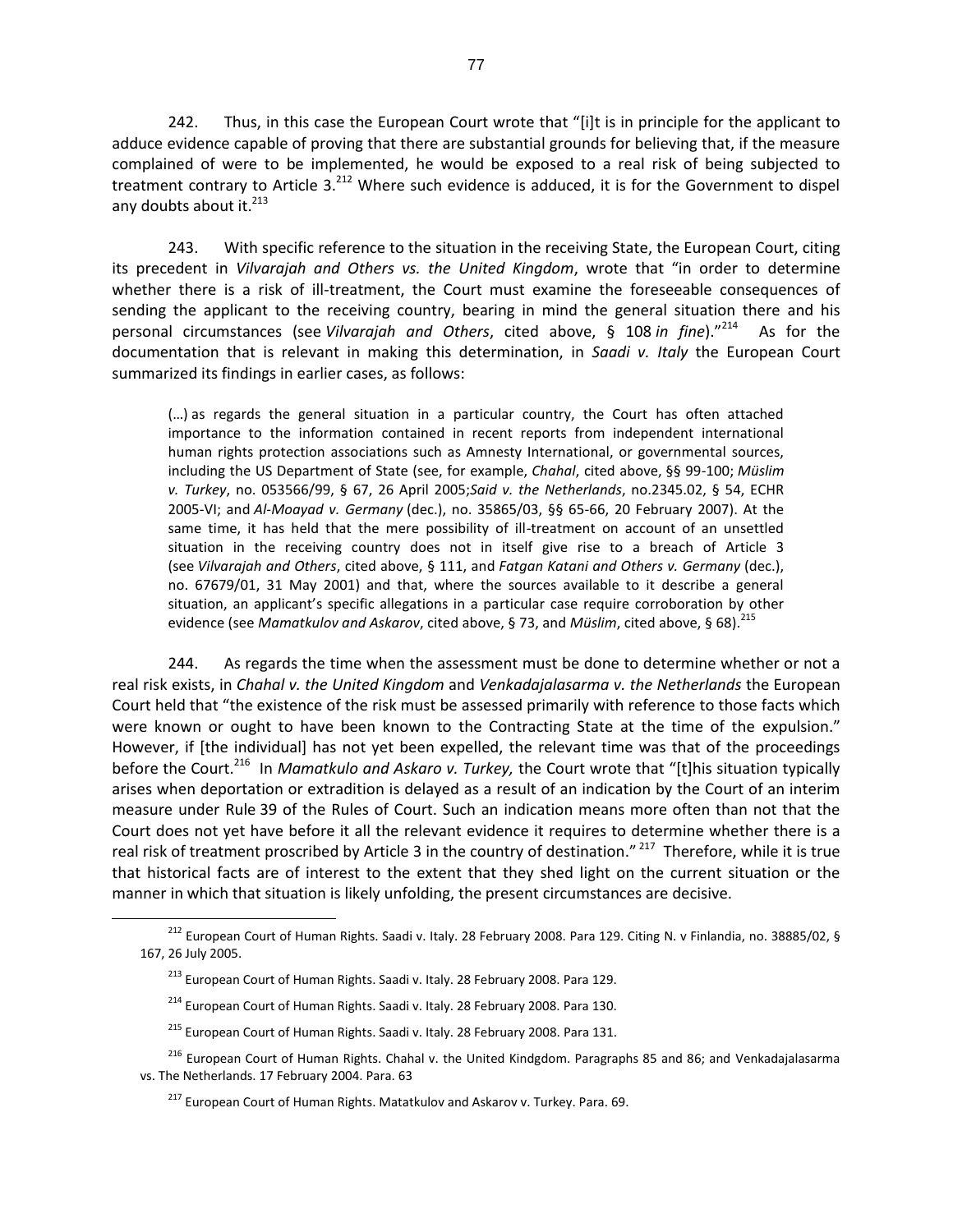245. As previously noted, in *Saadi v. Italy,* the European Court did not elaborate on how the diplomatic assurances should be assessed, as it has in so many other cases cited below. In *Saadi v. Italy*, the Court repeated what it had said in Chahal v. the United Kingdom, to the effect that what has to be examined is whether such assurances provide, "in their practical application, a sufficient guarantee."<sup>218</sup> The basic point that the European Court established in this case is that "[t]he weight to be given to assurances from the receiving State depends, in each case, on the circumstances prevailing at the material time." 219

246. Therefore, the risk in the receiving or requesting State must be assessed, including the scope and practical application of the assurances offered, on a case-by-case basis.

247. The European Court has held that in determining what the practical application of the assurances will be and the weight they should be assigned, the first question that has to be answered is whether the general human rights situation in the receiving State precludes the acceptance of assurances, no matter what the circumstances. However, only in exceptional cases can the general situation in a country be the only reason for refusing to assign any weight to the assurances offered.<sup>220</sup>

248. The analysis that the European Court usually does is based on two main elements: the quality of the assurances offered and the determination of whether, given the practices in the receiving State, those assurances can be deemed reliable. This Court has taken up a considerable number of cases that have enabled it to develop a series of factors that are relevant when examining these two main elements. The European Court recently summarized those factors in *Othman (Abu Qatada) v. the*  United Kingdom.<sup>221</sup> Of the factors cited, the Commission would single out the following, with their respective case history:

- (i) Whether the terms of the assurances have been disclosed to the Court.<sup>222</sup>
- (ii) Whether the assurances are specific or are general and vague.<sup>223</sup>

 $\overline{a}$ 

(iii) Who has given the assurances and whether that person can bind the receiving State.  $^{224}$ 

<sup>218</sup> European Court of Human Rights. Saadi v. Italy. 28 February 2008. Para 148. Citing Chahal v. the United Kingdom. Para. 105.

<sup>219</sup> European Court of Human Rights. Saadi v. Italy. 28 February 2008. Para 148. Citing Chahal v. the United Kingdom. Para. 105.

 $220$  European Court of Human Rights. Gaforov v. Russia. Application no. 25404/09, para. 138, 21 October 2010; Sultanov v. Russia, Application no. 15303/09, para. 73, 4 November 2010; Yuldashev v. Russia No. 1248/09, para. 85, 8 July 2010.

<sup>221</sup> ECHR. Case of Othman (Abu Qatada) v. The United Kingdom. Application no. 8139/09. Judgment of 17 January 2012. Final 9 May 2012. Para. 189.

 $222$  ECHR. Ryabikin v. Russia, no. 8320/04, p. 119, 19 June 2008); Case of Muminov v. Russia, no. 42502/06, p. 97, 11 December 2008). Cited in: ECHR. Case of Othman (Abu Qatada) v. The United Kingdom. Application no. 8139/09. Judgment of 17 January 2012. Final 9 May 2012. Para. 189.

<sup>223</sup> ECHR. Klein v. Russia, no. 24268/08, p. 55, 1 April 2010; Khaydarov v. Russia, no. 21055/09, P. 111, 20 May 2010. Cited in: ECHR. Case of Othman (Abu Qatada) v. The United Kingdom. Application no. 8139/09. Judgment of 17 January 2012. Final 9 May 2012. Para. 189.

<sup>224</sup> ECHR. Shamayev and Others v. Georgia and Russia, no. 36378/02, p. 344); Abu Salem v. Portugal, no. 26844/04, 9 May 2006; Garayev v. Azerbaijan, no. 53688/08, p. 74, 10 June 2010; Baysakov and Others v. Ukraine, no. 54131/08, p. 51, 18 February 2010; Soldatenko v. Ukraine, no. 2440/07, p. 73, 23 October 2008. Cited in ECHR. Case of Othman (Abu Qatada) v. The United Kingdom. Application no. 8139/09. Judgment of 17 January 2012. Final 9 May 2012. Para. 189.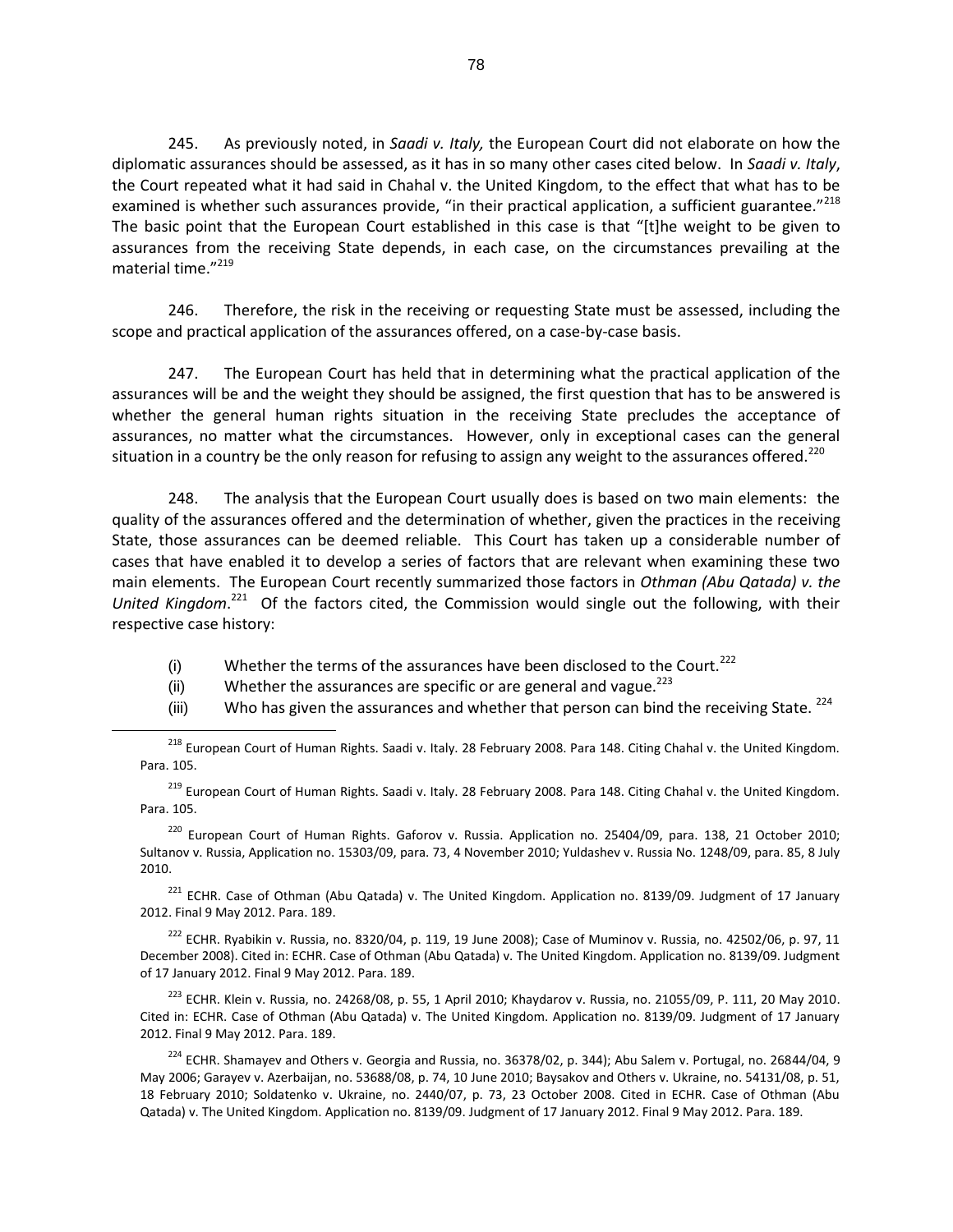- (iv) If the assurances have been issued by the central government of the receiving State, whether local authorities can be expected to abide by them.<sup>225</sup>
- (v) Whether the assurances concern treatment which is legal or illegal in the receiving State. $226$
- (vi) Whether they have been given by a Contracting State. $^{227}$
- (vii) The length and strength of bilateral relations between the sending and receiving States, including the receiving State's record in abiding by similar assurances.<sup>228</sup>
- (viii) Whether compliance with the assurances can be objectively verified through diplomatic or other monitoring mechanisms, including providing unfettered access to the applicant's lawyers.<sup>229</sup>
- (ix) Whether there is an effective system of protection against torture in the receiving State, including whether it is willing to cooperate with international monitoring mechanisms (including international human rights NGOs), and whether it is willing to investigate allegations of torture and to punish those responsible.<sup>230</sup>
- (x) Whether the reliability of the assurances has been examined by the domestic courts of the sending/Contracting State.<sup>231</sup>

249. As for the consideration given to context and the weight that must be assigned to it even if assurances have been offered, in *Agiza v. Sweden* the United Nations Committee against Torture wrote that the rendition of the petitioner from Sweden upon the written assurances presented by the Egyptian Government representative was in violation of Article 3 of the Convention against Torture and Other Cruel, Inhuman or Degrading Treatment or Punishment. The assurances in that case stated that the petitioner would not be subjected to torture or any other inhuman treatment, that he would not be sentenced to death or executed, and that the Swedish Embassy could monitor his trial and visit him before and after his conviction. Nevertheless, the Committee learned that the Swedish authorities knew or should have known the risk of torture facing the petitioner in Egypt. The Committee pointed out that "[t]he procurement of diplomatic assurances, which, moreover, provided no mechanism for their enforcement, did not suffice to protect against this manifest risk."<sup>232</sup>

 $^{229}$  ECHR. Chentiev and Ibragimov v. Slovakia, nos. 21022/08 and 51946/08, 14 September 2010; Gasayev v. Spain (no. 48514/06, 17 February 2009). Cited in. ECHR. Case of Othman (Abu Qatada) v. The United Kingdom. Application no. 8139/09. Judgment of 17 January 2012. Final 9 May 2012. Para. 189.

<sup>230</sup> ECHR. Koktysh v. Ukraine, no. 43707/07, p. 63, 10 December 2009). Cited in. ECHR. Case of Othman (Abu Qatada) v. The United Kingdom. Application no. 8139/09. Judgment of 17 January 2012. Final 9 May 2012. Para. 189.

<sup>231</sup> ECHR. Al-Moayad v. Germany, no. 35865/03, p. 66-69, 20 February 2007. Cited in. ECHR. Case of Othman (Abu Qatada) v. The United Kingdom. Application no. 8139/09. Judgment of 17 January 2012. Final 9 May 2012. Para. 189.

<sup>&</sup>lt;sup>225</sup> ECHR. Chahal v. the United Kingtom. p. 105-107. Cited in. ECHR. Case of Othman (Abu Qatada) v. The United Kingdom. Application no. 8139/09. Judgment of 17 January 2012. Final 9 May 2012. Para. 189.

<sup>&</sup>lt;sup>226</sup> ECHR. Cipriani v. Italy, no. 221142/07, 30 March 2010; Youb Saoudi v. Spain, no. 22871/06, 18 September 2006; Ismaili v. Germany, no. 58128/00, 15 March 2001; Nivette v. France, no. 44190/98. Cited in. ECHR. Case of Othman (Abu Qatada) v. The United Kingdom. Application no. 8139/09. Judgment of 17 January 2012. Final 9 May 2012. Para. 189.

<sup>&</sup>lt;sup>227</sup> ECHR. Chentiev and Ibragimov v. Slovakia, nos. 21022/08 and 51946/08, 14 September 2010; Gasayev v. Spain (no. 48514/06, 17 February 2009). Cited in. ECHR. Case of Othman (Abu Qatada) v. The United Kingdom. Application no. 8139/09. Judgment of 17 January 2012. Final 9 May 2012. Para. 189.

 $^{228}$  ECHR. Babar Ahmad and Others, p. 107 and 108; Al-Moayad v. Germany, no. 35865/03, p. 68, 20 February 2007. Cited in. ECHR. Case of Othman (Abu Qatada) v. The United Kingdom. Application no. 8139/09. Judgment of 17 January 2012. Final 9 May 2012. Para. 189.

 $232$  Committee against Torture, Algiza v. Sweden, paragraph 13.4.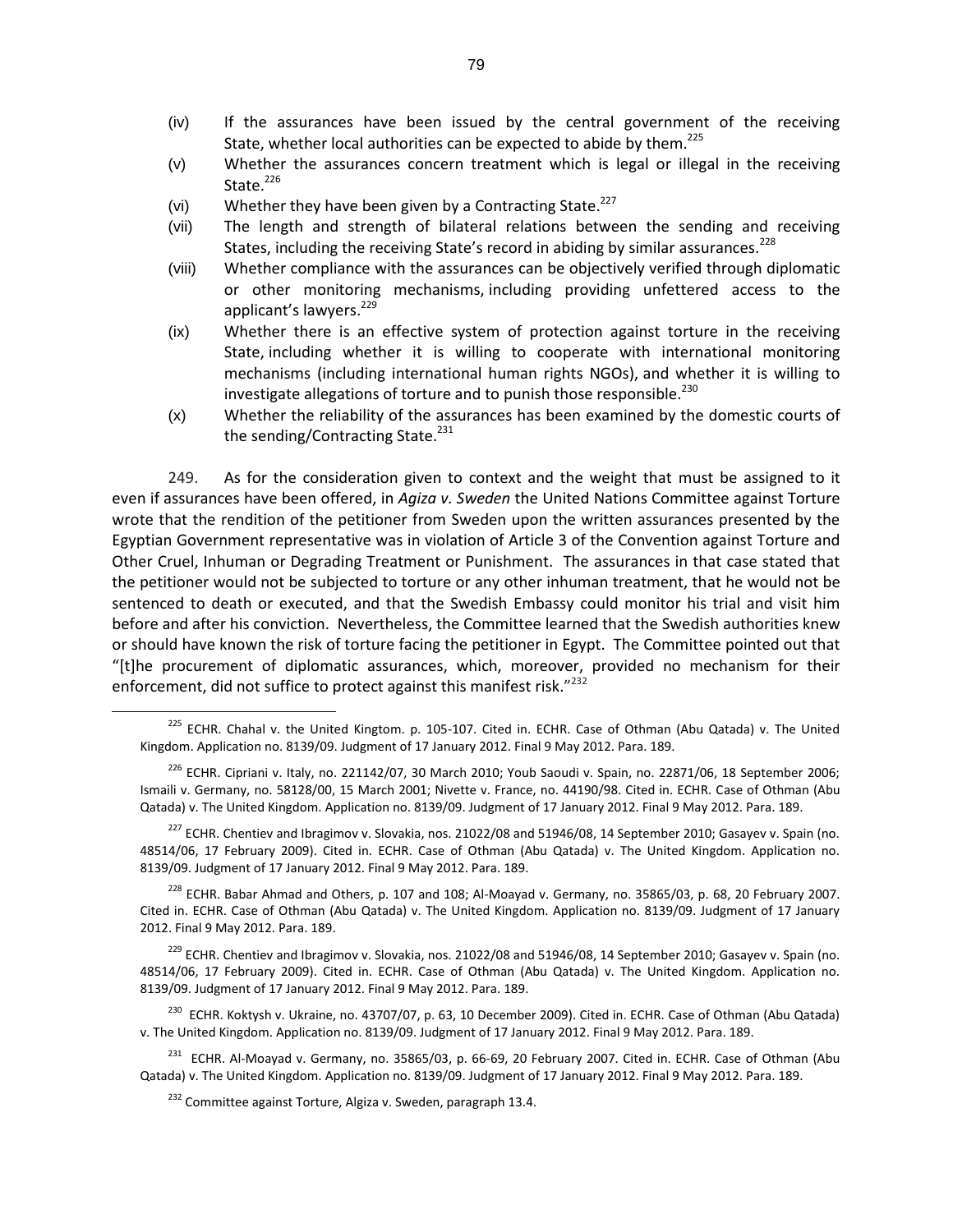250. Comparative law offers important precedents regarding the assessment of diplomatic assurances. Thus, for example in the case of *Manickavasagam Suresh v. The Minister of Citizenship and Immigration and the Attorney General of Canada*, previously cited, the Canadian Supreme Court wrote the following:

In evaluating assurances by a foreign government, the Minister may also wish to take into account the human rights record of the government giving the assurances, the government's record in complying with its assurances, and the capacity of the government to fulfill the assurances, particularly where there is doubt about the government's ability to control its security forces.  $(...)^{233}$ 

The Minister must provide written reasons for her decision. These reasons must articulate and rationally sustain a finding that there are no substantial grounds to believe that the individual (…) will be subjected to torture, execution or other cruel or unusual treatment, so long as the person under consideration has raised those arguments. (…) In addition, the reasons must also emanate from the person making the decision, in this case the Minister, rather than take the form of advice or suggestion...<sup>234</sup>

251. These standards regarding the characteristics, scope and content of the diplomatic or other assurances to ensure that the death penalty or torture or cruel, inhuman or degrading treatment will be neither imposed nor applied are the framework that must be used to determine whether a State complied with its obligation to request assurances and then properly assess those assurances for their sufficiency, clarity and reliability. In that analysis, it will have to examine, in addition to the State's assurances, the conduct of the State under whose jurisdiction the person sought in the request is found and then assess those assurances. This analysis will be done in the following chapter, based on the facts that the Commission has deemed established in this case.

### **2.3 Analysis of the facts of the case**

 $\overline{a}$ 

252. Under articles 514 and 515 of Peru's Code of Criminal Procedure, which build upon Article 37 of the Constitution, the final decision on extradition is taken by the government in a supreme resolution issued with the agreement of the Council of Ministers following a report by an official commission chaired by the Ministry of Justice and composed of the Minister of Foreign Affairs. The Government's decision will require the involvement of the Criminal Chamber of the Supreme Court, which will issue an advisory resolution. When the Criminal Chamber of the Supreme Court issues an advisory resolution counseling against extradition, the Government must comply. If, however, the advisory resolution is favorable to extradition, the Government is free to decide whether or not to grant extradition.

253. The Commission notes first that irrespective of how a State chooses to regulate extradition –whether it be by a court decision and left to the discretion of the Executive Branch, with or without the involvement of the Judicial Branch- the relevant factor for purposes of international responsibility is that extradition is an action taken by a State that can affect rights established in the

<sup>&</sup>lt;sup>233</sup> Supreme Court of Canada. Manickavasagam Suresh v. The Minister of Citizenship and Immigration and the Attorney General of Canada (Suresh v. Canada), 2002, SCC 1. File No. 27790, January 11, 2002. Para. 125.

<sup>&</sup>lt;sup>234</sup> Supreme Court of Canada. Manickavasagam Suresh v. The Minister of Citizenship and Immigration and the Attorney General of Canada (Suresh v. Canada), 2002, SCC 1. File No. 27790, January 11, 2002. Para. 126.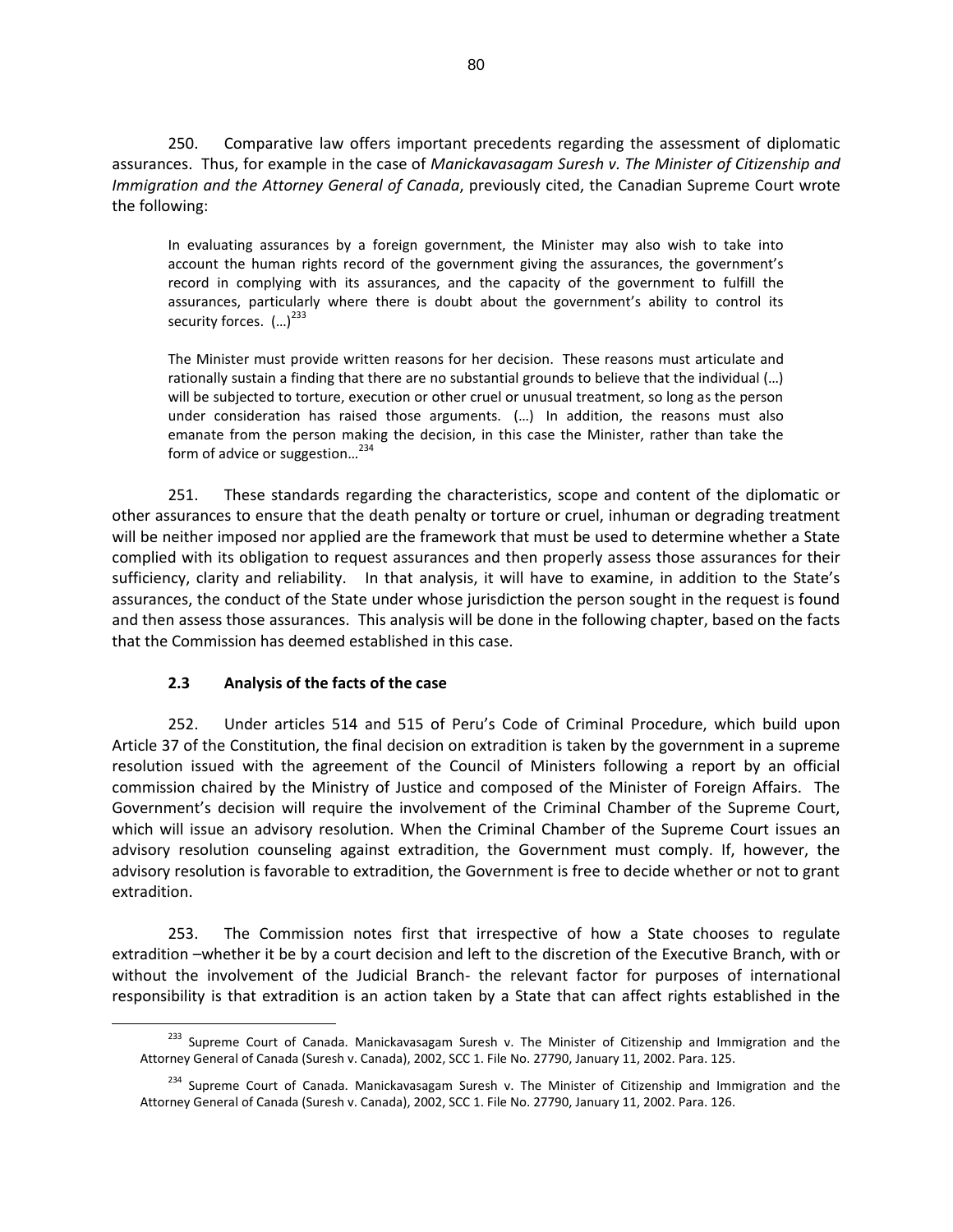American Convention, specifically the rights to life and to humane treatment. Therefore, no matter what the domestic laws provide, international human rights law establishes the minimum safeguards that States must guarantee to ensure extradition does not create situations in which the exercise of those rights is in peril. All those safeguards were described in the preceding sections.

254. The obligation to demand assurances that the death penalty will not be enforced derives not just from the American Convention, as a corollary to the duty to guarantee the right to life in the terms described above, but also from Peru's own domestic laws, whose extradition regulations make those assurances mandatory.

255. Thus, while Article 1 of the Bilateral Extradition Treaty between Peru and the People's Republic of China establishes the obligation to extradite, Article 5 of that treaty states that "[e]xtradition shall only be carried out if it is not contrary to the requested Contracting Party's system of laws."

256. Article 516 of the Peruvian Code of Criminal Procedure provides that "]t]he granting of extradition is conditional on the existence of guarantees of the fair administration of justice." Specifically, Article 517(3) of that Code establishes the conditions under which extradition shall not be ordered; subparagraph (d) states the following: "The crime for which extradition is sought carries the death penalty in the requesting State and the latter does not give assurances that the death penalty will not be applied."

257. As for the documentation that, under Peru's domestic laws and the bilateral extradition treaty, must accompany the request for extradition, Article 518 of the Peruvian Code of Criminal Procedure provides that an extradition request must contain "(a) (…) the crime (under which) the punishable act is classified in law. (…) (d) The text of the criminal and procedural laws relevant to the case, as provided in the preceding paragraph (…)." Article 7 (d) of the Bilateral Extradition Treaty between Peru and the People's Republic of China lists among the "required documentation" the "texts of the legal provisions pertaining to criminal jurisdiction, the crime and the sentence that the crime can carry." Subparagraph 3 of that article provides that "[t]he extradition request and its supporting documents (…) shall have their translations into the language of the requested Contracting Party attached."

258. From the foregoing it follows that under its own domestic laws, the Peruvian State had an obligation to demand sufficient assurances of proper administration of justice, and assurances that the death penalty would not be applied. Under Peru's own domestic laws, the extradition request had to meet a number of minimum requirements. It was vital that the Peruvian State demand strict compliance with these requirements because of the need to observe the laws in extradition processes, and also because a number of these requirements concern the information and documentation needed to properly weigh the assurances offered by the requesting State.

259. Given the evolution of the events in this case, particularly the various advisory resolutions issued and habeas corpus rulings delivered, the Commission will now do its analysis based on the above standards and as a function of the obligation to provide judicial protection and comply with court rulings. The analysis will be in three sections: (i) analysis of the state authorities' actions between the time the extradition request was filed in November 2008 and issuance of the first advisory resolution on January 20, 2009; (ii) analysis of the state authorities' actions between the time the first petition of *habeas corpus* was filed and the second advisory resolution was issued on January 27, 2010;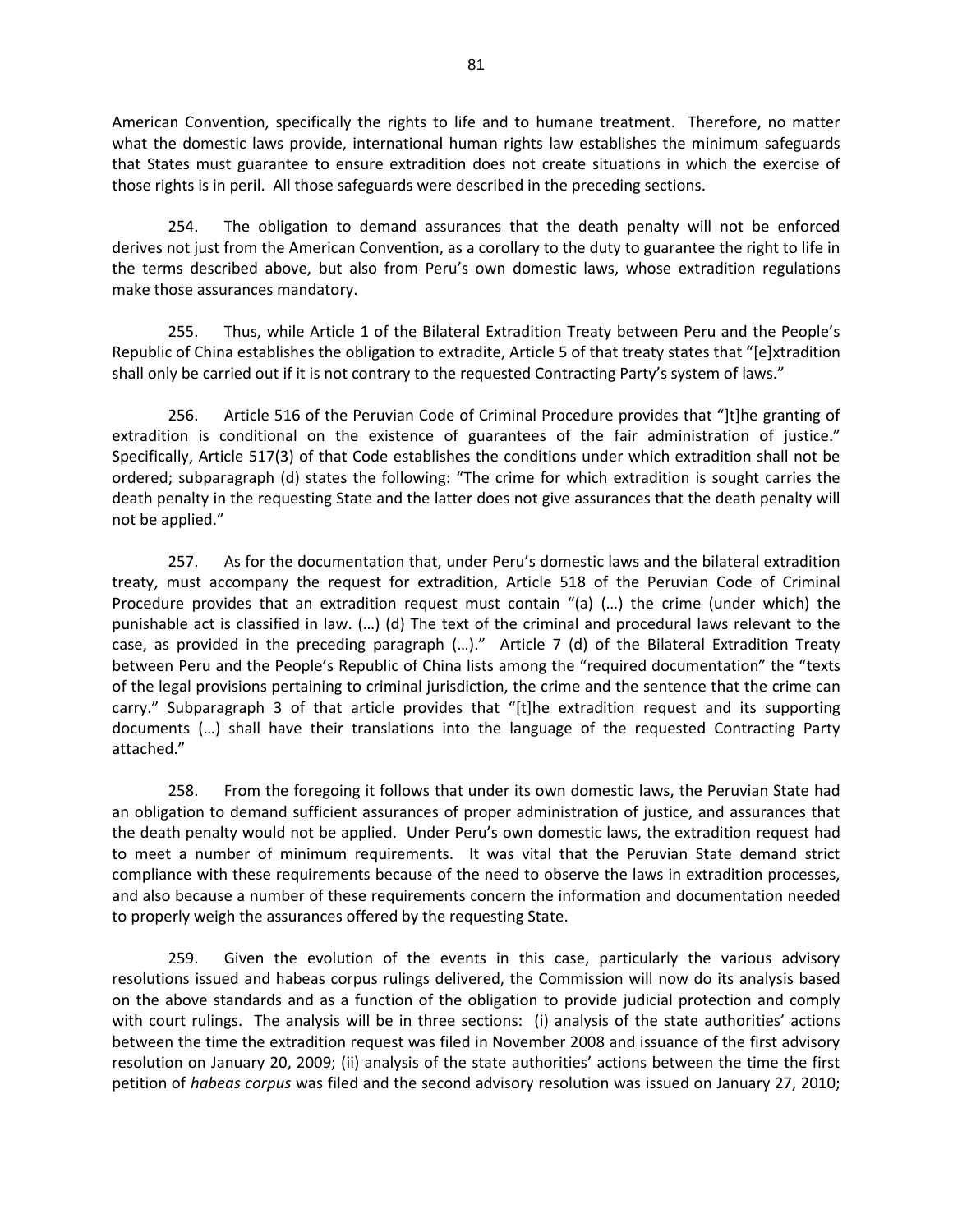and (iii) analysis of the state authorities' actions between the time the Constitutional Court delivered its May 24, 2011 ruling and its noncompliance to this day.

### **2.3.1 Analysis of the state authorities' actions between the time the extradition request was filed in November 2008 and issuance of the first advisory resolution on January 20, 2009**

260. Since the day he gave his statement on October 28, 2008 –the day following his arrest-Mr. Wong Ho Wing has claimed that in his country he might face the death penalty and therefore asks to be tried in Peru. On November 3 and 14, 2008, a request was received seeking extradition for the crimes of crimes of smuggling, customs tax evasion and bribery; the extradition request indicated which articles of the Criminal Code of the People's Republic of China had allegedly been violated, which were articles 153, 154, 191, 389 and 390. As observed in the section on facts established, the Spanish translation of these provisions was not only poor, but also made a clear and unequivocal understanding of the law difficult.

261. Apart from the translation problems, the legal provisions were not set out in order and were incomplete. This is an important consideration in this analysis, since only the full text would reveal whether these violations carried the death penalty. It was the People's Republic of China that failed to provide the full text. Thus, the transcription of Article 153 of the Code of Criminal Procedure indicated that the crime of smuggling carried a sentence of more than ten years or life imprisonment; it added that in very serious cases, Article 151(4) of the Code of Criminal Procedure would apply. As was later discovered in the inter-American proceedings on this case, this paragraph allows for the possibility of imposing the death penalty. However, this particular provision was not among those that accompanied the extradition request.

262. The Peruvian State processed the extradition request without demanding a clear and complete copy of the applicable provisions, an essential step to ensure that the death penalty would not be applied. It is worth noting that under Article 518 of the Peruvian Code of Criminal Procedure and the Bilateral Extradition Treaty, Peru had a certain period of time in which to ask the requesting State to correct or complete the extradition request and the documentation. However, the Peruvian authorities did not do this.

263. Apart from the applicable laws, at that point in time no specific assurances were demanded that the death penalty would not be applied. Without any assurances, and despite the indicia that the request was incomplete and riddled with translation problems, the internal extradition process moved forward; on January 20, 2009, the Criminal Chamber of the Supreme Court issued an advisory resolution in which it indicated that the request met Peru's legal requirements. The analysis focused on the purely formal requirements of the Bilateral Treaty and on the question of the similarity of legal provisions. The advisory resolution made no reference to the fact that the documentation provided was incomplete or to the fact that no assurances had been offered. Indeed, nowhere in the resolution is any reference made to the possibility that the death penalty might be applied.

264. The Commission observes that even if only in an advisory capacity, judicial oversight of proceedings of this type is essential to ensure compliance with the State's legal, constitutional and international obligations. In the case of the Peruvian State, the Criminal Chamber of the Supreme Court had a significant role to play in determining whether all laws were being observed; if its opinion in an extradition case was not in favor of extradition, that opinion was binding on the Executive Branch.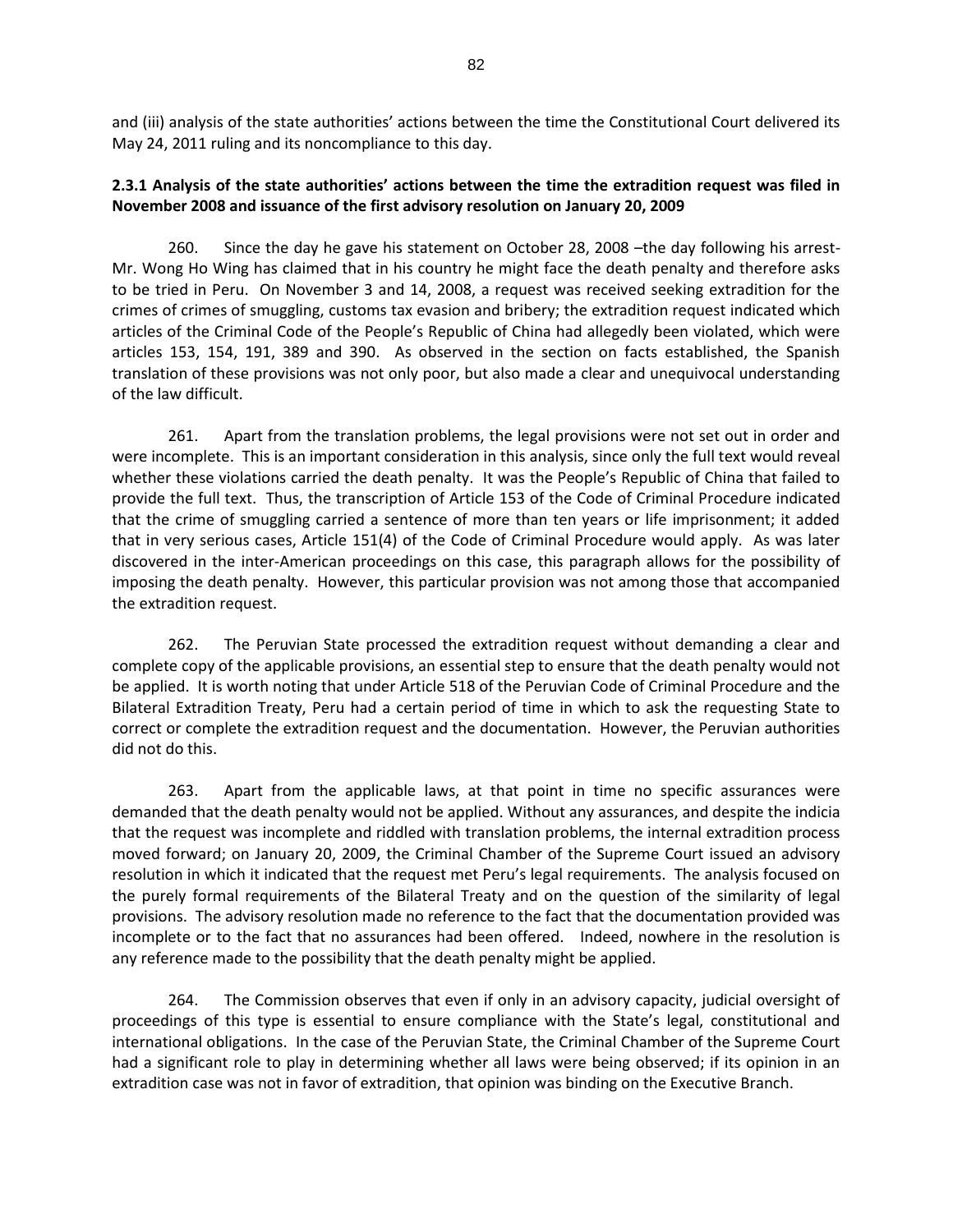265. From the observations made thus far, it is clear that from the time the Peruvian State received the extradition request to the time when the Supreme Court issued its advisory resolution on January 20, 2009, the Peruvian State was in non-compliance with its obligation to ensure Mr. Wong Ho Wing's right to life, because it failed to demand assurances that the death penalty would not be applied.

## **2.3.2. Analysis of the state authorities' actions between the time the first petition of** *habeas corpus*  **was filed and the second advisory resolution issued on January 27, 2010**

266. Following the Supreme Court's advisory resolution of January 20, 2009, Mr. Wong Ho Wing filed his first petition of *habeas corpus* against the authorities in the Executive Branch who would decide the matter of his extradition. In it he alleged threats to his life and personal integrity.

267. On February 2, 2009, by which time the *habeas corpus* petition had been filed and the Inter-American Commission was already seized of the matter, the Consul from the Embassy of the People's Republic of China sent an explanation of the punishment that Wong Ho Wing would face; he said there was no possibility that either the death penalty or life imprisonment would be applied. On February 10, 2009, the Commission on Extraditions and Convict Transfers issued a report on the extradition request, alluding to a communication from the IACHR and stating that a translation of Article 151 of the Criminal Code had to be requested, as well as assurances that the death penalty would not be applied.

268. On April 2, 2009, Lima's 56th Special Criminal Court upheld the petition of *habeas corpus,* and declared the advisory resolution null and void inasmuch as it did not state clearly and unequivocally that the petitioner could not be extradited to stand trial for the crimes he was alleged to have committed, the ultimate punishment for which was death.

269. With the Commission's precautionary measures already in force, between December 10 and 11, 2009, one year after Mr. Wong Ho Wing's arrest, the first "assurances" were received that the People's Republic of China would not apply the death penalty. One was presented by the diplomatic authorities, while the other indicated that the People's Supreme Court of the People's Republic of China had decided that if Wong Ho Wing was found guilty "through the Court's proceedings", it would not sentence him to death, even though that was the penalty that the law prescribed.

270. Based on that resolution, on January 27, 2010 the Supreme Court's Permanent Criminal Chamber issued a new advisory resolution favoring extradition. The Chamber regarded the decision of the People's Supreme Court of the People's Republic of China as an "ineluctable commitment" which showed that there was "no risk whatever" that the death penalty would be applied in China.

271. Here, the Commission must evaluate whether, given the circumstances of this specific case and based on the standards described above regarding diplomatic assurances, the Peruvian State acted in keeping with its obligation to guarantee the right to life in the procurement of and weight attached to the assurances given by the People's Supreme Court of the People's Republic of China.

272. The first matter that the Commission observes is that the Supreme Court's January 27, 2010 advisory resolution, like that of January 20, 2009 already examined, makes no mention at all of the two considerations that, under the case law of the European Court on this subject, are basic to any analysis of and weight attached to assurances of this kind, namely the context and the prospects for monitoring the criminal proceedings that will be conducted in the requesting State and the eventual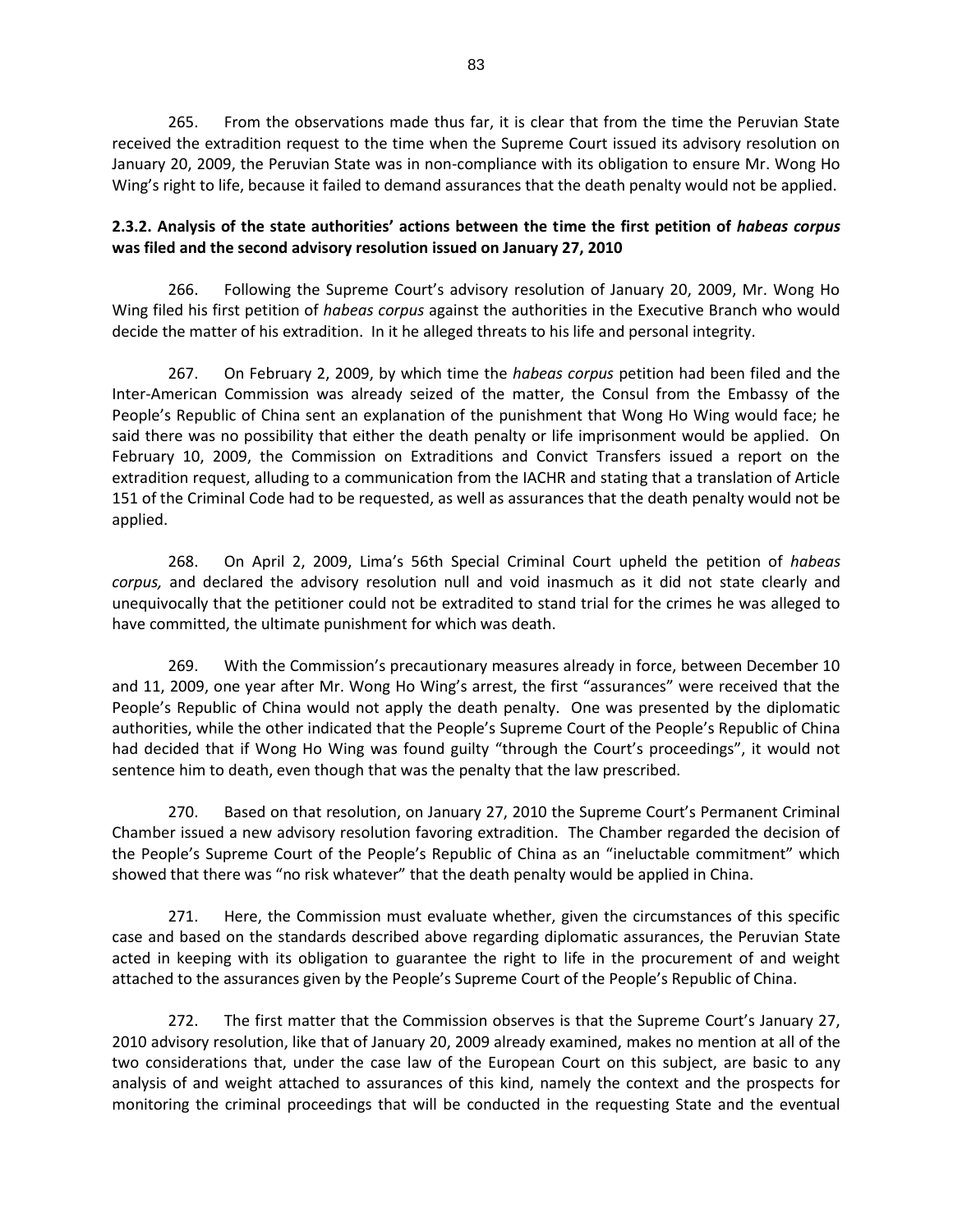enforcement of the sentence. These two considerations have thus been absent from the analysis done by the authorities who, under the Constitution and the laws, are charged with issuing an opinion on and deciding extradition requests, namely the Judicial Branch in its advisory role, and the Executive Branch.

273. As described in the section on established facts, the context of the human rights situation in the People's Republic of China is a matter of public knowledge and mainly concerns the following: (i) the widespread use of torture and cruel, inhuman and degrading treatment in that country, a problem that time and time again has been a matter of the utmost concern to the United Nations monitoring bodies and to civil society; and (ii) the high incidence of the application of the death penalty in China and the lack of access to official information on the use of the death penalty because it is regarded as a State secret.

274. This contextual information required that the State be especially diligent about obtaining assurances and determining what weight to attach to them, both because of its obligation to guarantee the right to life of persons within its jurisdiction and because of the absolute ban prohibiting torture and the corollary obligation of *non-refoulement* if the person being returned would face such a risk.

275. As for the possibility that the death penalty might be enforced and at the insistence of the Inter-American Commission through its requests for information and the precautionary measures it granted, the State took precautionary measures that were insufficient. The assurances that the People's Supreme Court of the People's Republic of China gave are narrow and individualized assurances that are inadequate given the risk that application of the death penalty would pose; they offer no prospects for monitoring in the future and do not put to rest the questions raised by the fact that in China the death penalty is regarded as a State secret. Moreover, and taking account of another factor that the European Court weighs in such cases, the assurance does not come with any information concerning the jurisdiction that the People's Supreme Court of the People's Republic of China would actually have in the specific criminal case prosecuted against Mr. Wong Ho Wing, or how much control the People's Supreme Court might exercise over proceedings in other courts in the country.

276. Even though the assurance given by the People's Republic of China was insufficient by the applicable international standards and there was no discussion whatever of the issue of "context", the Peruvian Supreme Court proceeded to describe the assurance as an "ineluctable commitment" and to assert that there was "no danger whatever" that the death penalty would be applied.

277. As for the possibility that Mr. Wong Ho Wing might become the victim of torture or cruel, inhuman or degrading treatment, no such assurance was requested or given. The discussions focused around the death penalty and altogether ignored context-related considerations that were public knowledge and had to do with the use of torture. As a result, the necessary assurances that torture would not be used were not procured, nor were effective prospects for monitoring.

278. Based on its information and observations, the Commission concludes that between the time the first petition of *habeas corpus* was filed and a new advisory resolution was issued on December 27, 2010, the Peruvian State continued to fail its duty to guarantee Mr. Wong Ho Wing's right to life and right to humane treatment.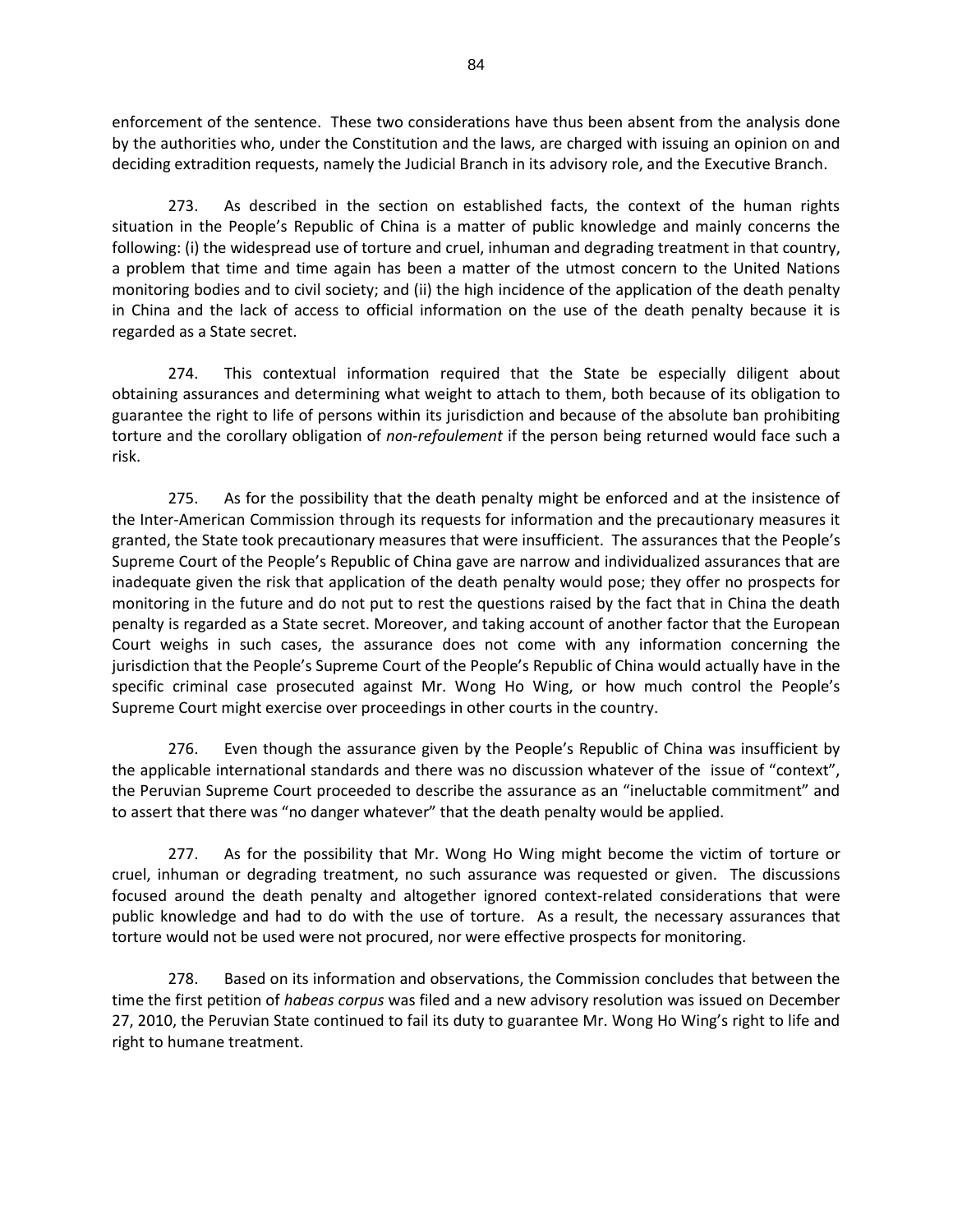**2.3.3 Analysis of the state authorities' actions between the time the Constitutional Court delivered its May 24, 2011 ruling and its noncompliance to this day** 

279. As indicated under the facts established, subsequent to the January 27, 2010 issuance of the new advisory resolution, on February 9, 2010 Mr. Wong Ho Wing's defense counsel filed another petition of *habeas corpus.* In this petition, Mr. Wong Ho Wing's counsel repeated the contextual arguments concerning the risk to Mr. Wong Ho Wing's life and the integrity of his person, and the absence of any information on the real prospects for Peru to monitor the sentence imposed. His defense counsel provided a number of reports prepared by international organizations to support his arguments. However, this petition was also denied. With that, Mr. Wong Ho Wing's counsel filed a constitutional remedy that led to the Constitutional Court's May 24, 2011 ruling, described in detail in the section on established facts.

280. According to the information of the file, in its ruling the Constitutional Court ordered the Executive Branch to abstain from extraditing Mr. Wong Ho Wing to the People's Republic of China because the necessary assurances sufficient to protect his right to life were lacking. In the reasoning of its decision, the Constitutional Court made reference to the context-related information. This was the first time that a State authority took the context in the People's Republic of China into consideration.

281. As for the scope of the right to judicial protection, in Article 25(2) the American Convention makes reference to the enforcement of judicial decisions as a component of that right. Recently, in the case of Furlan *and Family v. Argentina,* the Court synthesized the rules that apply to enforcement of court rulings and it went to particular pains to probe the link between effective mechanisms to ensure the substantive right that the court ruling sought to protect and the enforcement of that ruling. In the Court's words:

(…) under the terms of Article 25 of the Convention, it is possible to identify two specific responsibilities of the State. The first is that States have the obligation to incorporate in their legislation and ensure due application of effective remedies before the competent authorities, which protect all persons subject to their jurisdiction from acts that violate their fundamental rights or which lead to the determination of the latter's rights and obligations. The second is that States must provide effective mechanisms to ensure that the decisions or judgments delivered by such competent authorities are executed<sup>235</sup> so that the declared or recognized rights are protected effectively. The process should lead to the materialization of the protection of the right recognized in the judicial ruling, through proper enforcement of this ruling. <sup>236</sup> Therefore, "the full effectiveness of judgments depends on their implementation," since a judgment which has enforceable authority gives rise to certainty as to the right or dispute under discussion in the particular case, and therefore its binding force is one of the effects thereof. The contrary would imply the denial of this right.<sup>237</sup>

<sup>&</sup>lt;sup>235</sup> Furlan. 209. Citing. Cf. Case of Suárez Rosero v. Ecuador. Merits. Judgment of November 12, 1997. Series C No. 35, para. 65 and Case of Cabrera García and Montiel Flores v. Mexico. Preliminary Objection, Merits, Reparations and Costs. Judgment of November 26, 2010. Series C No. 220, para. 142.

<sup>&</sup>lt;sup>236</sup> Furlan 209. Citing. Cf. Case of Baena Ricardo et al v. Panama. Jurisdiction. Judgment of November 28, 2003. Series C No. 104, para. 73, and Case of Abrill Alosilla et al. v. Peru. Merits, Reparations and Costs. Judgment of March 4, 2011. Series C No. 223, para. 75.

<sup>&</sup>lt;sup>237</sup> Furlan 209. Citing Case of Mejía Idrovo v. Ecuador, para. 104, Case of Baena Ricardo et al v. Panama. Jurisdiction, para. 82, and Case of Acevedo Buendía et. al ("Discharged and Retired Employees of the Comptroller") v. Peru, para. 72.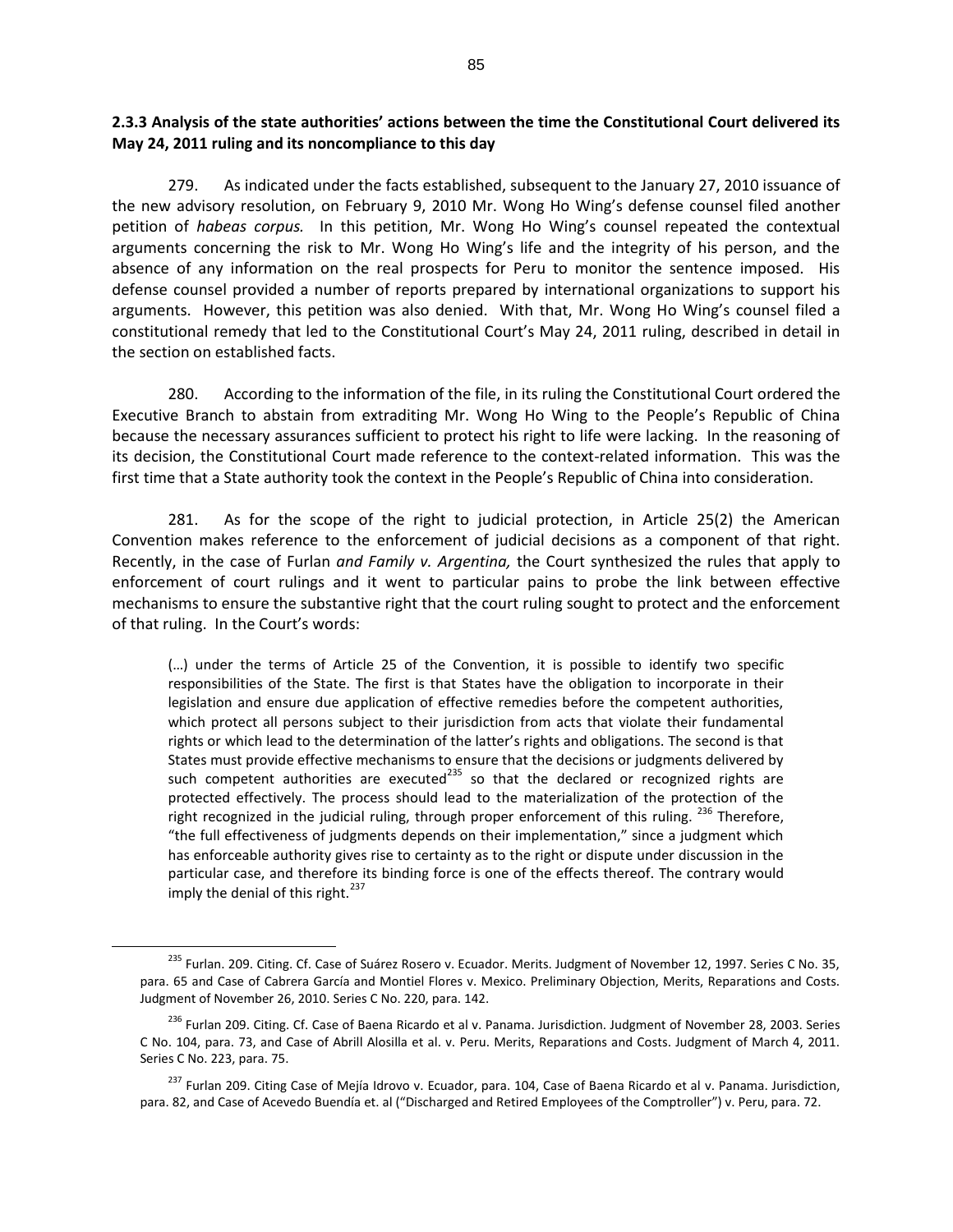282. Citing the European Court, the Inter-American Court wrote that in order to achieve the full effectiveness of a judgment, its implementation should be complete, perfect, comprehensive,  $^{238}$  and without delay.<sup>239</sup> Of particular relevance to this case, in the case of *Mejía Idrovo v. Ecuador,* the Court made reference to possible interference by other branches of government to prevent execution of a court ruling. The Court wrote that:

the provisions governing the independence of the judicial order must be made in an appropriate way so as to ensure the timely execution of the judgments without any interference by other branches of Government<sup>240</sup> and guarantee the binding and obligatory nature of the decisions of last resort. <sup>241</sup> The Court considers that in a system based on the principle of rule of law, all public authorities, within the framework of their jurisdiction, must take heed of judicial decisions and promote their execution without hindering the purpose and scope of the decision or unduly delaying its implementation.<sup>242</sup>

283. The order of Peru's Constitutional Court, the State's highest judicial authority in matters of constitutional law, issued a restraining order to the authorities in the Executive Branch who at the time and to this day had the obligation to issue a final ruling on the extradition request. The Constitutional Court's decision, which the Executive Branch was bound to comply with, required that the final decision in the extradition process had to be to deny extradition. The Constitutional Court's ruling even mentioned the possibility that the Peruvian State might itself prosecute and judge Mr. Wong Ho Wing.

284. Despite all this and although Mr. Wong Ho Wing is still being deprived of his liberty (a matter examined in the first section of this legal analysis), the Executive Branch has failed to put a

https://wcd.coe.int/wcd/ViewDoc.jsp?Ref=CCJE(2010)2&Language=lanEnglish&Ver=original&BackColorInternet=D

BDCF2&BackColorIntranet=FDC864&BackColorLogged=FDC864.

 $\overline{a}$ 

<sup>240</sup> Cf. Case of Mejía Idrovo v. Ecuador, para. 106. Cf. Advisory Opinion No. 13 (2010) On the role of judges in the enforcement of judicial decisions, Conclusions, F), See also ECHR, Case of Matheus v. France, paras. 58 and subsq.

 $241$  Cf. Case of Mejía Idrovo v. Ecuador, para. 106. This means that compliance is mandatory, and that if they are not obeyed voluntarily, may be enforced coercively.

<sup>&</sup>lt;sup>238</sup> Furlan 2010. Citing Cf. Case of Mejía Idrovo v. Ecuador, para. 105, citing ECHR Case of Matheus v. France, (No. 62740/01), Judgment of March 31, 2005, para. 58. According to the principles proposed by the Consultative Council of European Judges (CCJE), a Consultative Body of the Committee of Ministers of the Council of Europe on matters concerning the independence, impartiality and professional capacity of judges, "enforcement of judicial decisions should be fair, swift, effective and proportionate" (Cf. Opinion no. 13 (2010) On the role of judges in the enforcement of judicial decisions. Available at:

 $^{239}$  Furlan 210. Citing CF Case of Meiía Idrovo v. Ecuador, para. 105, citing ECHR, Case of Cocchiarella v. Italy (No. 64886/01), G.C., Judgment of March 29, 2006, para. 89, and Case of Gaglione et al. v. Italy, (No. 45867/07), Judgment of December 21, 2010, para. 34. In light of the ECHR's established case law, a delay in the execution of judicial decisions may constitute a violation of the right to be heard within a reasonable time, as established by Article 6, para. 1 of the European Convention on Human Rights since the "[e]xecution of a judgment given by any court must therefore be regarded as an integral part of the trial for the purposes of Article 6". See also, ECHR, Case of Hornsby v. Greece, (No. 18357/91), Judgment of March 19, 1997, para. 40, and Case of Jasiūnienė v. Lithuania, (No. 41510/98), Judgment of March 6, 2003. Final, June 6, 2003, para. 27.

<sup>&</sup>lt;sup>242</sup> Furlan 211. Citing. Cf. Case of Mejía Idrovo v. Ecuador, para. 106. The European Court has established in the case of Inmobiliare Saffi v. Italy that: "While it may be accepted that Contracting States may [...] intervene in proceedings for the enforcement of a judicial decision, the consequence of such intervention should not be that execution is prevented, invalidated or unduly delayed or, still less, that the substance of the decision is undermined". Cf. ECHR, Case of Inmobiliare Saffi v. Italy, para. 74.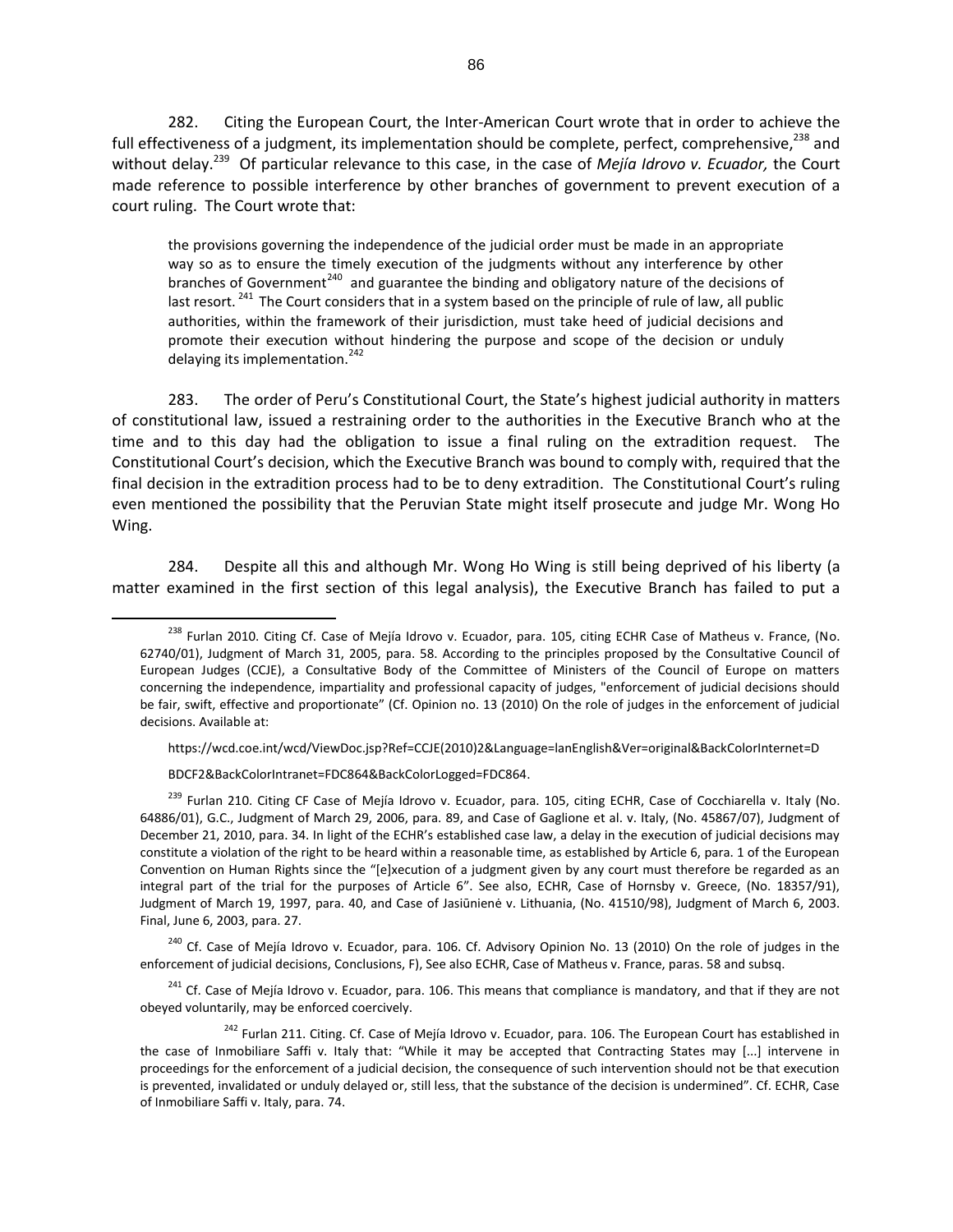definitive end to the extradition process, in defiance of the Constitutional Court's ruling. Rather than take the measures required to comply with the court ruling, the Executive Branch launched a series of measures to reverse the Constitutional Court's decision by turning to various court authorities seeking "interpretations" and "clarifications" of the sense of the ruling. As observed in the section on established facts, in briefs dated November 25, 2011 and November 28, 2011, the Prosecutors Offices under the Executive Branch filed briefs with the Judicial Branch to make the case for how Mr. Wong Ho Wing could be extradited without violating the Constitutional Court's ruling. In response, a number of judicial authorities ruled that the meaning of a definitive judgment cannot be changed. The enforcement process ended up in the Constitutional Court yet again, which on March 12, 2013 ruled that any clarification of its previous judgment was out of order and declared that the Executive Branch was looking for a way to change the sense of the judgment.

285. Another measure taken by the Executive Branch to delay enforcement of the Constitutional Court's ruling was a January 9, 2012 request to the Supreme Court seeking an additional advisory resolution in light of a supposed "new fact," which was that death penalty for smuggling in China had been struck down. This request was denied on March 14, 2012. In its ruling the Supreme Court was emphatic in pointing out that the Constitutional Court's ruling was definitive and that the extradition process was now in the hands of the Executive Branch.

286. It is worth noting that the Peruvian State has been justifying the use of these delaying tactics by claiming that a ruling is needed from the Judicial Branch to interpret the Constitutional Court's judgment and establish its scope. The supposed "new fact" on which the State's request is based is the repeal of the death penalty for one of the crimes for which Mr. Wong Ho Wing's extradition was sought.

287. The first point that the Commission must make clear is that the so-called "new fact" was not a new fact at all. The Peruvian State learned of the repeal of the death penalty for the crime of smuggling on the very day it happened, which was February 25, 2011. This can be corroborated by listening to the audio of the hearing that the Inter-American Court held that day in connection with the provisional measures, where the Peruvian State was represented and brought that information to the attention of the Court and all parties in attendance, including the Inter-American Commission. Three months later, on May 24, 2011, the Constitutional Court issued a definitive ruling on the petition of *habeas corpus;* in that ruling it ordered the Executive Branch to abstain from extraditing Mr. Wong Ho Wing. It is worth noting that this *habeas corpus* petition had been filed and prosecuted against various authorities in the Executive Branch, including the President of the Republic, in whose hands the final extradition decision lie. Thus, the Commission cannot buy into the argument that the Constitutional Court was unaware that the death penalty for smuggling had supposedly been repealed in China. In any event, it was the obligation of the authority against whom the preventive *habeas corpus* petition was brought to protect the alleged victim's rights to life and personal integrity, to bring to the attention of the Constitutional Court any information that would be relevant for purposes of adopting a decision, given the obligations to ensure those rights.

288. A second issue has to do with the content of the Constitutional Court's judgment, which did not rely entirely on how the law in China classified the crimes and the possible application of the death penalty. A reading of that ruling shows that the Constitutional Court took other considerations into account that led it to the conclusion that Mr. Wong Ho Wing should not be extradited. Salient among these were the context-related considerations about the use of the death penalty and complaints of torture in the People's Republic of China. Those considerations are entirely unrelated to the supposed "new fact" that the Peruvian State claimed necessitated a reinterpretation of the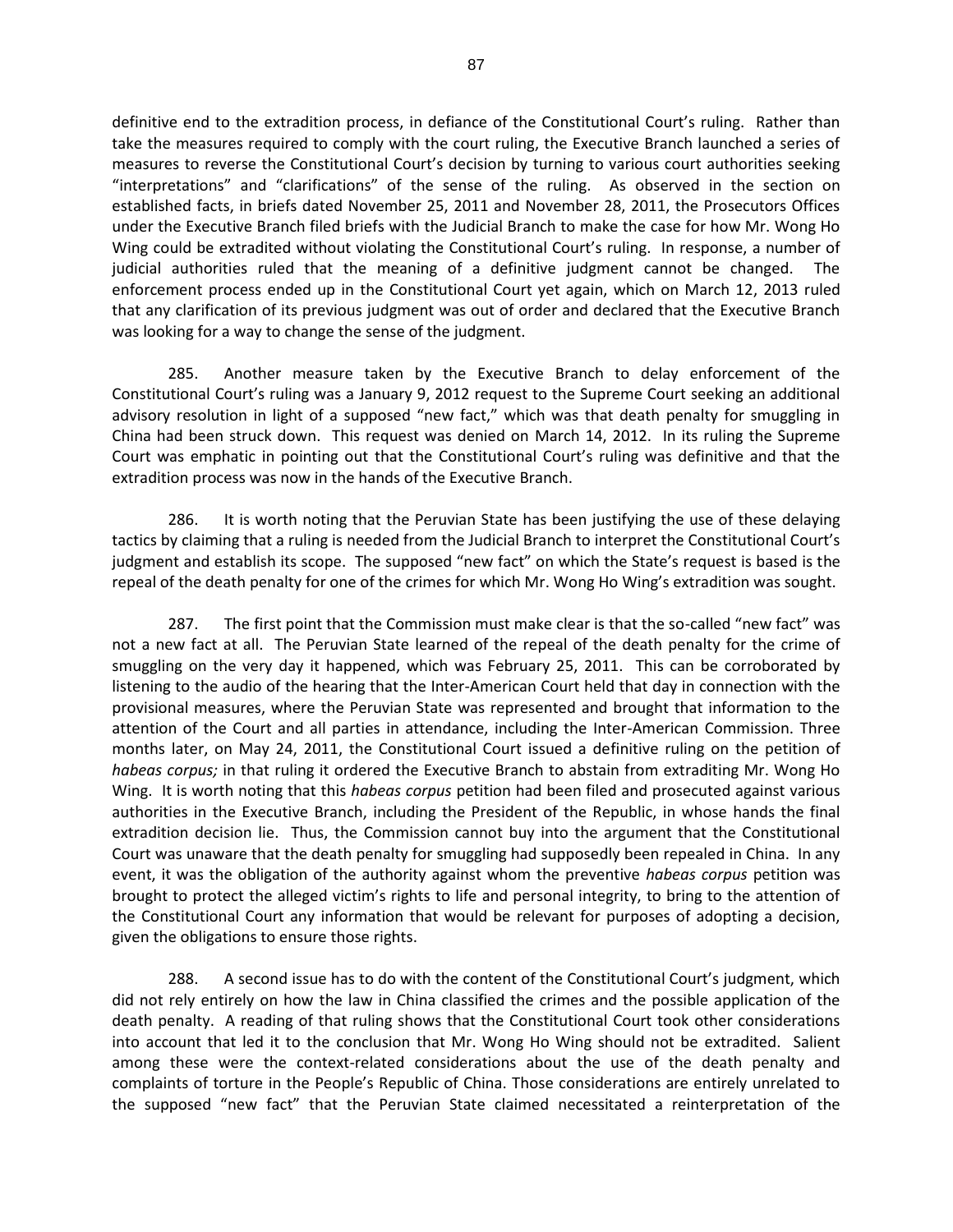Constitutional Court's ruling. Of the various remedies to which Peru's Executive Branch resorted for a re-interpretation, not one made the claim that the Constitutional Court relied on something beyond the question of whether the crime carried the death penalty, when in fact this issue was never considered or examined by any of the authorities who intervened in the extradition process, except for the Constitutional Court whose ruling in favor of the victim the Executive Branch would have everyone disregard.

289. As indicated in this section, the Commission concludes that to this day, the Peruvian State is still in noncompliance with its obligation to ensure Mr. Wong Ho Wing's right to life and right to humane treatment. In the period between May 24, 2011 and the date of approval of this report, the State has violated the right to judicial protection, specifically the provision contained in Article 25(2)(c) of the American Convention concerning enforcement of court rulings.

### **2.3.4 Conclusion**

290. The Commission concludes that the Peruvian State has processed an extradition request with out taking into consideration that the requesting State committed serious omissions and irregularities in its original request; and has an international reputation for application of the death penalty and complaints of the use of torture. Without asserting that it is *per se* impossible to grant extradition under those circumstances, the Commission must make the point that the Peruvian State had an obligation to be especially diligent and serious in processing the request, so as to clear up any questions that these special circumstances could create and thereby comply with its duty to protect the life and personal integrity of a person under its jurisdiction.

291. In the instant case, the State has been taking isolated measures only insofar as those measures have enabled it to make arguments to the Inter-American Court claiming that the provisional measures sought by the IACHR were out of order. However, from the Peruvian State's first to last communications to the Commission and to the Court, it has emphasized the argument that Mr. Wong Ho Wing's life and personal integrity have never been at any risk. Yet, based on the foregoing analysis of the various phases of the extradition process, the Commission concludes that the additional measures taken by the State to make its case to the Inter-American Court on the matter of provisional measures, have been limited to procuring individualized assurances concerning the person of Mr. Wong Ho Wing, in connection with his criminal prosecution and the crimes for which his extradition is sought. To this day, the State has not asked the People's Republic of China for an explanation of its original omissions which, to any rational onlooker, suggest an intention to cover up the most important information that these requests seek: whether or not the death penalty is applicable. The IACHR does not know whether the Peruvian State asked the People's Republic of China for that information, or whether China had supplied that information satisfactorily. What is more, as previously observed, this issue has to do with the question of whether, by law, the death penalty can be imposed and, in one way or another, goes to all the other contextual elements, possible unlawful or secret practices, or real prospects for monitoring and effective follow-up, among other aspects. Thus far, the Peruvian State has focused its efforts on getting a reinterpretation of the Constitutional Court's ruling and has demonstrated no concern at all for these issues.

292. The Peruvian State's international obligations to respect Mr. Wong Ho Wing's right to life and right to personal integrity were not the only grounds it could have cited to refuse extradition in his case. Under Peru's own domestic laws, its Constitution and its Bilateral Treaty with China, Peru had the option to prosecute Mr. Wong Ho Wing itself –which was a course of action suggested by the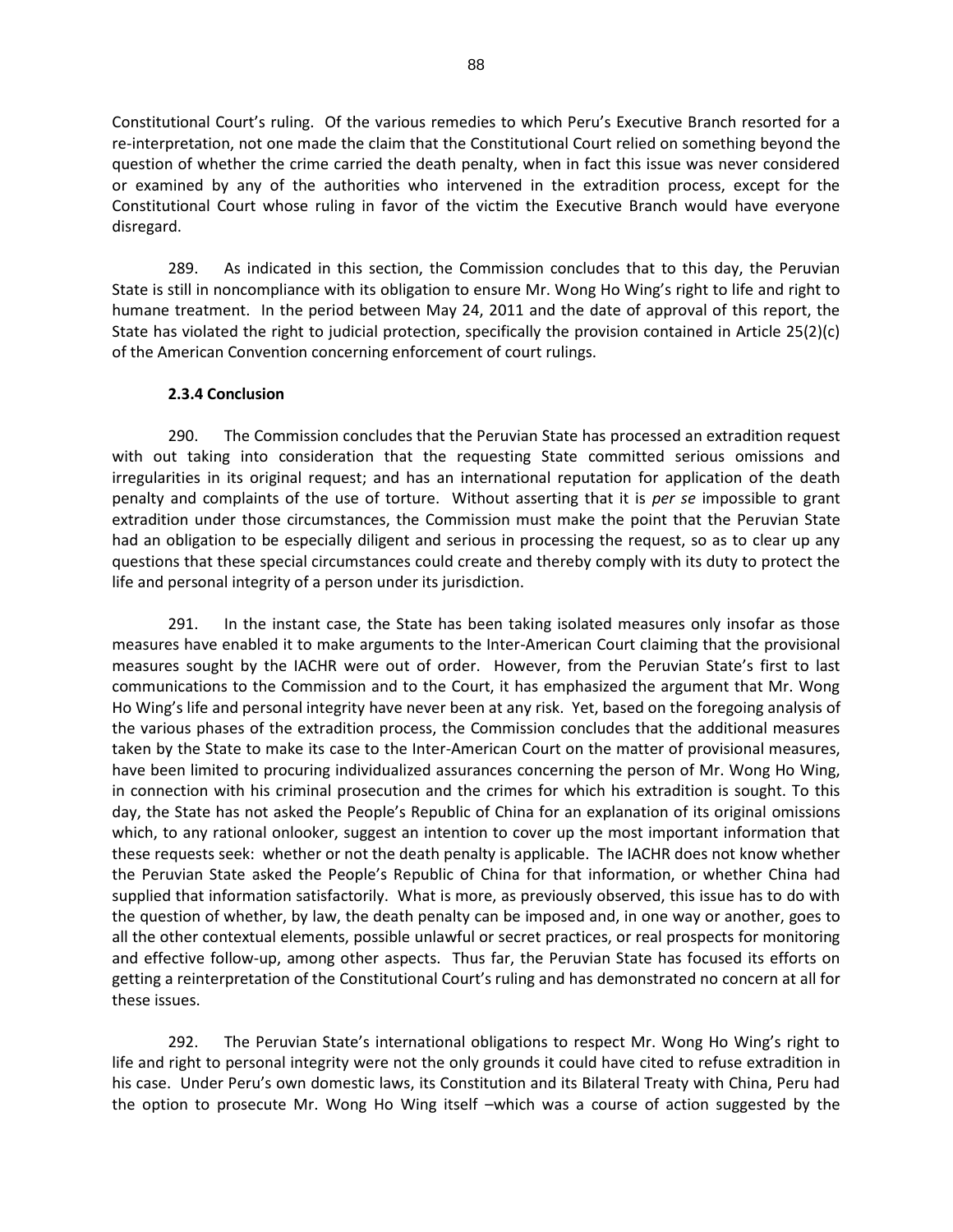Constitutional Court- or it could have refused extradition on the grounds that it was in violation of the laws in effect in Peru, the requested party. Therefore, the Peruvian State's argument that it undertook an obligation to extradite in its Bilateral Extradition Treaty is not applicable, when international human rights law, Peru's domestic laws and the bilateral treaty make extradition conditional upon various substantive and procedural aspects.

293. Given these considerations, the Commission concludes that the Peruvian State failed to comply with its obligation to ensure the right to life and the right to humane treatment, and its obligation to enforce court rulings that have become *res judicata.* The failure to comply with these obligations has resulted in violations of the procedural dimension of the rights established in articles 4 and 5 of the American Convention, and the right established in Article 25(2)(c) of the Convention, read in conjunction with the obligations established in Article 1(1) thereof, to the detriment of Mr. Wong Ho Wing.

294. Finally, regarding the information submitted by the State in its last communication related to extraditions executed by other States to China, the Commission considers that it does not affect the entirety of the foregoing analysis due to the fact that Commission is not called to evaluate the viability, in an abstract sense, that a State executes extraditions to China. The analysis of the instant report focused on the answer given by the Peruvian State to a concrete extradition request and if this answer fulfill or not its obligations to guarantee the right to life and personal integrity, as well as its own domestic law.

## **3. Right to a fair trial (Article 8 of the American Convention)**

295. The relevant parts of Article 8 of the American Convention read as follows:

1. Every person has the right to a hearing, with due guarantees and within a reasonable time, by a competent, independent, and impartial tribunal, previously established by law, in the substantiation of any accusation of a criminal nature made against him or for the determination of his rights and obligations of a civil, labor, fiscal, or any other nature.

2. Every person accused of a criminal offense has the right to be presumed innocent so long as his guilt has not been proven according to law. During the proceedings, every person is entitled, with full equality, to the following minimum guarantees:

(…)

b. prior notification in detail to the accused of the charges against him;

c. adequate time and means for the preparation of his defense;

#### 296. Article 1(1) of the American Convention provides that:

1. The States Parties to this Convention undertake to respect the rights and freedoms recognized herein and to ensure to all persons subject to their jurisdiction the free and full exercise of those rights and freedoms, without any discrimination for reasons of race, color, sex, language, religion, political or other opinion, national or social origin, economic status, birth, or any other social condition..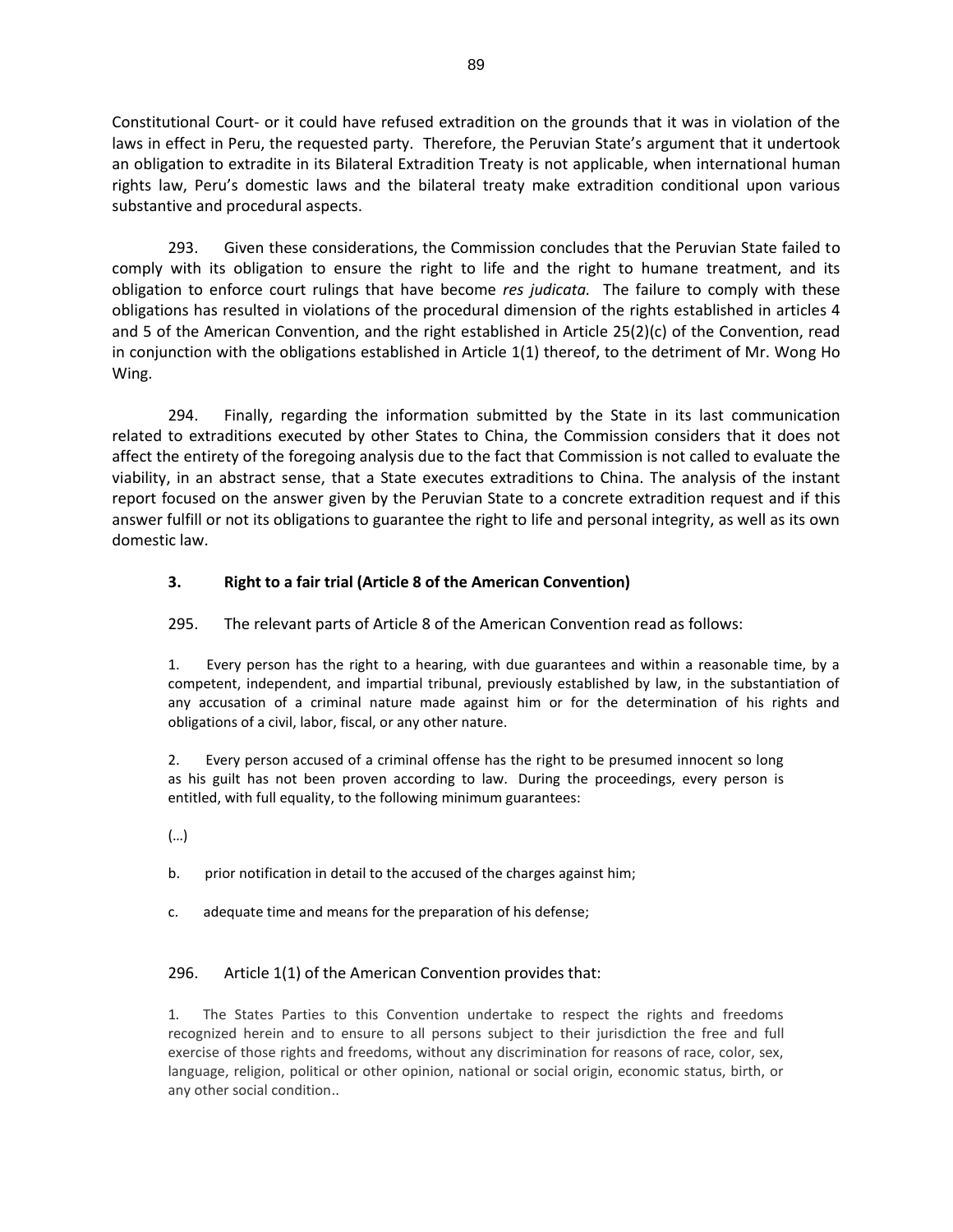#### **3.1. As for the guarantee of a "reasonable time"**

297. In this analysis, the Commission will consider the four elements that the case law has established to determine the reasonableness of the length of time of the proceeding: a) the complexity of the matter; b) the procedural activity of the interested party; c) the conduct of the judicial authorities,<sup>243</sup> and d) adverse effect of the duration of proceedings on the judicial situation of the interested party.<sup>244</sup>

298. The Commission's first observation is that with regard to the legal time frame within which an extradition process must be carried out, Peruvian law establishes only certain time periods for the first phase of the process, i.e., the phase during which the extradition question is before the courts. Thus, Article 521 of the Peruvian Code of Criminal Procedure indicates that once the person whose extradition has been requested is taken into custody and his statement taken, the Preliminary Examining Judge has up to 15 days to schedule a public hearing. After that hearing, the case file must be immediately referred to the Criminal Chamber of the Supreme Court, which must set the date for the extradition hearing. After that hearing, the law provides that the Supreme Court shall issue an advisory resolution within five (5) days, and that within the next three (3) days it is to refer the resolution to the Ministry of Justice. Article 522 of the Code of Criminal Procedure does not establish a time frame for the Executive Branch's phase of the extradition process.

299. The Commission observes that the legal deadlines for the advisory process were not satisfied in this case; it also considers that the absence of any legal time frame for the Executive Branch's final decision enabled the delay of more than four and a half years between the time the extradition request was received and the present. This same provision has allowed the Executive Branch to keep Mr. Wong Ho Wing under arrest to this day, in a kind of legal limbo, despite the Constitutional Court's ruling in his favor, which has not been assigned the importance it is due in the extradition process.

300. As for the complexity of the matter, the Commission considers that while the extradition request in this case may have had a certain degree of complexity because of the context-related situation that made it incumbent upon the requested State to ask for adequate assurances from the requesting State, the analysis recounted in this report makes it plain that the delay was not caused by either the complexity of the case or any diligence in procuring assurances. Quite the contrary, since many of the needed assurances have not be obtained to this day.

301. As for the procedural activity of the interested parties, the Commission observes that the domestic authorities with jurisdiction to settle the present matter have long delayed the issuance of the final decision in the extradition process; instead, for the last two years they have focused their efforts on filing requests with the courts seeking clarification. Furthermore, since the time of the Constitutional Court's most recent decision in this matter, which was on March 12, 2013, in which it reiterated that a re-interpretation of its original ruling was out of order, another four months have

<sup>&</sup>lt;sup>243</sup> Furlan. 152. Cf. Case of Genie Lacayo v. Nicaragua. Merits, Reparations and Costs. Judgment of January 29, 1997. Series C No. 30, para. 77, and Case of Díaz Peña v. Venezuela. Preliminary Objection, Merits, Reparations and Costs. Judgment of June 26, 2012. Series C No. 244, para. 49.

<sup>&</sup>lt;sup>244</sup> Furlan. 152. Cf. Case of Valle Jaramillo et al. v. Colombia. Merits, Reparations and Costs. Judgment of November 27, 2008. Series C No. 192, para. 155, and Case of Díaz Peña v. Venezuela, para. 49.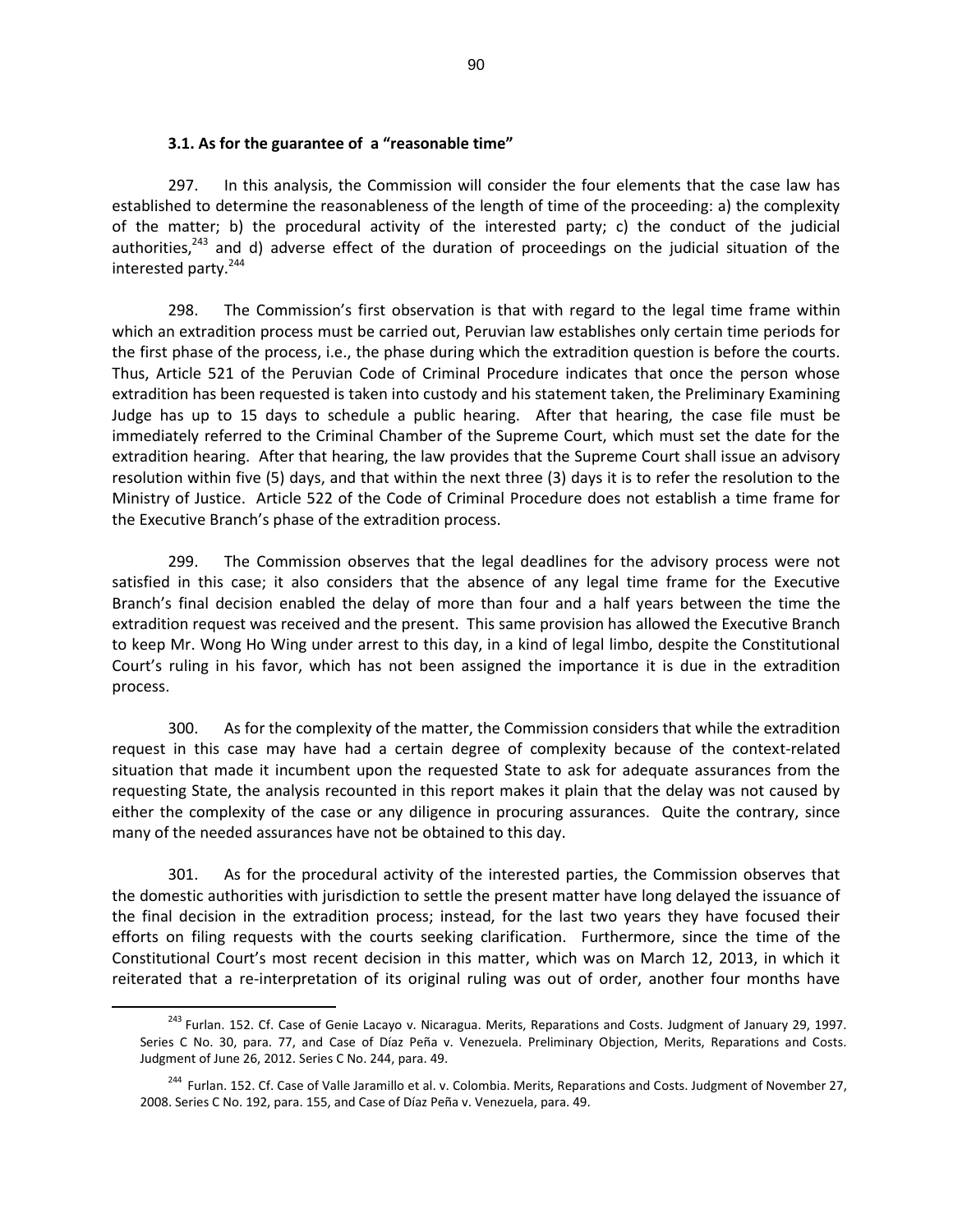passed and the Executive Branch has still not closed the extradition process. As for the procedural activity on the part of Mr. Wong Ho Wing's defense counsel, the Commission considers that the petitions of *habeas corpus* they have filed are among the measures the victim in this case has taken in defense of his rights.

302. Finally, this case is one in which the legal situation of the person affected by the delay is particularly relevant. As previously explained, the delay in the final resolution of the extradition process to comply with the Constitutional Court's ruling, is why Mr. Wong Ho Wing is still being deprived of his liberty after more than four and a half years, without ever being criminally prosecuted but still being held under provisional arrest for what has become an excessive period of time. This is a particularly grave situation since, after issuance of the Constitutional Court's ruling prohibiting the victim's extradition, his continued detention has no legal grounds and the procedural end supposedly being sought by his arrest is now meaningless.

## **3.2. As for the right to a hearing and to information and means to prepare his defense**

303. The Commission notes that under Article 521 of the Code of Criminal Procedure, once the person is in custody, a statement is to be taken from him, he is to be advised beforehand of the reasons for his arrest and of the details of the extradition request. It also provides that the person shall be informed of his right to an attorney of his choosing or to have a court-appointed attorney to represent him. This provision also states that the person in custody may make whatever comment he wishes regarding the content of the extradition request, and may question the identity of the person whose extradition the foreign courts are seeking, or withhold his statement until the extradition oversight hearing. It also provides that if the person in custody does not speak Spanish, an interpreter shall be appointed.

304. Paragraph 3 of that article provides for an initial public hearing, with a prior summons and the participation of the person sought in extradition and his defense counsel. It also states that he may make the arguments that he deems relevant, introduce evidence or challenge the evidence in the extradition case file.

305. Paragraph 4 of Article 521 provides for an "extradition hearing" before the Criminal Chamber of the Supreme Court (which is the body that issues the advisory resolution) in which the person whose extradition is sought and his defense counsel may participate.

306. Based on the facts established in this case, the Commission observes that Article 521 of the Code of Criminal Procedure establishes some of the guarantees of due process for the person whose extradition is sought. Specifically, this article stipulates that once the person is in custody, "the judge presiding over the preparatory investigation […] shall inform the person whose extradition has been requested of the reasons for his arrest and the details of the extradition request. The Judge shall also advise said person of his right to name his own defense counsel and, if unable to do so, to have a courtappointed attorney designated to represent him. If he so desires; the person in custody may make whatever comment he wishes to make regarding the content of the extradition request, and may question the identity of the person whose extradition the foreign courts are seeking, or withhold his statement until the extradition oversight hearing. If the person in custody does not speak Spanish, an interpreter shall be appointed." This provision also states that a public hearing shall be convened, in which the defense attorney representing the requested person shall participate; it also allows for the introduction of evidence, and challenges to or support of the evidence in the case file.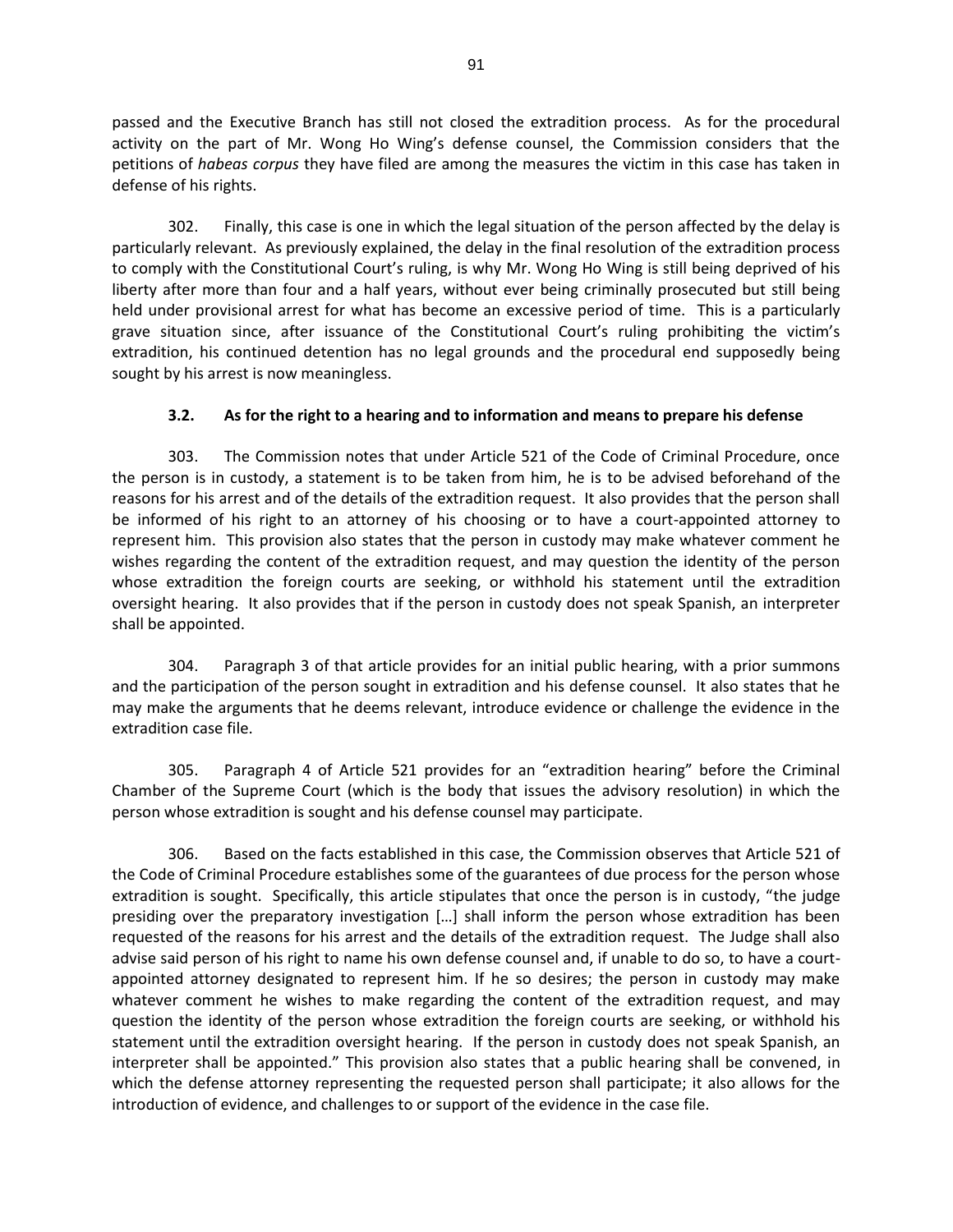307. The information available indicates that this procedure is only required in the first stage of the extradition process, which is conducted before the courts. That stage ends with issuance of the Advisory Resolution. Nothing in the law suggests that the person whose extradition is sought or his legal representative may participate in the decision-making stage, which is in the hands of the Executive Branch.

308. The provisions of the Peruvian Code of Criminal Procedure that regulate the extradition process, which were cited in the section on facts established, do not provide for any procedure that would ensure some form of participation for the person whose extradition is sought, so that the person might express his views on his extradition and/or take specific measures to assert the rights that he believes will be violated if his extradition is ordered. Nothing in the applicable provisions requires that the person in question be advised of any developments related to the extradition request.

309. Having examined the available records of the proceedings, the Commission observes that through his legal representative, Mr. Wong Ho Wing filed briefs during the process and has availed himself of a number of remedies. Nevertheless, the petitioner has alleged to the Commission that the State has violated his rights to due process, as he has not had access to basic documents pertaining to the extradition request, such as the request itself, or to the assurances offered by the People's Republic of China and their content. The petitioner alleges that those documents have come his way as a result of the defense that the State mounted in the proceedings before the organs of the inter-American system. As the established facts show, at various times in the process Mr. Wong Ho Wing's legal representative has filed requests for information on the documents pertaining to the extradition process.

310. The petitioner's argument regarding the lack of timely information on the extradition process and the respective documents, is a negative argument, i.e., it involves an alleged omission by the State that cannot be proved. That being the case, it is up to the State, which has all the means to do so, to show otherwise.

311. On the burden of proving negative allegations, in the case of *Chaparro Álvarez and Lapo Íñiguez v. Ecuador* the Court wrote the following:

In the instant case, the victim has no available means of proving this fact. His allegation is of a negative nature, and indicates the inexistence of a fact. The State declares that the information about the reasons for the arrest was provided. This is an allegation of a positive nature and, thus, susceptible of proof.<sup>245</sup>

312. The Peruvian State has not provided the complete file of the extradition process or of the various remedies attempted in the domestic courts. Nor has it presented any documentation indicating that it did in fact make available to Mr. Wong Ho Wing and his legal representative the information needed to exercise his right to a hearing or to file adequate and timely remedies in the context of a process in which his rights might have been at stake. Thus, the Peruvian State failed to satisfy the burden of proof that was its burden under the circumstances.

<sup>245</sup> I/A Court H.R., *Chaparro-Álvarez and Lapo-Íñiguez. v. Ecuador Case*. Preliminary Objections, Merits, Reparations and Costs. Judgment of November 21, 2007. Series C No. 170. Para. 73.